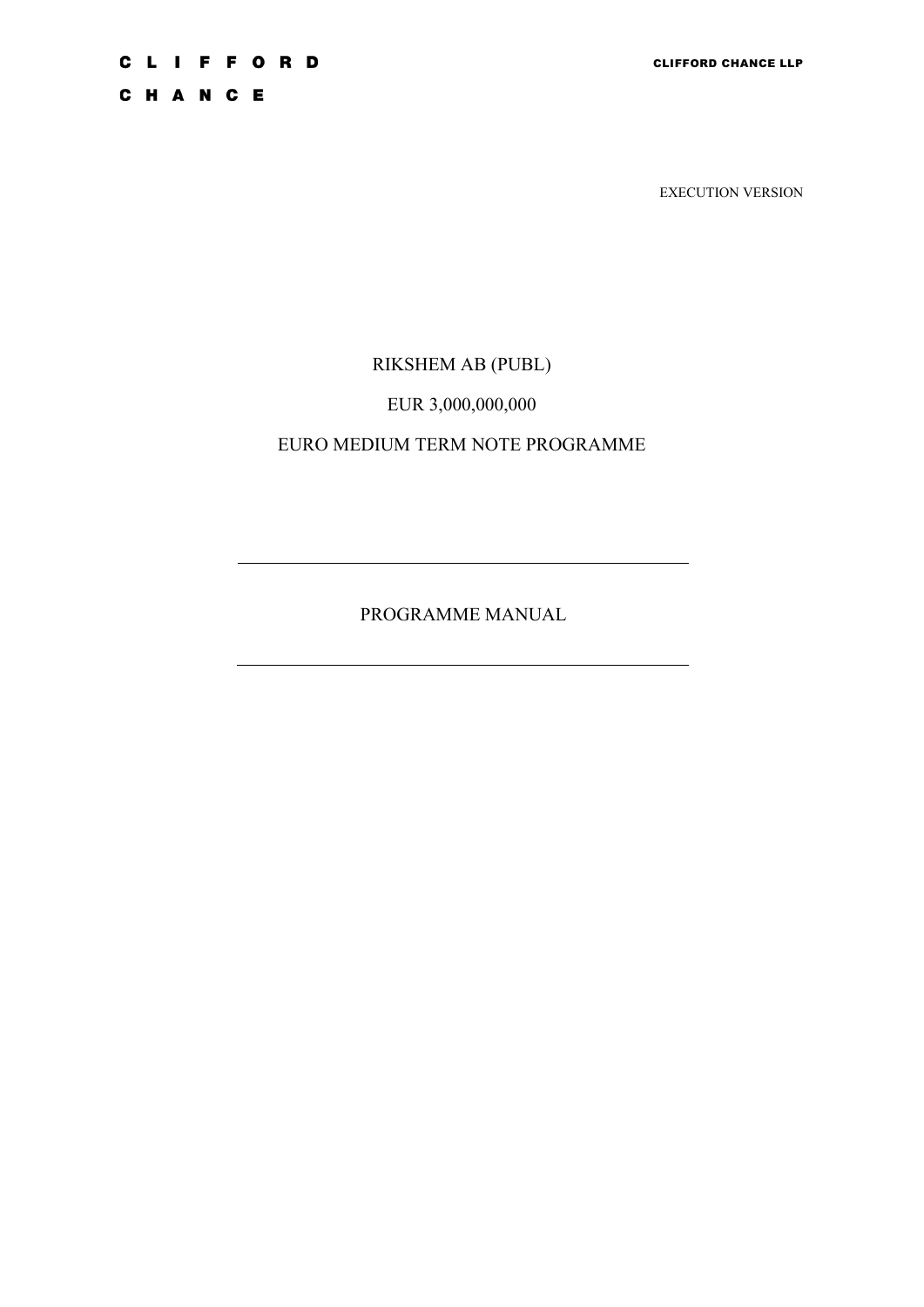| Clause |                                                                      | Page |
|--------|----------------------------------------------------------------------|------|
| 1.     |                                                                      |      |
| 2.     |                                                                      |      |
| 3.     |                                                                      |      |
| 4.     |                                                                      |      |
| 5.     |                                                                      |      |
|        | Schedule 1 Settlement Procedures for Non-Syndicated Issues of Notes4 |      |
|        |                                                                      |      |
|        |                                                                      |      |
|        |                                                                      |      |
|        |                                                                      |      |
|        |                                                                      |      |
|        |                                                                      |      |
|        |                                                                      |      |
|        |                                                                      |      |
|        |                                                                      |      |
|        |                                                                      |      |

# **CONTENTS**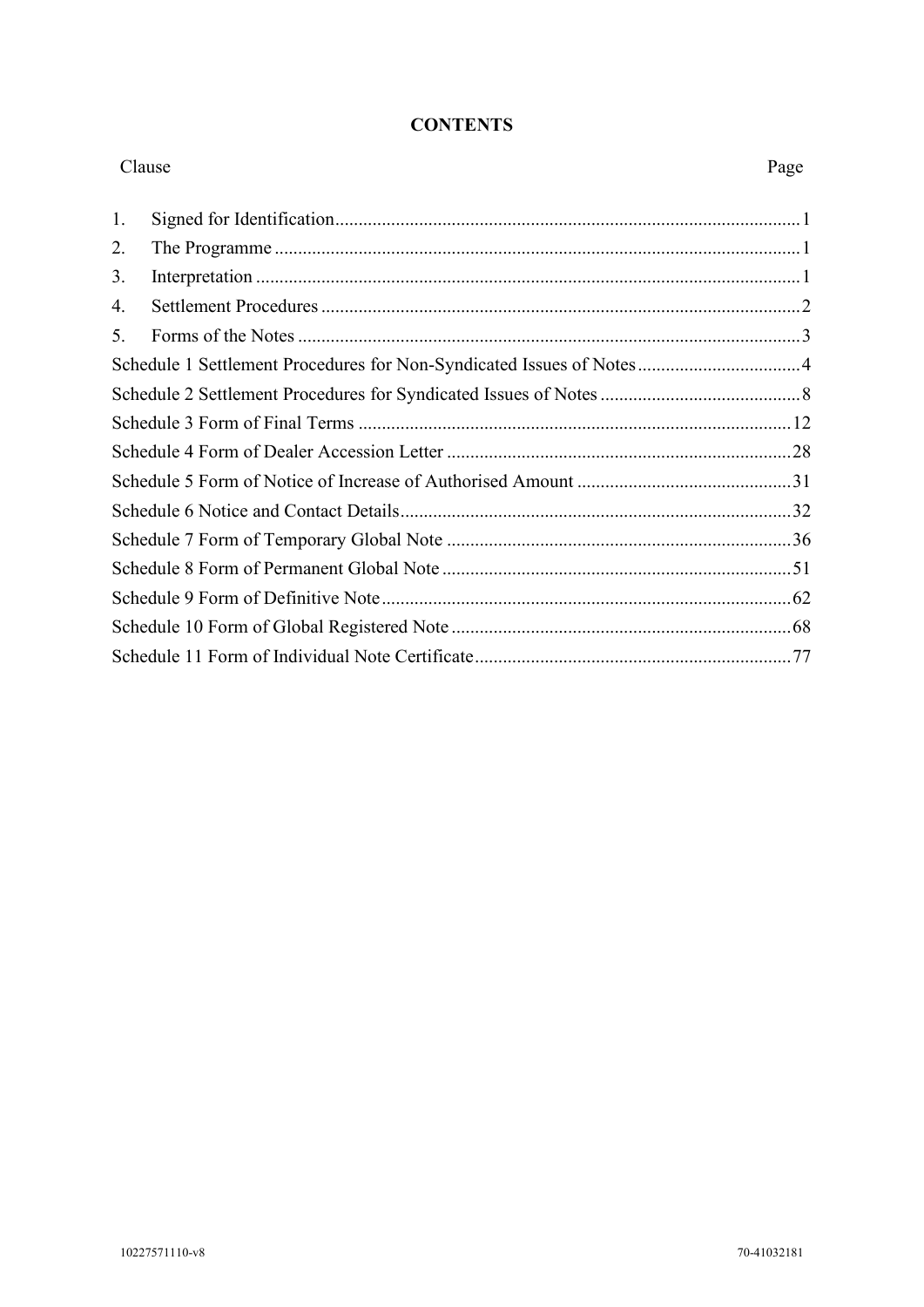# 1. **SIGNED FOR IDENTIFICATION**

**SIGNED** for the purposes of identifying this Programme Manual as the Programme Manual referred to in the Programme Documents defined below:

For and on behalf of

# **RIKSHEM AB (PUBL)**

By: ...................................................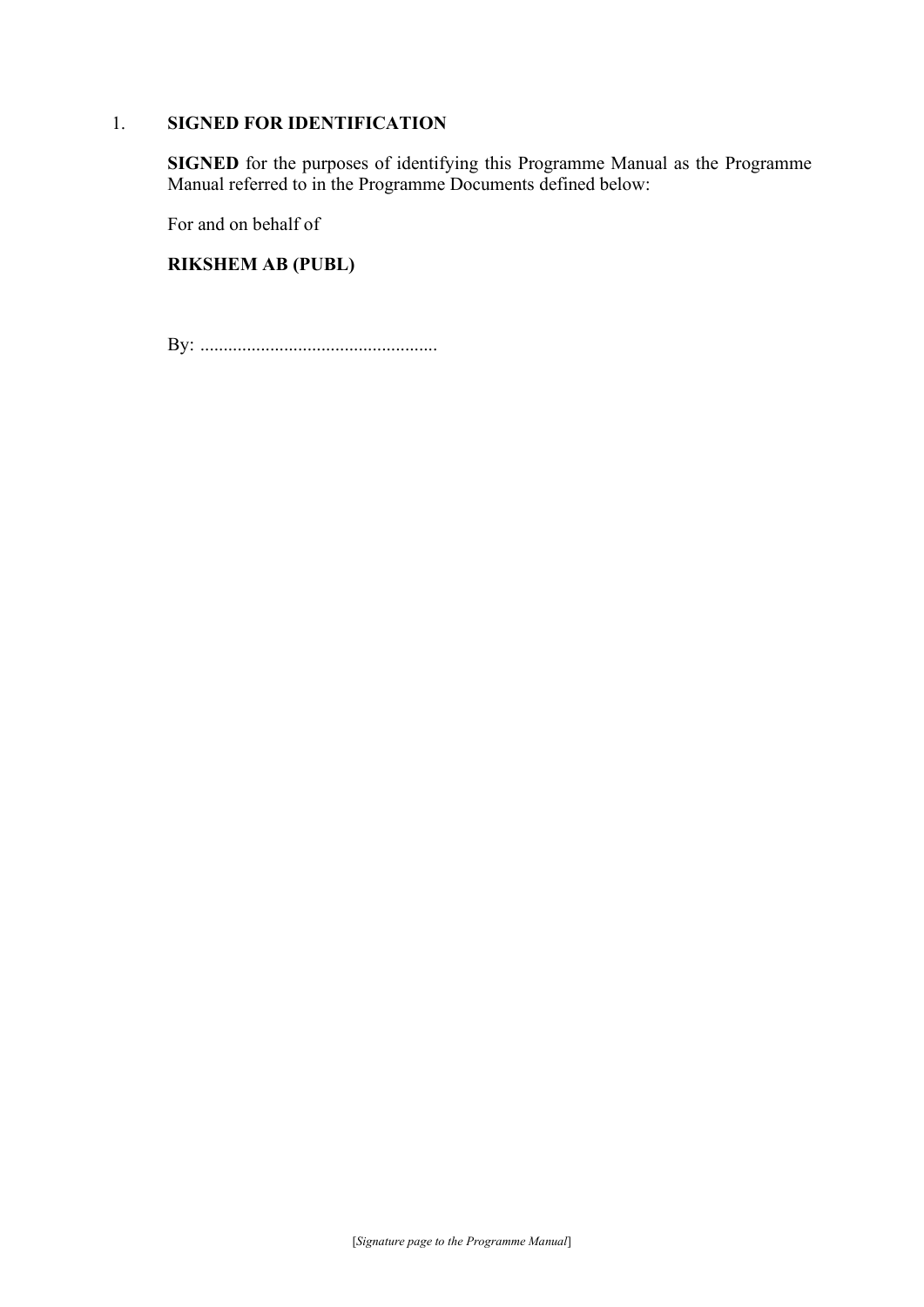For and on behalf of

# **CITIBANK, N.A., LONDON BRANCH**

By: ...................................................

For and on behalf of

# **CITIBANK EUROPE PLC**

By: ...................................................

**DATED**: 29 April 2022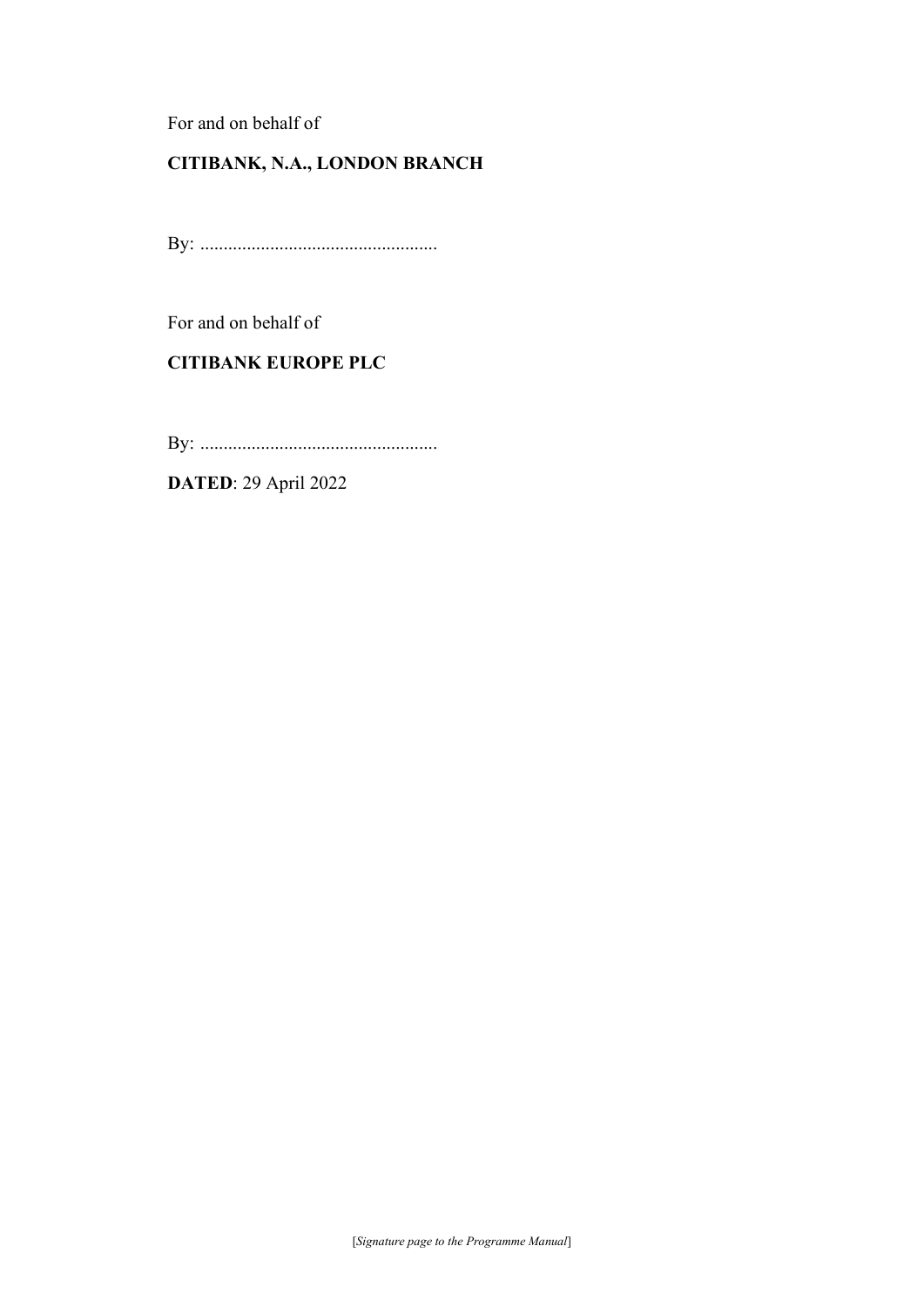## 2. **THE PROGRAMME**

#### 2.1 **The Programme Documents**

Rikshem AB (publ) (the "**Issuer**") has authorised the update of a Euro Medium Term Note Programme (the "**Programme**") for the issuance of notes (the "**Notes**"), in connection with which it has entered into an amended and restated dealer agreement dated 29 April 2022 (the "**Dealer Agreement**") and an amended and restated issue and paying agency agreement dated 29 April 2022 (the "**Agency Agreement**"), and executed a deed of covenant dated 29 April 2022 (the "**Deed of Covenant**").

#### 2.2 **Central Bank of Ireland/Euronext Dublin**

The Issuer has made applications to the Central Bank of Ireland (the "**Central Bank**") for Notes issued under the Programme to be admitted to listing on the official list of the Irish Stock Exchange plc trading as Euronext Dublin ("**Euronext Dublin**") and to trading on its regulated market. Notes may also be issued on the basis that they will not be admitted to listing, trading and/or quotation by any competent authority, stock exchange and/or quotation system or that they will be admitted to listing, trading and/or quotation by such other or further competent authorities, stock exchanges and/or quotation systems as may be agreed with the Issuer.

#### 2.3 **Base Prospectus**

In connection with the Programme, the Issuer has prepared a base prospectus dated 29 April 2022 which has been approved by the Central Bank as a base prospectus issued in compliance with Regulation (EU) 2017/1129 (the "**Prospectus Regulation**").

Notes issued under the Programme may be issued either (1) pursuant to the Base Prospectus describing the Programme and Final Terms describing the final terms of the particular Tranche of Notes or (2) pursuant to a prospectus (the "**Drawdown Prospectus**").

#### 3. **INTERPRETATION**

#### 3.1 **Definitions**

In this Programme Manual, the Dealer Agreement, the Agency Agreement, the Deed of Covenant, and the Base Prospectus are together referred to as the "**Programme Documents**". All terms and expressions which have defined meanings in the Programme Documents shall have the same meanings in this Programme Manual except where the context requires otherwise or unless otherwise stated.

#### 3.2 **Construction**

All references in this Programme Manual to an agreement, instrument or other document (including the Dealer Agreement, the Deed of Covenant, the Base Prospectus and each Drawdown Prospectus (if any)) shall be construed as a reference to that agreement, instrument or other document as the same may be amended, supplemented, replaced or novated from time to time.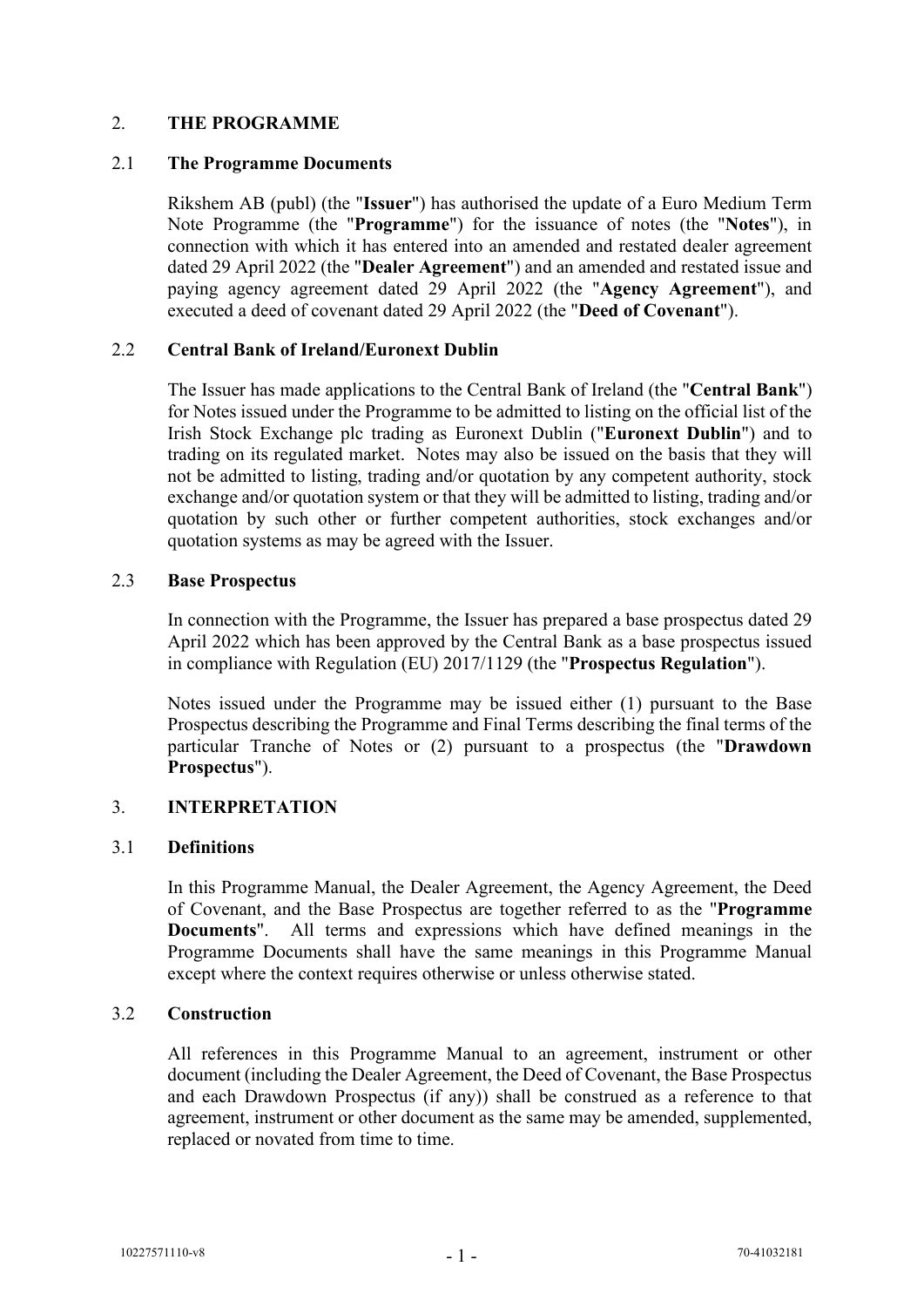## 3.3 **Legal Effect**

This Programme Manual is not intended to create legal relations between any of the parties referred to in it or signing it for the purposes of identification. It is intended to illustrate certain ways in which the provisions of the Programme Documents can operate, and to contain suggested forms of certain documents which may be created during the existence of the Programme, but is not intended to affect the construction of any of the Programme Documents. In the case of any conflict between any of the provisions of this Programme Manual and any of the provisions of the Programme Documents, the provisions of the Programme Documents shall prevail.

#### 3.4 **VPS Notes**

This Programme Manual does not apply to VPS Notes.

## 4. **SETTLEMENT PROCEDURES**

#### 4.1 **Non-syndicated issues of Notes**

The settlement procedures set out in [Schedule 1](#page-7-0) (*Settlement Procedures for Non-Syndicated Issues of Notes*) shall apply to each non-syndicated issue of Notes, subject to the below, unless otherwise agreed between the Issuer and the Relevant Dealer.

#### 4.2 **Syndicated issues of Notes**

The settlement procedures set out in [Schedule 2](#page-11-0) (*Settlement Procedures for Syndicated Issues of Notes*) shall apply to each syndicated issue of Notes unless otherwise agreed between the Issuer and the Relevant Dealers.

#### 4.3 **Euroclear and/or Clearstream, Luxembourg**

The settlement procedures set out in Schedules [1](#page-7-0) (*Settlement Procedures for Non-Syndicated Issues of Notes*) and [2](#page-11-0) (*Settlement Procedures for Syndicated Issues of Notes*) assume settlement through Euroclear and/or Clearstream, Luxembourg. Settlement through alternative or additional clearing systems is permitted by the Programme but not illustrated in this Programme Manual.

#### 4.4 **Drawdown Prospectus**

The settlement procedures set out in Schedules [1](#page-7-0) (*Settlement Procedures for Non-Syndicated Issues of Notes*) and [2](#page-11-0) (*Settlement Procedures for Syndicated Issues of Notes*) do not contemplate issuance pursuant to a Drawdown Prospectus. If in the case of the issuance of any Notes a Drawdown Prospectus needs to be approved and published before the Issue Date, note that Article 20(2) of the Prospectus Regulation gives the competent authority 10 working days to comment upon a draft submitted to it. In the case of an Issuer which has not previously offered securities to the public in a member state or had its securities admitted to trading on a regulated market, this is increased to 20 working days by Article 20(3).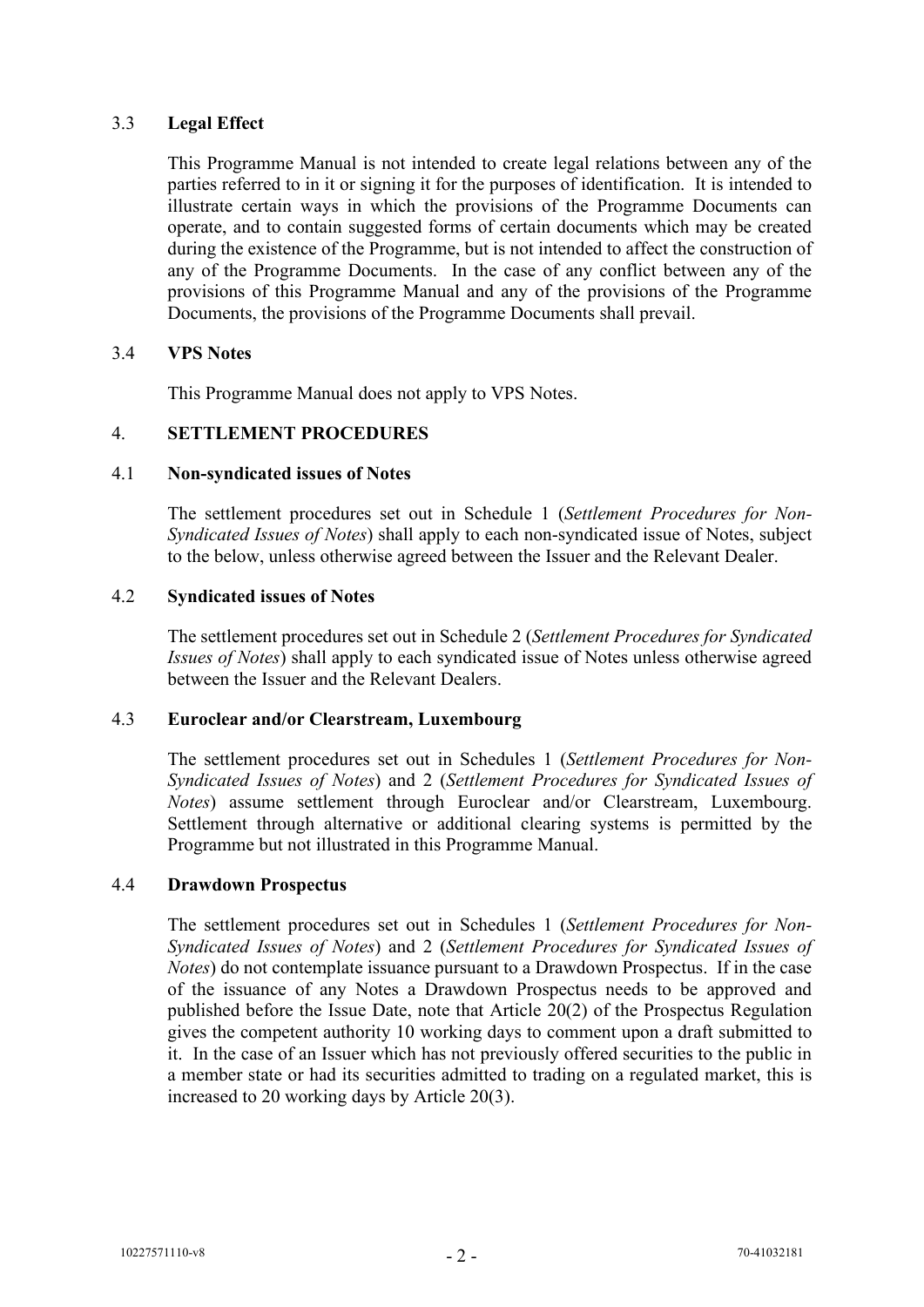#### 4.5 **New Issues Procedures for New Global Notes**

The settlement procedures set out in Schedules [1](#page-7-0) (*Settlement Procedures for Non-Syndicated Issues of Notes*) and [2](#page-11-0) (*Settlement Procedures for Syndicated Issues of Notes*) contemplate the settlement of issues of Bearer Notes in CGN form only. The settlement procedures for issues of Bearer Notes in NGN form are set out in the booklet entitled "New Issues Procedures for international bearer debt securities issued in NGN form through the ICSDs" dated May 2006 published by ICMSA, ICMA and the ICSDs (as amended, supplemented or restated).

## 5. **FORMS OF THE NOTES**

Schedules [7](#page-39-0) (*Form of Temporary Global Note*), [8](#page-54-0) (*Form of Permanent Global Note*) and [9](#page-65-0) (*Form of Definitive Note*) contain the forms of the Bearer Notes and Schedules [10](#page-71-0) (*Form of Global Registered Note*) and [11](#page-80-0) (*Form of Individual Registered Note Certificate*) contain the forms of the Registered Notes. The Issuer has delivered to the Fiscal Agent a stock of Master Temporary Global Notes and Master Permanent Global Notes (in unauthenticated form but executed on behalf of the Issuer) based on the forms appearing in Schedules [7](#page-39-0) (*Form of Temporary Global Note*) and [8](#page-54-0) (*Form of Permanent Global Note*), respectively, and to the Registrar a stock of Master Global Registered Notes based on the form appearing in Schedule [10](#page-71-0) (*Form of Global Registered Note*). The forms of Notes appearing in Schedules [7](#page-39-0) (*Form of Temporary Global Note*), [8](#page-54-0) (*Form of Permanent Global Note*), [9](#page-65-0) (*Form of Definitive Note*), [10](#page-71-0) (*Form of Global Registered Note*) and [11](#page-80-0) (*Form of Individual Registered Note*) may be amended or supplemented for use in respect of a particular Tranche of Notes by agreement between the Issuer, the Fiscal Agent or, as the case may be, the Registrar and the Relevant Dealer(s).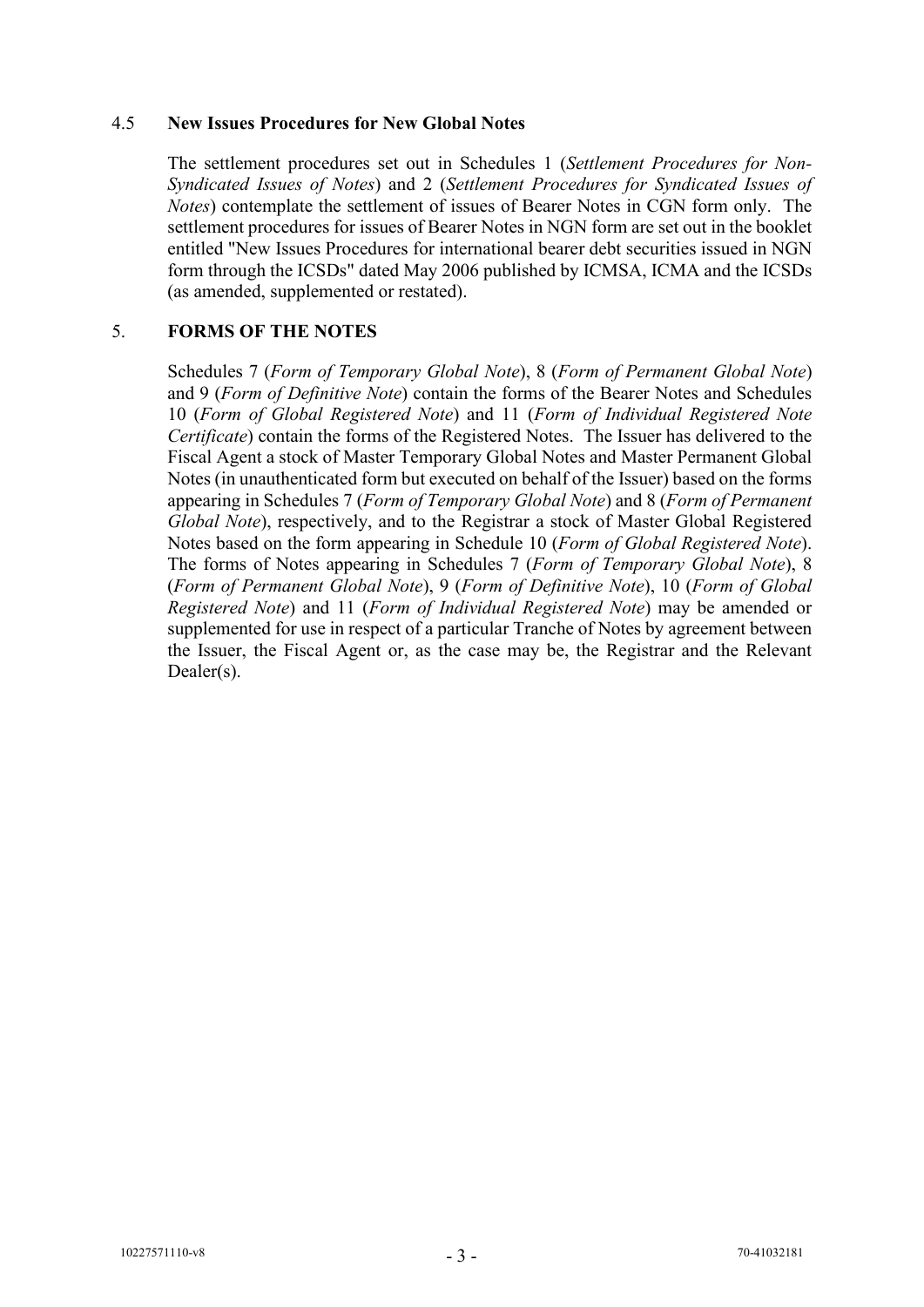#### <span id="page-7-0"></span>**SCHEDULE 1 SETTLEMENT PROCEDURES FOR NON-SYNDICATED ISSUES OF NOTES**

# **By no later than 2.00 p.m. (Local Time) three Local Banking Days before the Issue Date**

- The Issuer agrees terms with a Dealer (which in this Schedule includes any institution to be appointed as a Dealer under the Dealer Accession Letter referred to below) for the issue and purchase of Notes (whether pursuant to an unsolicited bid from such Dealer or pursuant to an enquiry by the Issuer).
- The Relevant Dealer promptly confirms (by fax or e mail) the terms of such agreement to the Issuer, copied to the Fiscal Agent and if such agreement relates to Registered Notes, the Registrar.
- The Relevant Dealer instructs the Fiscal Agent to obtain a common code and ISIN code (and any other relevant financial instrument codes, such as CFI and FISN) from Euroclear or Clearstream, Luxembourg.
- In the case of the first Tranche of Notes of a Series, the Fiscal Agent telephones Euroclear or Clearstream, Luxembourg with a request for a common code and ISIN code (and any other relevant financial instrument codes, such as CFI and FISN) for such Series and in the case of a subsequent Tranche of Notes of that Series the Fiscal Agent telephones Euroclear or Clearstream, Luxembourg with a request for a temporary common code and ISIN code (and any other relevant financial instrument codes, such as CFI and FISN) for such Tranche.
- Each common code and ISIN code (and any other relevant financial instrument codes, such as CFI and FISN) is notified by the Fiscal Agent to the Issuer and the Relevant Dealer.
- Where the purchasing institution is not a Dealer, arrangements are made for the execution of a Dealer Accession Letter (in or substantially in the form set out in [Schedule 4](#page-31-0) (*Form of Dealer Accession Letter*) to the Programme Manual) and for the collection and review of the required condition precedent documents.

**By no later than 3.00 p.m. (Local Time) three Local Banking Days before the Issue Date**

• The Relevant Dealer (or, if such Dealer so agrees with the Issuer, the Issuer) prepares (or procures the preparation of) the Final Terms based on or substantially on the form set out in [Schedule 3](#page-15-0) (*Form of Final Terms*) to the Programme Manual, and sends (by fax or e mail) a copy to the Issuer (or, as the case may be, the Relevant Dealer), with a copy to the Fiscal Agent and if such agreement relates to Registered Notes, the Registrar.

# **By no later than 5.00 p.m. (Local Time) three Local Banking Days before the Issue Date**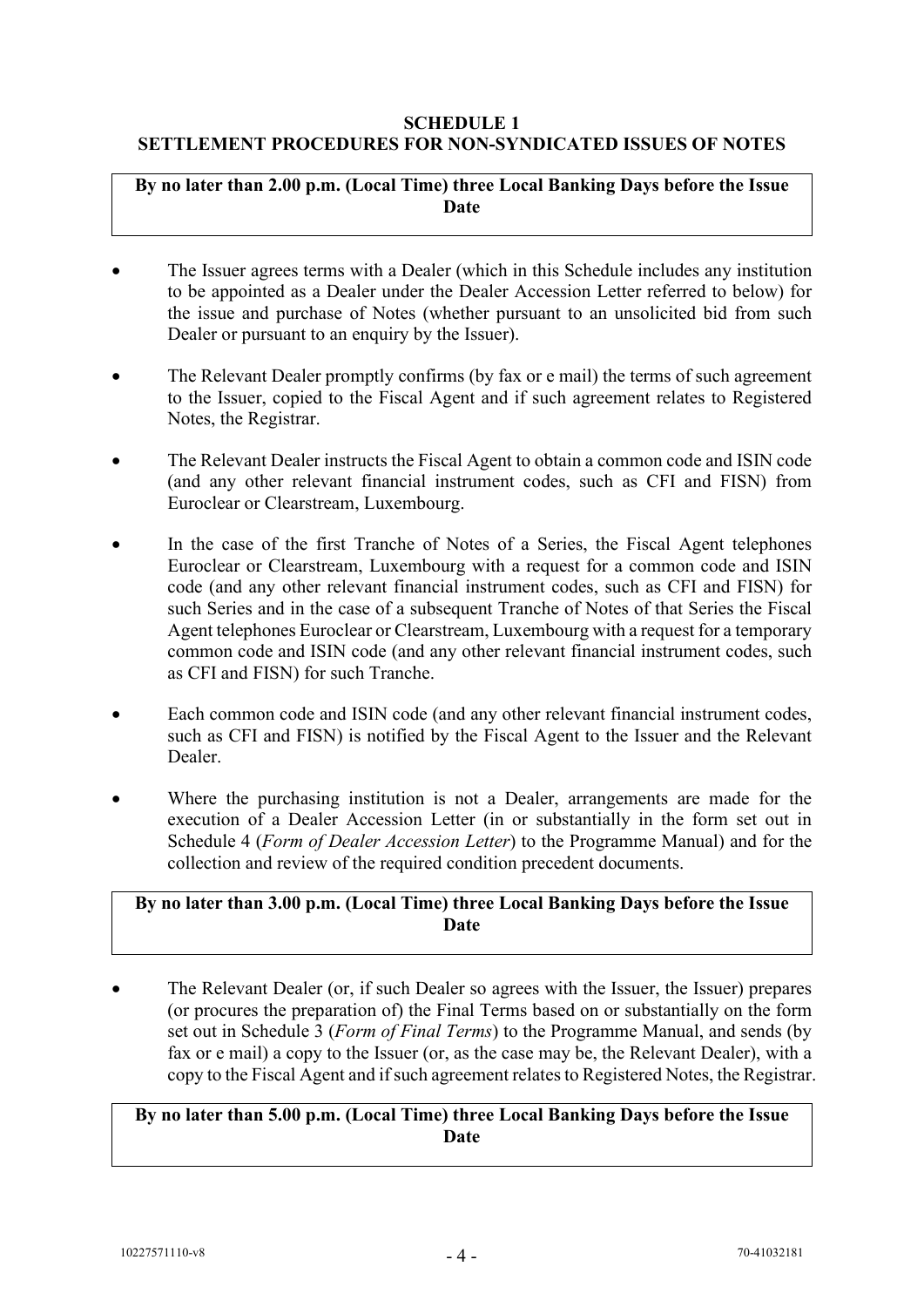- The Final Terms are agreed between the Issuer and the Relevant Dealer.
- The Issuer confirms its instructions to the Fiscal Agent or the Registrar, as the case may be, to carry out the duties to be carried out by the Fiscal Agent or the Registrar, as the case may be, under the Agency Agreement and:
	- if a Master Global Note(s) is/are to be used, ensures that the Fiscal Agent or the Registrar, as the case may be, receives such details as are necessary to enable it to complete a duplicate or duplicates of the appropriate Master Global Note(s); and
	- if a Master Global Note(s) is/are not to be used, ensures that there is delivered to the Fiscal Agent or the Registrar, as the case may be, an appropriate Temporary Global Note and/or a Permanent Global Note or a Global Registered Note (as the case may be), in unauthenticated form but executed on behalf of the Issuer.
- The Final Terms are executed and delivered (by fax or e mail) to the Relevant Dealer, with a copy to the Fiscal Agent and if such agreement relates to Registered Notes, the Registrar.
- If required by the Conditions, a Calculation Agent is appointed.

## **No later than two Local Banking Days before the Issue Date**

- The Relevant Dealer instructs Euroclear and/or Clearstream, Luxembourg to debit its account and pay the net subscription moneys to the Fiscal Agent's distribution account with Euroclear and/or Clearstream, Luxembourg for value the Issue Date, against delivery of the Notes for value the Issue Date to the specified account of the Relevant Dealer with Euroclear or Clearstream, Luxembourg.
- The Fiscal Agent receives details of such instructions through the records of Euroclear and/or Clearstream, Luxembourg.

## **By no later than two Dublin business days before the Issue Date**

In the case of Notes which are to be admitted to trading on the regulated market of Euronext Dublin, the Fiscal Agent notifies the Irish Listing Agent by fax or email of the details of the Notes to be issued by sending it a copy of the Final Terms to the Irish Listing Agent for submission to Euronext Dublin. The Irish Listing Agent shall file the Final Terms with Euronext Dublin no later than 10.00 a.m. (Dublin time) on the day before the Issue Date.

# **By no later than the Local Banking Day before the Issue Date**

If a Master Global Note(s) is/are to be used, the Fiscal Agent or the Registrar, as the case may be, completes a duplicate or duplicates of the appropriate Master Global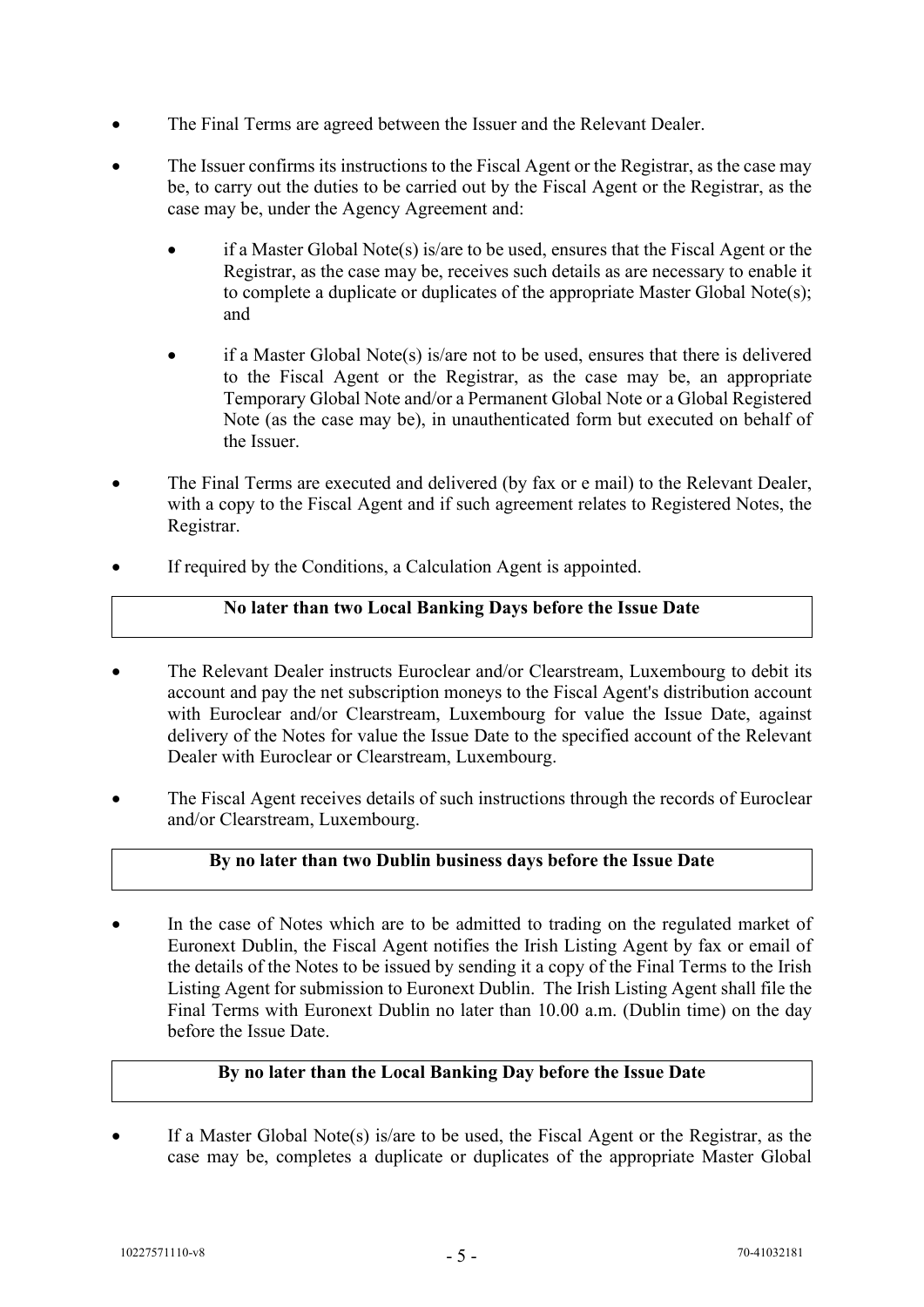Note(s), attaches a copy of the relevant Final Terms and authenticates the completed Global Note(s).

- If a Master Global Note(s) is/are not to be used, the Fiscal Agent or the Registrar, as the case may be, checks and authenticates the completed Global Note(s) supplied to it by the Issuer.
- The conditions precedent in the Dealer Agreement are satisfied and/or waived.
- The Global Note(s) is/are then delivered by the Fiscal Agent or the Registrar, as the case may be, to a common depositary for Euroclear and Clearstream, Luxembourg to be held in the Fiscal Agent's distribution account to the order of the Issuer pending payment of the net subscription moneys.
- Instructions are given by the Fiscal Agent to Euroclear or, as the case may be, Clearstream, Luxembourg to credit the Notes represented by such Global Note to the Fiscal Agent's distribution account.
- If delivery "against payment" is specified in the relevant Final Terms, the Fiscal Agent further instructs Euroclear or, as the case may be, Clearstream, Luxembourg to debit from the Fiscal Agent's distribution account the nominal amount of such Notes which the Relevant Dealer has agreed to purchase and to credit such nominal amount to the account of such Dealer with Euroclear or Clearstream, Luxembourg against payment to the account of the Fiscal Agent of the net subscription moneys for the relevant Tranche of Notes for value the Issue Date.
- The Relevant Dealer gives corresponding instructions to Euroclear or Clearstream, Luxembourg.
- If delivery "free of payment" is agreed between the parties and specified in the Final Terms, the Issuer, the Relevant Dealer and the Fiscal Agent or the Registrar, as the case may be, may agree alternative payment, settlement and delivery arrangements.

# **By no later than 3.00 p.m. (Local Time) one Local Banking Day before the Issue Date**

- In the case of Floating Rate Notes, the Fiscal Agent notifies Euroclear, Clearstream, Luxembourg, the Issuer, the relevant stock exchange (or the Listing Agent, if applicable, who in turn shall notify the stock exchange) and the Relevant Dealer by fax or e mail of the Rate of Interest for the first Interest Period (if already determined).
- Where the Rate of Interest has not yet been determined, this will be notified in accordance with this paragraph as soon as it has been determined.

# **On the Issue Date**

• Euroclear and/or Clearstream, Luxembourg debit and credit accounts in accordance with instructions received by them.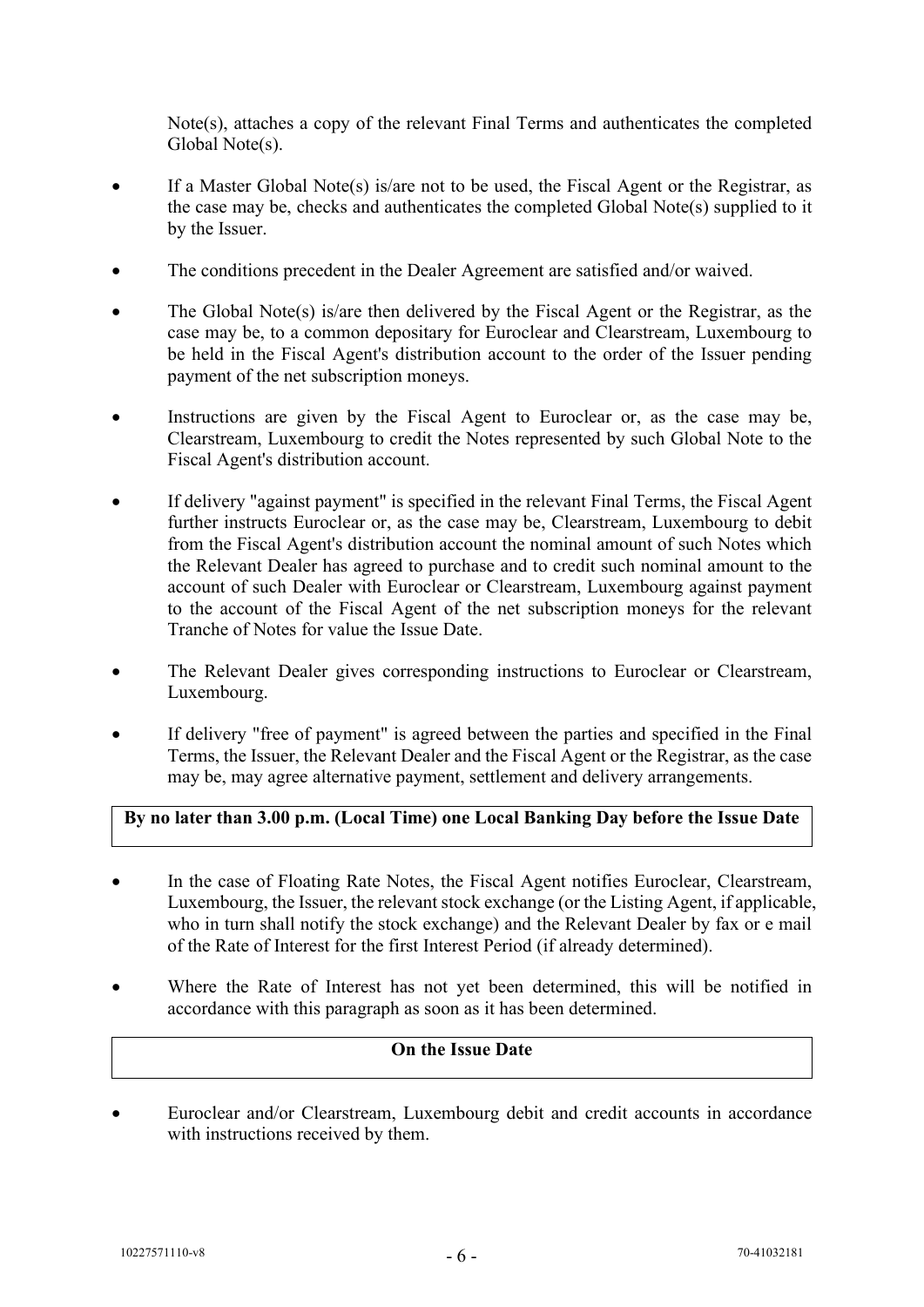Upon receipt of the net subscription moneys, the Fiscal Agent transfers such moneys for value the Issue Date to such account as has been designated by the Issuer.

## **On or subsequent to the Issue Date**

- The Fiscal Agent notifies the Issuer forthwith in the event that the Relevant Dealer does not pay the net subscription moneys due from it in respect of a Note.
- If the applicable US selling restrictions are "Regulation S Category 2", the Relevant Dealer promptly notifies the Fiscal Agent that the distribution of the Notes purchased by it has been completed. The Fiscal Agent promptly notifies the Issuer, the Relevant Dealer, Euroclear and Clearstream, Luxembourg of the date of the end of the distribution compliance period with respect to the relevant Tranche of Notes.

# **On the Exchange Date (if necessary)**

- In the case of the first Tranche of a Series, where the Final Terms for such Tranche specifies that a Temporary Global Note shall be exchangeable for a Permanent Global Note:
	- if a Master Permanent Global Note is to be used, the Fiscal Agent completes a duplicate of the Master Permanent Global Note, attaches a copy of the relevant Final Terms, authenticates the completed Permanent Global Note (to the extent not already done) and delivers it to a common depositary for Euroclear and Clearstream, Luxembourg; and
	- If a Master Permanent Global Note is not to be used, the Fiscal Agent checks and authenticates the completed Permanent Global Note supplied to it by the Issuer (to the extent not already done) and delivers it to a common depositary for Euroclear and Clearstream, Luxembourg.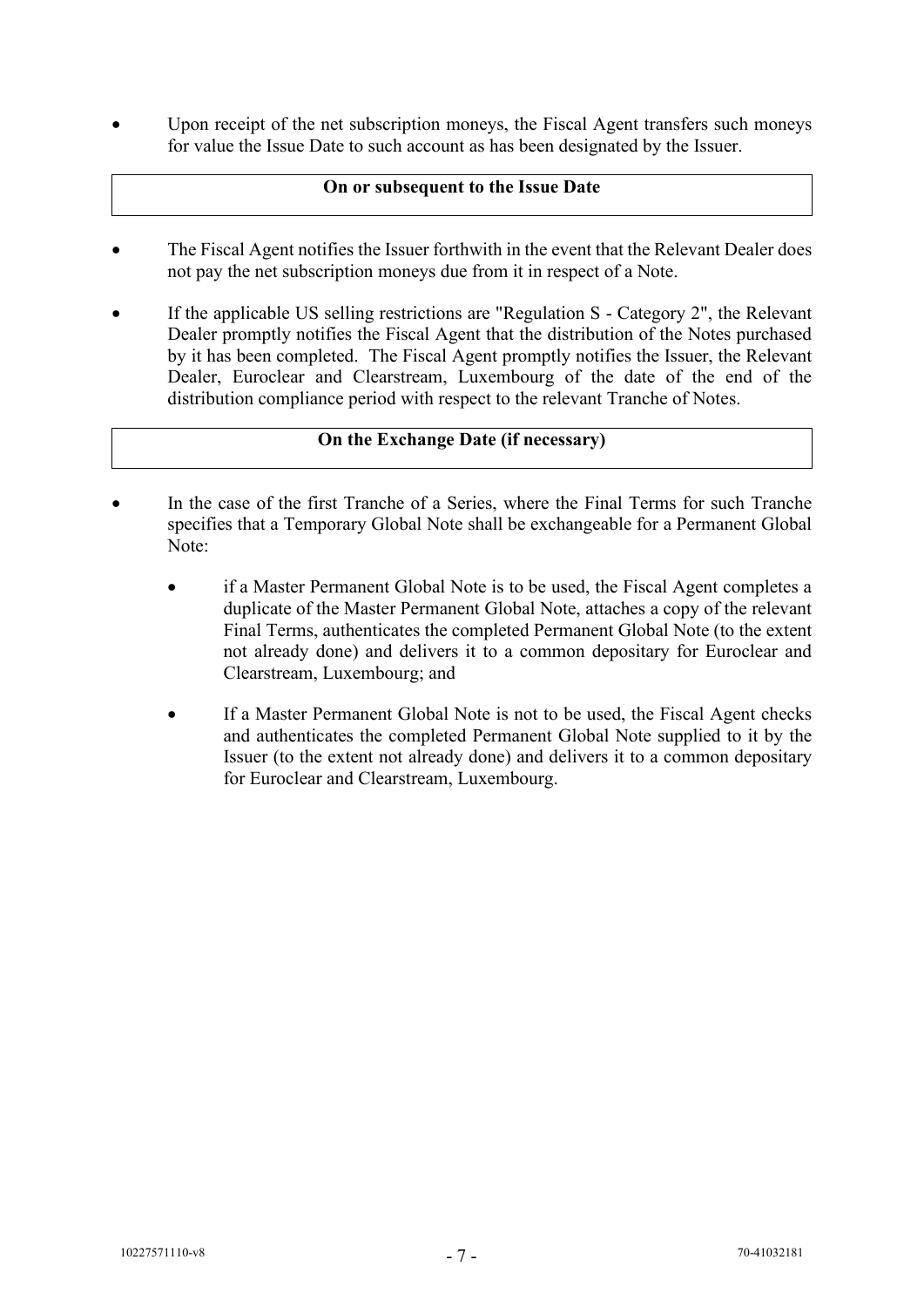## **SCHEDULE 2 SETTLEMENT PROCEDURES FOR SYNDICATED ISSUES OF NOTES**

# <span id="page-11-0"></span>**No later than 10 Local Banking Days before the Issue Date (or such other number of days agreed between the Issuer, the Mandated Dealer and the Fiscal Agent)**

- The Issuer agrees terms with a Dealer (which expression in this Schedule includes any institution to be appointed as a Dealer under the Subscription Agreement referred to below) for the issue and purchase of Notes (whether pursuant to an unsolicited bid from such Dealer or pursuant to an enquiry by the Issuer), subject to the execution of the Subscription Agreement referred to below.
- The Mandated Dealer promptly confirms (by fax or e mail) the terms of such agreement to the Issuer, copied to the Fiscal Agent and if such agreement relates to Registered Notes, the Registrar.
- The Mandated Dealer may invite other Dealers approved by the Issuer to join the syndicate either on the basis of an invitation fax agreed between the Issuer and the Mandated Dealer or on the terms of the Final Terms referred to below and the Subscription Agreement.
- The Mandated Dealer instructs the Fiscal Agent to obtain a common code and ISIN code (and any other relevant financial instrument codes, such as CFI and FISN) from Euroclear or Clearstream, Luxembourg.
- In the case of the first Tranche of Notes of a Series, the Fiscal Agent telephones Euroclear or Clearstream, Luxembourg with a request for a common code and ISIN code (and any other relevant financial instrument codes, such as CFI and FISN) for such Series and in the case of a subsequent Tranche of Notes of that Series the Fiscal Agent telephones Euroclear or Clearstream, Luxembourg with a request for a temporary common code and ISIN code (and any other relevant financial instrument codes, such as CFI and FISN) for such Tranche.
- Each common code and ISIN code (and any other relevant financial instrument codes, such as CFI and FISN) is notified by the Fiscal Agent to the Issuer and the Mandated Dealer.
- The Mandated Dealer (or, if such Dealer so agrees with the Issuer, the Issuer) prepares (or procures the preparation of) the Final Terms based on or substantially on the form set out in [Schedule 3](#page-15-0) (*Form of Final Terms*) to the Programme Manual. A draft Subscription Agreement (in or substantially in the form of Schedule 3 (*Pro Forma Subscription Agreement*) to the Dealer Agreement or such other form as may be agreed between the Issuer and the Relevant Dealers) is also prepared.
- Copies of the draft Final Terms and draft Subscription Agreement are submitted for approval to each lawyer required to give a legal opinion in connection with the issue.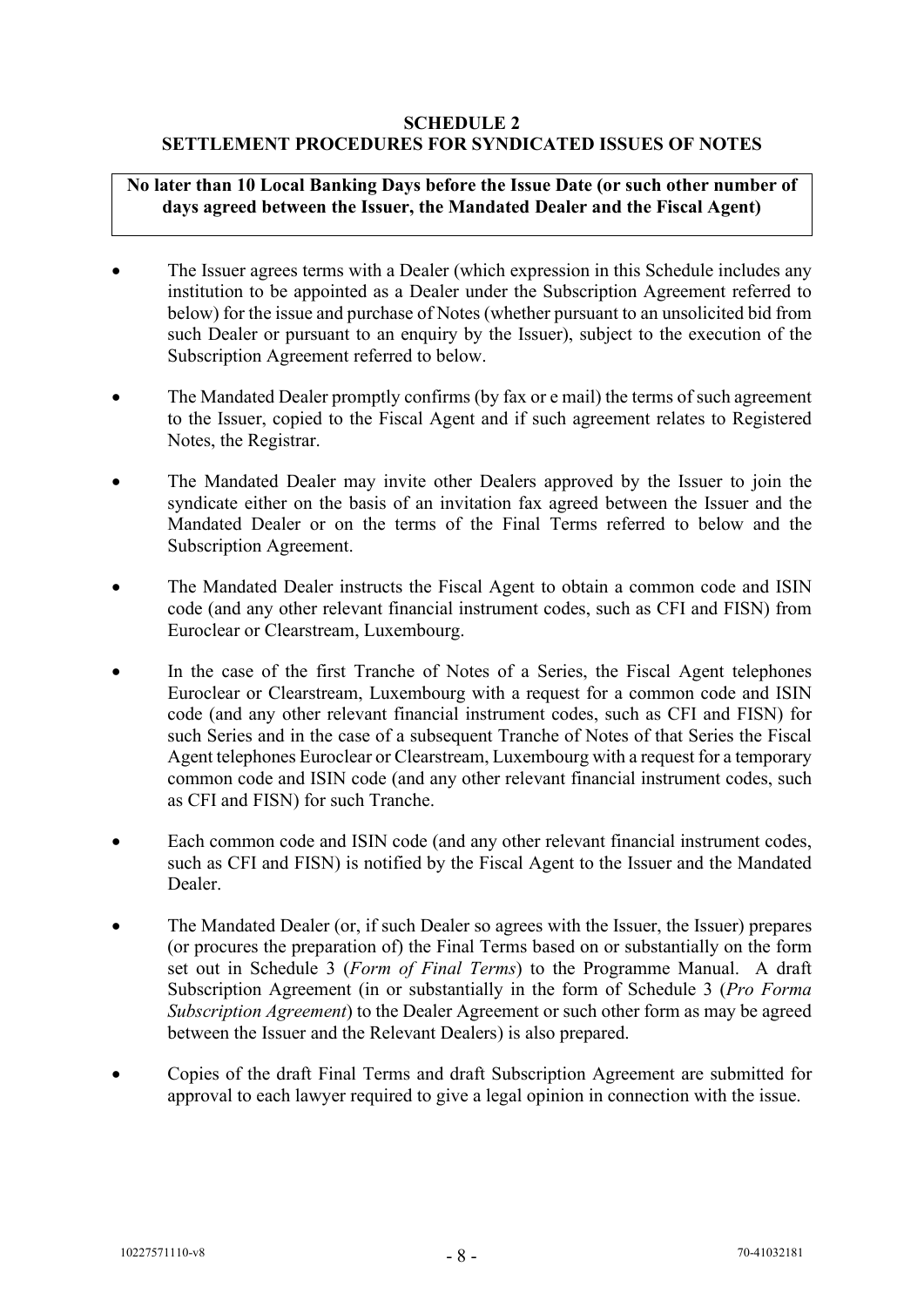## **At least two full business days before the Subscription Agreement is intended to be signed**

- The Mandated Dealer sends a copy of the draft Subscription Agreement and the draft Final Terms to the other Relevant Dealers.
- At the same time the Mandated Dealer sends a copy of the Base Prospectus and Dealer Agreement (together with such other conditions precedent documents) to any other Relevant Dealer which has not previously received such documents.

# **By 5.00 p.m. (Local Time) no later than three Local Banking Days before the Issue Date**

- The Subscription Agreement and Final Terms are agreed and executed and a copy of the Final Terms is sent by fax to the Fiscal Agent and if such agreement relates to Registered Notes, the Registrar.
- The Issuer confirms its instructions to the Fiscal Agent or the Registrar, as the case may be, to carry out the duties to be carried out by the Fiscal Agent or the Registrar, as the case may be, under the Agency Agreement and:
	- if a Master Global Note(s) is/are to be used, ensures that the Fiscal Agent or the Registrar, as the case may be, receives such details as are necessary to enable it to complete a duplicate or duplicates of the appropriate Master Global Note(s); and
	- if a Master Global Note(s) is/are not to be used, ensures that there is delivered to the Fiscal Agent or the Registrar, as the case may be, an appropriate Temporary Global Note and/or a Permanent Global Note or a Global Registered Note Certificate (as the case may be), in unauthenticated form but executed on behalf of the Issuer.
- If required by the Conditions, a Calculation Agent is appointed.

## **No later than two Local Banking Days before the Issue Date**

The Mandated Dealer provides all necessary settlement and payment instructions and contact details to Euroclear and Clearstream, Luxembourg and to the Common Depositary.

#### **By no later than two Dublin business days before the Issue Date**

In the case of Notes which are to be admitted to trading on the regulated market of Euronext Dublin, the Fiscal Agent notifies the Irish Listing Agent by fax or email of the details of the Notes to be issued by sending it a copy of the Final Terms for submission to Euronext Dublin. The Irish Listing Agent shall file the Final Terms with Euronext Dublin no later than 10.00 a.m. (Dublin time) on the day before the Issue Date.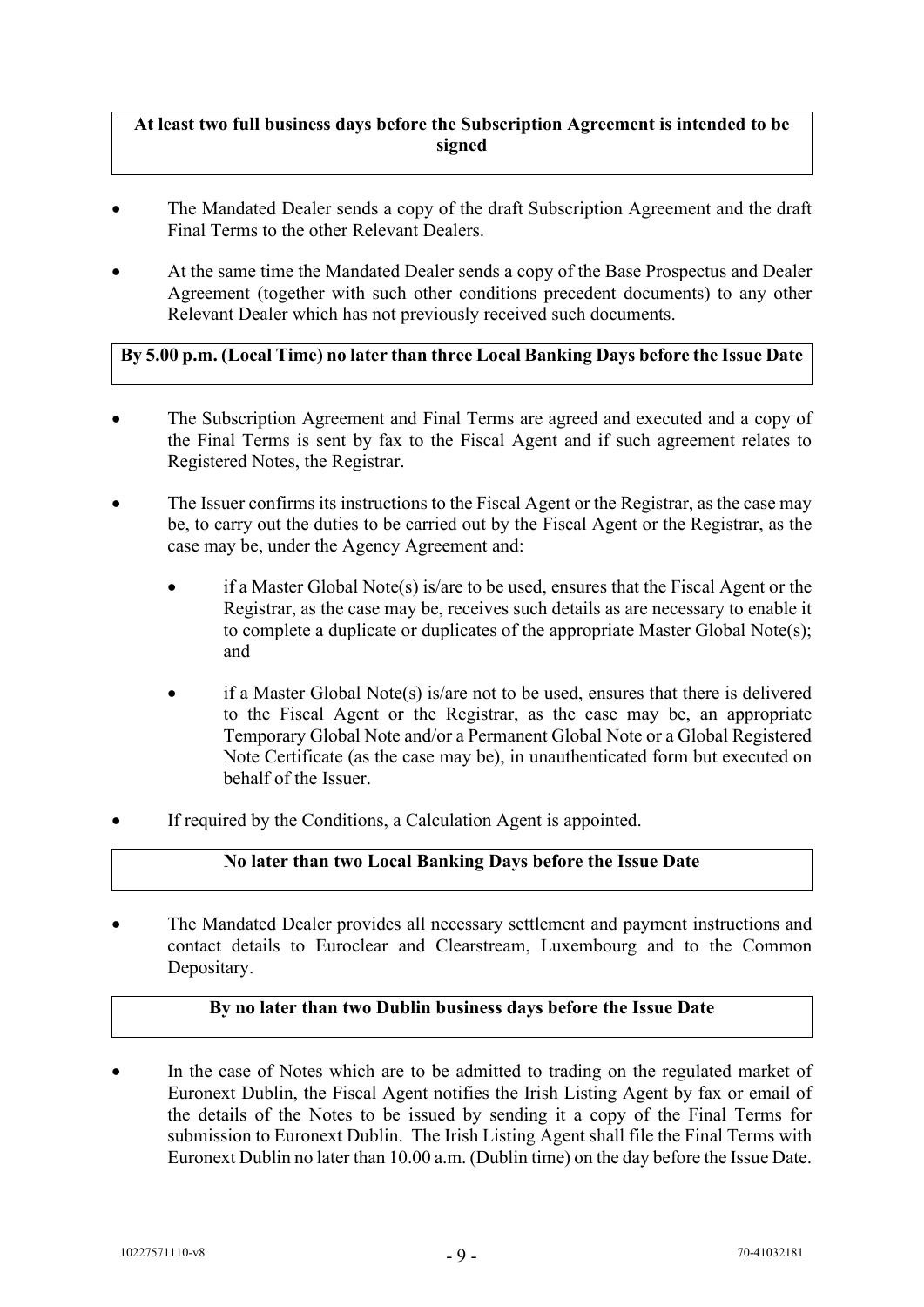# **By 3.00 p.m. (Local Time) no later than one Local Banking Day before the Issue Date**

- In the case of Floating Rate Notes, the Fiscal Agent notifies Euroclear, Clearstream, Luxembourg, the Issuer, the relevant stock exchange (via the Listing Agent, if applicable, who in turn shall notify the stock exchange) and the Mandated Dealer by fax or e mail of the Rate of Interest for the first Interest Period (if already determined).
- Where the Rate of Interest has not yet been determined, this will be notified in accordance with this paragraph as soon as it has been determined.

# **On the "Payment Instruction Date", being either the Issue Date or, in the case of a pre-closed issue, the day which is one Local Banking Day before the Issue Date**

- If a Master Global Note(s) is/are to be used, the Fiscal Agent or the Registrar, as the case may be, completes a duplicate or duplicates of the appropriate Master Global Note(s), attaches a copy of the relevant Final Terms and authenticates the completed Global Note(s).
- If a Master Global Note(s) is/are not to be used, the Fiscal Agent or the Registrar, as the case may be, checks and authenticates the completed Global Note(s) supplied to it by the Issuer.
- The conditions precedent in the Subscription Agreement and the Dealer Agreement are satisfied and/or waived.
- The Global Note(s) is/are then delivered by the Fiscal Agent or the Registrar, as the case may be, to a common depositary for Euroclear and Clearstream, Luxembourg and instructions are given by the Fiscal Agent (on behalf of the Issuer) to the common depositary. The common depositary can then request Euroclear and Clearstream, Luxembourg to credit the Notes represented by the relevant Global Note free of payment to the securities commissionaire account of the Mandated Dealer.
- If delivery "against payment" is specified in the Final Terms, the Mandated Dealer procures payment of the net subscription moneys into the commissionaire account and instructs Euroclear and Clearstream, Luxembourg to pay the net subscription moneys from the Mandated Dealer's commissionaire account to the Issuer's order, for value the Issue Date against delivery of the Notes represented by the relevant Global Note to the specified account of the Mandated Dealer.
- If delivery "free of payment" is agreed between the parties and specified in the Final Terms, the Issuer, the Mandated Dealer and the Fiscal Agent or the Registrar, as the case may be, may agree alternative payment, settlement and delivery arrangements.

# **Issue Date**

• Euroclear and/or Clearstream, Luxembourg debit and credit accounts in accordance with instructions received by them.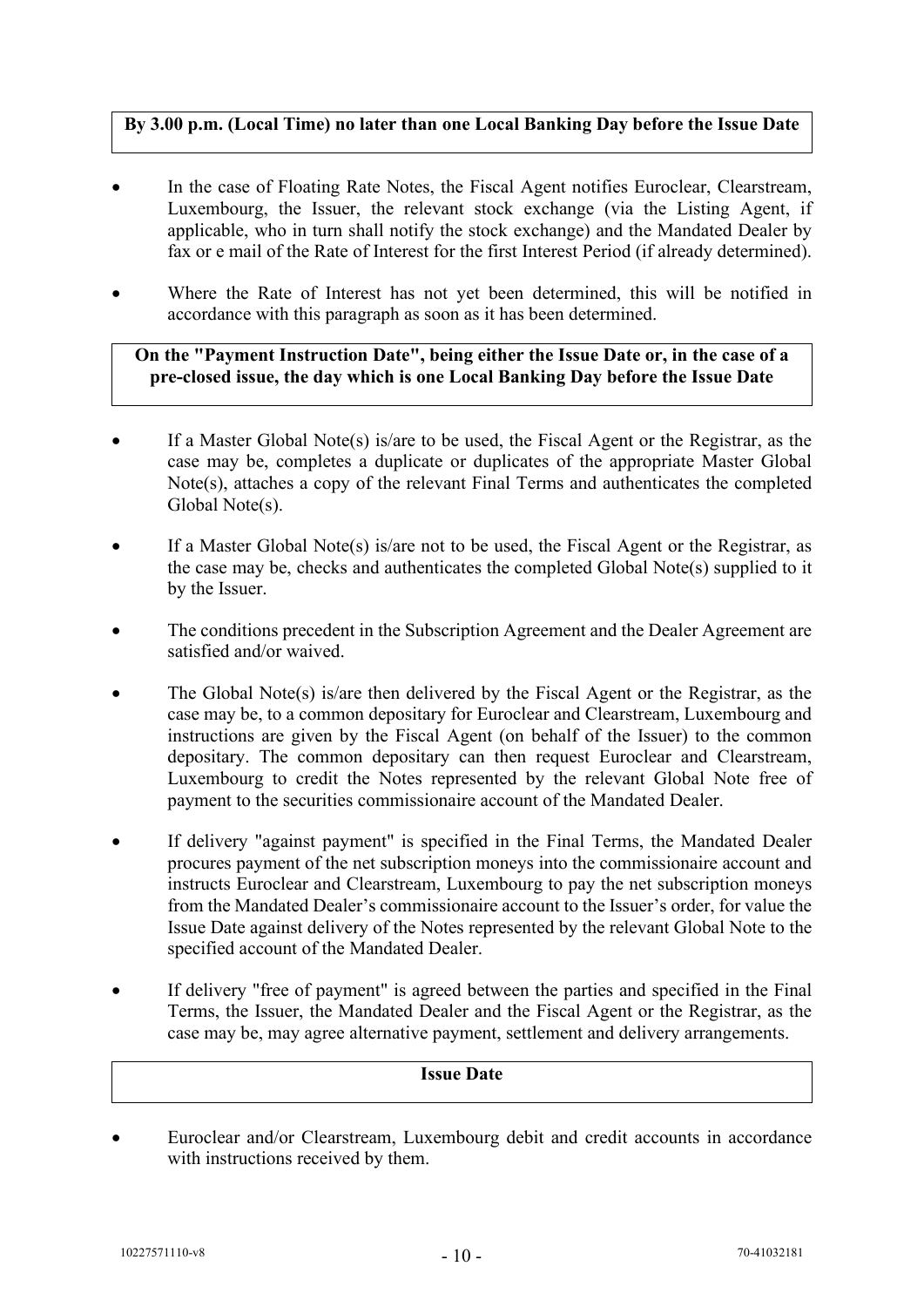• Euroclear and Clearstream, Luxembourg pay the net subscription moneys to such account as has been designated by the Issuer.

## **On or subsequent to the Issue Date**

If the applicable US selling restrictions are "Regulation S - Category 2", each Relevant Dealer promptly notifies the Fiscal Agent that the distribution of the Notes purchased by it has been completed. When all Relevant Dealers have certified, the Fiscal Agent promptly notifies the Issuer, the Relevant Dealers, Euroclear and Clearstream, Luxembourg of the date of the end of the distribution compliance period with respect to the relevant Tranche of Notes.

# **On the Exchange Date (if necessary)**

- In the case of the first Tranche of a Series, where the Final Terms for such Tranche specifies that a Temporary Global Note shall be exchangeable for a Permanent Global Note:
	- if a Master Permanent Global Note is to be used, the Fiscal Agent completes a duplicate of the Master Permanent Global Note, attaches a copy of the relevant Final Terms, authenticates the completed Permanent Global Note (to the extent not already done) and delivers it to a common depositary for Euroclear and Clearstream, Luxembourg; and
	- If a Master Permanent Global Note is not to be used, the Fiscal Agent checks and authenticates the completed Permanent Global Note supplied to it by the Issuer (to the extent not already done) and delivers it to a common depositary for Euroclear and Clearstream, Luxembourg.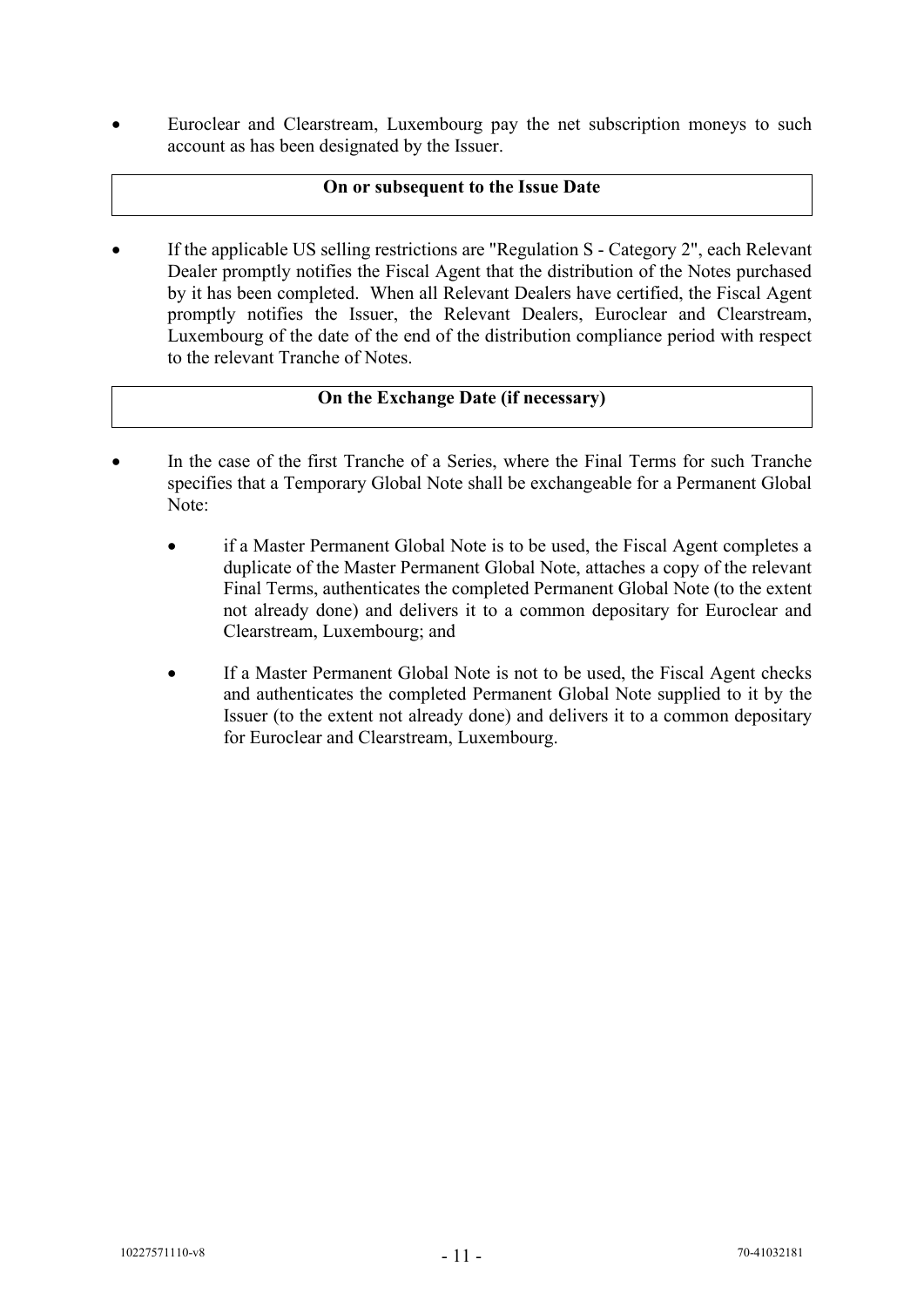## **SCHEDULE 3 FORM OF FINAL TERMS**

<span id="page-15-0"></span>**[PROHIBITION OF SALES TO EEA RETAIL INVESTORS –** The Notes are not intended to be offered, sold or otherwise made available to and should not be offered, sold or otherwise made available to any retail investor in the European Economic Area ("**EEA**"). For these purposes, a retail investor means a person who is one (or more) of: (i) a retail client as defined in point (11) of Article 4(1) of Directive 2014/65/EU (as amended, "**EU MiFID II**"); (ii) a customer within the meaning of Directive (EU) 2016/97 (the "**EU Insurance Distribution Directive**"), where that customer would not qualify as a professional client as defined in point (10) of Article 4(1) of EU MiFID II; or (iii) not a qualified investor as defined in the EU Prospectus Regulation. Consequently no key information document required by Regulation (EU) No 1286/2014 (as amended, the "**EU PRIIPs Regulation**") for offering or selling the Notes or otherwise making them available to retail investors in the EEA has been prepared and therefore offering or selling the Notes or otherwise making them available to any retail investor in the EEA may be unlawful under the EU PRIIPs Regulation.]

**[PROHIBITION OF SALES TO UK RETAIL INVESTORS** – The Notes are not intended to be offered, sold or otherwise made available to and should not be offered, sold or otherwise made available to any retail investor in the United Kingdom ("**UK**"). For these purposes, a retail investor means a person who is one (or more) of: (i) a retail client, as defined in point (8) of Article 2 of Regulation (EU) No 2017/565 as it forms part of UK domestic law by virtue of the European Union (Withdrawal) Act 2018 ("**EUWA**"); (ii) a customer within the meaning of the provisions of the FSMA and any rules or regulations made under the Financial Services and Markets Act 2000 (the "**FSMA**") to implement Directive (EU) 2016/97, where that customer would not qualify as a professional client, as defined in point (8) of Article 2(1) of Regulation (EU) No 600/2014 as it forms part of UK domestic law by virtue of the EUWA; or (iii) not a qualified investor as defined in Article 2 of Regulation (EU) 2017/1129 as it forms part of UK domestic law by virtue of the EUWA. Consequently no key information document required by Regulation (EU) No 1286/2014 as it forms part of UK domestic law by virtue of the EUWA (the "**UK PRIIPs Regulation**") for offering or selling the Notes or otherwise making them available to retail investors in the UK has been prepared and therefore offering or selling the Notes or otherwise making them available to any retail investor in the UK may be unlawful under the UK PRIIPs Regulation.]

**[EU MiFID II product governance / Professional investors and ECPs only target market –** Solely for the purposes of [the/each] manufacturer's product approval process, the target market assessment in respect of the Notes has led to the conclusion that: (a) the target market for the Notes is eligible counterparties and professional clients only, each as defined in [Directive 2014/65/EU (as amended, "**EU MiFID II"**)][EU MiFID II]; and (b) all channels for distribution of the Notes to eligible counterparties and professional clients are appropriate. [*Consider any negative target market.*] Any person subsequently offering, selling or recommending the Notes (a "**distributor"**) should take into consideration the manufacturer['s/s'] target market assessment; however, a distributor subject to EU MiFID II is responsible for undertaking its own target market assessment in respect of the Notes (by either adopting or refining the manufacturer['s/s'] target market assessment) and determining appropriate distribution channels.]

[**UK MIFIR product governance / Professional investors and ECPs only target market –** Solely for the purposes of [the/each] manufacturer's product approval process, the target market assessment in respect of the Notes has led to the conclusion that: (i) the target market for the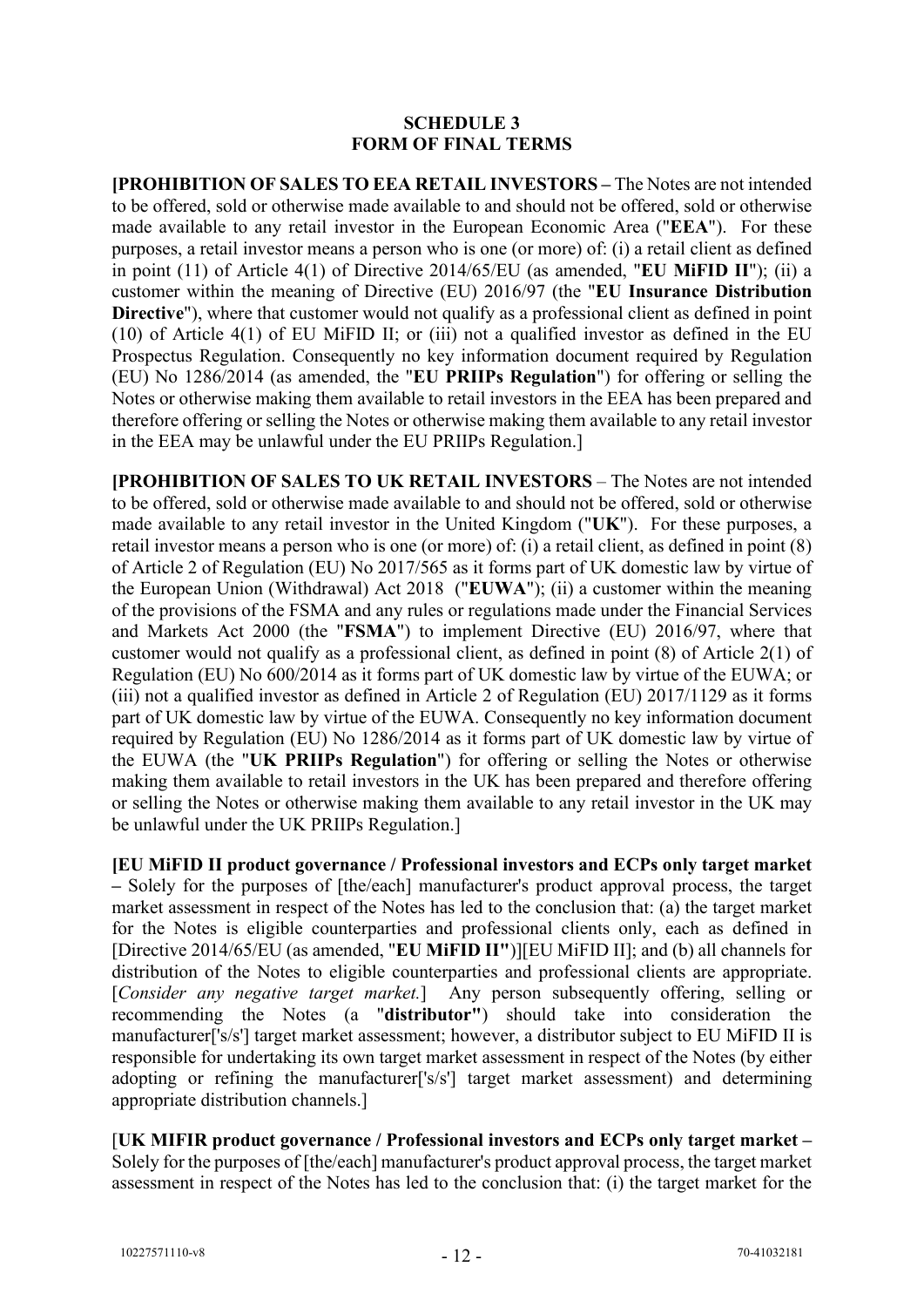Notes is only eligible counterparties, as defined in the FCA Handbook Conduct of Business Sourcebook ("**COBS"**), and professional clients, as defined in Regulation (EU) No 600/2014 as it forms part of UK domestic law by virtue of the [European Union (Withdrawal) Act 2018/EUWA] ("**UK MiFIR"**); and (ii) all channels for distribution of the Notes to eligible counterparties and professional clients are appropriate. [Consider any negative target market].<br>Any person subsequently offering, selling or recommending the Notes (a Any person subsequently offering, selling or recommending the Notes (a "**distributor"**)]/[distributor] should take into consideration the manufacturer['s/s'] target market assessment; however, a distributor subject to the FCA Handbook Product Intervention and Product Governance Sourcebook (the "**UK MiFIR Product Governance Rules**") is responsible for undertaking its own target market assessment in respect of the Notes (by either adopting or refining the manufacturer['s/s'] target market assessment) and determining appropriate distribution channels.]

## **Final Terms dated [•]**

# **RIKSHEM AB (PUBL)**

## **Legal entity identifier (LEI): 529900AJTHH582JP6S77**

## **Issue of [Aggregate Nominal Amount of Tranche] [Title of Notes]**

#### **under the EUR 3,000,000,000 Euro Medium Term Note Programme**

#### **PART A – CONTRACTUAL TERMS**

[Terms used herein shall be deemed to be defined as such for the purposes of the Conditions (the "**Conditions**") set forth in the base prospectus dated 29 April 2022 [and the supplemental base prospectus dated [•]] which [together] constitute[s] a base prospectus (the "**Base Prospectus**") for the purposes of the EU Prospectus Regulation. This document constitutes the Final Terms of the Notes described herein for the purposes of the EU Prospectus Regulation and must be read in conjunction with the Base Prospectus in order to obtain all relevant information. The Base Prospectus has been published on the websites of Euronext Dublin [\(www.euronext.com\)](http://www.euronext.com/) and the Issuer [\(www.rikshem.se\).](http://www.rikshem.se)/)]

#### [*The following alternative language applies if the first tranche of an issue which is being increased was issued under a Base Prospectus with an earlier date.*]

[Terms used herein shall be deemed to be defined as such for the purposes of the Conditions (the "**Conditions**") set forth in the base prospectus dated [[30 May 2017]/[15 May 2018]/[30 April 2019]/[30 April 2020]/[30 April 2021]] [and the supplement to it dated  $\lceil \bullet \rceil$ ] which are incorporated by reference in the base prospectus dated 29 April 2022. This document constitutes the Final Terms of the Notes described herein for the purposes of the EU Prospectus Regulation and must be read in conjunction with the base prospectus dated 29 April 2022 [and the supplement[s] to it dated  $\lceil \bullet \rceil$  [and  $\lceil \bullet \rceil$ ] which [together] constitute[s] a base prospectus for the purposes of the EU Prospectus Regulation (the "**Base Prospectus**"), including the Conditions incorporated by reference in the Base Prospectus, in order to obtain all relevant information. The Base Prospectus has been published on the websites of Euronext Dublin [\(www.euronext.com\)](http://www.euronext.com/) and the Issuer [\(www.rikshem.se\).](http://www.rikshem.se)/)]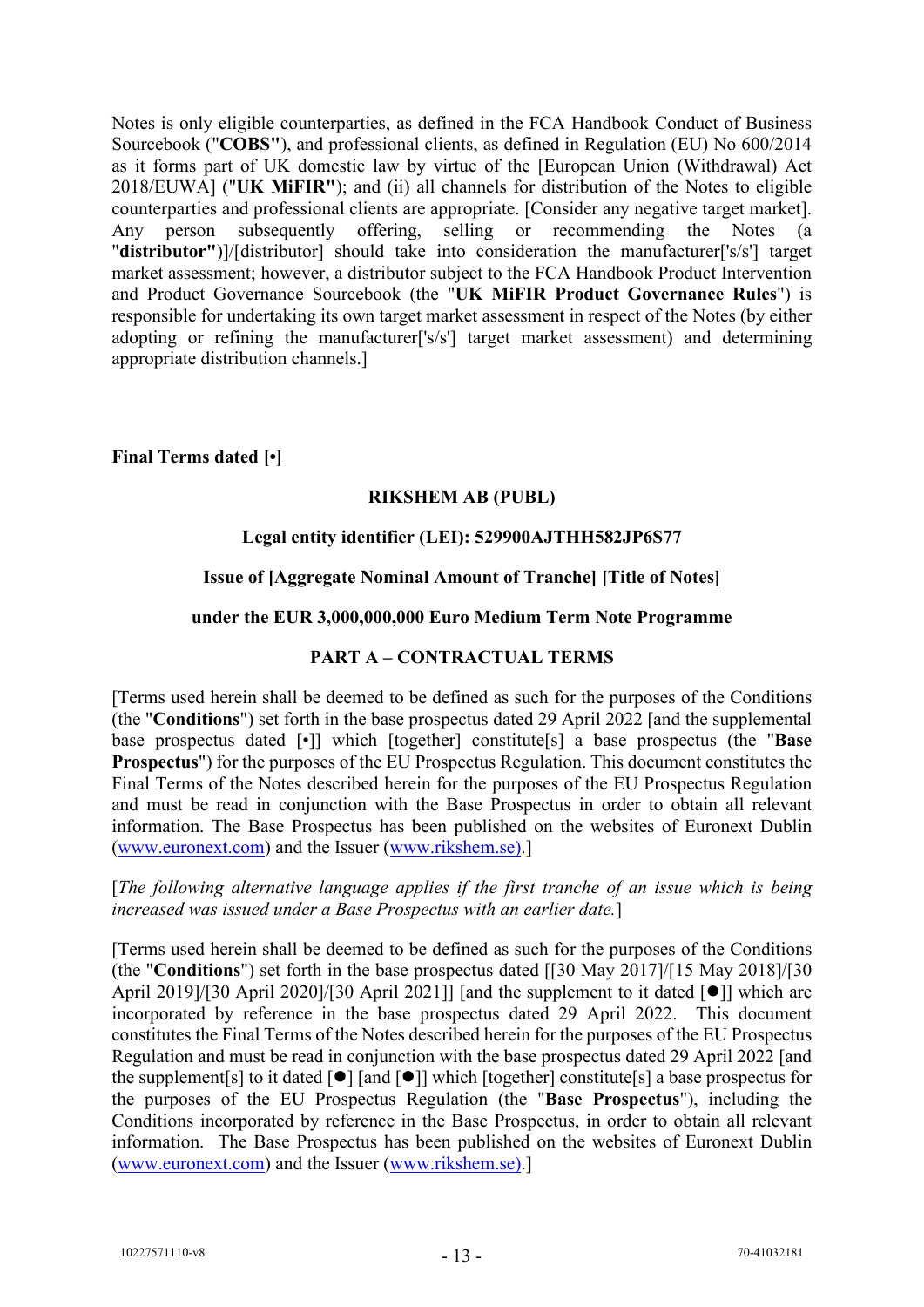The expression **EU Prospectus Regulation** means Regulation (EU) 2017/1129.

[*Include whichever of the following apply or specify as "Not Applicable" (N/A). Note that the numbering should remain as set out below, even if "Not Applicable" is indicated for individual paragraphs (in which case the sub-paragraphs of the paragraphs which are not applicable can be deleted). Italics denote guidance for completing the Final Terms*.]

| 1. | Issuer <sup>:</sup>                                                            | Rikshem AB (publ)                                                                                                                                                                                                                                                                                                                                                                             |  |  |
|----|--------------------------------------------------------------------------------|-----------------------------------------------------------------------------------------------------------------------------------------------------------------------------------------------------------------------------------------------------------------------------------------------------------------------------------------------------------------------------------------------|--|--|
| 2. | (i) Series Number:                                                             | $[\cdot]$                                                                                                                                                                                                                                                                                                                                                                                     |  |  |
|    | (ii) Tranche Number:                                                           | $[\cdot]$                                                                                                                                                                                                                                                                                                                                                                                     |  |  |
|    | Date on which the Notes<br>$\left[ \mathrm{(iii)} \right]$<br>become fungible: | [Not Applicable/The Notes shall<br>be<br>consolidated, form a single series and be<br>interchangeable for trading purposes with<br>the $\lceil \cdot \rceil$ on $\lceil \lceil \cdot \rceil$ /the Issue Date/exchange of<br>the Temporary Global Note for interests in<br>the Permanent Global Note, as referred to in<br>paragraph 24 below [which is expected to<br>occur on or about [•]]. |  |  |
| 3. | Specified Currency or Currencies:                                              | $\lceil \cdot \rceil$                                                                                                                                                                                                                                                                                                                                                                         |  |  |
| 4. | <b>Aggregate Nominal Amount:</b>                                               | $[\cdot]$                                                                                                                                                                                                                                                                                                                                                                                     |  |  |
|    | [(i) Series:                                                                   | $[\cdot]$                                                                                                                                                                                                                                                                                                                                                                                     |  |  |
|    | (ii) Tranche:                                                                  | $[\cdot]$                                                                                                                                                                                                                                                                                                                                                                                     |  |  |
| 5. | <b>Issue Price:</b>                                                            | [•] per cent. of the Aggregate Nominal<br>Amount [plus accrued interest from [•]]                                                                                                                                                                                                                                                                                                             |  |  |
| 6. | (i) Specified Denominations:                                                   | $\lceil \cdot \rceil$                                                                                                                                                                                                                                                                                                                                                                         |  |  |
|    |                                                                                | $(NB - Notes must have a minimum$<br>denomination<br>of<br><i>EUR100,000</i><br>(<br>equivalent)                                                                                                                                                                                                                                                                                              |  |  |
|    |                                                                                | (If a Global Note is exchangeable for<br>Definitive Notes at the option of the<br>Noteholders, the Notes shall be tradeable<br>only in principal amounts of at least the<br>Specified Denomination and integral<br>multiples thereof)                                                                                                                                                         |  |  |
|    | (ii) Calculation Amount:                                                       | $[\cdot]$                                                                                                                                                                                                                                                                                                                                                                                     |  |  |
| 7. | (i) Issue Date:                                                                | $[\cdot]$                                                                                                                                                                                                                                                                                                                                                                                     |  |  |
|    | (ii) Interest Commencement Date:                                               | [[•]/Issue Date/Not Applicable]                                                                                                                                                                                                                                                                                                                                                               |  |  |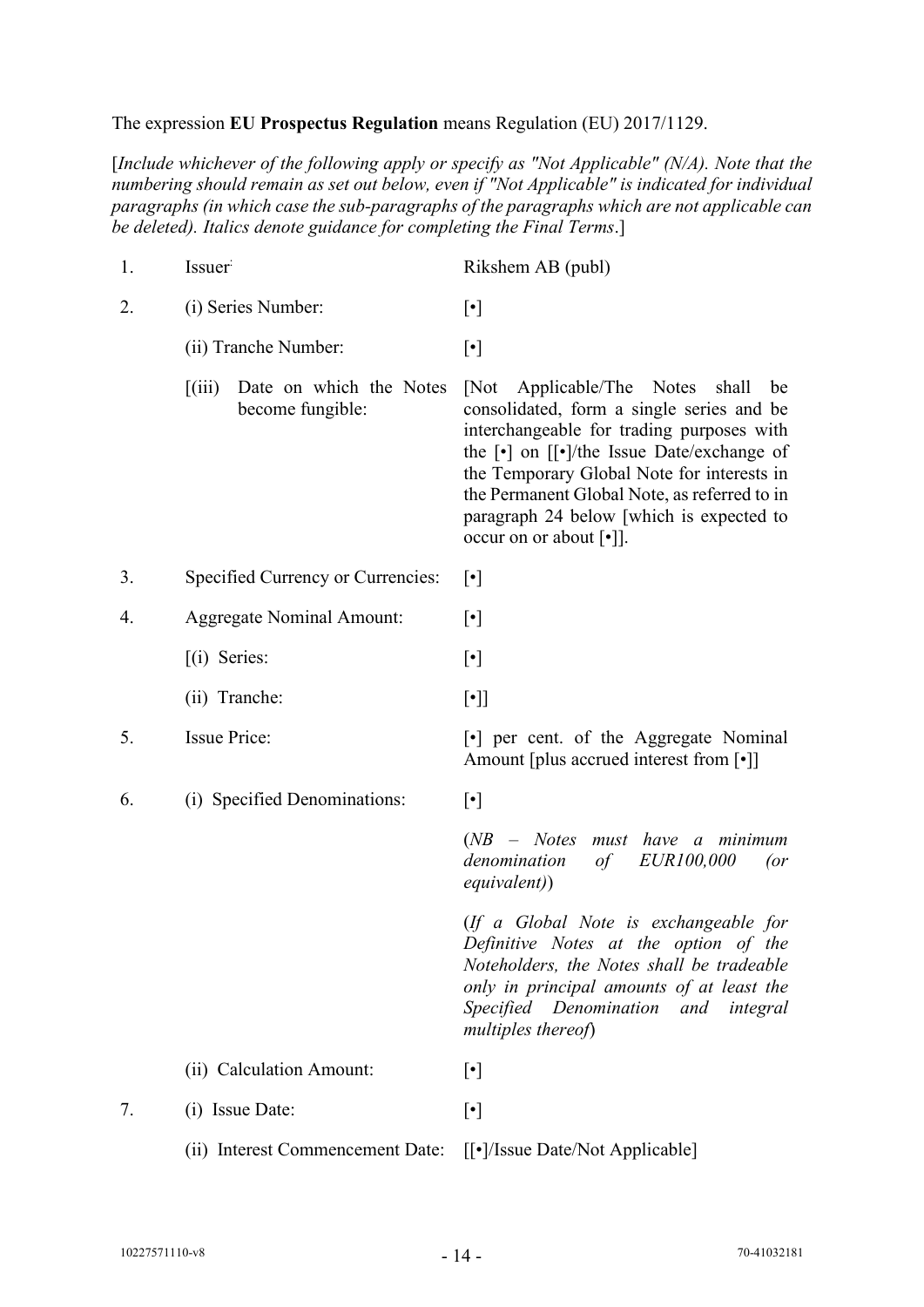| 8.  |                                                  | <b>Maturity Date:</b>                                      | $[\cdot]$                                                                                                                                                                                              |  |  |
|-----|--------------------------------------------------|------------------------------------------------------------|--------------------------------------------------------------------------------------------------------------------------------------------------------------------------------------------------------|--|--|
| 9.  |                                                  | <b>Interest Basis:</b>                                     | $\left[\left[\bullet\right]\right]$ per cent. Fixed Rate]                                                                                                                                              |  |  |
|     |                                                  |                                                            | [CIBOR/EURIBOR/NIBOR/STIBOR] +/-<br>[•] per cent. Floating Rate]                                                                                                                                       |  |  |
|     |                                                  |                                                            | [Zero Coupon]                                                                                                                                                                                          |  |  |
|     |                                                  |                                                            | (see paragraph $[14]/[15]/16$ ] below)                                                                                                                                                                 |  |  |
| 10. |                                                  | Redemption/Payment Basis:                                  | Subject to any purchase and cancellation or<br>early redemption, the Notes will be<br>redeemed on the Maturity Date at $\lceil \cdot \rceil / \lceil 100 \rceil$<br>per cent. of their nominal amount. |  |  |
| 11. |                                                  | Change of Interest or<br>Redemption/Payment Basis:         | [Applicable/Not Applicable]                                                                                                                                                                            |  |  |
| 12. |                                                  | Put/Call Options:                                          | [Investor Put]                                                                                                                                                                                         |  |  |
|     |                                                  |                                                            | [Issuer Call]                                                                                                                                                                                          |  |  |
|     |                                                  |                                                            | [Change of Control Put Option]                                                                                                                                                                         |  |  |
|     |                                                  |                                                            | [Clean-up Call]                                                                                                                                                                                        |  |  |
|     |                                                  |                                                            | [(further particulars specified in paragraphs<br>$[17]/[18]/[19]/[20]$ below]                                                                                                                          |  |  |
| 13. | [(i)]                                            | Status of the Notes:                                       | [Senior]                                                                                                                                                                                               |  |  |
|     | [(ii)]                                           | [Date [Board] approval for<br>issuance of Notes obtained]: | $\lceil \cdot \rceil$                                                                                                                                                                                  |  |  |
|     | PROVISIONS RELATING TO INTEREST (IF ANY) PAYABLE |                                                            |                                                                                                                                                                                                        |  |  |

| 14. |                   | <b>Fixed Rate Note Provisions</b>                              |                                                                                              | [Applicable [from $\lceil \cdot \rceil$ to $\lceil \cdot \rceil$ ] |  | /Not |
|-----|-------------------|----------------------------------------------------------------|----------------------------------------------------------------------------------------------|--------------------------------------------------------------------|--|------|
|     |                   |                                                                | (If not applicable, delete the remaining sub-<br>paragraphs of this paragraph)               |                                                                    |  |      |
|     | $\left( i\right)$ | $Rate[s]$ of Interest:                                         | $\lceil \cdot \rceil$ per cent. per annum payable in arrear on<br>each Interest Payment Date |                                                                    |  |      |
|     | (11)              | Interest Payment Date(s):                                      | $\lceil \cdot \rceil$ in each year up to and including [the<br>Maturity Date $/$ [•]]        |                                                                    |  |      |
|     | (111 )            | Fixed Coupon Amount $[(s)]$ : $[\cdot]$ per Calculation Amount |                                                                                              |                                                                    |  |      |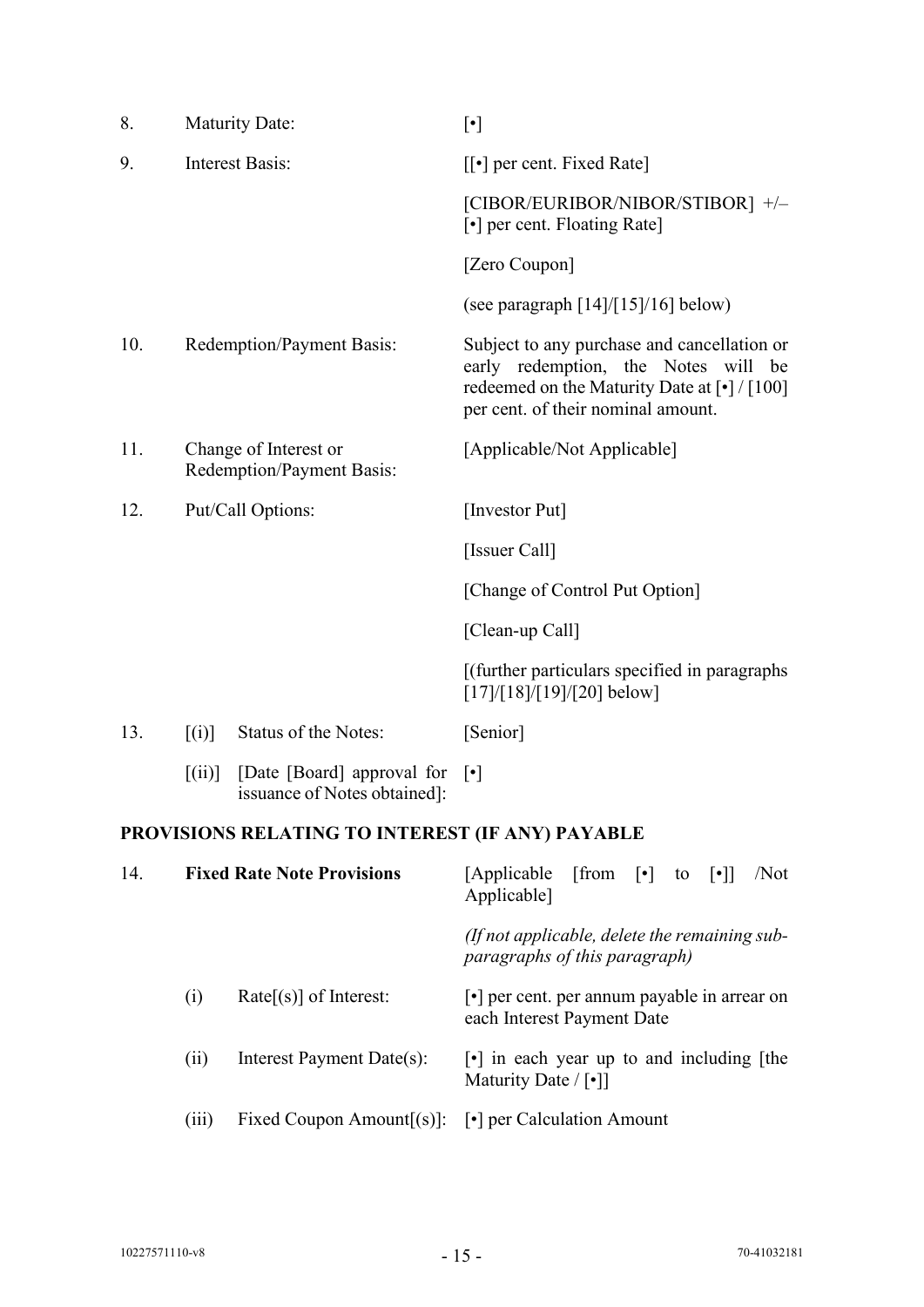|     | (iv)    | Broken Amount(s):                                                                                                                         | [•] per Calculation Amount, payable on the<br>Interest Payment Date falling [in/on] [.]                                                                                                                                     |
|-----|---------|-------------------------------------------------------------------------------------------------------------------------------------------|-----------------------------------------------------------------------------------------------------------------------------------------------------------------------------------------------------------------------------|
|     | (v)     | Day Count Fraction:                                                                                                                       | [30/360 / Actual/Actual (ICMA/ISDA)]                                                                                                                                                                                        |
|     |         | (vi) Determination Date                                                                                                                   | [[•] in each year][Not applicable]                                                                                                                                                                                          |
| 15. |         | <b>Floating Rate Note Provisions</b>                                                                                                      | $[from \; \; \lceil \cdot \rceil]$<br>[Applicable]<br>$[\cdot]$<br>/Not<br>to<br>Applicable]                                                                                                                                |
|     |         |                                                                                                                                           | (If not applicable, delete the remaining sub-<br>paragraphs of this paragraph)                                                                                                                                              |
|     | (i)     | Specified Period:                                                                                                                         | [•][, subject to adjustment in accordance<br>with the Business Day Convention set out<br>in (iv) below/not subject to any adjustment,<br>or the Business Day Convention in (iv)<br>below is specified to be Not Applicable] |
|     | (ii)    | Specified Interest Payment<br>Dates:                                                                                                      | [•][, subject to adjustment in accordance<br>with the Business Day Convention set out<br>in (iv) below/not subject to any adjustment,<br>or the Business Day Convention in (iv)<br>below is specified to be Not Applicable] |
|     | (iii)   | First Interest Payment Date:                                                                                                              | $\lceil \cdot \rceil$                                                                                                                                                                                                       |
|     | (iv)    | <b>Business Day Convention:</b>                                                                                                           | [Floating Rate Convention / Following<br>Business Day Convention / Modified<br>Following Business Day Convention /<br>Preceding Business Day Convention / No<br>Adjustment] [Not Applicable]                                |
|     | (v)     | Additional<br>Centre(s):                                                                                                                  | Business [Not Applicable/[•]]                                                                                                                                                                                               |
|     | $(v_i)$ | of Interest is/are to be<br>determined:                                                                                                   | Manner in which the Rate(s) [Screen Rate Determination]                                                                                                                                                                     |
|     | (vii)   | responsible<br>Party<br>calculating the Rate(s) of $Agent")$<br>and/or<br>Interest<br>Interest<br>Amount(s) (if not the Fiscal<br>Agent): | for Not Applicable/ $\lceil \bullet \rceil$ (the "Calculation"                                                                                                                                                              |
|     |         | (viii) Screen Rate Determination:                                                                                                         | [Applicable/Not Applicable]                                                                                                                                                                                                 |
|     |         |                                                                                                                                           | (If not applicable delete the remaining sub-<br>paragraphs of this paragraph)                                                                                                                                               |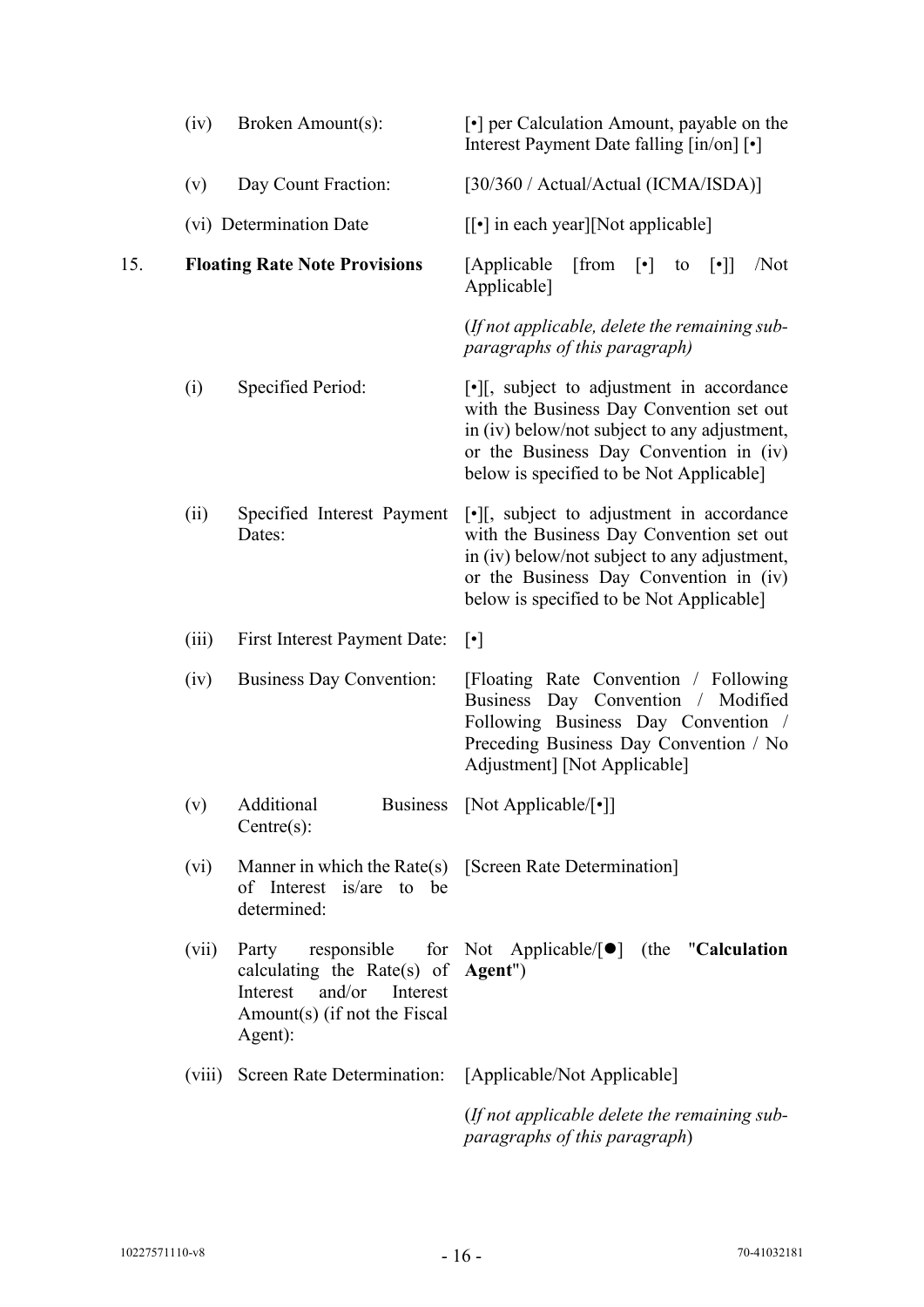- Interest Determination Date(s): [•]
- Relevant Page: Screen [•]
- Relevant Time:  $\lceil \cdot \rceil$
- Relevant Financial [•] Centre:

(ix) Linear Interpolation: [Not Applicable / Applicable – the Rate of Interest for the [long/short] [first/last] Interest Period shall be calculated using Linear Interpolation (*specify for each short or long interest period*)]

 $[30E/360 (ISDA)] / [•]$ 

- (x) Margin(s):  $[+/]-]$  [•] per cent. per annum
- (xi) Minimum Rate of Interest: [•] per cent. per annum
- (xii) Maximum Rate of Interest: [•] per cent. per annum

(xiii) Day Count Fraction: [Actual/365 (Fixed)] / [Actual/360] /

# 16. **Zero Coupon Note Provisions** [Applicable/Not Applicable]

*(If not applicable, delete the remaining subparagraphs of this paragraph)*

[30/360] / [30E/360] / [Eurobond Basis] /

- (i) Accrual Yield: [•] per cent. per annum
- (ii) Reference Price: [•]
- (iii) Day Count Fraction in [30/360 / Actual/Actual (ICMA/ISDA)] relation to early Redemption Amounts:

# **PROVISIONS RELATING TO REDEMPTION**

| 17. | <b>Call Option</b> | [Applicable/Not Applicable]                                                    |
|-----|--------------------|--------------------------------------------------------------------------------|
|     |                    | (If not applicable, delete the remaining sub-<br>paragraphs of this paragraph) |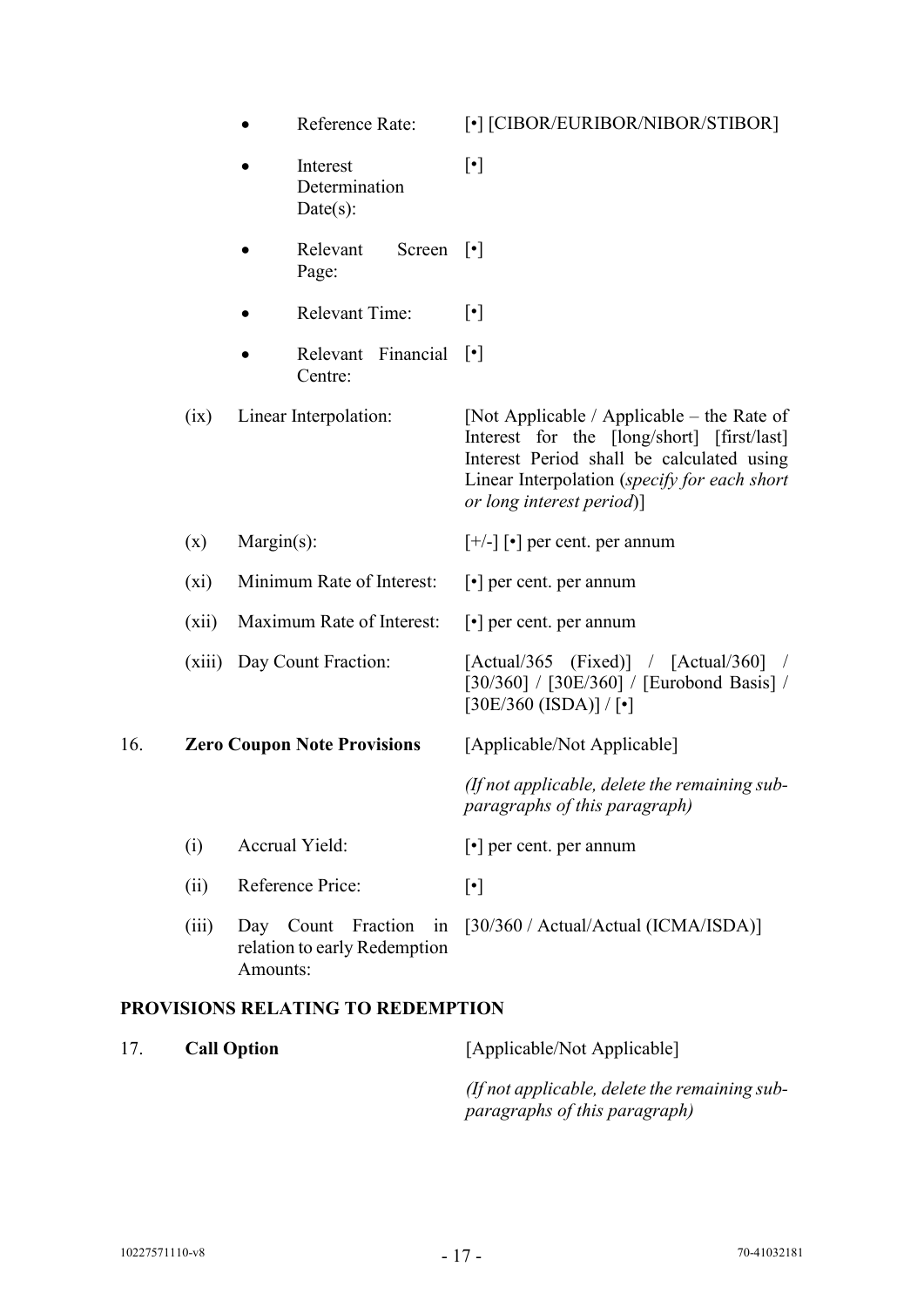| (i)   |                                                                      | Optional<br>Redemption $[\cdot]$<br>$Date(s)$ (Call): |                                                                                                                                                                                                                                                                                                                                                                                                                                                                                                                                                                                         |
|-------|----------------------------------------------------------------------|-------------------------------------------------------|-----------------------------------------------------------------------------------------------------------------------------------------------------------------------------------------------------------------------------------------------------------------------------------------------------------------------------------------------------------------------------------------------------------------------------------------------------------------------------------------------------------------------------------------------------------------------------------------|
| (ii)  | Date:                                                                | Par Call Commencement                                 | $\left  \cdot \right $                                                                                                                                                                                                                                                                                                                                                                                                                                                                                                                                                                  |
| (iii) | Optional<br>Note:                                                    | Redemption<br>Amount(s) (Call) of each                | $\lceil \cdot \rceil$ per Calculation Amount / Make-Whole<br>Redemption Amount] [in the case of the<br>Optional Redemption Date(s) falling [on<br>$\lceil \cdot \rceil$ //in the period from and including<br>date 3<br>months<br><i>insert</i><br>prior<br>to<br><i>maturity</i> ]/[ <i>other date</i> ] to but excluding<br>[and [[•] per Calculation<br>$\lceil date \rceil$<br>Amount/Make-Whole<br>Redemption<br>Amount] [in the case of the Optional<br>Redemption Date(s) falling [on $[\cdot]$ /in the<br>period from and including [date] to but<br>excluding [ <i>date</i> ]] |
|       | (a)                                                                  | Reference Bond:                                       | [DA Selected Bond] / [Insert applicable<br>Reference Bond                                                                                                                                                                                                                                                                                                                                                                                                                                                                                                                               |
|       | [(b)]                                                                | <b>Quotation Time:</b>                                | $[\cdot]$                                                                                                                                                                                                                                                                                                                                                                                                                                                                                                                                                                               |
|       | (c)                                                                  | Make-Whole<br><b>Redemption Margin:</b>               | $\lceil \cdot \rceil$ per cent.                                                                                                                                                                                                                                                                                                                                                                                                                                                                                                                                                         |
| (iv)  |                                                                      | Redeemable in part:                                   | [Applicable/Not<br>Applicable/ <i>provide</i><br>details]                                                                                                                                                                                                                                                                                                                                                                                                                                                                                                                               |
|       | (a)                                                                  | Minimum<br>Redemption<br>Amount:                      | $[\cdot]$                                                                                                                                                                                                                                                                                                                                                                                                                                                                                                                                                                               |
|       | (b)                                                                  | Maximum<br><b>Redemption Amount</b>                   | $[\cdot]$                                                                                                                                                                                                                                                                                                                                                                                                                                                                                                                                                                               |
| (v)   |                                                                      | Notice period:                                        | $[\cdot]$                                                                                                                                                                                                                                                                                                                                                                                                                                                                                                                                                                               |
|       | <b>Put Option</b>                                                    |                                                       |                                                                                                                                                                                                                                                                                                                                                                                                                                                                                                                                                                                         |
| (i)   | Redemption at the option of<br>the Noteholder (Condition<br>$9(e)$ : |                                                       | [Applicable/Not Applicable]                                                                                                                                                                                                                                                                                                                                                                                                                                                                                                                                                             |
|       |                                                                      |                                                       | (If not applicable, delete the remaining sub-<br>paragraphs of this paragraph)                                                                                                                                                                                                                                                                                                                                                                                                                                                                                                          |
| (iii) | Optional<br>Redemption<br>$Date(s)$ (Put):                           |                                                       | $\lceil \cdot \rceil$                                                                                                                                                                                                                                                                                                                                                                                                                                                                                                                                                                   |

18.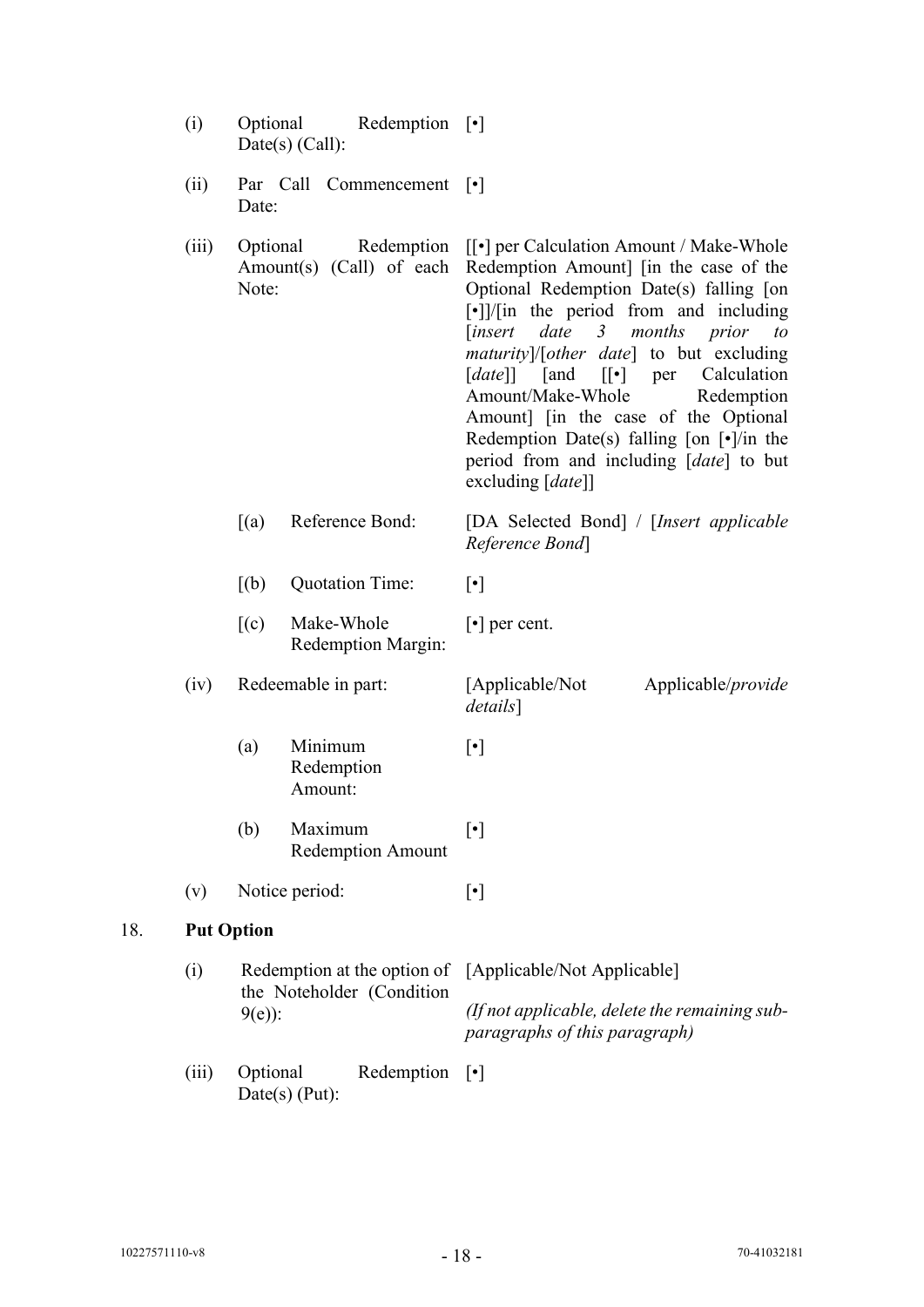- (iv) Optional Redemption [•] per Calculation Amount Amount(s) (Put) of each Note:
- (v) Notice period: [•]

#### 19. **Change of Control Put Option** [Applicable/Not Applicable]

20. **Clean-up Call Option** [Applicable/Not Applicable]

*(If not applicable, delete the remaining subparagraphs of this paragraph)*

(i) Clean-up Call Redemption [<sup>o</sup>] per Calculation Amount Amount:

(ii) Notice Period:  $\lceil \bullet \rceil$ 

- 21. **Final Redemption Amount of**  [•] /[Par] per Calculation Amount **each Note**
- 22. **Early Termination Amount**

Early Termination Amount(s) per Calculation Amount payable on redemption on event of default or other early redemption:

23. **Early Redemption Amount (Tax)** [[•] /[Par] per Calculation Amount/Not

Early Redemption Amount(s) per Calculation Amount payable on redemption for taxation reasons:

[[•] /[Par] per Calculation Amount/Not Applicable]

Applicable]

#### **GENERAL PROVISIONS APPLICABLE TO THE NOTES**

24. **Form of Notes:** [Bearer Notes:] [Temporary Global Note exchangeable for a Permanent Global Note which is exchangeable for Definitive Notes on [•] days' notice/at any time/in the limited circumstances specified in the Permanent Global Note] [Temporary Global Note exchangeable for Definitive Notes on [•] days' notice] [Permanent Global Note exchangeable for Definitive Notes on [•] days' notice/at any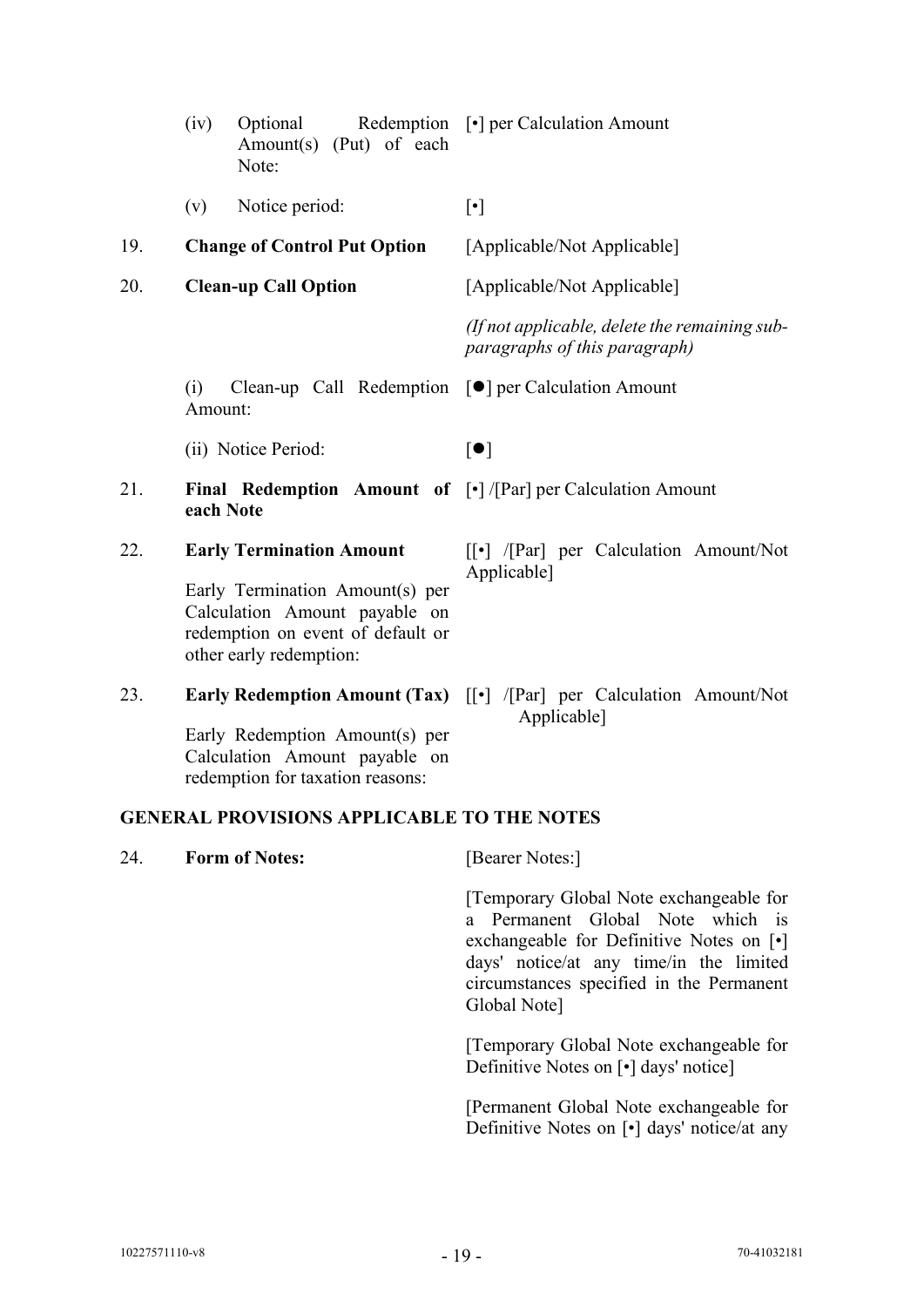time/in the limited circumstances specified in the Permanent Global Note]

[Registered Notes:]

[Global Registered Note exchangeable for Individual Note Certificates on [•] days' notice/at any time/in the limited circumstances described in the Global Registered Note]

[and

Global Registered Note [(U.S.\$/Euro [•] nominal amount)] registered in the name of a nominee for [a common depositary for Euroclear and Clearstream, Luxembourg/a common safekeeper for Euroclear and Clearstream, Luxembourg (that is, held under the New Safekeeping Structure (NSS)).]

(*The exchange upon notice/at any time options should not be expressed to be applicable if the Specified Denomination of the Notes includes language substantially to the following effect: "EUR100,000 and integral multiples of EUR1,000 in excess thereof up to and including EUR199,000".*

*Furthermore, such Specified Denomination construction should not be used in relation to any issuance of Notes which is to be represented on issue by a Permanent Bearer Global Note exchangeable for Definitive Notes.*)

[VPS Notes:]

[VPS Notes issued in uncertificated and dematerialised book entry form. See further item [6] of *Part B* below.]

*the purposes of calculating the amount of* 

| 25. | New | Global<br>Safekeeping Structure: | Note/New [Yes] [No] [Not Applicable]                                                                                                       |
|-----|-----|----------------------------------|--------------------------------------------------------------------------------------------------------------------------------------------|
| 26. |     | Additional Financial Centre(s)   | [Not Applicable/give details. Note that this<br>paragraph relates to the date of payment,<br>and not the end dates of interest periods for |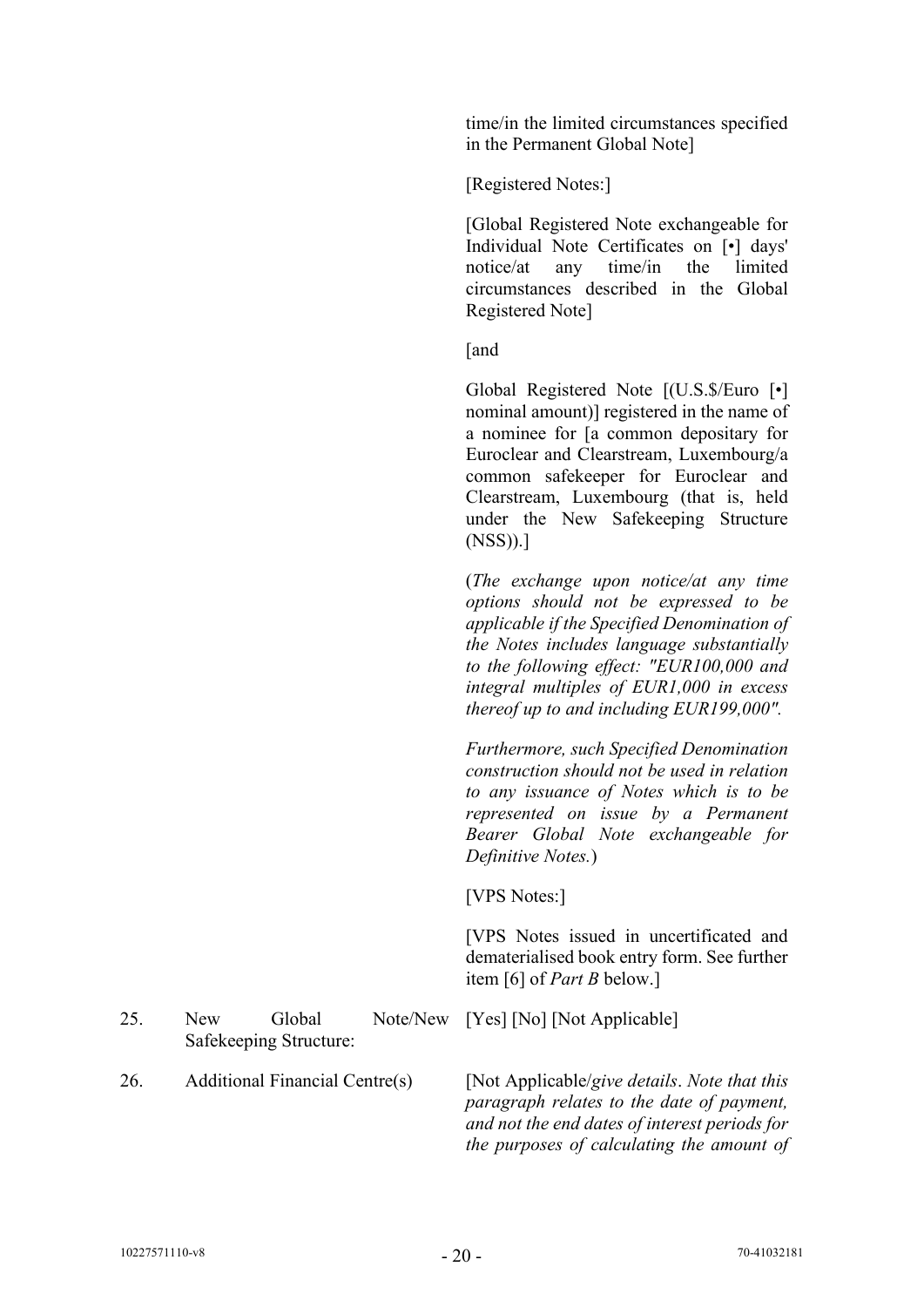*interest end dates, to which sub paragraph 15(v) relates*]

27. Talons for future Coupons to be [Yes/No. As the Notes have more than 27 dates on which such Talons mature):

attached to Definitive Notes (and coupon payments, talons may be required if, on exchange into definitive form, more than 27 coupon payments are left.]

Signed on behalf of Rikshem AB (publ):

By:

*Duly authorised*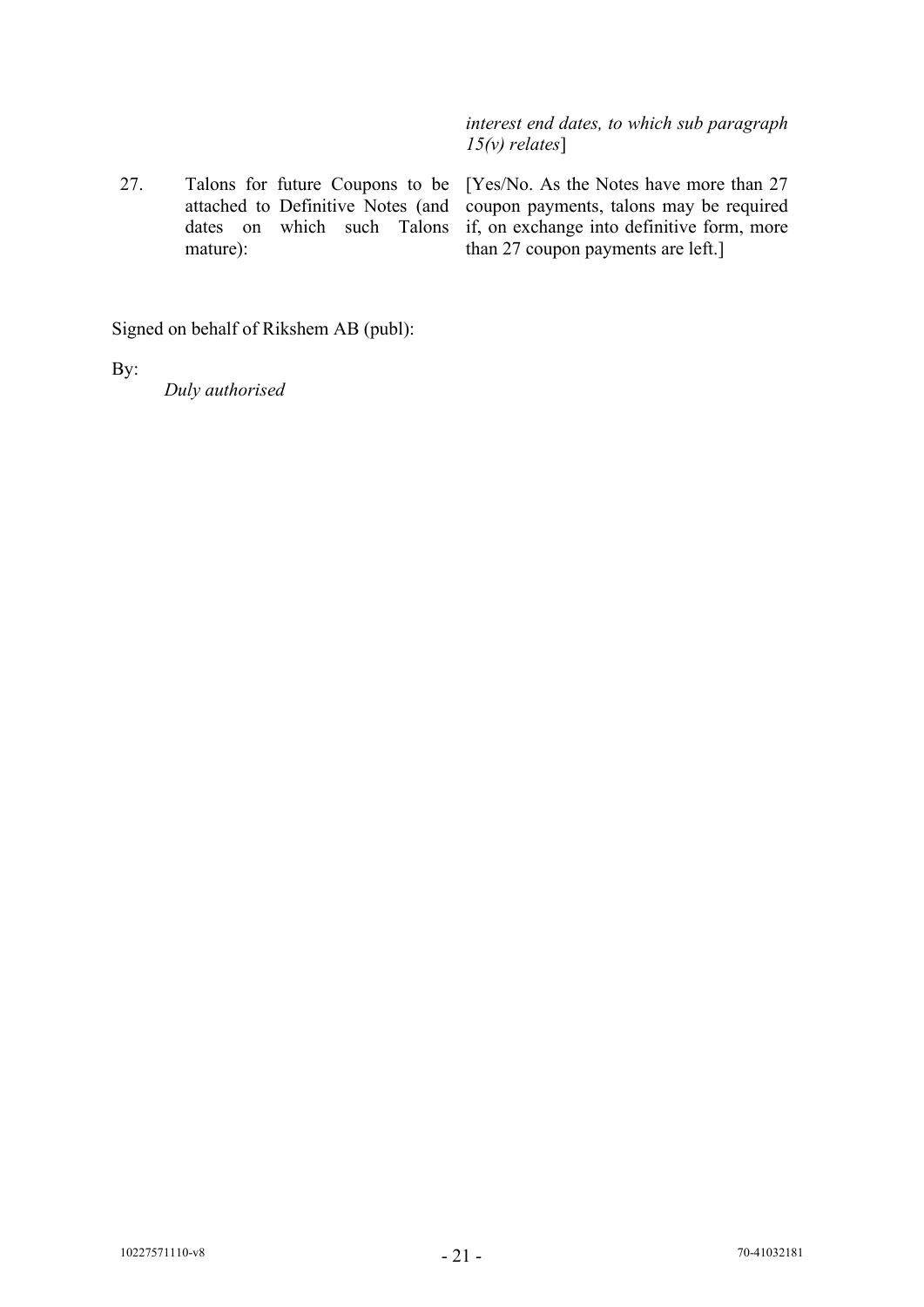#### PART B – OTHER INFORMATION

# 1. **LISTING AND ADMISSION TO TRADING**

(i) Admission to Trading: [Application has been made by the Issuer (or on its behalf) for the Notes to be admitted to trading on the regulated market of Euronext Dublin with effect from [•]] (ii) Estimate of total expenses related to admission to trading: [•]

2. **RATINGS** The Notes to be issued [have been/are expected to be] rated]/[The following ratings reflect ratings assigned to Notes of this type issued under the Programme generally]/[the Notes to be issued will be unrated]:

> [[Moody's Investors Service (Nordics)  $AB]/[\cdot]$ :  $[\cdot]$

> [*Add a brief explanation of the meaning of the ratings if previously published by the ratings provider.]*

> [[*Insert legal name of particular credit rating agency entity providing rating*] is established in the EEA and registered under Regulation (EU) No 1060/2009 (as amended) (the "**EU CRA Regulation**"). [[*Insert legal name of particular credit rating agency entity providing rating*] appears on the latest update of the list of registered credit rating agencies (as of [*insert date of most recent list*]) on [the ESMA website https://www.esma.europa.eu/].] [The rating [*Insert legal name of particular credit rating agency entity providing rating*] has given to the Notes to be issued under the Programme is endorsed by [*insert legal name of credit rating agency*], which is established in the UK and registered under Regulation (EU) No 1060/2009 as it forms part of UK domestic law by virtue of the European Union (Withdrawal) Act 2018 (the "**UK CRA Regulation**").] /[[*Insert legal name of*

 $10227571110-v8$  - 22 - 70-41032181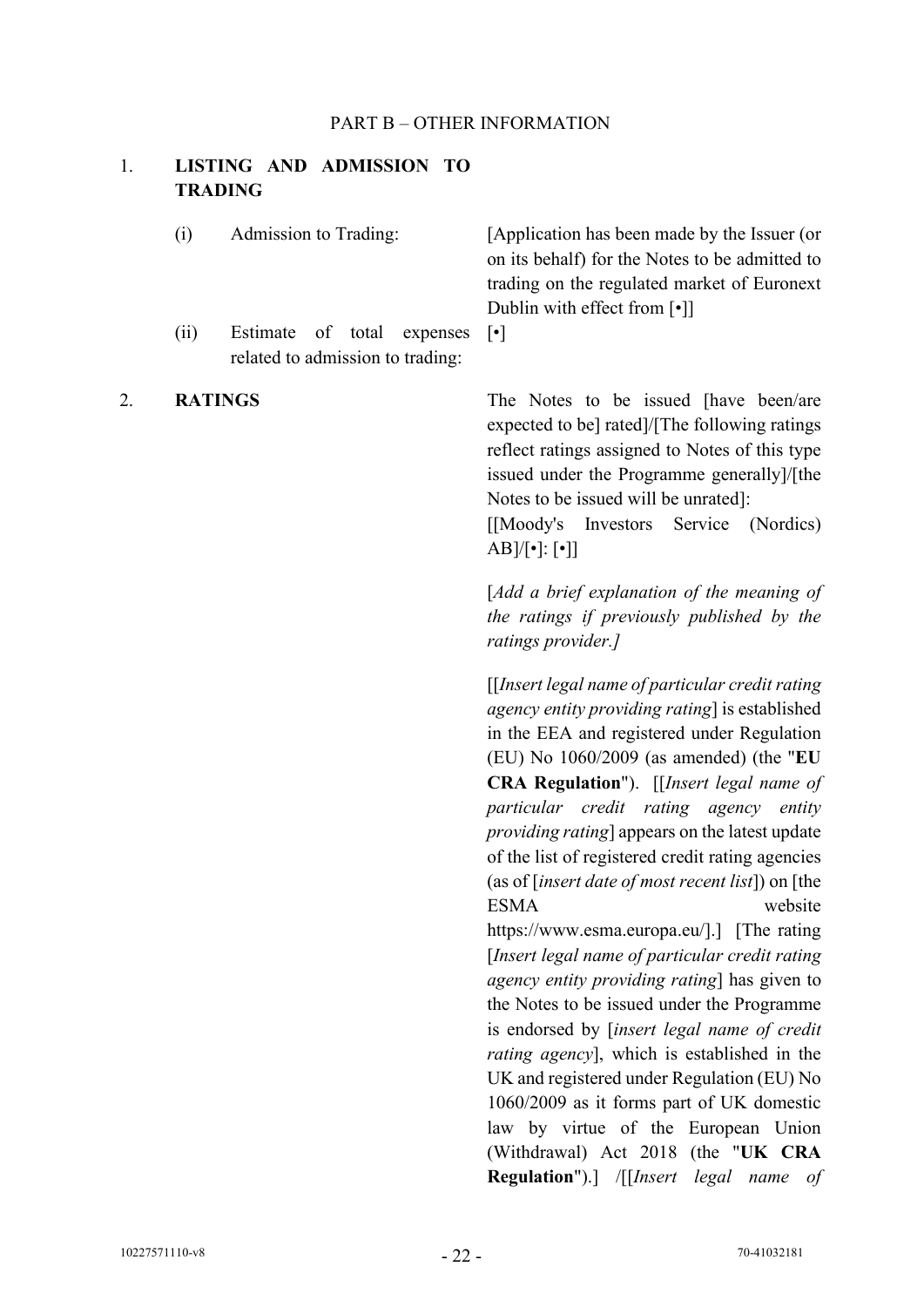*particular credit rating agency entity providing rating*] has been certified under Regulation (EU) No 1060/2009, as it forms part of UK domestic law by virtue of the European Union (Withdrawal) Act 2018 (the "**UK CRA Regulation**").] /[[*Insert legal name of particular credit rating agency entity providing rating*] has not been certified under Regulation (EU) No 1060/2009, as it forms part of UK domestic law by virtue of the European Union (Withdrawal) Act 2018 (the "**UK CRA Regulation**") and the rating it has given to the Notes is not endorsed by a credit rating agency established in the UK and registered under the UK CRA Regulation.]]

# 3. **INTERESTS OF NATURAL AND LEGAL PERSONS INVOLVED IN THE ISSUE/OFFER**

[Save for the fees [of [•]] payable to the [Managers/Dealers], so far as the Issuer is aware, no person involved in the offer of the Notes has an interest material to the offer. The [Managers/Dealers] and their affiliates have engaged, and may in the future engage, in investment banking and/or commercial banking transactions with, and may perform other services for, the Issuer and its affiliates in the ordinary course of business. (*Amend as appropriate if there are other interests*)]

# 4. **REASONS FOR THE OFFER, ESTIMATED NET PROCEEDS AND TOTAL EXPENSES**

| $\left[ \mathrm{(}i\mathrm{)}\right]$ | Reasons for the offer   | $\lceil \cdot \rceil$ / [The Issuer intends to apply an amount<br>equal to the net proceeds from this offer of<br>Notes specifically for projects and activities<br>that promote climate-friendly and/or other<br>environmental purposes $\ell$ other "Green"<br><i>Bond"</i> description] |
|---------------------------------------|-------------------------|--------------------------------------------------------------------------------------------------------------------------------------------------------------------------------------------------------------------------------------------------------------------------------------------|
|                                       |                         | (See ["Use of Proceeds"] wording in Base<br>$Proofus - if reasons for offer different will$<br>need to include those reasons here.)                                                                                                                                                        |
| [(ii)]                                | Estimated net proceeds: | $\lceil \bullet \rceil$                                                                                                                                                                                                                                                                    |
|                                       |                         | (If proceeds are intended for more than one<br>use will need to split out and present in order                                                                                                                                                                                             |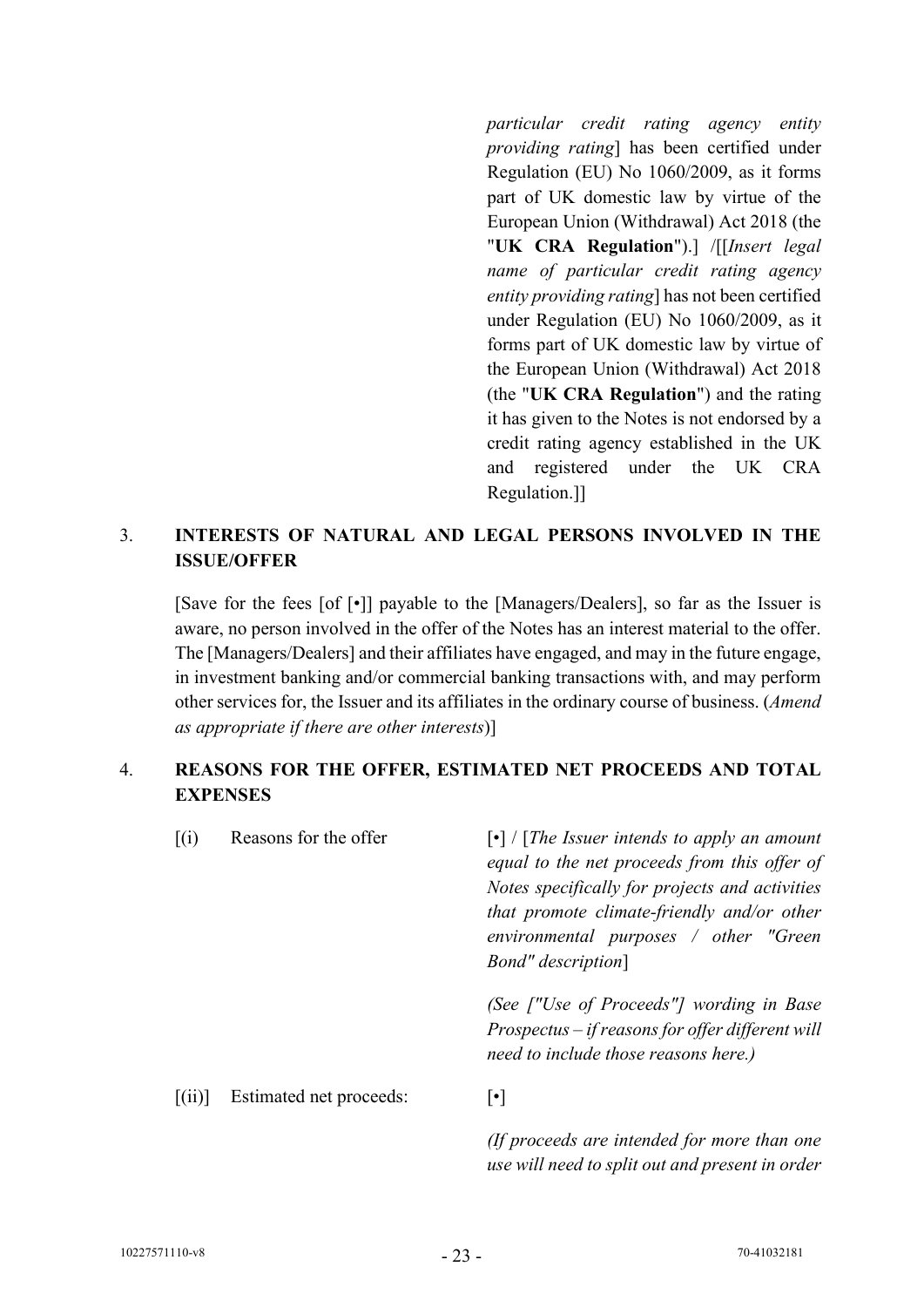*of priority. If proceeds insufficient to fund all proposed uses state amount and sources of other funding.)*

[(iii)] Estimated total expenses:  $\lceil \cdot \rceil$ 

[*Include breakdown of expenses*]

5. **[***Fixed Rate Notes only* **– YIELD**

Indication of yield:  $[\cdot]$  per cent.

*The yield is calculated at the Issue Date on the basis of the Issue Price. It is not an indication of future yield.*]

## 6. **OPERATIONAL INFORMATION**

| ISIN:                                                                                                                                       | $[\cdot]$                                                                                                                                                                                                                                                                  |
|---------------------------------------------------------------------------------------------------------------------------------------------|----------------------------------------------------------------------------------------------------------------------------------------------------------------------------------------------------------------------------------------------------------------------------|
| Common Code:                                                                                                                                | $[\cdot]$                                                                                                                                                                                                                                                                  |
| FISN:                                                                                                                                       | [See/[ <i>[include code</i> ], as updated, as set out<br>on] the website of the Association of<br>National Numbering Agencies (ANNA) or<br>alternatively sourced from the responsible<br>National Numbering Agency that assigned<br>the ISIN/Not Applicable/Not Available] |
| CFI Code:                                                                                                                                   | [See/[[include code], as updated, as set out<br>on] the website of the Association of<br>National Numbering Agencies (ANNA) or<br>alternatively sourced from the responsible<br>National Numbering Agency that assigned<br>the ISIN/Not Applicable/Not Available]          |
| Any clearing system(s) other than<br>Euroclear or Clearstream, Luxembourg                                                                   | [Not Applicable/ $[\cdot]$ ]                                                                                                                                                                                                                                               |
| Delivery:                                                                                                                                   | Delivery [against/free of] payment                                                                                                                                                                                                                                         |
| Names and addresses of additional<br>Paying Agent(s) (if any) or, in the case<br>of VPS Notes, the VPS Agent and the<br><b>VPS</b> Trustee: | $\lceil \cdot \rceil$                                                                                                                                                                                                                                                      |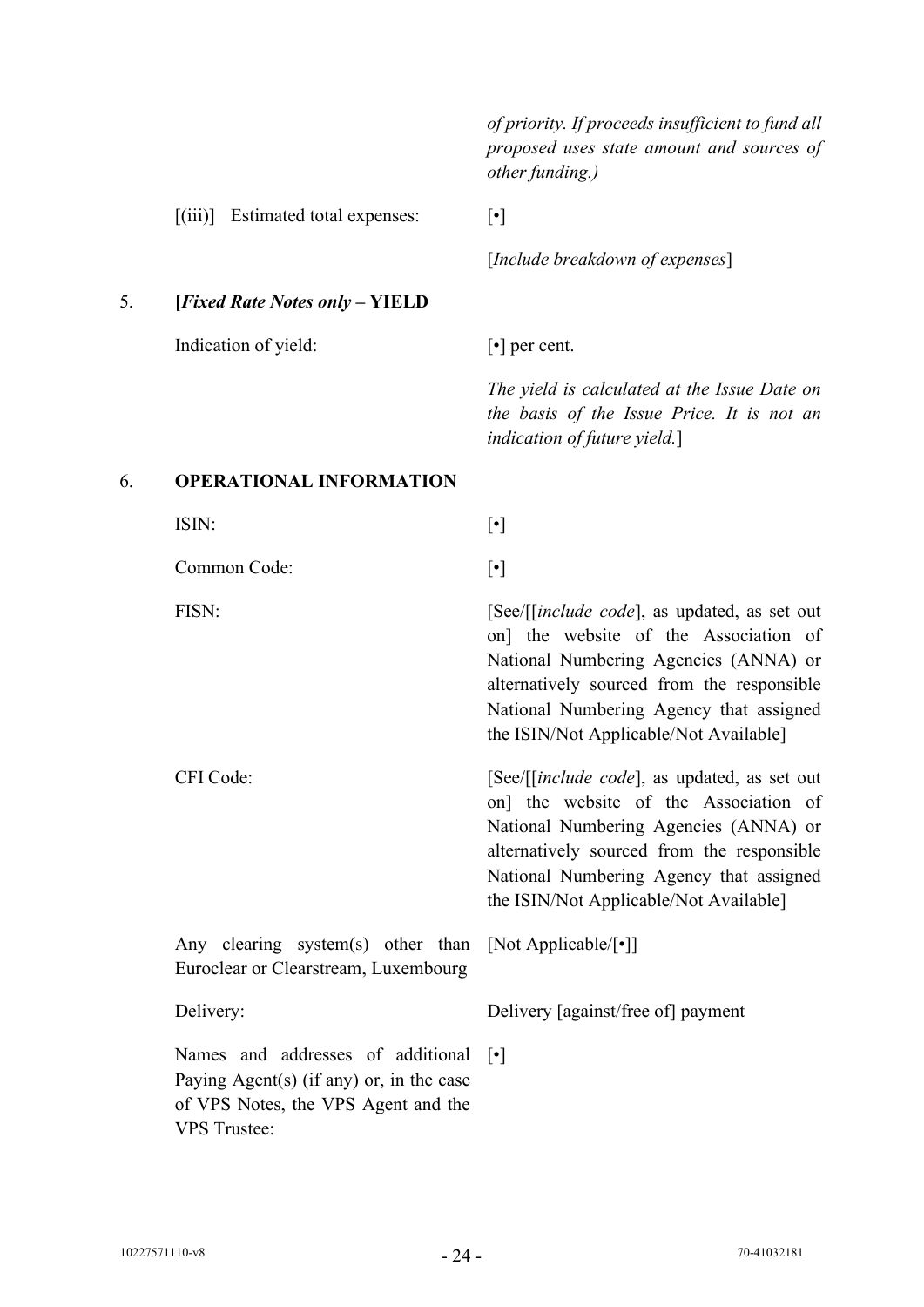Intended to be held in a manner which would allow Eurosystem eligibility:

[Yes. Note that the designation "yes" simply means that the Notes are intended upon issue to be deposited with one of the ICSDs as common safekeeper [, and registered in the name of a nominee of one of the ICSDs acting as common safekeeper] [*include this text for Registered Notes which are held under the NSS*] and does not necessarily mean that the Notes will be recognised as eligible collateral for Eurosystem monetary policy and intra day credit operations by the Eurosystem either upon issue or at any or all times during their life. Such recognition will depend upon the ECB being satisfied that Eurosystem eligibility criteria have been met.]/

[No. Whilst the designation is specified as "no" at the date of these Final Terms, should the Eurosystem eligibility criteria be amended in the future such that the Notes are capable of meeting them the Notes may then be deposited with one of the ICSDs as common safekeeper [[and registered in the name of a nominee of one of the ICSDs acting as common safekeeper,][*include this text for registered notes*]]. Note that this does not necessarily mean that the Notes will then be recognised as eligible collateral for Eurosystem monetary policy and intra day credit operations by the Eurosystem at any time during their life. Such recognition will depend upon the ECB being satisfied that Eurosystem eligibility criteria have been met.]

Relevant Benchmark[s]: [[CIBOR]/[EURIBOR]/[NIBOR]/[STIBOR] is provided by [*administrator legal name*]][*repeat as necessary*].

> [As at the date hereof, [[administrator legal] name] [appears]/[does not appear]][*repeat as necessary*] in the register of administrators and benchmarks established and maintained by ESMA pursuant to Article 36 (Register of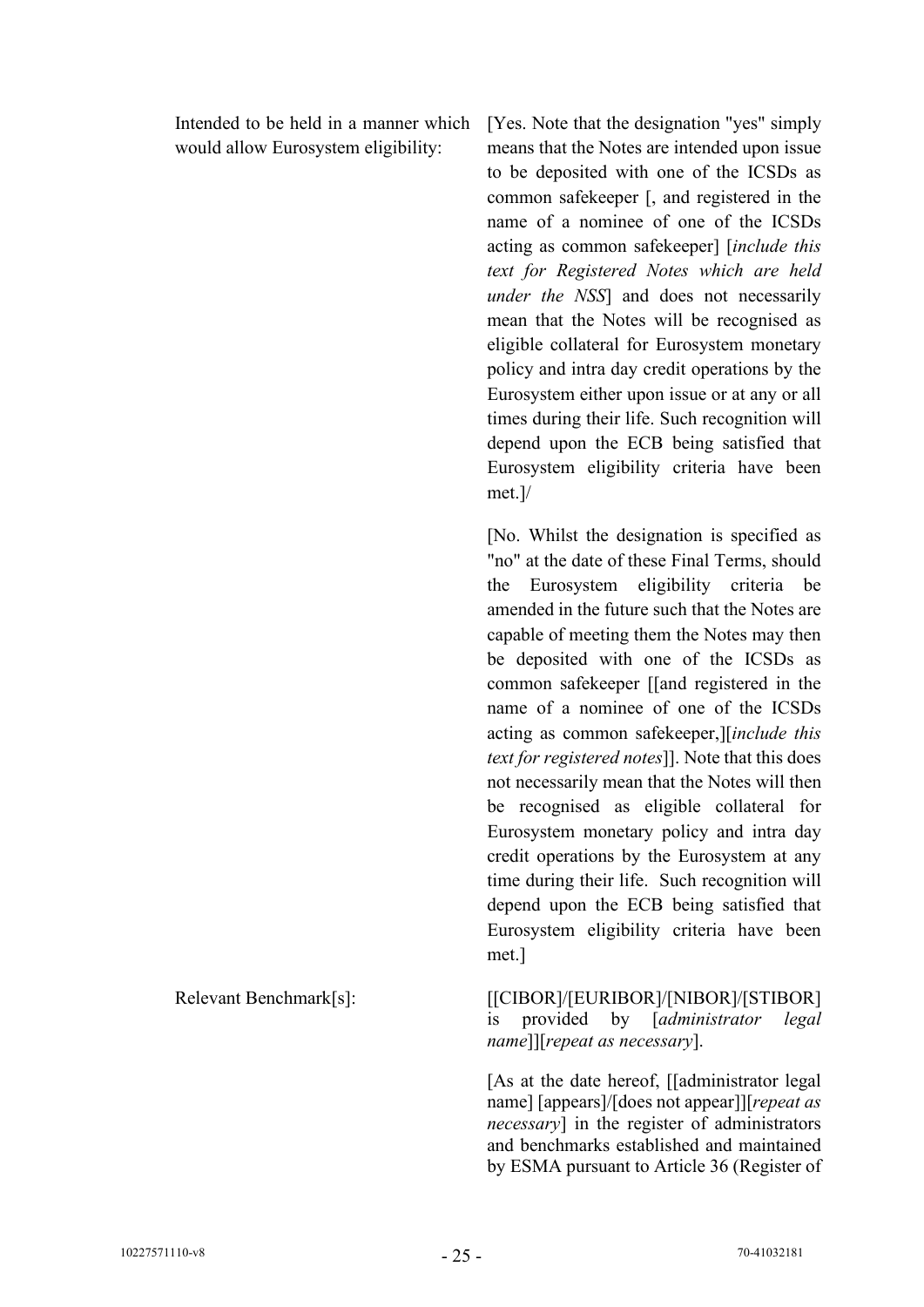administrators and benchmarks) of Regulation (EU) No 2016/1011]

[As at the date hereof, [*[administrator legal name*][appears]/[does not appear]][repeat as necessary] in the register of administrators and benchmarks established and maintained by the FCA pursuant to [Article 36] (Register of administrators and benchmarks) of Regulation (EU) No 2016/1011 as it forms part of UK domestic law by virtue of the European Union (Withdrawal) Act 2018]

[As far as the Issuer is aware, as at the date hereof,

[CIBOR]/[EURIBOR]/[NIBOR]/[STIBOR] does not fall within the scope of [Regulation (EU) No 2016/1011 [as it forms part of UK domestic law by virtue of the European Union (Withdrawal) Act 2018]]/[As far as the Issuer is aware, the transitional provisions in Article 51 of Regulation (EU) No 2016/1011 [as it forms part of UK domestic law by virtue of the European Union (Withdrawal) Act 2018] apply, such that [name of administrator] is not currently required to obtain authorisation/registration (or, if located outside the [European Union/UK], recognition, endorsement or equivalence)] / [Not Applicable]

#### 7. **DISTRIBUTION**

| (i)   | Method of Distribution:                         | [Syndicated/Non-syndicated]                                              |
|-------|-------------------------------------------------|--------------------------------------------------------------------------|
| (ii)  | If syndicated:                                  |                                                                          |
|       | Names of Dealers<br>(A)                         | [Not Applicable/give names]                                              |
|       | Stabilisation<br>(B)<br>Manager $(s)$ , if any: | [Not Applicable/give names]                                              |
| (iii) | If -<br>Dealer:                                 | non-syndicated, name of [Not Applicable/give names]                      |
| (iv)  | U.S. Selling Restrictions:                      | [Reg S Compliance Category $[1/2]$ ;                                     |
|       |                                                 | [(In the case of Bearer Notes) TEFRA]<br>C/TEFRA D/TEFRA Not Applicable] |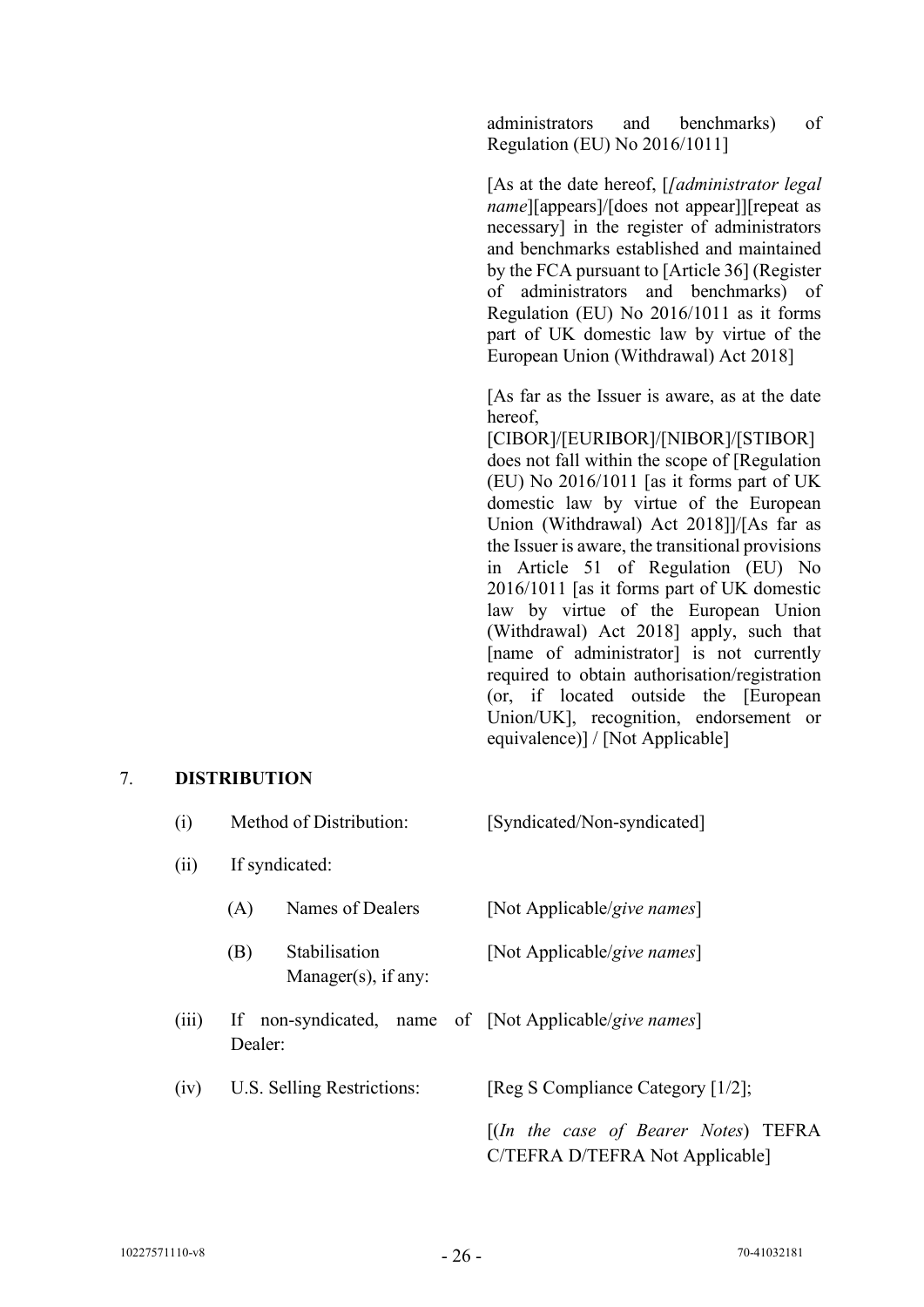| (v)     | Prohibition of Sales to EEA [Applicable/Not Applicable]                   |                                                                                                                                                                                                                                                                                                                                                                                                         |
|---------|---------------------------------------------------------------------------|---------------------------------------------------------------------------------------------------------------------------------------------------------------------------------------------------------------------------------------------------------------------------------------------------------------------------------------------------------------------------------------------------------|
|         | Retail Investors:                                                         | (If the Notes clearly do not constitute<br>"packaged" products or the Notes do<br>constitute "packaged" products and a key<br>information document will be prepared in the<br>EEA, "Not Applicable" should be specified. If<br>the Notes may constitute "packaged"<br>products and no key information document<br>will be prepared, "Applicable" should be<br>specified.)                               |
| $(v_i)$ | Prohibition of Sales to UK Retail<br>Investors:                           | [Applicable/Not Applicable]<br>(If the Notes clearly do not constitute<br>"packaged" products or the Notes do<br>constitute "packaged" products and a key<br>information document will be prepared in the<br>UK, "Not Applicable" should be specified. If<br>the Notes may constitute "packaged"<br>products and no key information document<br>will be prepared, "Applicable" should be<br>specified.) |
| (vii)   | Prohibition of Sales to Belgian [Applicable/Not Applicable]<br>Consumers: | (N.B. advice should be taken from Belgian<br>counsel before disapplying this selling                                                                                                                                                                                                                                                                                                                    |

# 8. **PROVISIONS RELATING TO GREEN BONDS**

| (i)                | Green Bonds:                    | Yes/No                                                                                                                                                       |
|--------------------|---------------------------------|--------------------------------------------------------------------------------------------------------------------------------------------------------------|
| $\left( 11\right)$ | Reviewer(s):                    | [Name of sustainability rating agency(ies)<br>[and name of third party assurance agent] and<br>[give details of compliance opinion(s) and<br>availability]]] |
| [(iii)]            | Date of third party opinion(s): | [Not Applicable/give details]]                                                                                                                               |

*restriction*)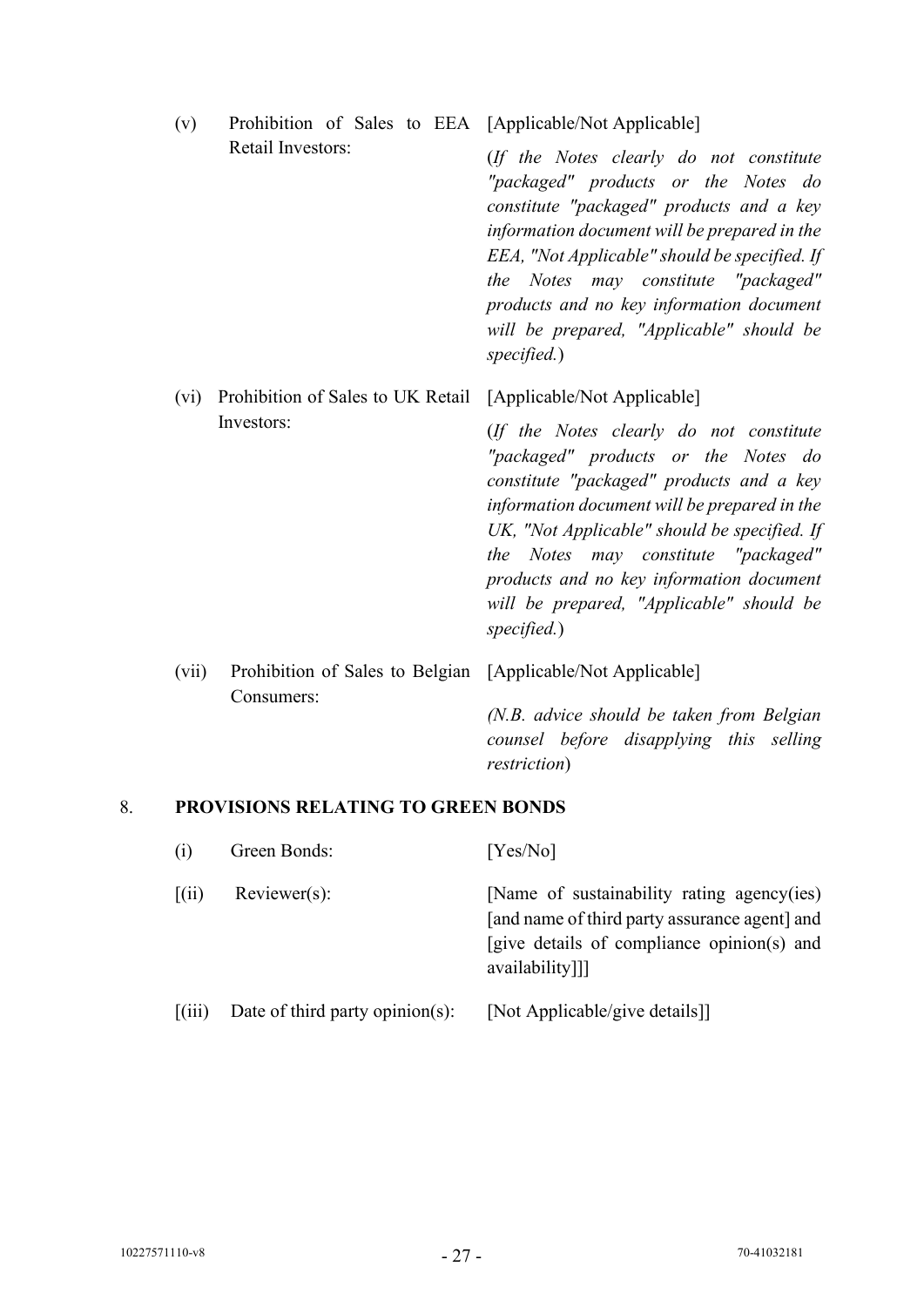#### **SCHEDULE 4 FORM OF DEALER ACCESSION LETTER**

<span id="page-31-0"></span>[New Dealer] [Address]

Dear Sirs

# **RIKSHEM AB (PUBL) EUR 3,000,000,000 Euro Medium Term Note Programme**

We refer to our Euro Medium Term Note Programme (the "**Programme**") for the issuance of notes, in connection with which we have entered into an amended and restated dealer agreement dated 29 April 2022 (the "**Dealer Agreement**"). All terms and expressions which have defined meanings in the Dealer Agreement shall have the same meanings in this letter except where the context requires otherwise or unless otherwise stated.

We have pleasure in inviting you to become a Dealer upon the terms of the Dealer Agreement [but only in respect of [*specify Tranche of Notes* (the "**Notes**")]], a copy of which has been supplied to you by us.

We are enclosing such copies of the conditions precedent as set out in Schedule 2 (*Initial Conditions Precedent*) to the Dealer Agreement as you have requested together with copies of any updates or supplements thereto as have been delivered to the existing Dealers. In addition, we enclose letters from Clifford Chance and [•] entitling you to rely on the original letters referred to therein.

# **[EU MiFID Product Governance**

[Solely for the purposes of the requirements of Article 9(8) of the MIFID Product Governance rules under EU Delegated Directive 2017/593 (the "**EU Product Governance Rules**") regarding the mutual responsibilities of manufacturers under the EU Product Governance Rules:

- 1. [*Dealer's name if deemed to be EU MiFID manufacturer*] (the "**EU Manufacturer**") acknowledges that it understands the responsibilities conferred upon it under the EU Product Governance Rules relating to each of the product approval process, the target market and the proposed distribution channels as applying to the Notes and the related information set out in the [*Final Terms*/*announcements*] in connection with the Notes; and
- 2. Rikshem AB (publ) as the Issuer notes the application of the EU Product Governance Rules and acknowledges the target market and distribution channels identified as applying to the Notes by the EU Manufacturer and the related information set out in the [*Final Terms*/*announcements*] in connection with the Notes.]

# **[UK MiFIR Product Governance Rules**

Solely for the purposes of the requirements of 3.2.7R of the FCA Handbook Product Intervention and Product Governance Sourcebook (the "**UK MiFIR Product Governance**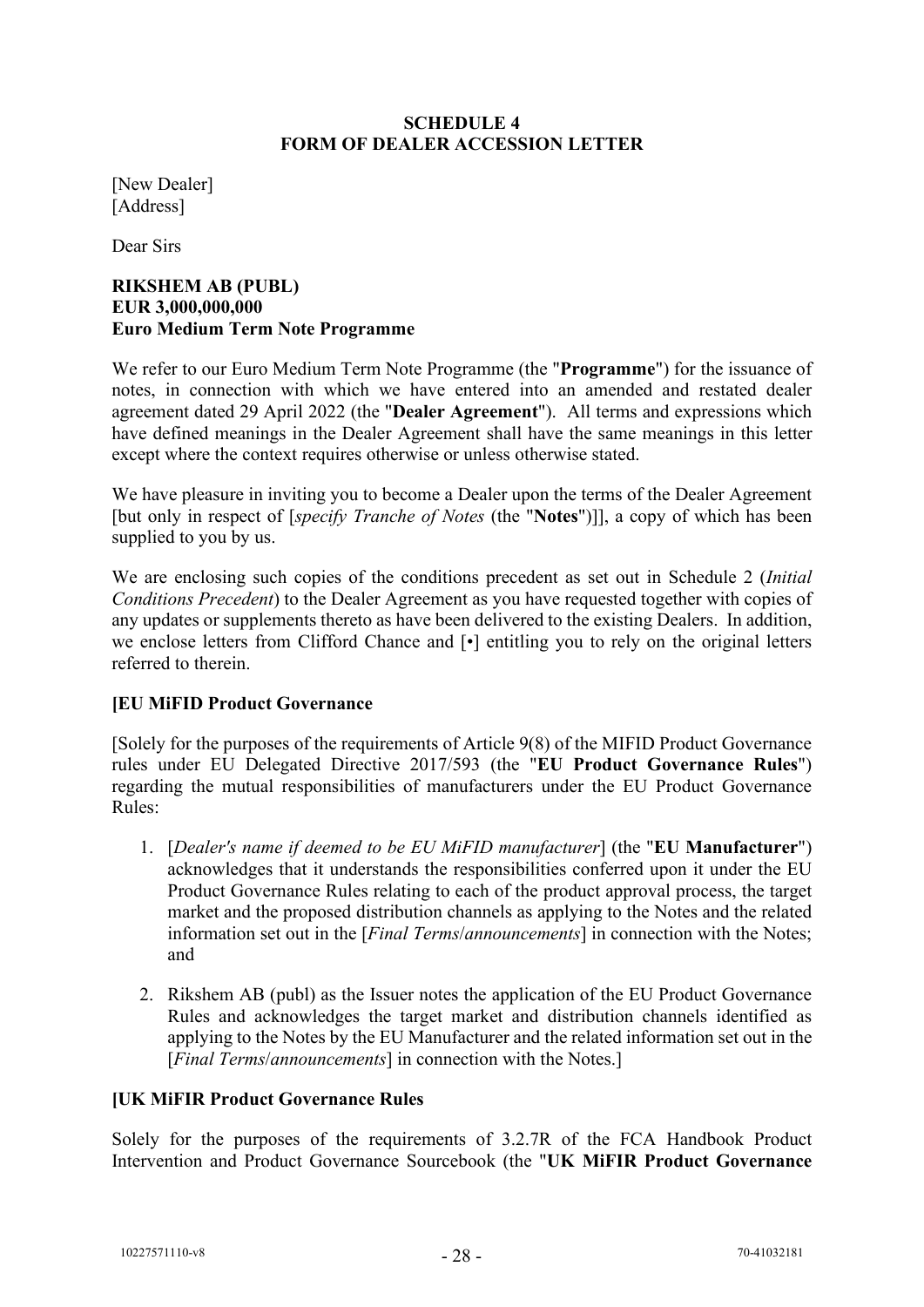**Rules**") regarding the mutual responsibilities of manufacturers under the UK MiFIR Product Governance Rules:

- 1. [*Dealer's name if deemed to be UK MiFIR manufacturer*] (the "**UK Manufacturer**") acknowledges that it understands the responsibilities conferred upon it under the UK Product Governance Rules relating to each of the product approval process, the target market and the proposed distribution channels as applying to the Notes and the related information set out in the [*Final Terms*/*announcements*] in connection with the Notes; and
- 2. Rikshem AB (publ) as the Issuer notes the application of the UK MiFIR Product Governance Rules and acknowledges the target market and distribution channels identified as applying to the Notes by the UK Manufacturer and the related information set out in the [*Final Terms*/*announcements*] in connection with the Notes.]

Please return a copy of this letter to us signed by an authorised signatory whereupon you will become a Dealer for the purposes of the Dealer Agreement with [, subject as hereinafter provided,] all the authority, rights, powers, duties and obligations of a Dealer under the Dealer Agreement [except that, following the issue of the Notes, you shall have no further authority, rights, powers, duties or obligations except such as may have accrued or been incurred prior to, or in connection with, the issue of the Notes].

This letter and any non-contractual obligations arising out of or in connection with it are governed by English law. The provisions of clause 19 (*Law and Jurisdiction*) of the Dealer Agreement shall apply to this letter as if set out herein in full.

Yours faithfully

For and on behalf of

# **RIKSHEM AB (PUBL)**

By:

# **CONFIRMATION**

We hereby accept our appointment as a Dealer under the Dealer Agreement upon the terms of this letter [but only in respect of [*specify Tranche of Notes*]].

We confirm that we are in receipt of all the documents which we have requested and have found them to be satisfactory.

For the purposes of the Dealer Agreement our communication details are as set out below.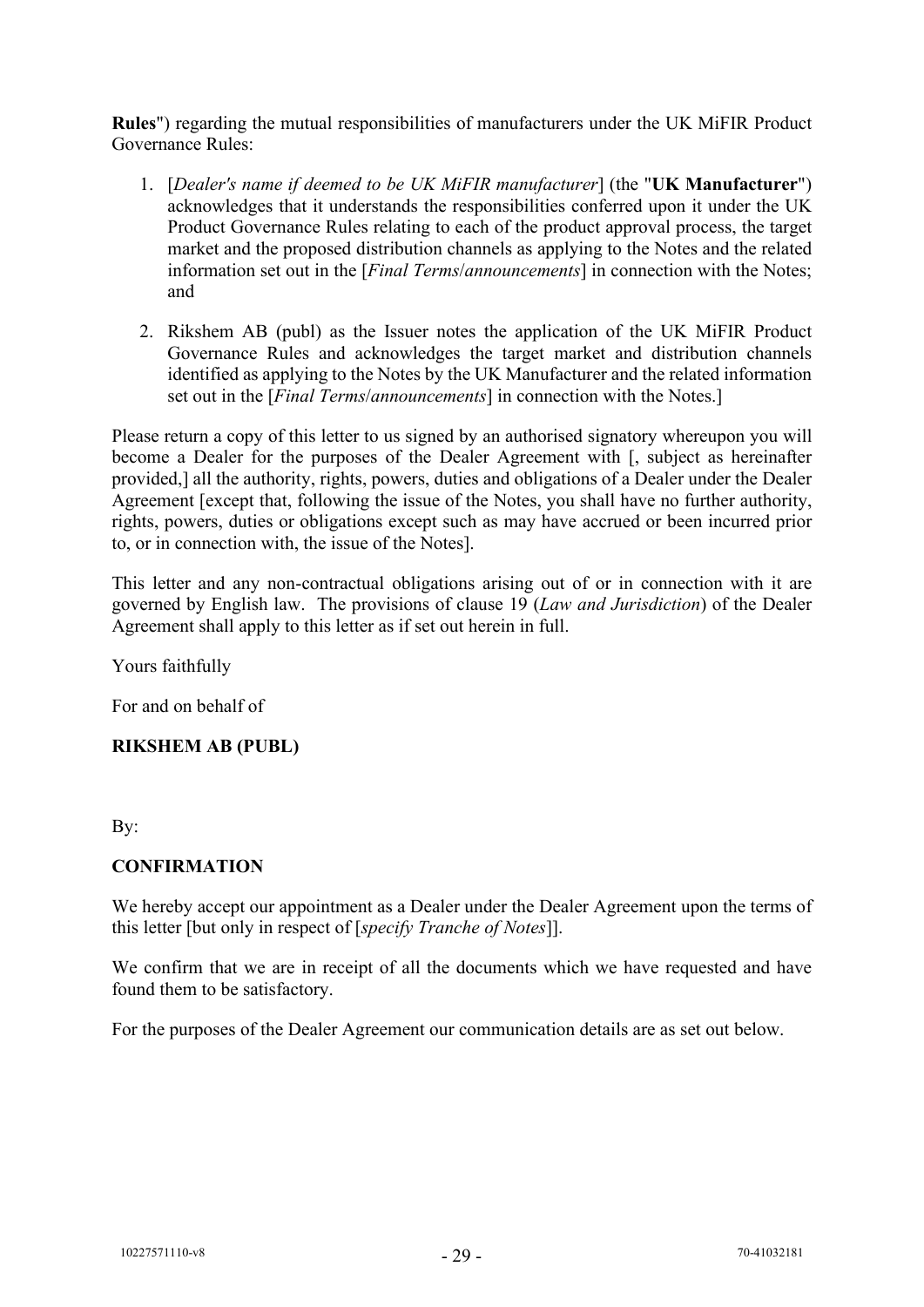For and on behalf of

# **[NEW DEALER]**

By:

Date:

Address: [ ] Fax:  $+$  [*number*]<br>Attention: [*name or de* [*name or department*]

[copies to:

(i) all existing Dealers who have been appointed in respect of the Programme generally;

(ii) the existing Fiscal Agent.]

N.B. The text of this letter may be included in the confirmation fax or letter sent from a Dealer for a day for a non-syndicated issue to the Issuer.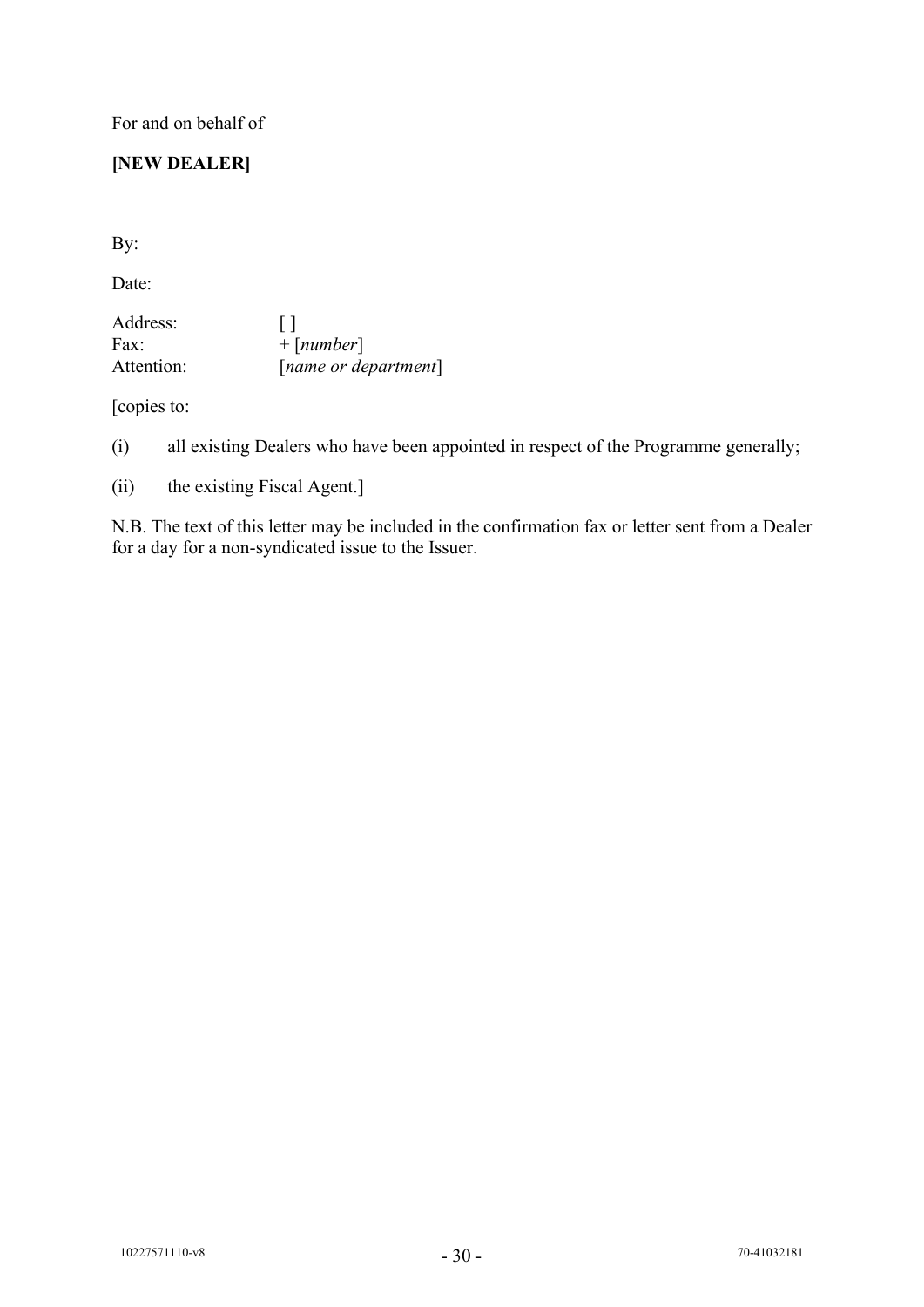#### **SCHEDULE 5 FORM OF NOTICE OF INCREASE OF AUTHORISED AMOUNT**

To: *[list all current Dealers appointed in respect of the Programme generally, and each of the Paying Agents]*

Dear Sirs

# **RIKSHEM AB (PUBL) EUR 3,000,000,000 Euro Medium Term Note Programme**

We refer to our Euro Medium Term Note Programme (the "**Programme**") for the issuance of notes, in connection with which we have entered into an amended and restated dealer agreement dated 29 April 2022 (the "**Dealer Agreement**"). All terms and expressions which have defined meanings in the Dealer Agreement shall have the same meanings in this letter except where the context requires otherwise or unless otherwise stated.

Pursuant to clause 15 (*Increase in Authorised Amount*) of the Dealer Agreement, we hereby inform you that the Authorised Amount of the Programme is to be increased from EUR 3,000,000,000 to EUR [*•*] with effect from [*•*] or such later date upon which the requirements of clause 15.2 (*Effectiveness*) of the Dealer Agreement shall be fulfilled, subject always to the provisions of clause 15.2 (*Effectiveness*) of the Dealer Agreement.

Unless we receive notice to the contrary from you no later than ten business days after the date of this letter, you will (subject to our compliance with all matters contemplated in clause 15.2 (*Effectiveness*) of the Dealer Agreement) be deemed to have consented to the increase in the Authorised Amount.

From the date upon which the increase in the Authorised Amount becomes effective, all references in the Agreements to the Programme and the Authorised Amount being in a certain principal amount shall be to the increased principal amount as specified herein.

This letter and any non-contractual obligations arising out of or in connection with it are governed by English law. The provisions of clause 19 (*Law and Jurisdiction*) of the Dealer Agreement shall apply to this letter as if set out herein in full.

Yours faithfully,

For and on behalf of

# **RIKSHEM AB (PUBL)**

By: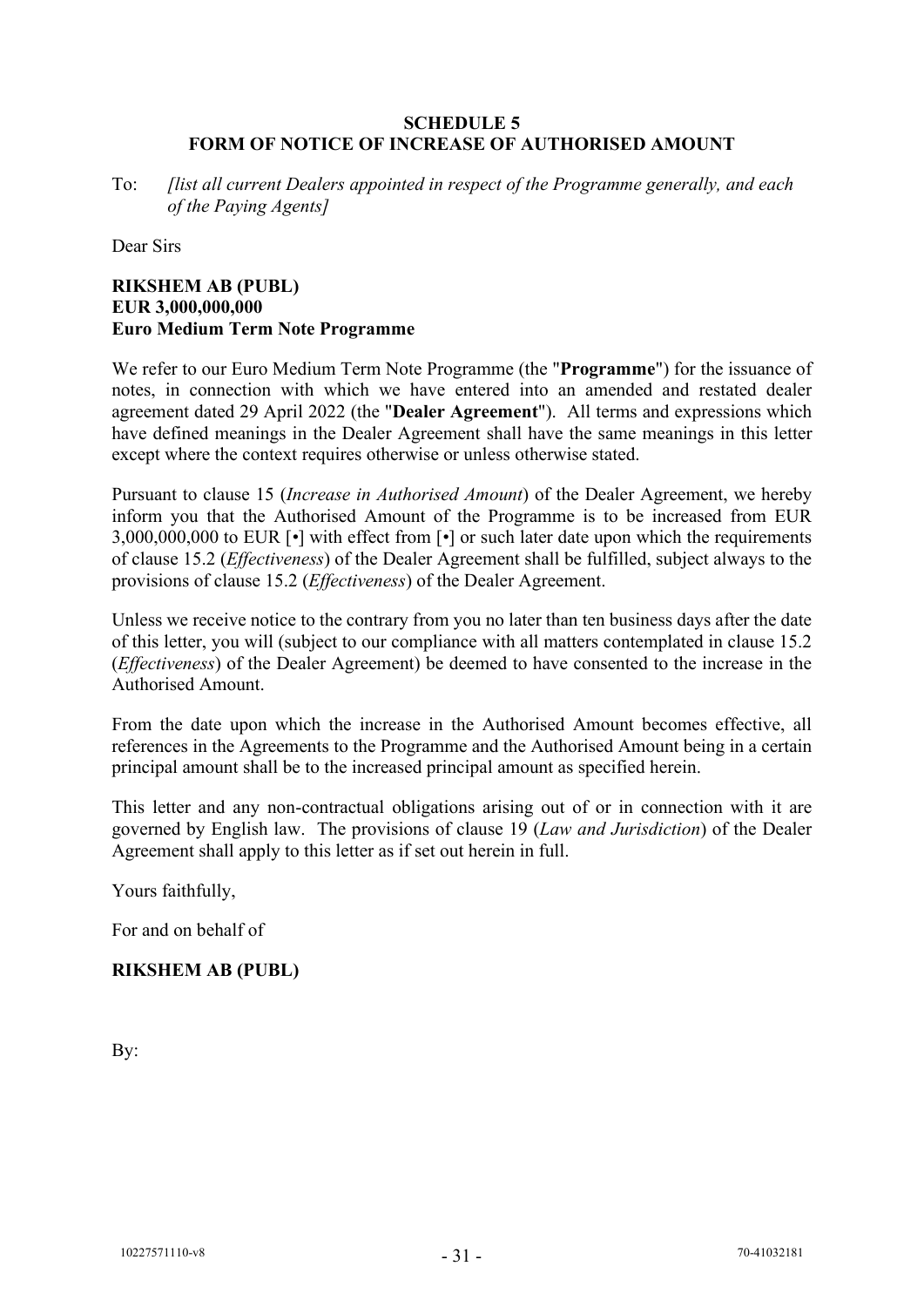## **SCHEDULE 6 NOTICE AND CONTACT DETAILS**

#### *The Issuer*

#### **Rikshem AB (publ)**

Vasagatan 52 Box 307 101 26 Stockholm Sweden

Email: finansavdelningen@rikshem.se Attention: Christina Fernström

#### *The Arranger*

| Address: | Citigroup Global Markets Europe AG |
|----------|------------------------------------|
|          | Reuterweg 16                       |
|          | 60323 Frankfurt am Main            |
|          | Germany                            |

Tel:  $+33170755014$ Email: mtndesk@citi.com Attention: MTN Desk

#### *The Dealers*

## **Barclays Bank Ireland PLC**

One Molesworth Street Dublin 2 D02RF29 Ireland

Email: MTNSNSyndicateEMEA@barclays.com Attention: BBI MTN Syndicate

#### **BNP Paribas**

16, boulevard des Italiens 75009 Paris France

Email: emtn.programmes@bnpparibas.com Attention: MTN Desk

## **Citigroup Global Markets Europe AG**

Reuterweg 16 60323 Frankfurt am Main Germany

Tel: +33 1 7075 5014<br>Email: mtndesk@citi.com mtndesk@citi.com<br>MTN Desk Attention: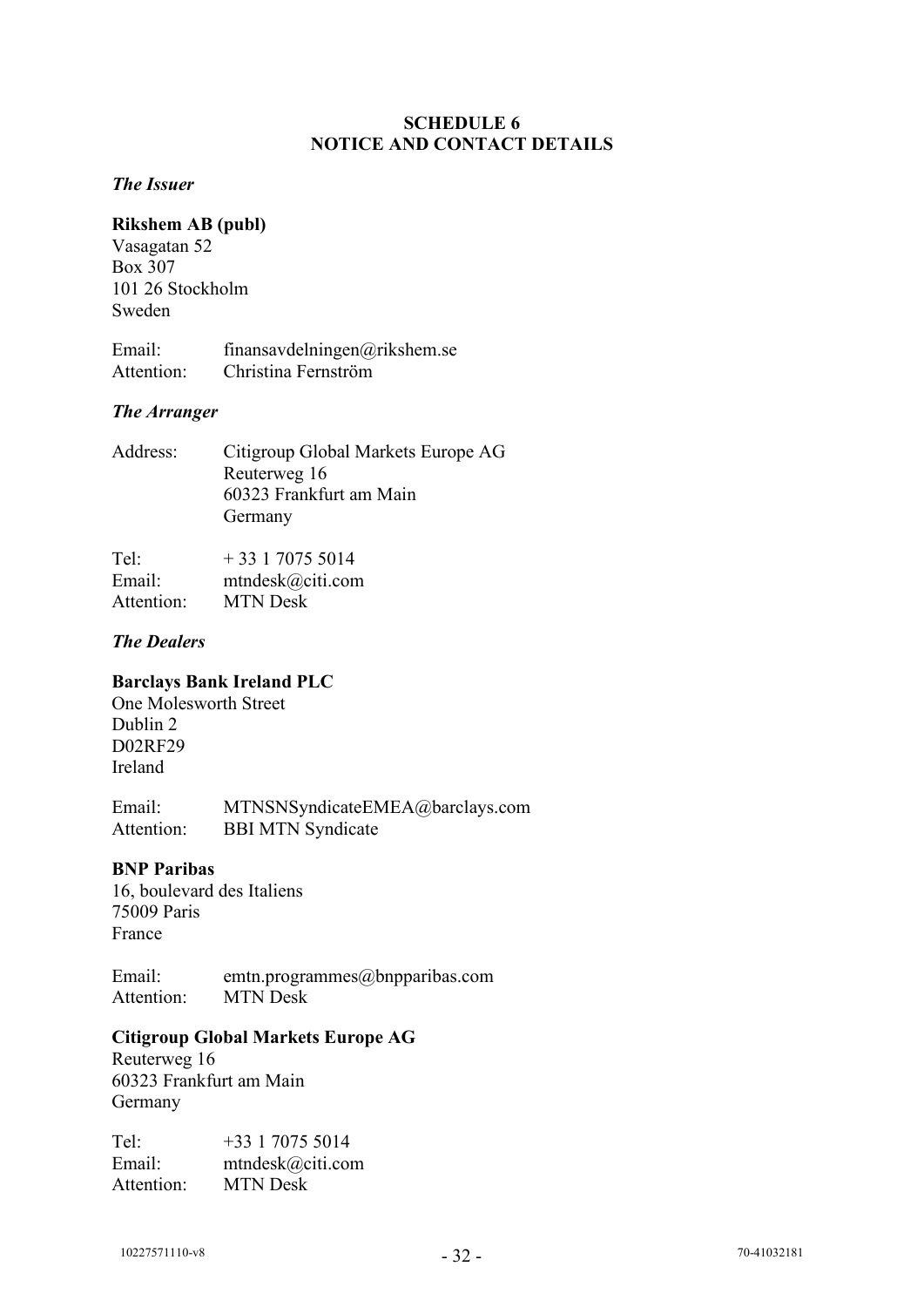### **Danske Bank A/S**

2-12 Holmens Kanal DK-1092 Copenhagen K Denmark

Tel:  $+45(0) 45 14 32 70$ Fax:  $+45(0) 45 14 91 97$ Attention: 3775 Debt Capital Markets

### **Deutsche Bank Aktiengesellschaft**

Mainzer Landstr. 11-17 60329 Frankfurt am Main Germany

Tel: +49(69)910-30725 Fax:  $+49(69)910-34758$ <br>Email:  $ers.fft-admin(\omega)db.c$ grs.fft-admin@db.com Attention: DCM Debt Syndicate

# **DNB Bank ASA, Sweden Branch**

DNB Markets Regeringsgatan 59 105 88 Stockholm Sweden

Email: dcm legal@dnb.se Attention: DCM Legal

### **NatWest Markets N.V.**

Claude Debussylaan 94 Amsterdam 1082 MD The Netherlands

Tel: +31 20 464 2755 Fax: +44 20 7085 2591 Attention: MTN Desk

### **Nordea Bank Abp**

c/o Nordea Danmark, filial af Nordea Bank Abp, Finland Grønjordsvej 10 PO Box 850 DK-0900 Copenhagen C Denmark

Tel: +45 5547 1486/1479/1487 Email: Transaction.Management@nordea.com Attention: Transaction Management, Metro C.2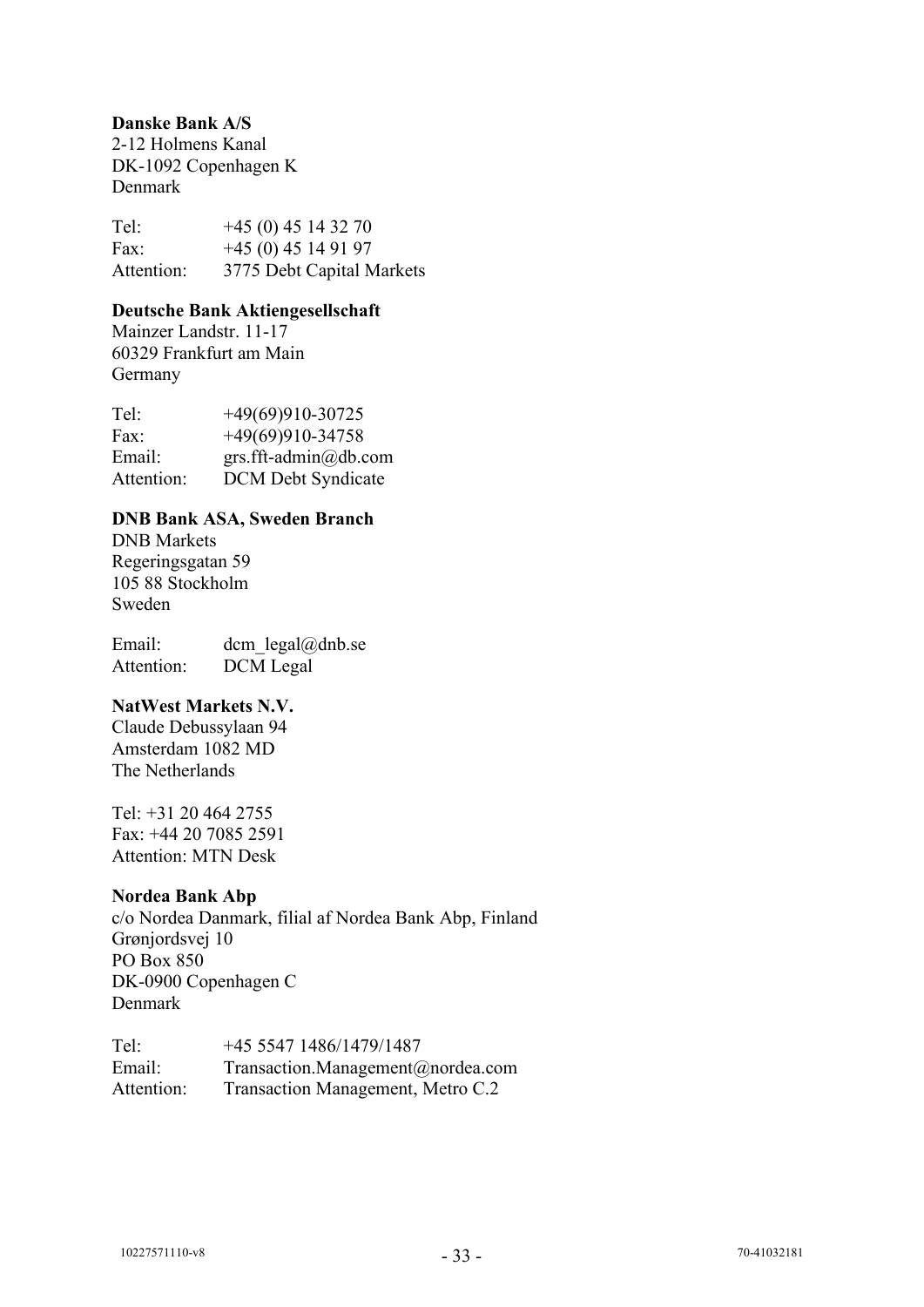### **Nykredit Bank A/S**

Kalvebod Brygge 1-3 DK-1780 Copenhagen V Denmark

Email: dcm.legal@nykredit.dk nykredit\_corporate\_dcm@nykredit.dk lhu@nykredit.dk Tel: +45 44552031 Mobile: +45 40498228 Attention: Lars Huelin

### **Skandinaviska Enskilda Banken AB (publ)**

Kungsträdgårdsgatan 8 106 40 Stockholm Sweden

Fax:  $+46(0) 8 763 8380$ Attention: Large Corporates and Financial Institutions

### **Svenska Handelsbanken AB (publ)**

Blasieholmstorg 11 SE-106 70 Stockholm Sweden

Tel: +46 84 63 46 09 Email: dcm.ltm@handelsbanken.se Attention: Debt Capital Markets/EMTN Desk

### **Swedbank AB (publ)**

SE – 105 34 Stockholm Sweden

| $+46(0)87009985$      |
|-----------------------|
| $+46(0)84118523$      |
| syndicate@swedbank.se |
| <b>MTN</b> Desk       |
|                       |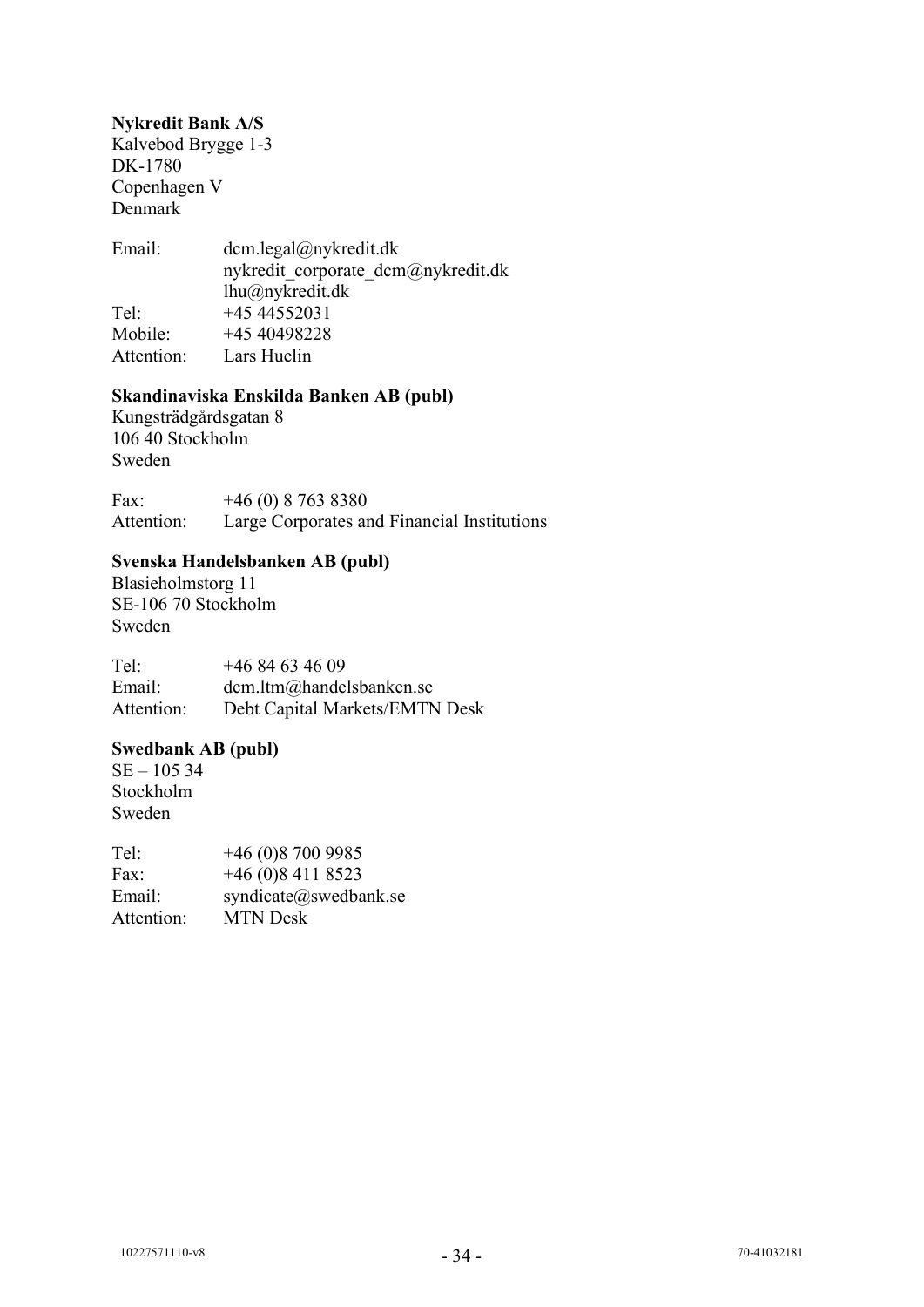### *The Fiscal Agent*

### **Citibank, N.A., London Branch**

Citigroup Centre Canada Square Canary Wharf London E14 5LB United Kingdom

Fax:  $+353 \t1 622 \t4030$ <br>Email (security code requests): mtn.coderequests@citi.com Email (security code requests):<br>Email (settlements): Email (settlements): mtn.issuance@citi.com<br>Attention: Agency & Trust – MTN

Agency & Trust – MTN Issuance

In its capacity as Calculation Agent:

| Fax:       | $+35316222031$       |
|------------|----------------------|
| Email:     | rate.fixing@citi.com |
| Attention: | Agency and Trust     |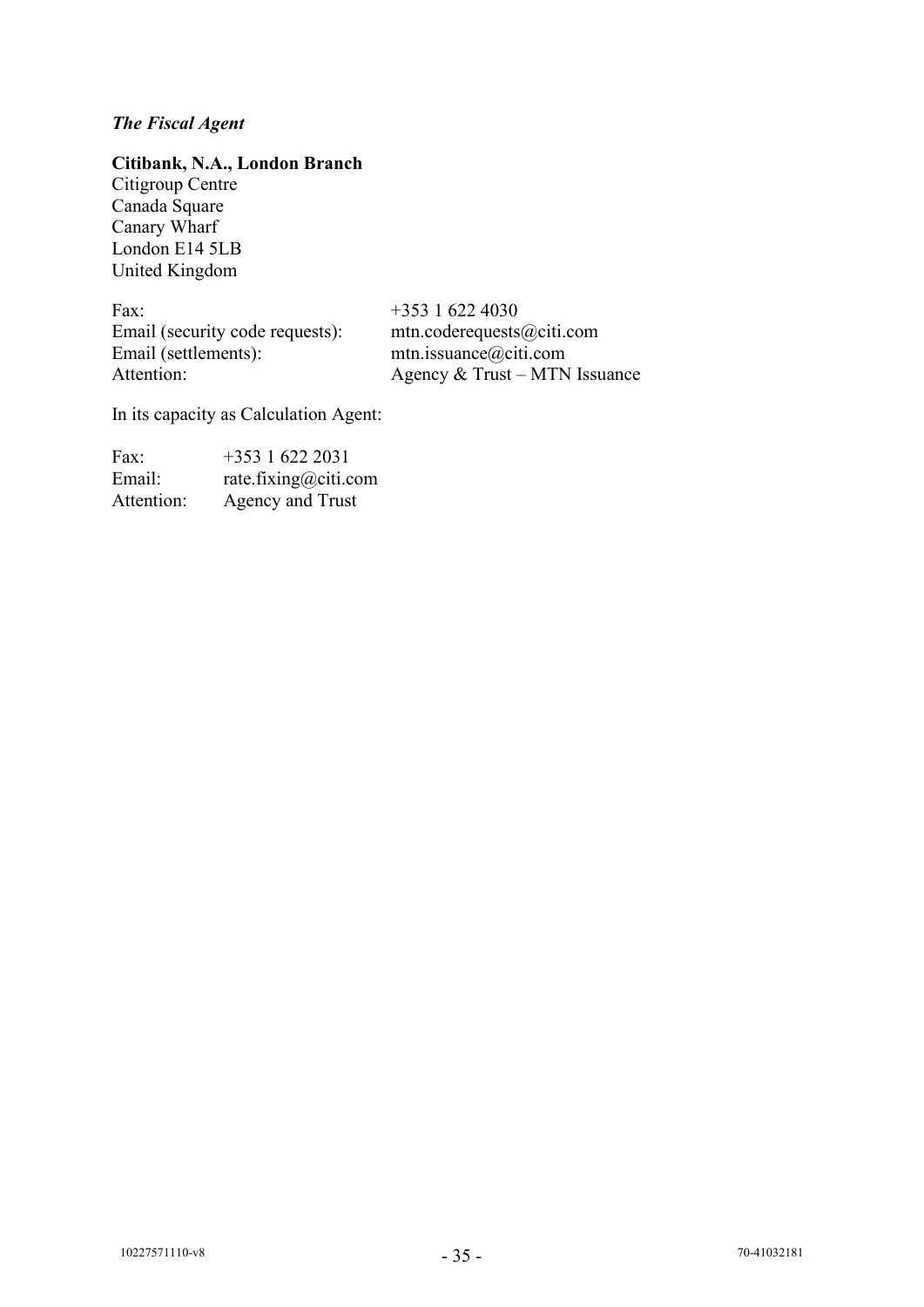#### **SCHEDULE 7 FORM OF TEMPORARY GLOBAL NOTE**

[ANY UNITED STATES PERSON WHO HOLDS THIS OBLIGATION WILL BE SUBJECT TO LIMITATIONS UNDER THE UNITED STATES INCOME TAX LAWS, INCLUDING THE LIMITATIONS PROVIDED IN SECTIONS 165(j) AND 1287(a) OF THE INTERNAL REVENUE CODE.]

### **RIKSHEM AB (PUBL)**

*(incorporated with limited liability under the laws of the Kingdom of Sweden)*

### **EUR 3,000,000,000**

### **Euro Medium Term Note Programme**

### **TEMPORARY GLOBAL NOTE**

### 1. **INTRODUCTION**

#### 1.1 **The Notes**

This Temporary Global Note is issued in respect of the notes (the "**Notes**") of Rikshem AB (publ) (the "**Issuer**") described in the final terms (the "**Final Terms**") or drawdown prospectus ("**Drawdown Prospectus**") a copy of which is annexed hereto. If a Drawdown Prospectus is annexed hereto, each reference in this Temporary Global Note to "Final Terms" shall be read and construed as a reference to the final terms of the Notes set out in such Drawdown Prospectus. The Notes:

- 1.1.1 *Deed of Covenant*: (insofar as they are represented by this Temporary Global Note) have the benefit of a deed of covenant dated 29 April 2022 (the "**Deed of Covenant**") executed by the Issuer; and
- 1.1.2 *Agency Agreement*: are the subject of an amended and restated issue and paying agency agreement dated 29 April 2022 (the "**Agency Agreement**") made between the Issuer, Citibank, N.A., London Branch as fiscal agent (the "**Fiscal Agent**", which expression includes any successor fiscal agent appointed from time to time in connection with the Notes) and the other paying agents named therein (together with the Fiscal Agent, the "**Paying Agents**", which expression includes any additional or successor paying agents appointed from time to time in connection with the Notes).

### 1.2 **Construction**

All references in this Temporary Global Note to an agreement, instrument or other document (including the Agency Agreement and the Deed of Covenant) shall be construed as a reference to that agreement, instrument or other document as the same may be amended, supplemented, replaced or novated from time to time **provided that**, in the case of any amendment, supplement, replacement or novation made after the date hereof, it is made in accordance with the Conditions. Headings and sub-headings are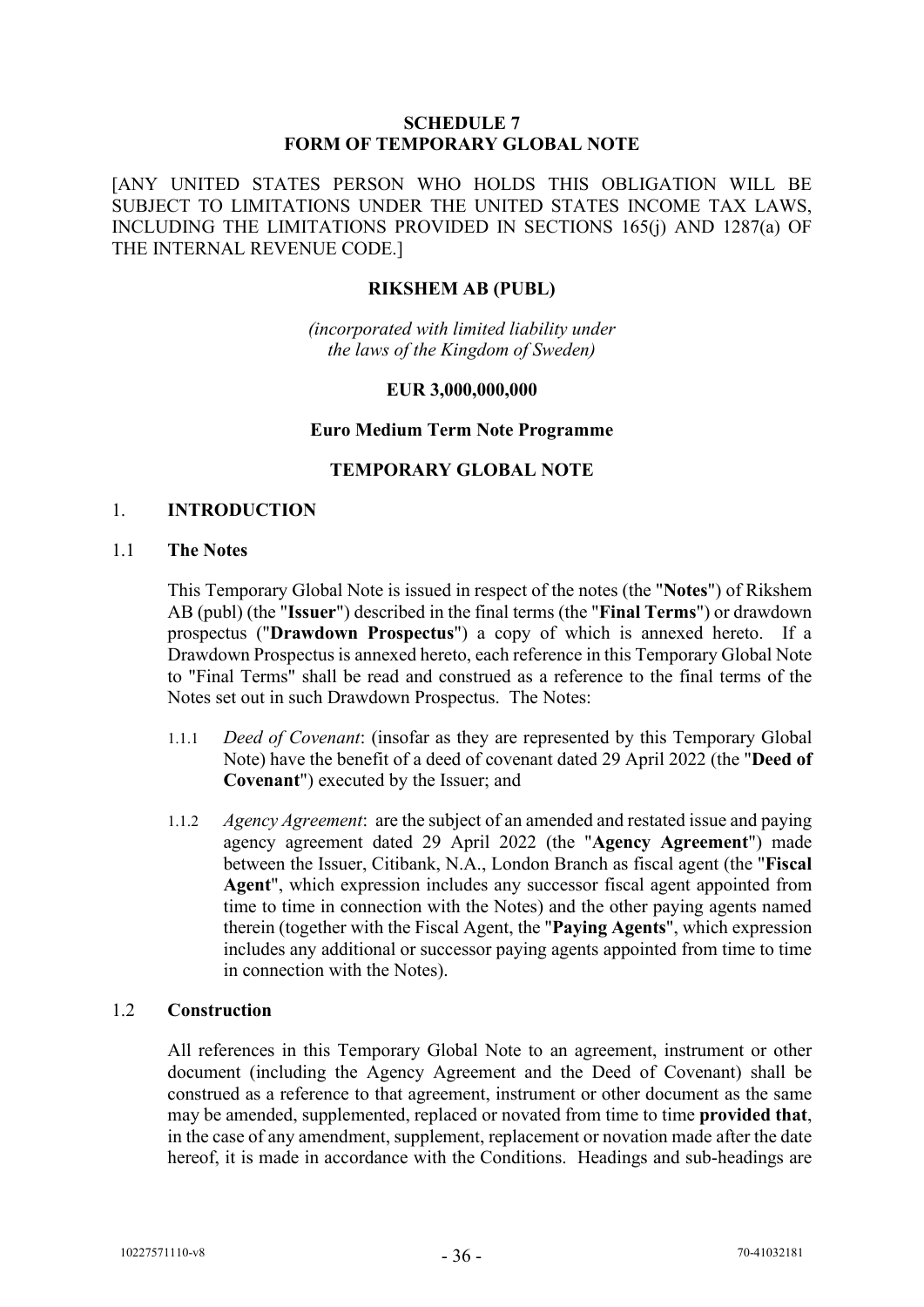for ease of reference only and shall not affect the construction of this Temporary Global Note.

### 1.3 **References to Conditions**

Any reference herein to the "**Conditions**" is to the Conditions as defined in the Agency Agreement, as completed by the Final Terms or, as the case may be, supplemented, amended and/or replaced by the Drawdown Prospectus, and any reference to a numbered "**Condition**" is to the correspondingly numbered provision thereof. Words and expressions defined in the Conditions shall have the same meanings when used in this Temporary Global Note.

### 2. **PROMISE TO PAY**

### 2.1 **Pay to bearer**

The Issuer, for value received, promises to pay to the bearer of this Temporary Global Note, in respect of each Note represented by this Temporary Global Note, the Redemption Amount on the Maturity Date or on such earlier date or dates as the same may become payable in accordance with the Conditions (or to pay such other amounts of principal on such dates as may be specified in the Final Terms), and to pay interest on each such Note on the dates and in the manner specified in the Conditions, together with any additional amounts payable in accordance with the Conditions, all subject to and in accordance with the Conditions; **provided, however, that** such interest shall be payable only:

- 2.1.1 *Before the Exchange Date*: in the case of interest falling due before the Exchange Date (as defined below), to the extent that a certificate or certificates issued by Euroclear Bank SA/NV ("**Euroclear**") and/or Clearstream Banking S.A. ("**Clearstream, Luxembourg**", together with Euroclear, the international central securities depositaries or "**ICSDs**") and/or any other relevant clearing system dated not earlier than the date on which such interest falls due and in substantially the form set out in [Schedule 3](#page-52-0) (*Form of Euroclear/Clearstream, Luxembourg Certification*) hereto (or such other form acceptable to the Fiscal Agent) is/are delivered to the Specified Office of the Fiscal Agent; or
- 2.1.2 *Failure to exchange*: in the case of interest falling due at any time, to the extent that the Issuer has failed to procure the exchange for a permanent global note of that portion of this Temporary Global Note in respect of which such interest has accrued.

### 2.2 **NGN Principal Amount**

If the Final Terms specify that the New Global Note form is applicable, this Temporary Global Note shall be a "**New Global Note**" or "**NGN**" and the principal amount of Notes represented by this Temporary Global Note shall be the aggregate amount from time to time entered in the records of both ICSDs. The records of the ICSDs (which expression in this Temporary Global Note means the records that each ICSD holds for its customers which reflect the amount of such customers' interests in the Notes (but excluding any interest in any Notes of one ICSD shown in the records of another ICSD)) shall be conclusive evidence of the principal amount of Notes represented by this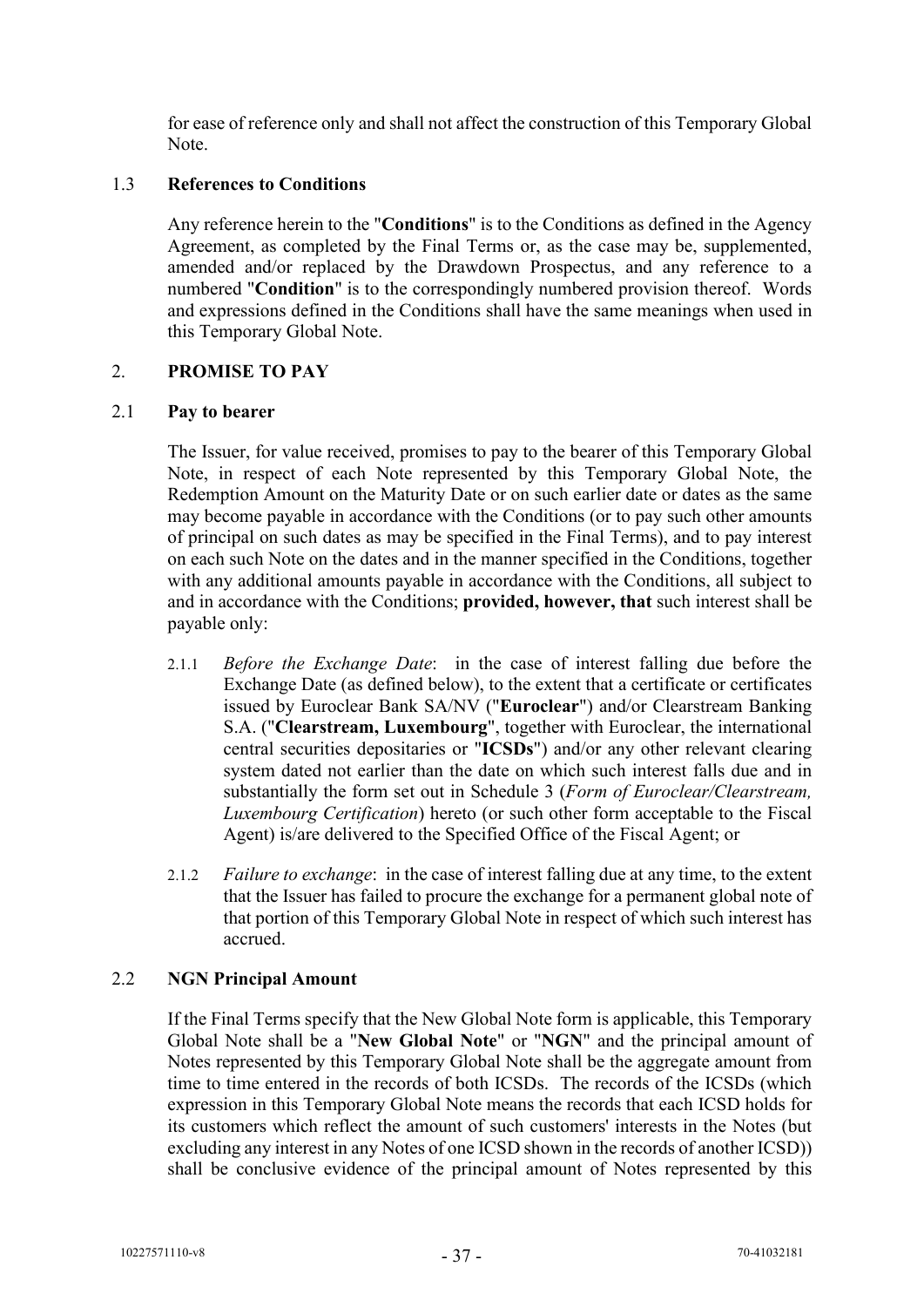Temporary Global Note and, for these purposes, a statement issued by an ICSD (which statement shall be made available to the bearer upon request) stating the principal amount of Notes represented by this Temporary Global Note at any time shall be conclusive evidence of the records of the ICSD at that time.

### 2.3 **CGN Principal Amount**

If the Final Terms specify that the New Global Note form is not applicable, this Temporary Global Note shall be a "**Classic Global Note**" or "**CGN**" and the principal amount of Notes represented by this Temporary Global Note shall be the amount stated in the Final Terms or, if lower, the principal amount most recently entered by or on behalf of the Issuer in the relevant column in [Schedule 1](#page-49-0) (*Payments, Exchange and Cancellation of Notes*).

### 3. **NEGOTIABILITY**

This Temporary Global Note is negotiable and, accordingly, title to this Temporary Global Note shall pass by delivery.

### 4. **EXCHANGE**

### 4.1 **Permanent Global Note**

If the Final Terms specify the form of Notes as being "Temporary Global Note exchangeable for a Permanent Global Note", then on or after the day following the expiry of 40 days after the date of issue of this Temporary Global Note (the "**Exchange Date**"), the Issuer shall procure (in the case of first exchange) the delivery of a Permanent Global Note (which expression has the meaning given in the Agency Agreement) in accordance with the Agency Agreement to the bearer of this Temporary Global Note or (in the case of any subsequent exchange) an increase in the principal amount of the Permanent Global Note in accordance with its terms against:

- 4.1.1 *Presentation and surrender*: presentation and (in the case of final exchange) presentation and surrender of this Temporary Global Note to or to the order of the Fiscal Agent; and
- 4.1.2 *Certification*: receipt by the Fiscal Agent of a certificate or certificates issued by Euroclear and/or Clearstream, Luxembourg and/or any other relevant clearing system dated not earlier than the Exchange Date and in substantially the form set out in [Schedule 3](#page-52-0) (*Form of Euroclear/Clearstream, Luxembourg Certification*) hereto (or such other form acceptable to the Fiscal Agent).

The principal amount of Notes represented by the Permanent Global Note shall be equal to the aggregate of the principal amounts specified in the certificates issued by Euroclear and/or Clearstream, Luxembourg and/or any other relevant clearing system and received by the Fiscal Agent; **provided, however, that** in no circumstances shall the principal amount of Notes represented by the Permanent Global Note exceed the initial principal amount of Notes represented by this Temporary Global Note.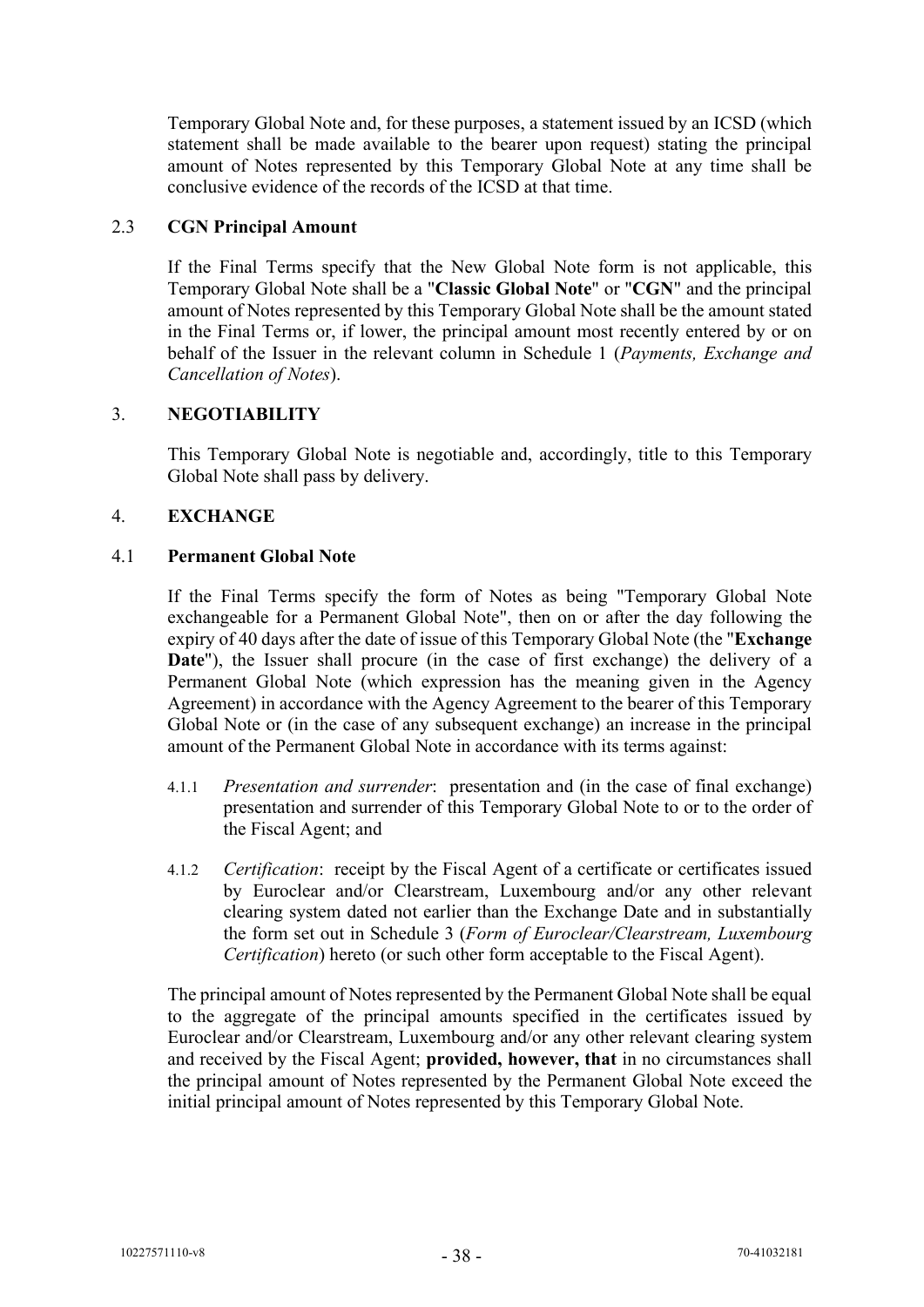### 4.2 **Definitive Notes; Not D Rules**

If the Final Terms specify the form of Notes as being "Temporary Global Note exchangeable for Definitive Notes" and also specify that the C Rules are applicable or that neither the C Rules or the D Rules are applicable, then on or after the day following the expiry of 40 days after the date of issue of this Temporary Global Note (the "**Exchange Date**"), the Issuer shall procure the delivery of Definitive Notes (which expression has the meaning given in the Agency Agreement) in accordance with the Agency Agreement with Coupons and Talons (if so specified in the Final Terms) attached and in an aggregate principal amount equal to the principal amount of Notes represented by this Temporary Global Note to the bearer of this Temporary Global Note against presentation and surrender of this Temporary Global Note to or to the order of the Fiscal Agent.

### 4.3 **Definitive Notes; D Rules**

If the Final Terms specify the form of Notes as being "Temporary Global Note exchangeable for Definitive Notes" and also specifies that the D Rules are applicable, then on or after the day following the expiry of 40 days after the date of issue of this Global Note (the "**Exchange Date**"), the Issuer shall procure the delivery of Definitive Notes (which expression has the meaning given in the Agency Agreement) in accordance with the Agency Agreement with Coupons and Talons (if so specified in the Final Terms) attached against:

- 4.3.1 *Presentation and surrender*: presentation and (in the case of final exchange) surrender of this Temporary Global Note to or to the order of the Fiscal Agent; and
- 4.3.2 *Certification*: receipt by the Fiscal Agent of a certificate or certificates issued by Euroclear and/or Clearstream, Luxembourg and/or any other relevant clearing system dated not earlier than the Exchange Date and in substantially the form set out in [Schedule 3](#page-52-0) (*Form of Euroclear/Clearstream, Luxembourg Certification*) hereto (or such other form acceptable to the Fiscal Agent).

The Definitive Notes so delivered from time to time shall be in an aggregate principal amount equal to the aggregate of the principal amounts specified in the certificates issued by Euroclear and/or Clearstream, Luxembourg and/or any other relevant clearing system and received by the Fiscal Agent; **provided, however, that** in no circumstances shall the aggregate principal amount of Definitive Notes so delivered exceed the initial principal amount of Notes represented by this Temporary Global Note.

### <span id="page-42-0"></span>5. **DELIVERY OF PERMANENT GLOBAL OR DEFINITIVE NOTES**

### 5.1 **Permanent Global Note**

Whenever any interest in this Temporary Global Note is to be exchanged for an interest in a Permanent Global Note, the Issuer shall procure (in the case of first exchange) the prompt delivery (free of charge to the bearer) of such Permanent Global Note, duly authenticated, to the bearer of this Temporary Global Note or (in the case of any subsequent exchange) an increase in the principal amount of Notes represented by such Permanent Global Note in accordance with its terms, in each case in an aggregate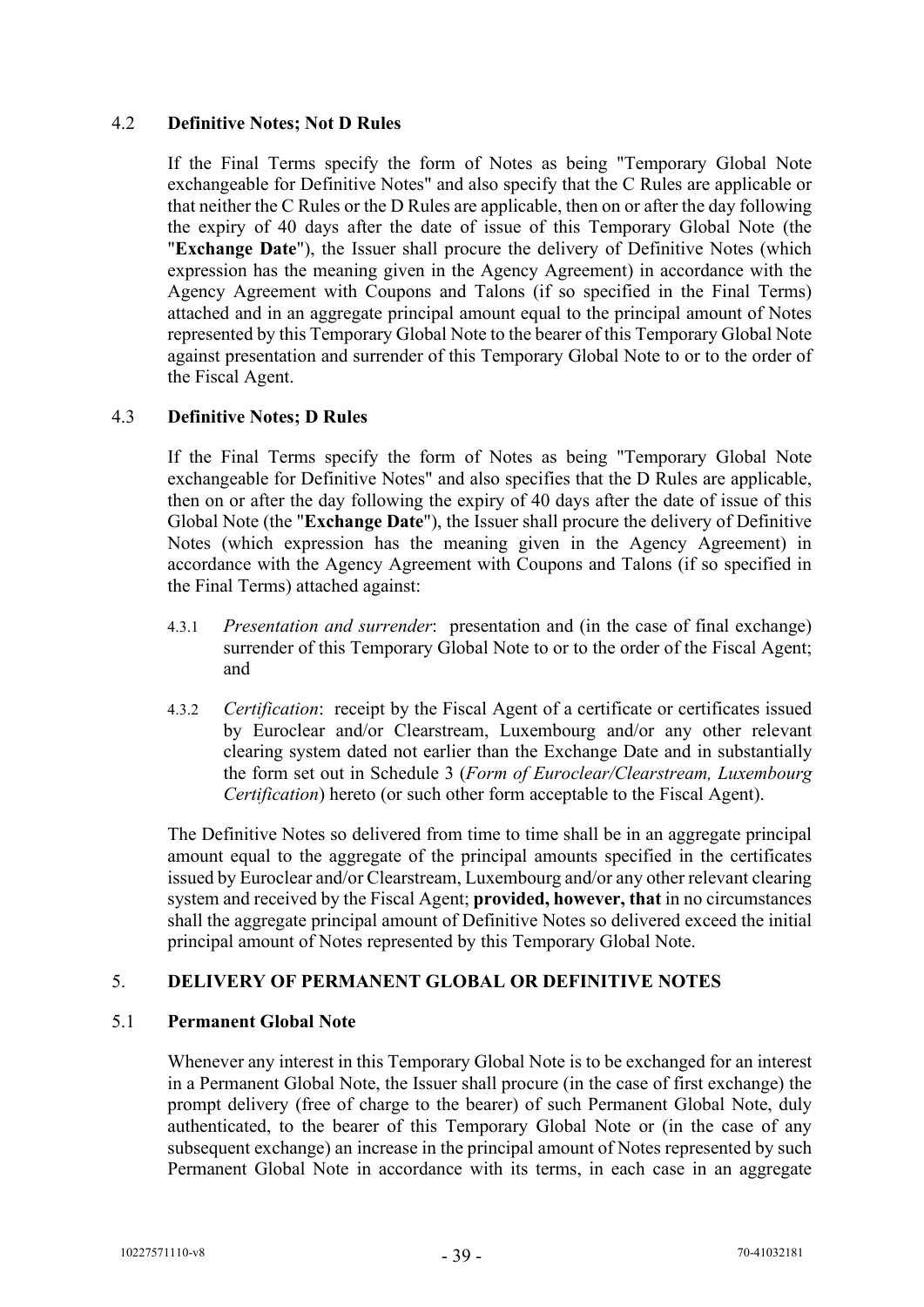principal amount equal to the aggregate of the principal amounts specified in the certificates issued by Euroclear and/or Clearstream, Luxembourg and/or any other relevant clearing system and received by the Fiscal Agent against presentation and (in the case of final exchange) surrender of this Temporary Global Note to or to the order of the Fiscal Agent within 7 days of the bearer requesting such exchange.

### 5.2 **Definitive Notes**

Whenever this Temporary Global Note is to be exchanged for Definitive Notes, the Issuer shall procure the prompt delivery (free of charge to the bearer) of such Definitive Notes, duly authenticated and with Coupons and Talons attached (if so specified in the Final Terms), in an aggregate principal amount equal to the principal amount of Notes represented by this Temporary Global Note to the bearer of this Temporary Global Note against the surrender of this Temporary Global Note to or to the order of the Fiscal Agent within 30 days of the bearer requesting such exchange.

### 6. **FAILURE TO DELIVER PERMANENT GLOBAL OR DEFINITIVE NOTES OR TO REPAY**

If:

- 6.1 *Permanent Global Note*: the Permanent Global Note has not been delivered or the principal amount thereof increased in accordance with paragraph [5](#page-42-0) (*Delivery of Permanent Global Note or Definitive Notes*) above by 5.00 p.m. (London time) on the seventh day after the bearer has requested exchange of an interest in this Temporary Global Note for an interest in a Permanent Global Note; or
- 6.2 *Definitive Notes*: Definitive Notes have not been delivered in accordance with paragraph [5](#page-42-0) (*Delivery of Permanent Global Note or Definitive Notes*) above by 5.00 p.m. (London time) on the thirtieth day after the bearer has requested exchange of this Temporary Global Note for Definitive Notes; or
- 6.3 *Payment default*: this Temporary Global Note (or any part hereof) has become due and payable in accordance with the Conditions or the date for final redemption of this Temporary Global Note has occurred and, in either case, payment in full of the amount of principal falling due with all accrued interest thereon has not been made to the bearer in accordance with the terms of this Temporary Global Note on the due date for payment,

then this Temporary Global Note (including the obligation to deliver a Permanent Global Note or Definitive Notes (as the case may be)) will become void at 5.00 p.m. (London time) on such seventh day (in the case of 6.1 (*Permanent Global Note*)) or at 5.00 p.m. (London time) on such thirtieth day (in the case of 6.2 (*Definitive Notes*)) or at 5.00 p.m. (London time) on such due date (in the case of 6.3 (*Payment default*)) and the bearer of this Temporary Global Note will have no further rights hereunder (but without prejudice to the rights which the bearer of this Temporary Global Note or others may have under the Deed of Covenant). The Deed of Covenant has been deposited at the Specified Office of the Fiscal Agent and a copy of it may be inspected at the Specified Office of each Paying Agent.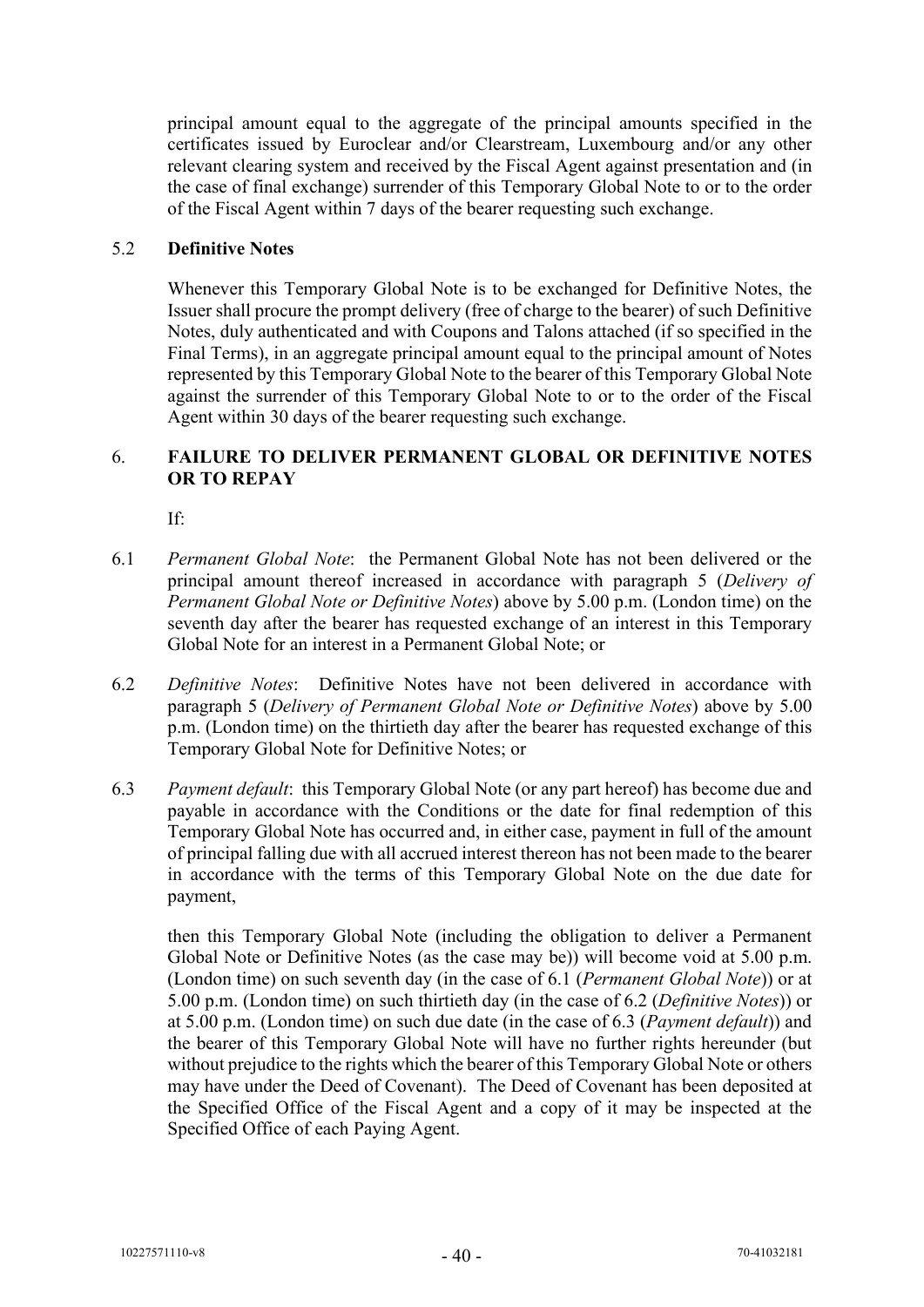### 7. **WRITING DOWN**

On each occasion on which:

- 7.1 *Permanent Global Note*: the Permanent Global Note is delivered or the principal amount of Notes represented thereby is increased in accordance with its terms in exchange for a further portion of this Temporary Global Note; or
- 7.2 *Definitive Notes*: Definitive Notes are delivered in exchange for this Temporary Global Note; or
- 7.3 *Cancellation*: Notes represented by this Temporary Global Note are to be cancelled in accordance with Condition 9(j) (*Redemption and Purchase - Cancellation*),

the Issuer shall procure that:

- (a) if the Final Terms specify that the New Global Note form is not applicable, (i) the principal amount of Notes represented by the Permanent Global Note, the principal amount of such increase or (as the case may be) the aggregate principal amount of such Notes and (ii) the remaining principal amount of Notes represented by this Temporary Global Note (which shall be the previous principal amount of Notes represented by this Temporary Global Note *less* the aggregate of the amounts referred to in (i)) are entered i[n Schedule 1](#page-49-0) (*Payments, Exchange and Cancellation of Notes*) hereto, whereupon the principal amount of Notes represented by this Temporary Global Note shall for all purposes be as most recently so entered; and
- (b) if the Final Terms specify that the New Global Note form is applicable, details of the exchange or cancellation shall be entered *pro rata* in the records of the ICSDs.

### 8. **PAYMENTS**

### 8.1 **Recording of Payments**

Upon any payment being made in respect of the Notes represented by this Temporary Global Note, the Issuer shall procure that:

- 8.1.1 *CGN*: if the Final Terms specify that the New Global Note form is not applicable, details of such payment shall be entered in [Schedule 1](#page-49-0) (*Payments, Exchange and Cancellation of Notes*) hereto and, in the case of any payment of principal, the principal amount of the Notes represented by this Temporary Global Note shall be reduced by the principal amount so paid; and
- 8.1.2 *NGN*: if the Final Terms specify that the New Global Note form is applicable, details of such payment shall be entered *pro rata* in the records of the ICSDs and, in the case of any payment of principal, the principal amount of the Notes entered in the records of ICSDs and represented by this Temporary Global Note shall be reduced by the principal amount so paid.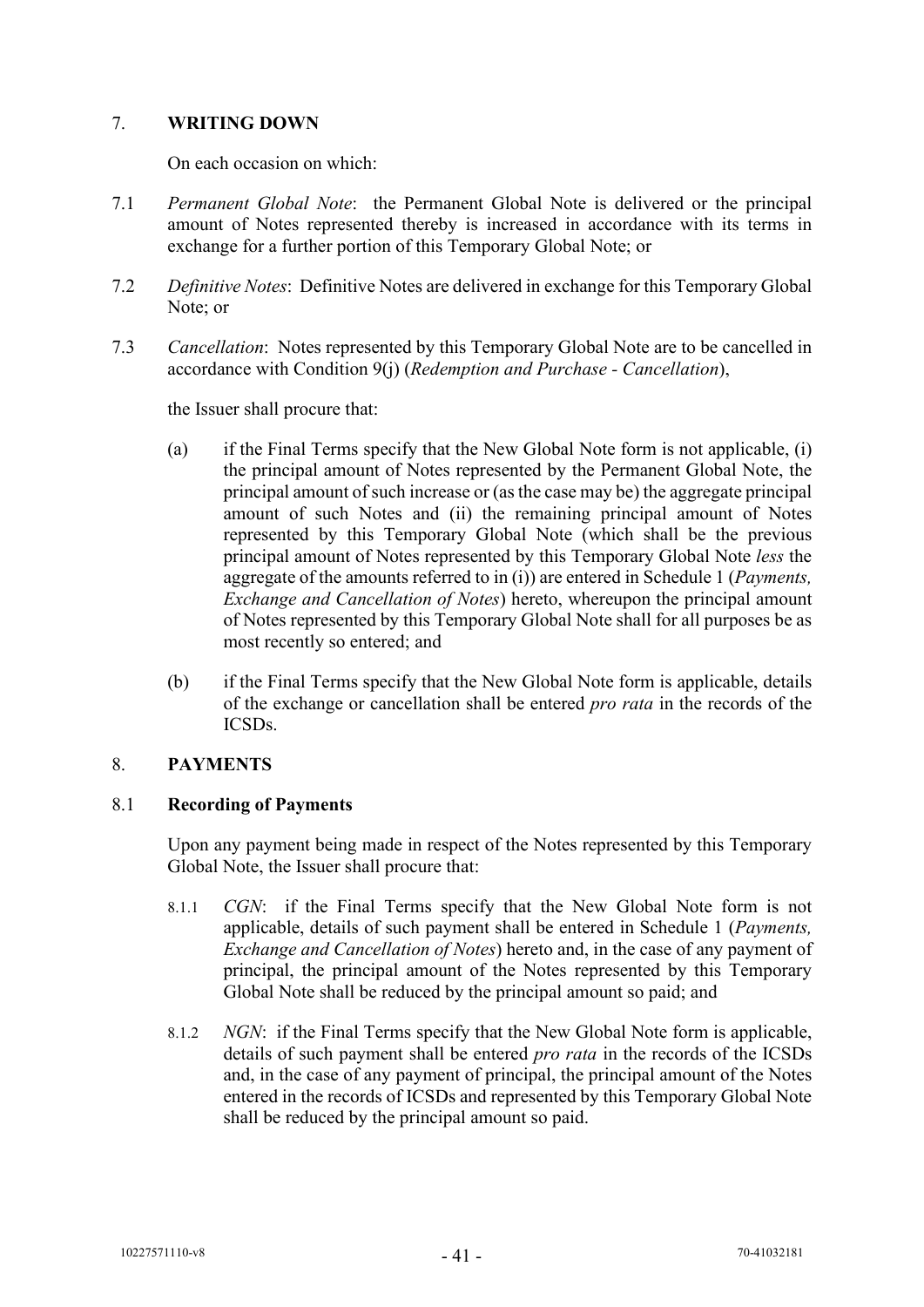### 8.2 **Discharge of Issuer's obligations**

Payments due in respect of Notes for the time being represented by this Temporary Global Note shall be made to the bearer of this Temporary Global Note and each payment so made will discharge the Issuer's obligations in respect thereof. Any failure to make the entries referred to above shall not affect such discharge.

### 8.3 **Payment Business Day**

If the currency of any payment made in respect of Notes represented by this Temporary Global Note is euro, the applicable Payment Business Day shall be any day which is a TARGET Settlement Day and a day on which dealings in foreign currencies may be carried on in each (if any) Additional Financial Centre; or, if the currency of any payment made in respect of the Notes represented by this Temporary Global Note is not euro, the applicable Payment Business Day shall be any day which is a day on which dealings in foreign currencies may be carried on in the Principal Financial Centre of the currency of payment and in each (if any) Additional Financial Centre.

### 9. **CONDITIONS APPLY**

Until this Temporary Global Note has been exchanged as provided herein or cancelled in accordance with the Agency Agreement, the bearer of this Temporary Global Note shall be subject to the Conditions and, subject as otherwise provided herein, shall be entitled to the same rights and benefits under the Conditions as if the bearer were the holder of Definitive Notes and any related Coupons and Talons in the smallest Specified Denomination and in an aggregate principal amount equal to the principal amount of the Notes represented by this Temporary Global Note.

### 10. **NOTICES**

Notwithstanding Condition 20 (*Notices*), while all the Notes are represented by this Temporary Global Note (or by this Temporary Global Note and the Permanent Global Note) and this Temporary Global Note is (or this Temporary Global Note and the Permanent Global Note are) deposited with a depositary or a common depositary for Euroclear and/or Clearstream, Luxembourg and/or any other relevant clearing system or a Common Safekeeper (which expression has the meaning given in the Agency Agreement), notices to Noteholders may be given by delivery of the relevant notice to Euroclear and/or Clearstream, Luxembourg and/or any other relevant clearing system and, in any case, such notices shall be deemed to have been given to the Noteholders in accordance with the Condition 20 (*Notices*) on the date of delivery to Euroclear and/or Clearstream, Luxembourg and/or any other relevant clearing system, except that, for so long as such Notes are admitted to trading on Euronext Dublin and it is a requirement of applicable law or regulations, such notices shall also be published in a leading newspaper having general circulation in Ireland or published on the website of Euronext Dublin (www.ise.ie).

### 11. **AUTHENTICATION**

This Temporary Global Note shall not be valid for any purpose until it has been authenticated for and on behalf of Citibank, N.A., London Branch as fiscal agent.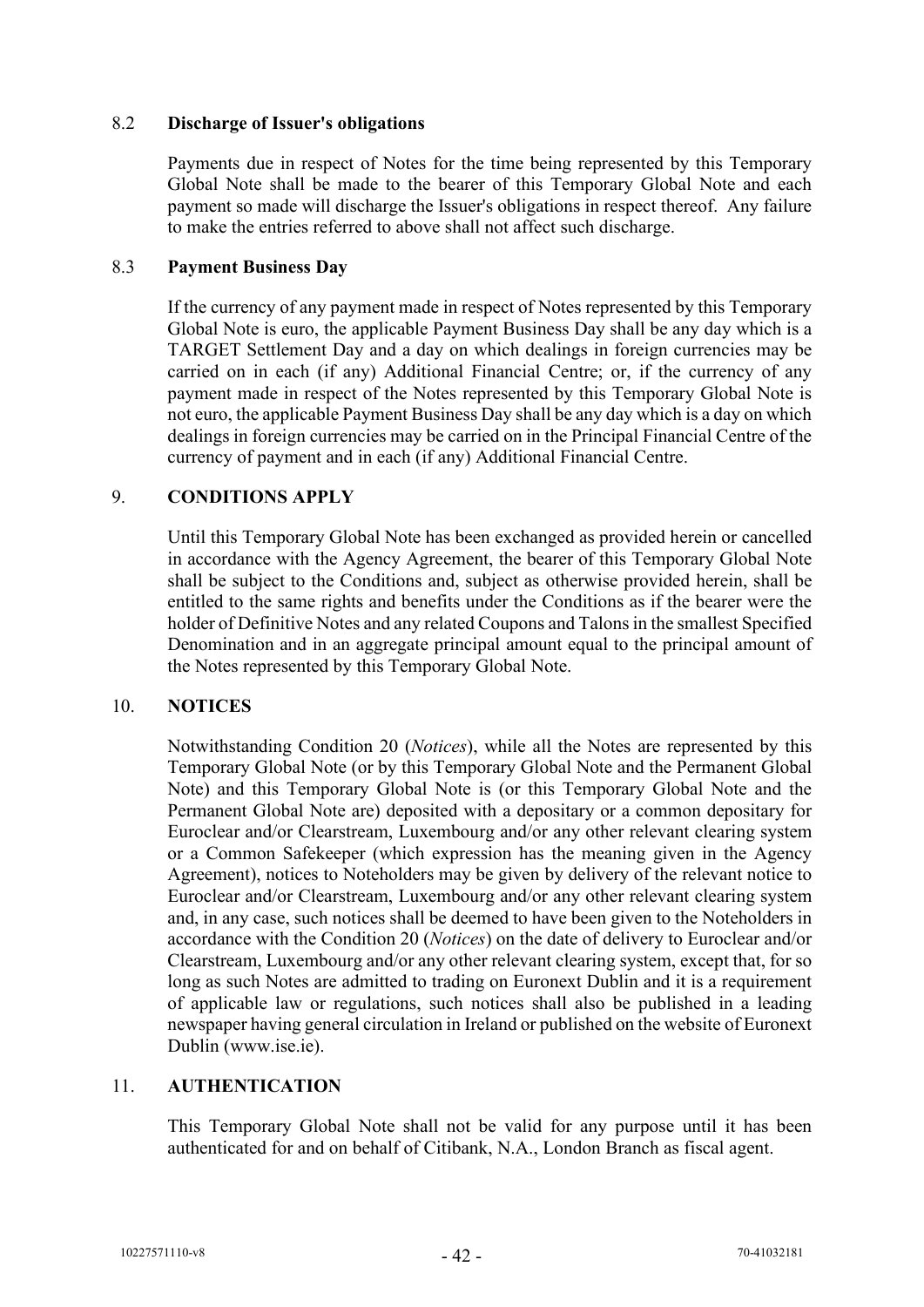### 12. **EFFECTUATION**

If the Final Terms specify that the New Global Note form is applicable, this Temporary Global Note shall not be valid for any purpose until it has been effectuated for and on behalf of the entity appointed as common safekeeper by the ICSDs.

### 13. **GOVERNING LAW**

This Temporary Global Note and any non-contractual obligations arising out of or in connection with it are governed by English law.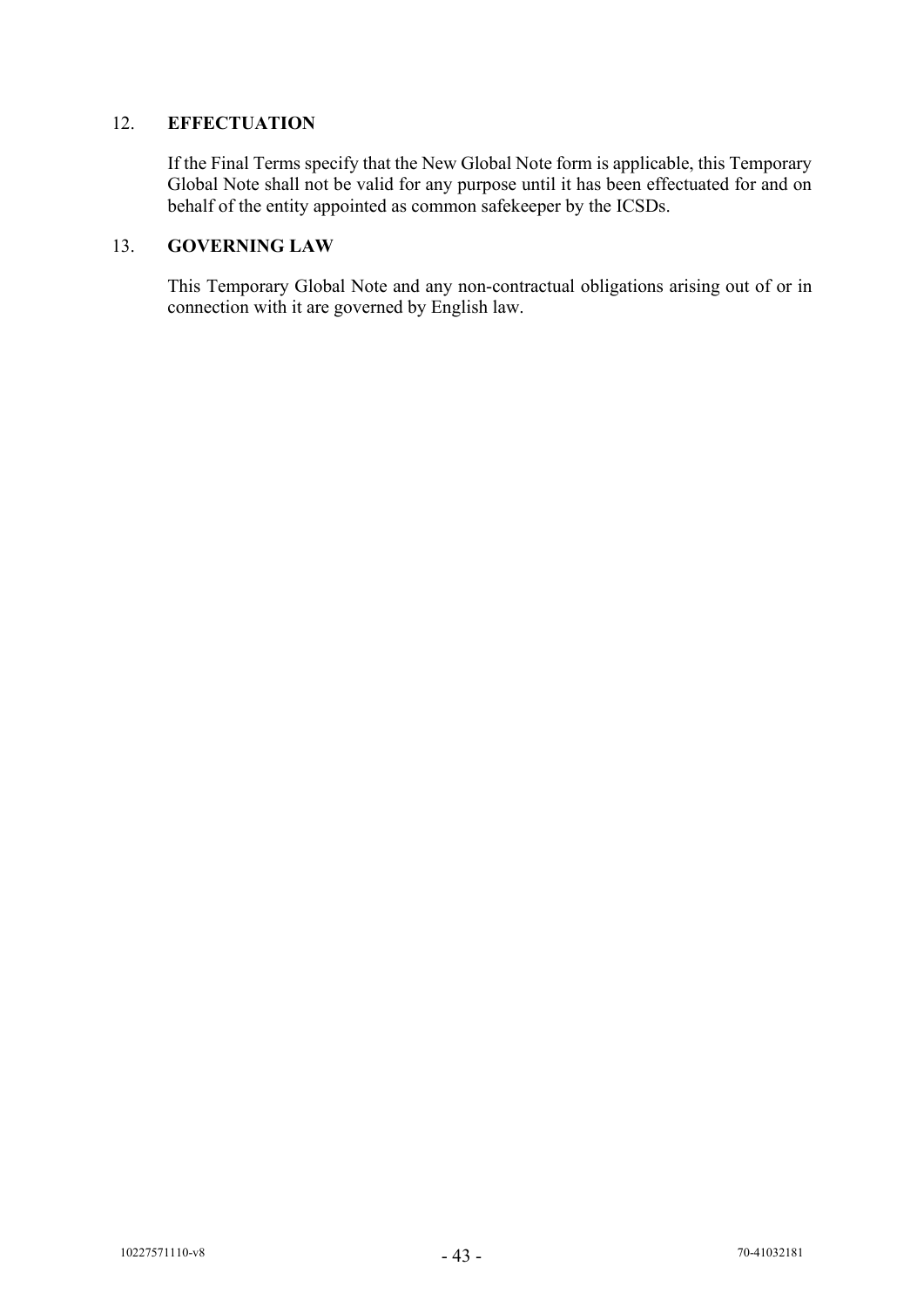**AS WITNESS** the manual or facsimile signature of a duly authorised person for and on behalf of the Issuer.

# **RIKSHEM AB (PUBL)**

By: ..............................................................

[*manual or facsimile signature*] *(duly authorised)*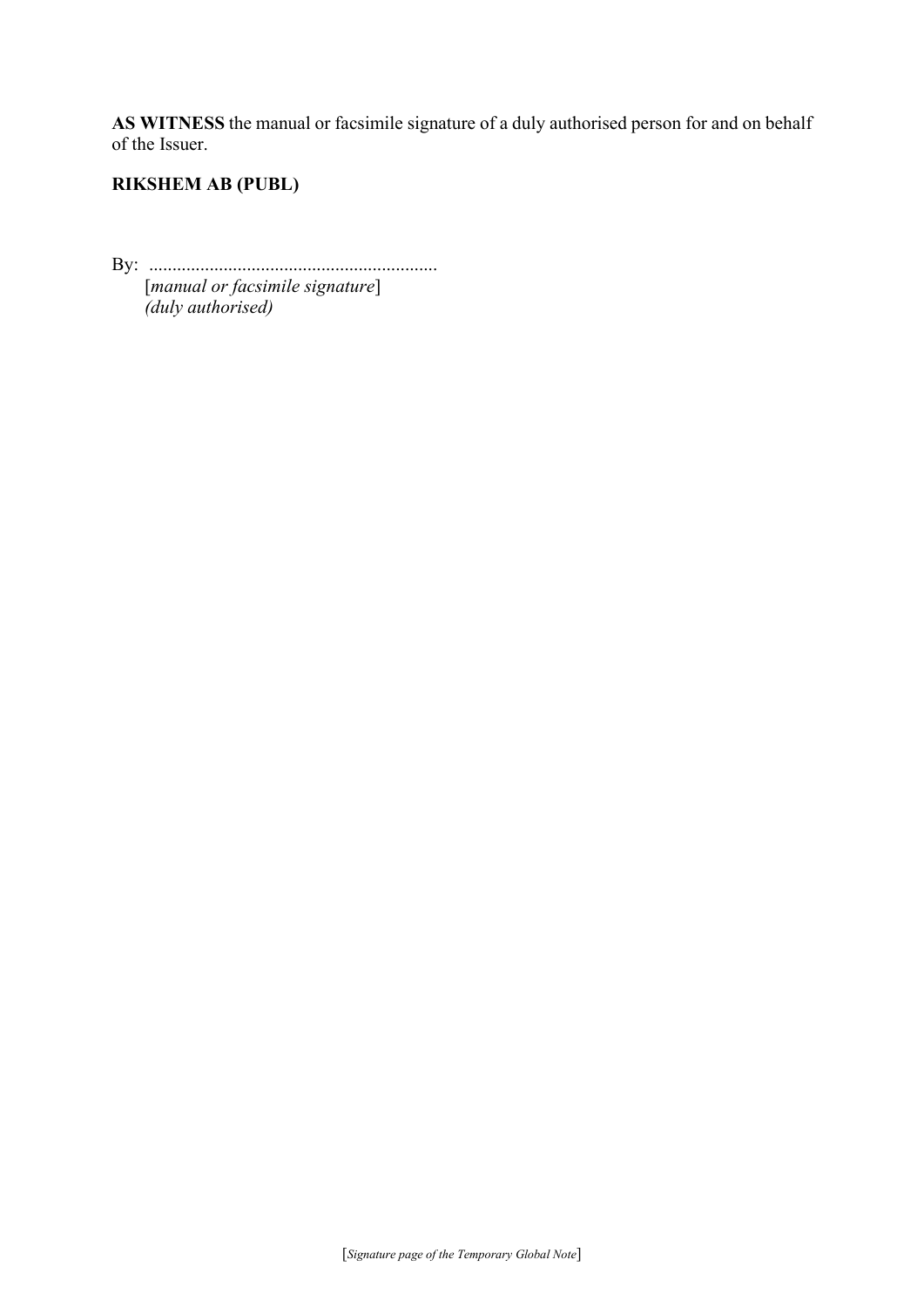**ISSUED** on the Issue Date

**AUTHENTICATED** for and on behalf of

**[CITIBANK EUROPE PLC** as registrar**]/[CITIBANK, N.A., LONDON BRANCH** as fiscal agent] without recourse, warranty or liability

By: .............................................................. [*manual signature*] *(duly authorised)*

**EFFECTUATED** for and on behalf of

...................................................................... as common safekeeper without recourse, warranty or liability

By: ..............................................................

[*manual signature*] *(duly authorised)*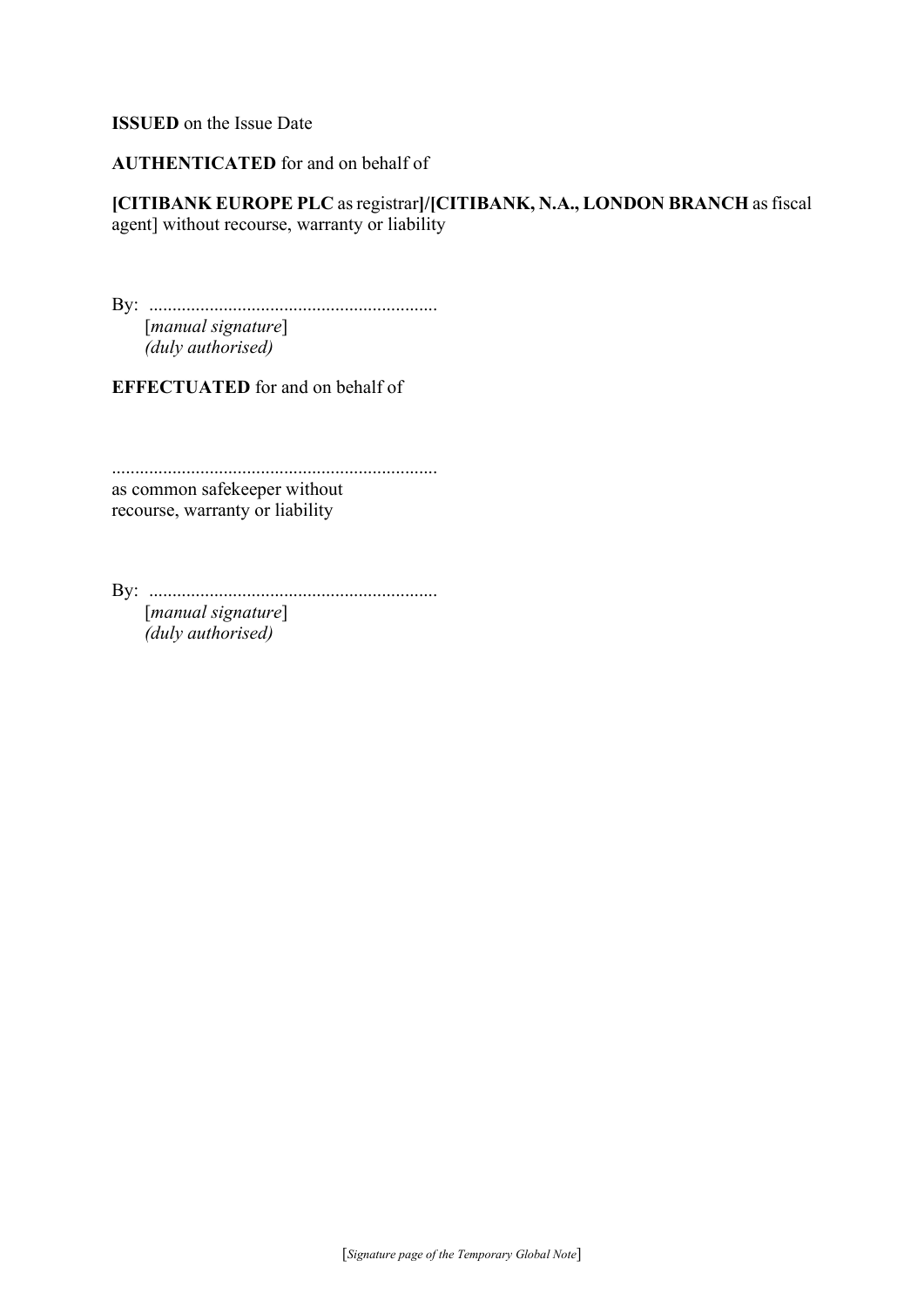<span id="page-49-0"></span>

| Date of<br>payment,<br>delivery or<br>cancellation | <b>Amount of</b><br>interest then<br>paid | Principal<br>amount of<br>Permanent<br><b>Global Note</b><br>then delivered<br>or by which<br>Permanent<br><b>Global Note</b><br>then increased<br>or aggregate<br>principal<br>amount of<br><b>Definitive</b><br><b>Notes then</b><br>delivered | Aggregate<br>principal<br>amount of<br><b>Notes then</b><br>cancelled | Remaining<br>principal<br>amount of this<br><b>Temporary</b><br><b>Global Note</b> | <b>Authorised</b><br>Signature |
|----------------------------------------------------|-------------------------------------------|--------------------------------------------------------------------------------------------------------------------------------------------------------------------------------------------------------------------------------------------------|-----------------------------------------------------------------------|------------------------------------------------------------------------------------|--------------------------------|
|                                                    |                                           |                                                                                                                                                                                                                                                  |                                                                       |                                                                                    |                                |
|                                                    |                                           |                                                                                                                                                                                                                                                  |                                                                       |                                                                                    |                                |
|                                                    |                                           |                                                                                                                                                                                                                                                  |                                                                       |                                                                                    |                                |
|                                                    |                                           |                                                                                                                                                                                                                                                  |                                                                       |                                                                                    |                                |
|                                                    |                                           |                                                                                                                                                                                                                                                  |                                                                       |                                                                                    |                                |
|                                                    |                                           |                                                                                                                                                                                                                                                  |                                                                       |                                                                                    |                                |
|                                                    |                                           |                                                                                                                                                                                                                                                  |                                                                       |                                                                                    |                                |
|                                                    |                                           |                                                                                                                                                                                                                                                  |                                                                       |                                                                                    |                                |
|                                                    |                                           |                                                                                                                                                                                                                                                  |                                                                       |                                                                                    |                                |
|                                                    |                                           |                                                                                                                                                                                                                                                  |                                                                       |                                                                                    |                                |
|                                                    |                                           |                                                                                                                                                                                                                                                  |                                                                       |                                                                                    |                                |
|                                                    |                                           |                                                                                                                                                                                                                                                  |                                                                       |                                                                                    |                                |
|                                                    |                                           |                                                                                                                                                                                                                                                  |                                                                       |                                                                                    |                                |
|                                                    |                                           |                                                                                                                                                                                                                                                  |                                                                       |                                                                                    |                                |

### **SCHEDULE 1 PAYMENTS, EXCHANGE AND CANCELLATION OF NOTES**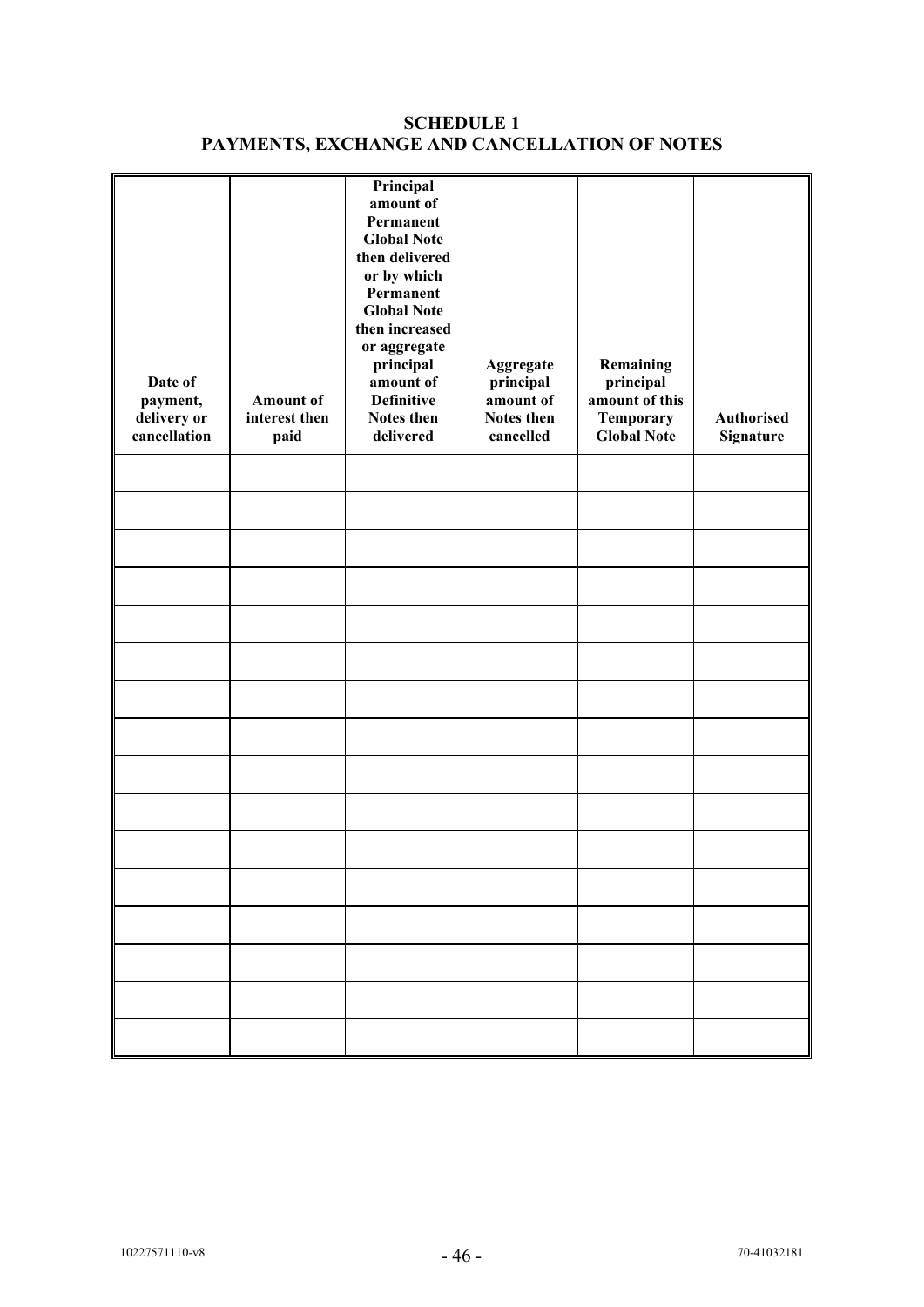#### **SCHEDULE 2 FORM OF ACCOUNTHOLDER'S CERTIFICATION**

#### **RIKSHEM AB (PUBL)**

*(incorporated with limited liability under the laws of the Kingdom of Sweden)*

### **[***currency***][***amount***] [***title of Notes***]**

This is to certify that as of the date hereof, and except as set forth below, the above-captioned Securities held by you for our account (a) are owned by persons that are not citizens or residents of the United States, domestic partnerships, domestic corporations or any estate or trust the income of which is subject to United States Federal income taxation regardless of its source ("**United States persons**"), (b) are owned by United States person(s) that (i) are foreign branches of a United States financial institution (as defined in U.S. Treasury Regulations Section 1.165-12(c)(1)(iv)) ("**financial institutions**") purchasing for their own account or for resale, or (ii) acquired the Securities through foreign branches of United States financial institutions and who hold the Securities through such United States financial institutions on the date hereof (and in either case (i) or (ii), each such United States financial institution hereby agrees, on its own behalf or through its agent, that you may advise the issuer or the issuer's agent that it will comply with the requirements of Section  $165(i)(3)(A)$ , (B) or (C) of the Internal Revenue Code of 1986, as amended, and the regulations thereunder), or (c) are owned by United States or foreign financial institution(s) for purposes of resale during the restricted period (as defined in U.S. Treasury Regulations Section 1.163-5(c)(2)(i)(D)(7)), and in addition if the owner of the Securities is a United States or foreign financial institution described in clause (c) (whether or not also described in clause (a) or (b)) this is to further certify that such financial institution has not acquired the Securities for purposes of resale directly or indirectly to a United States person or to a person within the United States or its possessions.

If the Securities are of the category contemplated in Section 230.903(c)(3) of Regulation S under the Securities Act of 1933, as amended (the "**Act**"), then this is also to certify that, except as set forth below, the Securities are beneficially owned by (1) non-U.S. person(s) or (2) U.S. person(s) who purchased the Securities in transactions which did not require registration under the Act. As used in this paragraph the term "**U.S. person**" has the meaning given to it by Regulation S under the Act.

As used herein, "**United States**" means the United States of America (including the States and the District of Columbia); and its "**possessions**" include Puerto Rico, the U.S. Virgin Islands, Guam, American Samoa, Wake Island and the Northern Mariana Islands.

We undertake to advise you promptly by electronic transmission on or prior to the date on which you intend to submit your certification relating to the Securities held by you for our account in accordance with your operating procedures if any applicable statement herein is not correct on such date, and in the absence of any such notification it may be assumed that this certification applies as of such date.

This certification excepts and does not relate to [*currency*] [*amount*] of such interest in the above Securities in respect of which we are not able to certify and as to which we understand exchange and delivery of definitive Securities (or, if relevant, exercise of any rights or collection of any interest) cannot be made until we do so certify.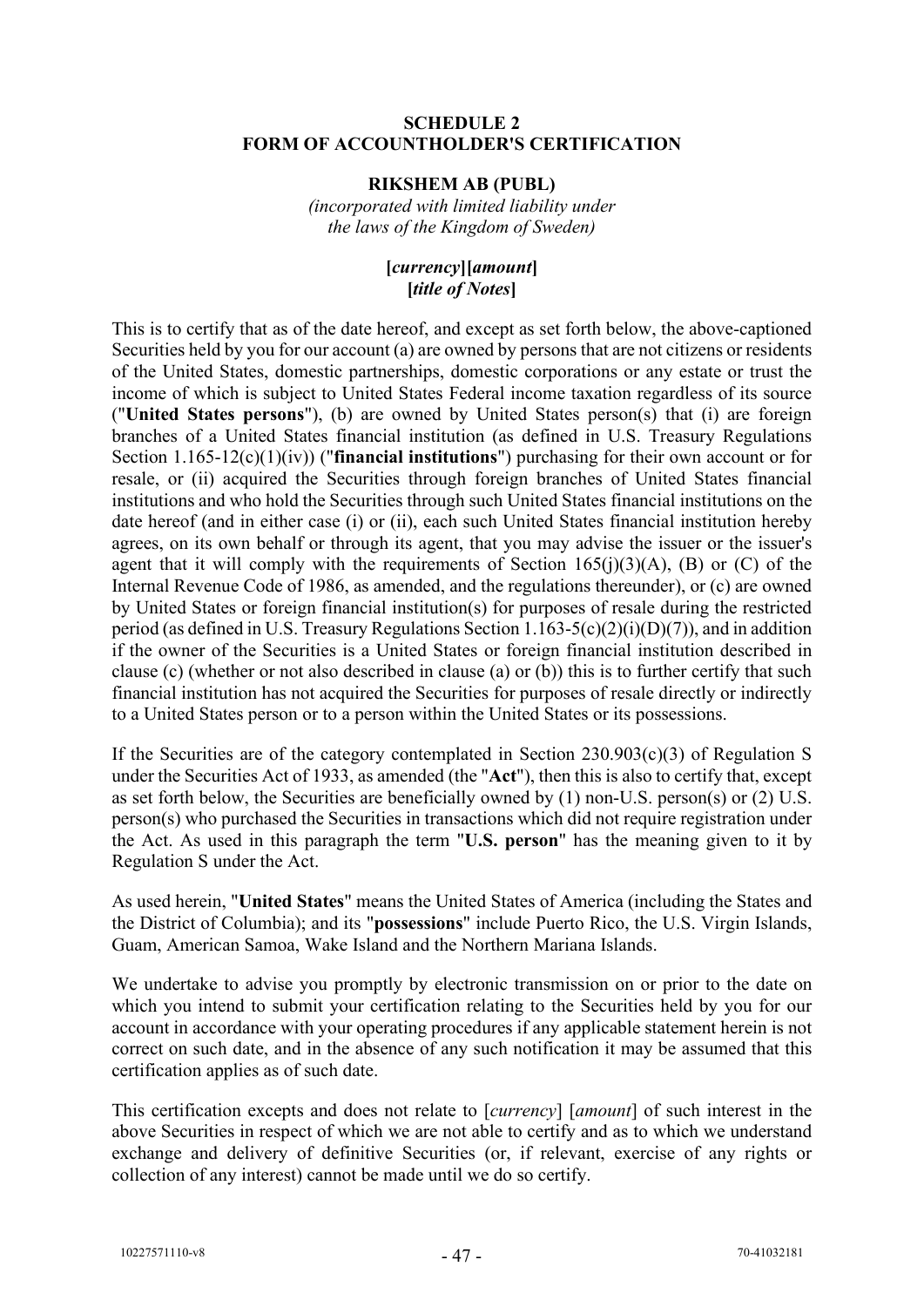We understand that this certification is required in connection with certain tax laws and, if applicable, certain securities laws of the United States. In connection therewith, if administrative or legal proceedings are commenced or threatened in connection with which this certification is or would be relevant, we irrevocably authorise you to produce this certification to any interested party in such proceedings.

Dated: [ $\cdot$ ]

**[name of account holder] as, or as agent for, the beneficial owner(s) of the Securities to which this certificate relates.**

By: .............................................................. *Authorised signatory*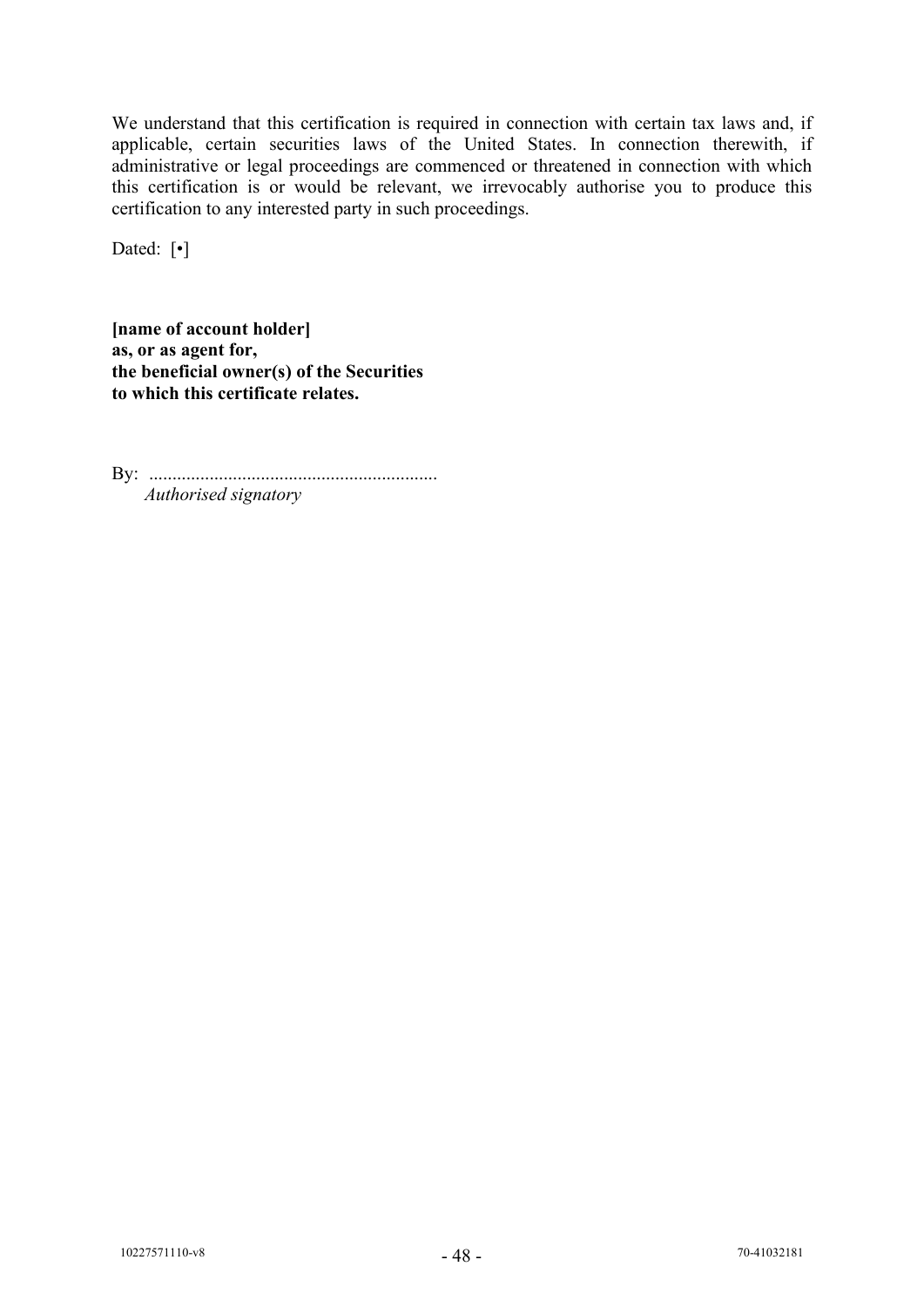#### <span id="page-52-0"></span>**SCHEDULE 3 FORM OF EUROCLEAR/CLEARSTREAM, LUXEMBOURG CERTIFICATION**

#### **RIKSHEM AB (PUBL)**

*(incorporated with limited liability under the laws of the Kingdom of Sweden)*

#### **EUR 3,000,000,000**

#### **Euro Medium Term Note Programme**

This is to certify that, based solely on certifications we have received in writing, by tested telex or by electronic transmission from member organisations appearing in our records as persons being entitled to a portion of the principal amount set forth below (our "**Member Organisations**") substantially to the effect set forth in the temporary global note issued in respect of the securities, as of the date hereof, [*currency*] [*amount*] principal amount of the above-captioned Securities (a) is owned by persons that are not citizens or residents of the United States, domestic partnerships, domestic corporations or any estate or trust the income of which is subject to United States Federal income taxation regardless of its source ("**United States persons**"), (b) is owned by United States persons that (i) are foreign branches of United States financial institutions (as defined in U.S. Treasury Regulations Section 1.165- 12(c)(1)(iv)) ("**financial institutions**") purchasing for their own account or for resale, or (ii) acquired the Securities through foreign branches of United States financial institutions and who hold the Securities through such United States financial institutions on the date hereof (and in either case (i) or (ii), each such United States financial institution has agreed, on its own behalf or through its agent, that we may advise the Issuer or the Issuer's agent that it will comply with the requirements of Section 165(j)(3)(A), (B) or (C) of the Internal Revenue Code of 1986, as amended, and the regulations thereunder), or (c) is owned by United States or foreign financial institutions for purposes of resale during the restricted period (as defined in U.S. Treasury Regulations Section 1.163-5(c)(2)(i)(D)(7)), and to the further effect that United States or foreign financial institutions described in clause (c) (whether or not also described in clause (a) or (b)) have certified that they have not acquired the Securities for purposes of resale directly or indirectly to a United States person or to a person within the United States or its possessions.

If the Securities are of the category contemplated in Section 230.903(c)(3) of Regulation S under the Securities Act of 1933, as amended (the "**Act**"), then this is also to certify with respect to the principal amount of Securities set forth above that, except as set forth below, we have received in writing, by tested telex or by electronic transmission, from our Member Organisations entitled to a portion of such principal amount, certifications with respect to such portion substantially to the effect set forth in the temporary global note issued in respect of the Securities.

We further certify (1) that we are not making available herewith for exchange (or, if relevant, exercise of any rights or collection of any interest) any portion of the temporary global security excepted in such certifications and (2) that as of the date hereof we have not received any notification from any of our Member Organisations to the effect that the statements made by such Member Organisations with respect to any portion of the part submitted herewith for exchange (or, if relevant, exercise of any rights or collection of any interest) are no longer true and cannot be relied upon as of the date hereof.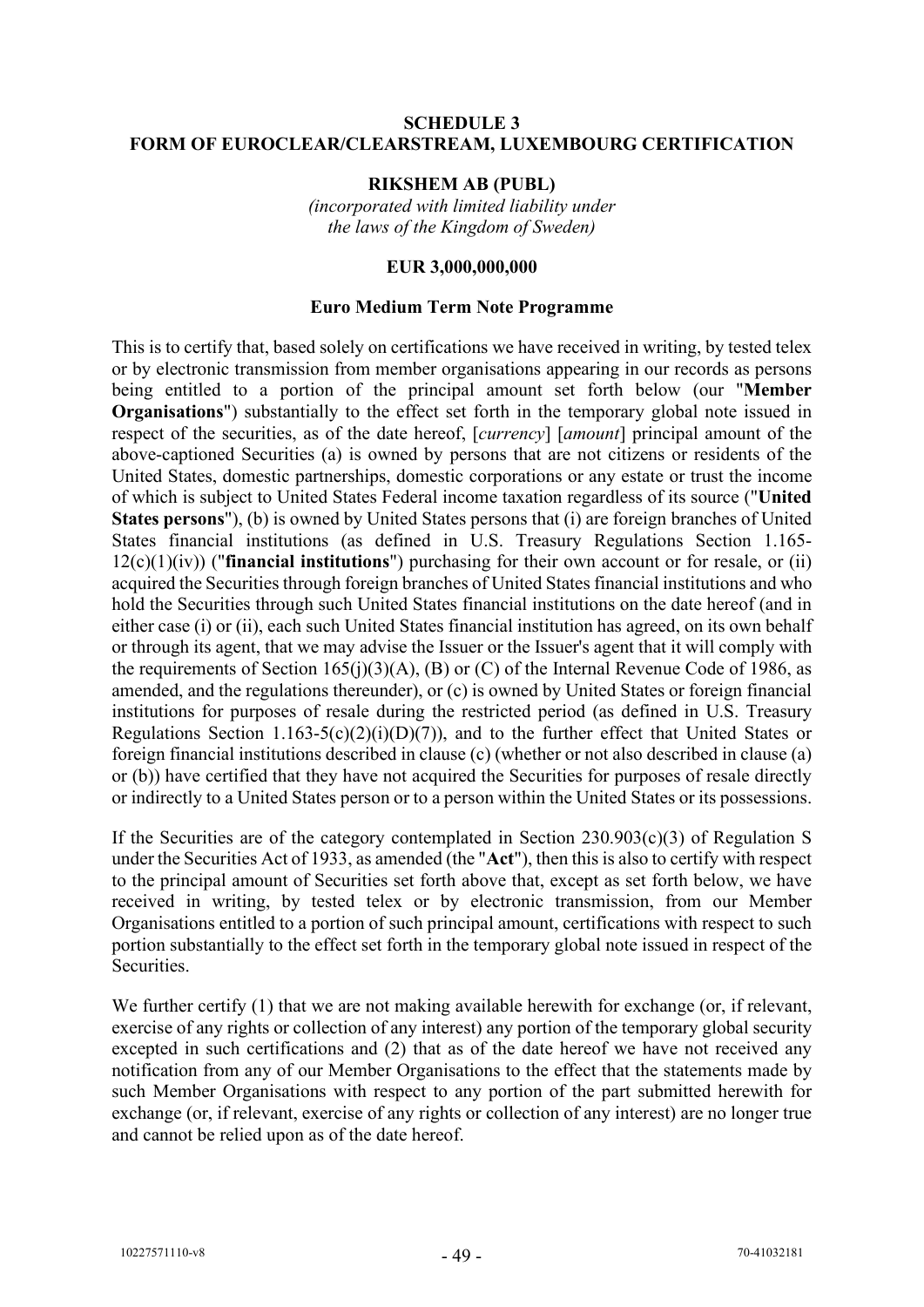We understand that this certification is required in connection with certain tax laws and, if applicable, certain securities laws of the United States. In connection therewith, if administrative or legal proceedings are commenced or threatened in connection with which this certification is or would be relevant, we irrevocably authorise you to produce this certification to any interested party in such proceedings.

Dated: [ $\cdot$ ]

**Euroclear Bank SA/NV**

*or*

**Clearstream Banking S.A.**

By: .............................................................. *Authorised signatory*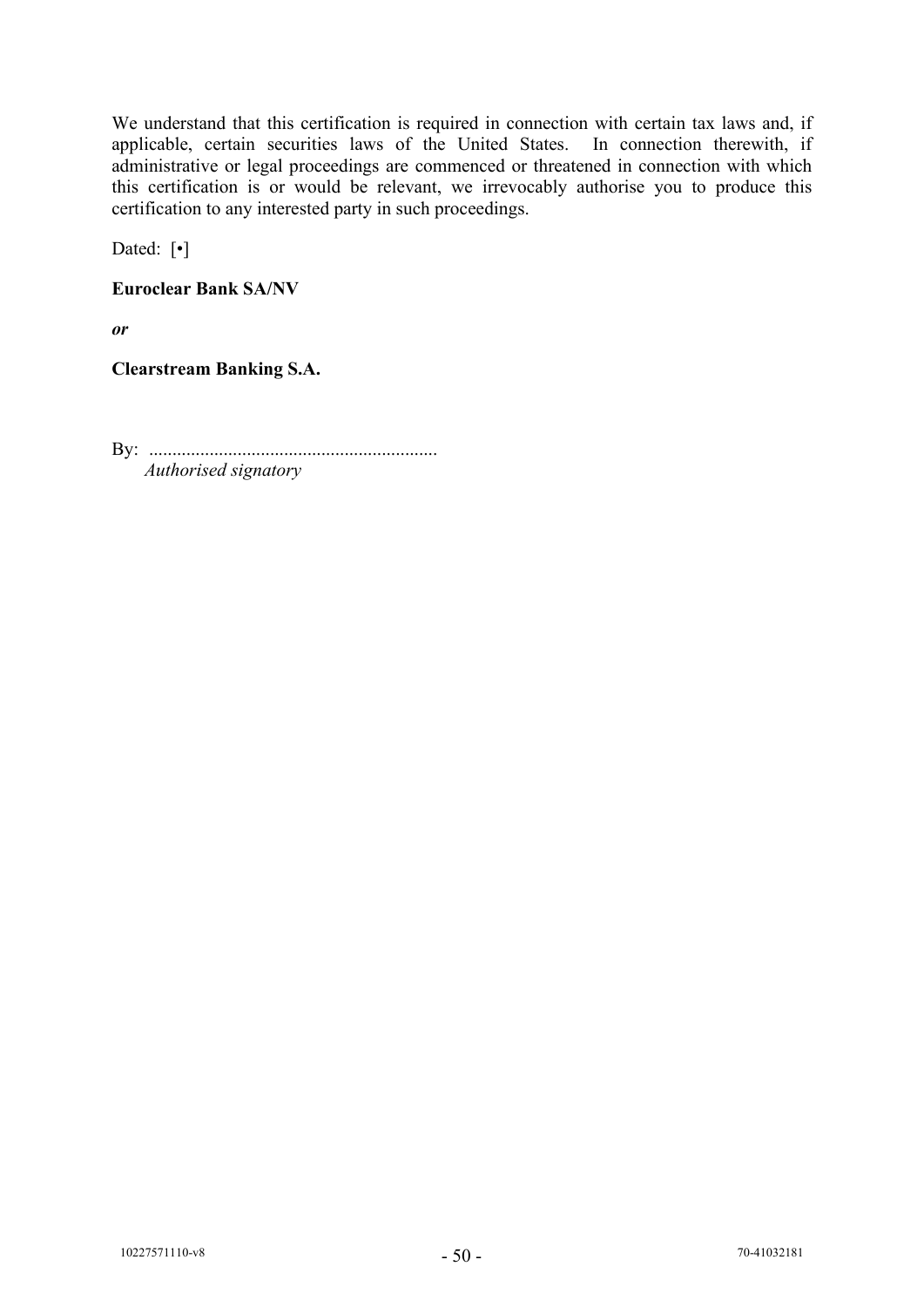### **SCHEDULE 8 FORM OF PERMANENT GLOBAL NOTE**

[ANY UNITED STATES PERSON WHO HOLDS THIS OBLIGATION WILL BE SUBJECT TO LIMITATIONS UNDER THE UNITED STATES INCOME TAX LAWS, INCLUDING THE LIMITATIONS PROVIDED IN SECTIONS 165(j) AND 1287(a) OF THE INTERNAL REVENUE CODE.]

#### **RIKSHEM AB (PUBL)**

*(incorporated with limited liability under the laws of the Kingdom of Sweden)*

### **EUR 3,000,000,000 Euro Medium Term Note Programme**

### **PERMANENT GLOBAL NOTE**

#### 1. **INTRODUCTION**

#### 1.1 **The Notes**

This Global Note is issued in respect of the notes (the "**Notes**") of Rikshem AB (publ) (the "**Issuer**") described in the final terms (the "**Final Terms**") or drawdown prospectus ("**Drawdown Prospectus**") a copy of which is annexed hereto. If a Drawdown Prospectus is annexed hereto, each reference in this Global Note to "Final Terms" shall be read and construed as a reference to the final terms of the Notes set out in such Drawdown Prospectus. The Notes:

- 1.1.1 *Deed of Covenant*: (insofar as they are represented by this Global Note) have the benefit of a deed of covenant dated 29 April 2022 (the "**Deed of Covenant**") executed by the Issuer; and
- 1.1.2 *Agency Agreement*: are the subject of an amended and restated issue and paying agency agreement dated 29 April 2022 (the "**Agency Agreement**") made between the Issuer, Citibank, N.A., London Branch as fiscal agent (the "**Fiscal Agent**", which expression includes any successor fiscal agent appointed from time to time in connection with the Notes) and the other paying agents named therein (together with the Fiscal Agent, the "**Paying Agents**", which expression includes any additional or successor paying agents appointed from time to time in connection with the Notes).

#### 1.2 **Construction**

All references in this Global Note to an agreement, instrument or other document (including the Agency Agreement and the Deed of Covenant) shall be construed as a reference to that agreement, instrument or other document as the same may be amended, supplemented, replaced or novated from time to time **provided that**, in the case of any amendment, supplement, replacement or novation made after the date hereof, it is made in accordance with the Conditions. Headings and sub-headings are for ease of reference only and shall not affect the construction of this Global Note.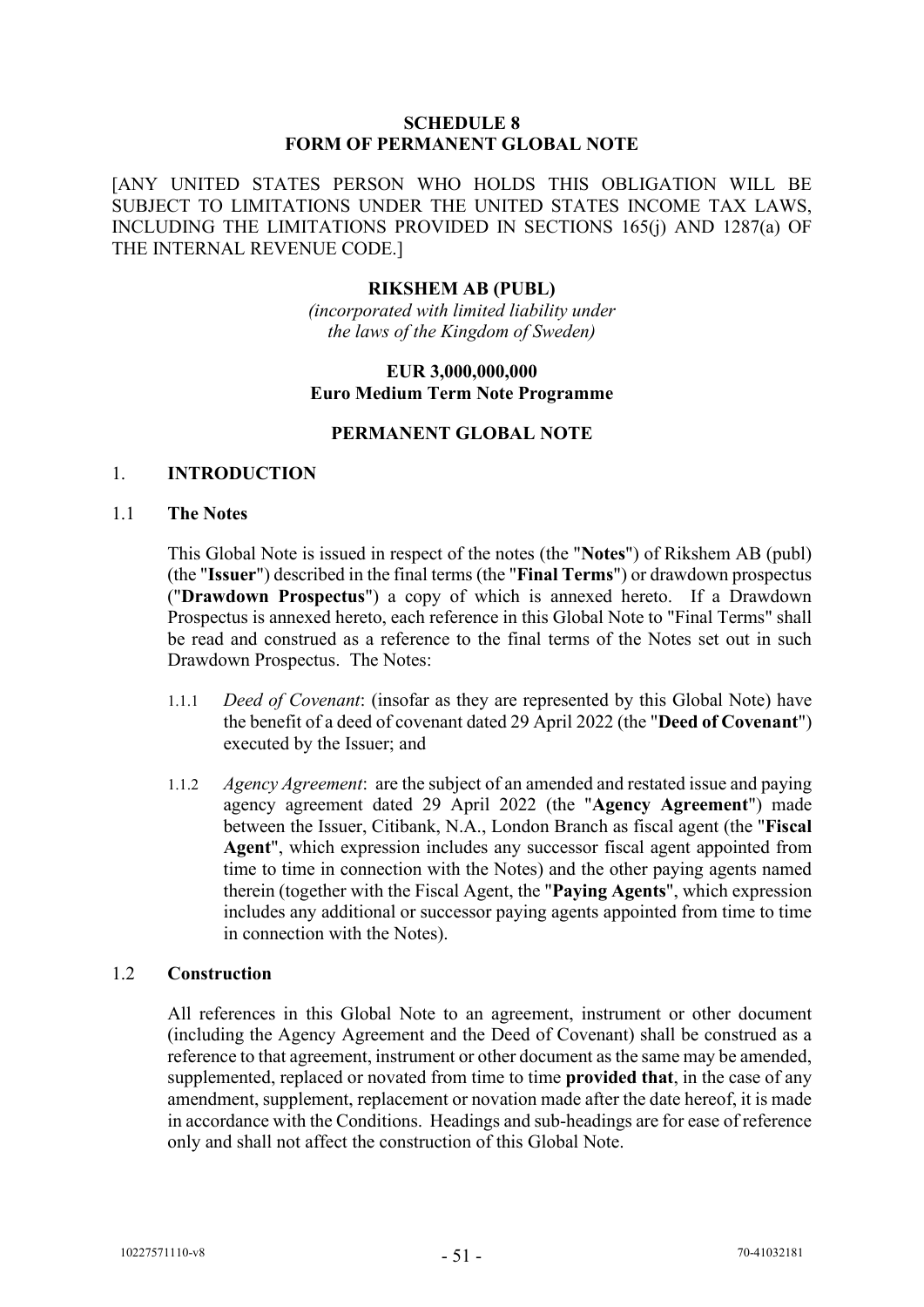### 1.3 **References to Conditions**

Any reference herein to the "**Conditions**" is to the Terms and Conditions of the Notes set out in [Schedule 2](#page-64-0) (*Terms and Conditions of the Notes*) hereto, as supplemented, amended and/or replaced by the Final Terms, and any reference to a numbered "**Condition**" is to the correspondingly numbered provision thereof. Words and expressions defined in the Conditions shall have the same meanings when used in this Global Note.

### 2. **PROMISE TO PAY**

### 2.1 **Pay to bearer**

The Issuer, for value received, promises to pay to the bearer of this Global Note, in respect of each Note represented by this Global Note, the Redemption Amount on the Maturity Date or on such earlier date or dates as the same may become payable in accordance with the Conditions (or to pay such other amounts of principal on such dates as may be specified in the Final Terms), and to pay interest on each such Note on the dates and in the manner specified in the Conditions, together with any additional amounts payable in accordance with the Conditions, all subject to and in accordance with the Conditions.

### 2.2 **NGN Principal Amount**

If the Final Terms specify that the New Global Note form is applicable, this Global Note shall be a "**New Global Note**" or "**NGN**" and the principal amount of Notes represented by this Global Note shall be the aggregate amount from time to time entered in the records of both ICSDs. The records of the ICSDs (which expression in this Global Note means the records that each ICSD holds for its customers which reflect the amount of such customers' interests in the Notes (but excluding any interest in any Notes of one ICSD shown in the records of another ICSD)) shall be conclusive evidence of the principal amount of Notes represented by this Global Note and, for these purposes, a statement issued by an ICSD (which statement shall be made available to the bearer upon request) stating the principal amount of Notes represented by this Global Note at any time shall be conclusive evidence of the records of the ICSD at that time.

### 2.3 **CGN Principal Amount**

If the Final Terms specify that the New Global Note form is not applicable, this Global Note shall be a "**Classic Global Note**" or "**CGN**" and the principal amount of Notes represented by this Global Note shall be the amount stated in the Final Terms or, if lower, the principal amount most recently entered by or on behalf of the Issuer in the relevant column in [Schedule 1](#page-49-0) (*Payments, Exchange and Cancellation of Notes*).

### 3. **NEGOTIABILITY**

This Global Note is negotiable and, accordingly, title to this Global Note shall pass by delivery.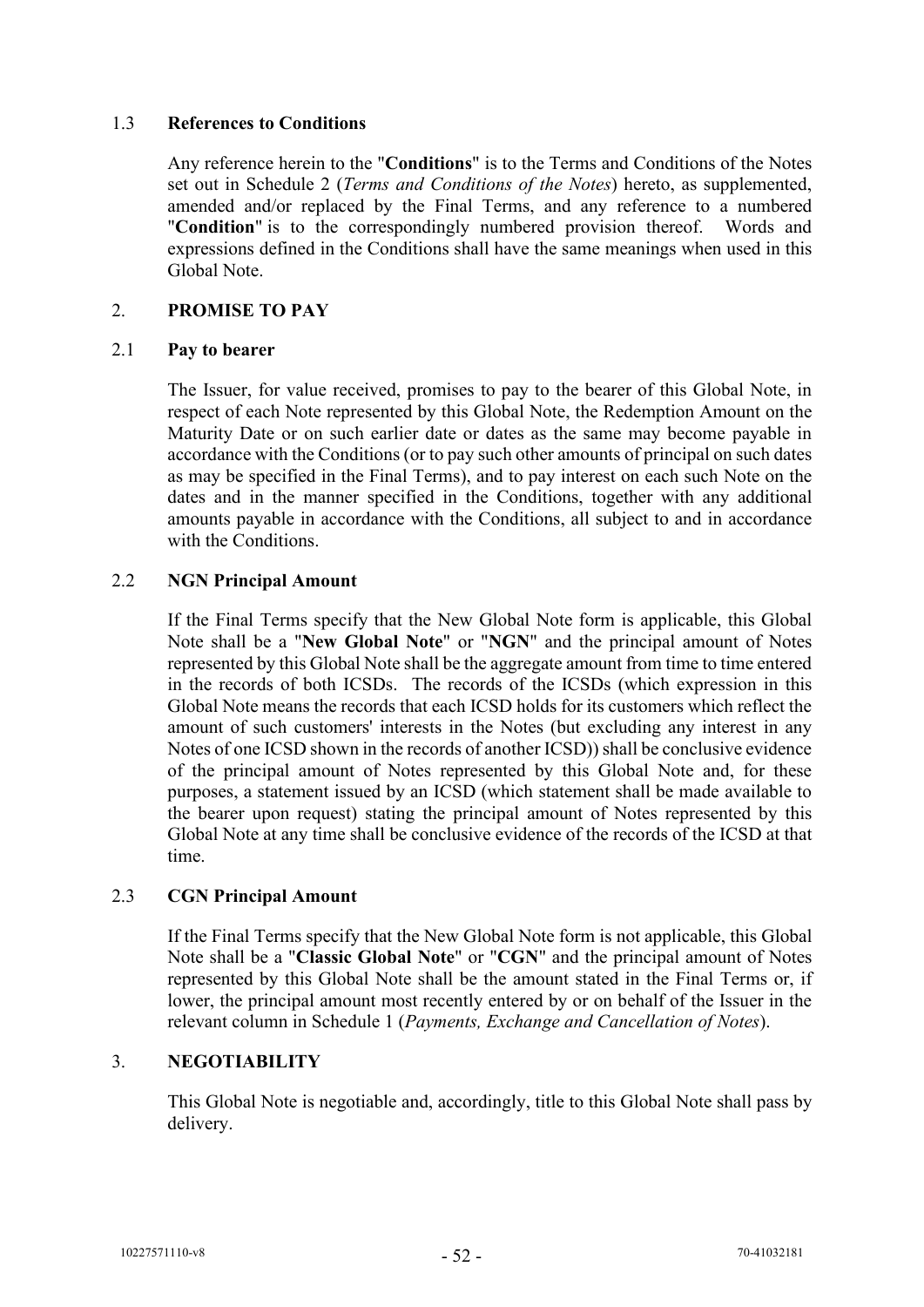### 4. **EXCHANGE**

This Global Note will become exchangeable, in whole but not in part only and at the request of the bearer of this Global Note, for Definitive Notes (which expression has the meaning given in the Agency Agreement) in accordance with the Agency Agreement:

- 4.1 *Upon notice*: on the expiry of such period of notice as may be specified in the Final Terms; or
- 4.2 *Upon demand*: at any time, if so specified in the Final Terms; or
- 4.3 *In limited circumstances*: if the Final Terms specifies "in the limited circumstances described in the Permanent Global Note", then if either of the following events occurs:
	- 4.3.1 *Closure of clearing systems*: Euroclear Bank SA/NV ("**Euroclear**") or Clearstream Banking S.A. ("**Clearstream, Luxembourg**", together with Euroclear, the international central securities depositaries or "**ICSDs**") or any other relevant clearing system is closed for business for a continuous period of 14 days (other than by reason of legal holidays) or announces an intention permanently to cease business; or
	- 4.3.2 *Event of Default*: any of the circumstances described in Condition 14 (*Events of Default*) occurs and the Notes become due and payable.

### <span id="page-56-0"></span>5. **DELIVERY OF DEFINITIVE NOTES**

Whenever this Global Note is to be exchanged for Definitive Notes, the Issuer shall procure the prompt delivery (free of charge to the bearer) of such Definitive Notes, duly authenticated and with Coupons and Talons attached (if so specified in the Final Terms), in an aggregate principal amount equal to the principal amount of Notes represented by this Global Note to the bearer of this Global Note against the surrender of this Global Note to or to the order of the Fiscal Agent within 30 days of the bearer requesting such exchange.

### 6. **FAILURE TO DELIVER DEFINITIVE NOTES OR TO REPAY**

If:

- 6.1 *Failure to deliver Definitive Notes*: Definitive Notes have not been delivered in accordance with paragrap[h 5](#page-56-0) (*Delivery of Definitive Notes*) above by 5.00 p.m. (London time) on the thirtieth day after the bearer has requested exchange of this Global Note for Definitive Notes; or
- 6.2 *Temporary global note becomes void*: this Global Note was originally issued in exchange for part only of a temporary global note representing the Notes and such temporary global note becomes void in accordance with its terms; or
- 6.3 *Payment default*: this Global Note (or any part hereof) has become due and payable in accordance with the Conditions or the date for final redemption of this Global Note has occurred and, in either case, payment in full of the amount of principal falling due with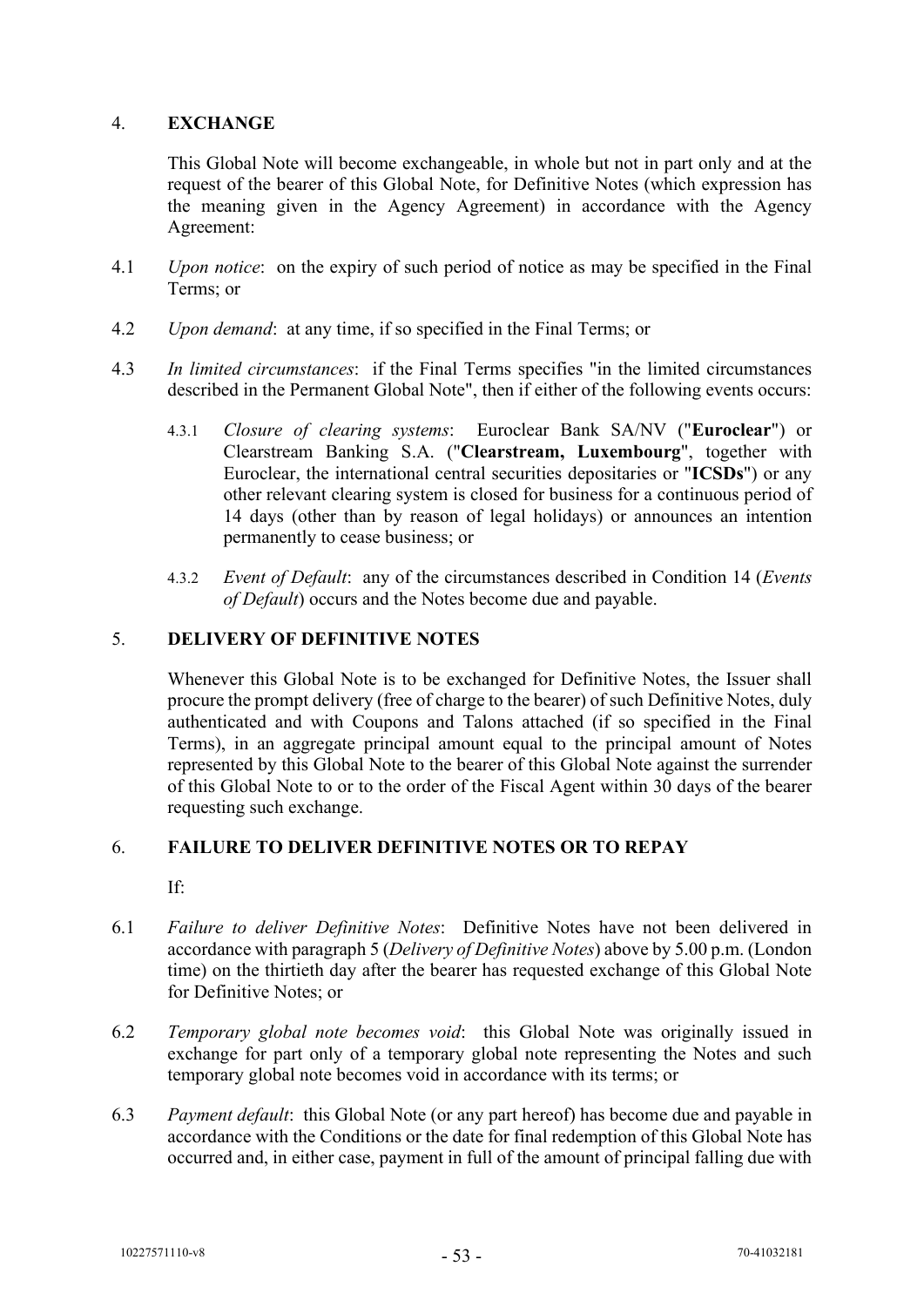all accrued interest thereon has not been made to the bearer in accordance with the terms of this Global Note on the due date for payment,

then this Global Note (including the obligation to deliver Definitive Notes) will become void at 5.00 p.m. (London time) on such thirtieth day (in the case of 7.1 (*Failure to deliver Definitive Notes*)) or at 5.00 p.m. (London time) on the date on which such temporary global note becomes void (in the case of 6.2 (*Temporary global note becomes void*)) or at 5.00 p.m. (London time) on such due date (in the case of 6.3 (*Payment default*)) and the bearer of this Global Note will have no further rights hereunder (but without prejudice to the rights which the bearer of this Global Note or others may have under the Deed of Covenant). The Deed of Covenant has been deposited at the Specified Office of the Fiscal Agent and a copy of it may be inspected at the Specified Office of each Paying Agent.

### 7. **WRITING DOWN**

On each occasion on which:

- 7.1 *Payment of principal*: a payment of principal is made in respect of this Global Note;
- 7.2 *Definitive Notes*: Definitive Notes are delivered; or
- 7.3 *Cancellation*: Notes represented by this Global Note are to be cancelled in accordance with Condition 9(j) (*Redemption and Purchase - Cancellation*),

the Issuer shall procure that:

- (a) if the Final Terms specify that the New Global Note form is not applicable, (i) the amount of such payment and the aggregate principal amount of such Notes; and (ii) the remaining principal amount of Notes represented by this Global Note (which shall be the previous principal amount hereof *less* the aggregate of the amounts referred to in (i) above) are entered in [Schedule 1](#page-63-0) (*Payments, Exchanges against Temporary Global Note, Delivery of Definitive Notes and Cancellation of Notes*) hereto, whereupon the principal amount of Notes represented by this Global Note shall for all purposes be as most recently so entered; and
- (b) if the Final Terms specify that the New Global Note form is applicable, details of the exchange or cancellation shall be entered *pro rata* in the records of the ICSDs.

### 8. **WRITING UP**

### 8.1 **Initial Exchange**

If this Global Note was originally issued in exchange for part only of a temporary global note representing the Notes, then all references in this Global Note to the principal amount of Notes represented by this Global Note shall be construed as references to the principal amount of Notes represented by the part of the temporary global note in exchange for which this Global Note was originally issued which the Issuer shall procure: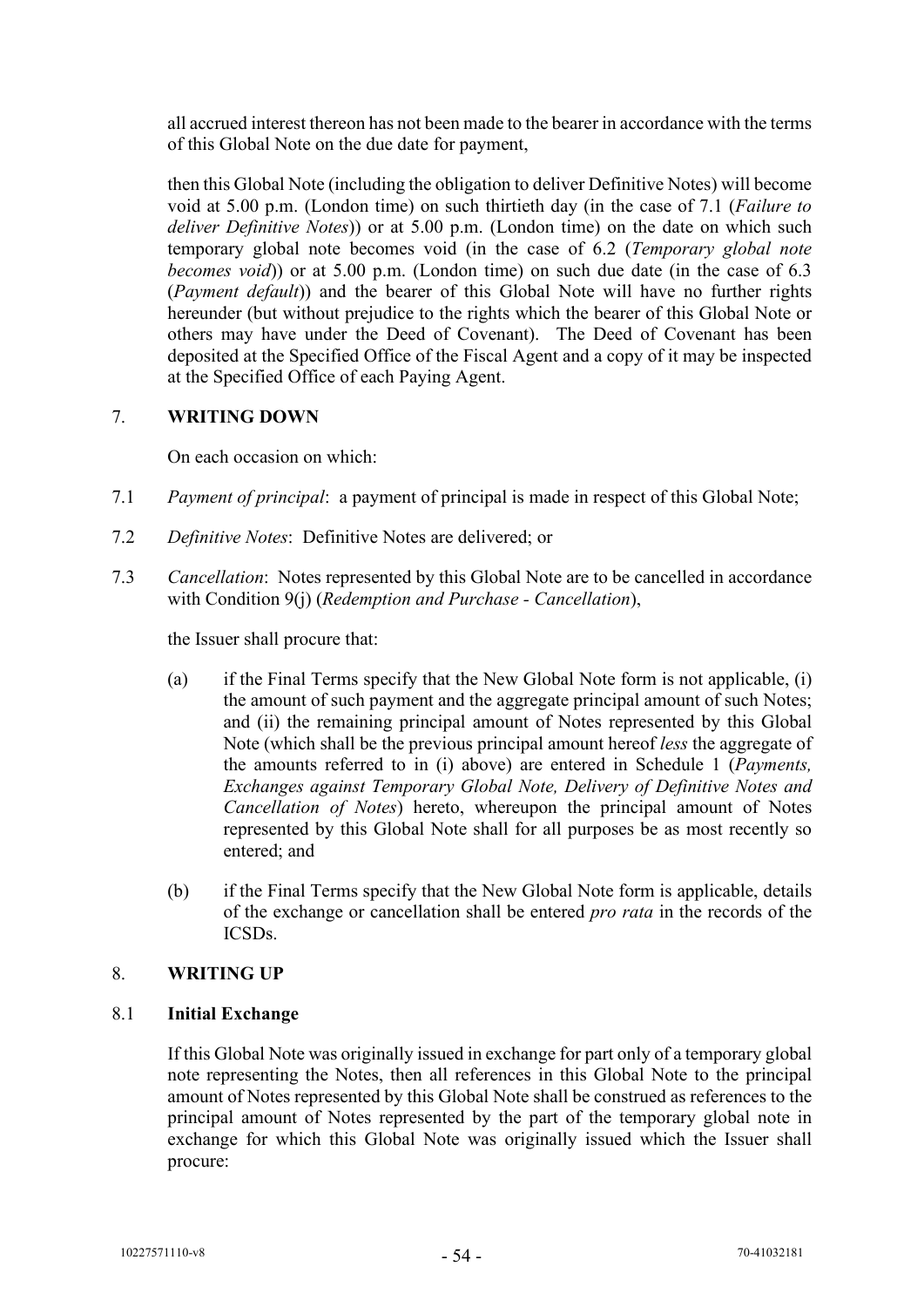- 8.1.1 *CGN*: if the Final Terms specify that the New Global Note form is not applicable, is entered in [Schedule 1](#page-63-0) (*Payments, Exchanges against Temporary Global Note, Delivery of Definitive Notes and Cancellation of Notes*) hereto, whereupon the principal amount of Notes represented by this Global Note shall for all purposes be as most recently so entered; and
- 8.1.2 *NGN*: if the Final Terms specify that the New Global Note form is applicable, is entered by the ICSDs in their records.

### 8.2 **Subsequent Exchange**

If at any subsequent time any further portion of such temporary global note is exchanged for an interest in this Global Note, the principal amount of Notes represented by this Global Note shall be increased by the amount of such further portion, and the Issuer shall procure that the principal amount of Notes represented by this Global Note (which shall be the previous principal amount of Notes represented by this Global Note *plus* the amount of such further portion) is:

- 8.2.1 *CGN*: if the Final Terms specify that the New Global Note form is not applicable, entered in [Schedule 1](#page-63-0) (*Payments, Exchanges against Temporary Global Note, Delivery of Definitive Notes and Cancellation of Notes*) hereto, whereupon the principal amount of this Global Note shall for all purposes be as most recently so entered; and
- 8.2.2 *NGN*: if the Final Terms specify that the New Global Note form is applicable, entered by the ICSDs in their records.

### 9. **PAYMENTS**

### 9.1 **Recording of Payments**

Upon any payment being made in respect of the Notes represented by this Global Note, the Issuer shall procure that:

- 9.1.1 *CGN*: if the Final Terms specify that the New Global Note form is not applicable, details of such payment shall be entered in [Schedule 1](#page-49-0) (*Payments, Exchange and Cancellation of Notes*) hereto and, in the case of any payment of principal, the principal amount of the Notes represented by this Global Note shall be reduced by the principal amount so paid; and
- 9.1.2 *NGN*: if the Final Terms specify that the New Global Note form is applicable, details of such payment shall be entered *pro rata* in the records of the ICSDs and, in the case of any payment of principal, the principal amount of the Notes entered in the records of ICSDs and represented by this Global Note shall be reduced by the principal amount so paid.

### 9.2 **Discharge of Issuer's obligations**

Payments due in respect of Notes for the time being represented by this Global Note shall be made to the bearer of this Global Note and each payment so made will discharge the Issuer's obligations in respect thereof. Any failure to make the entries referred to above shall not affect such discharge.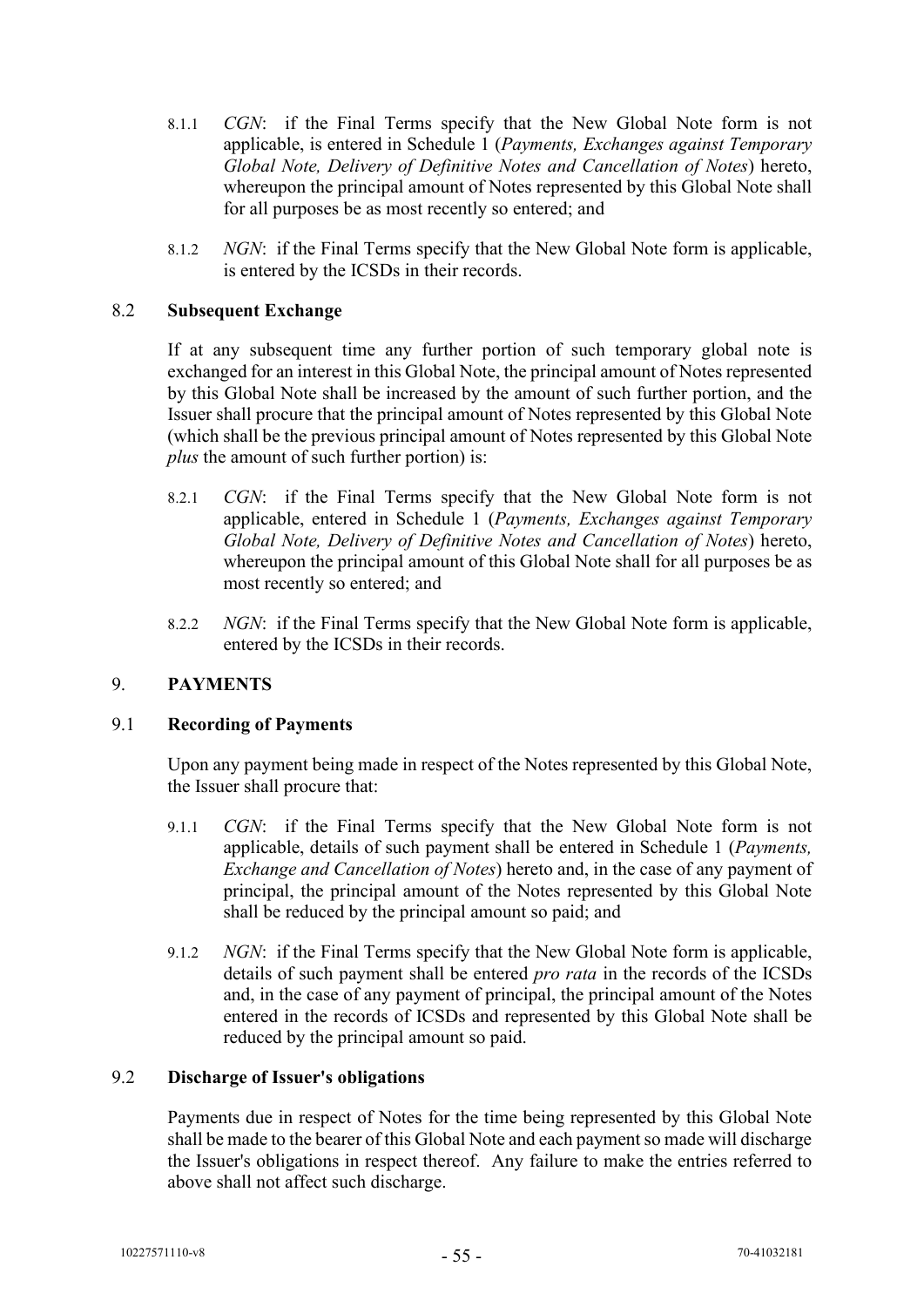### 9.3 **Payment Business Day**

If the currency of any payment made in respect of Notes represented by this Global Note is euro, the applicable Payment Business Day shall be any day which is a TARGET Settlement Day and a day on which dealings in foreign currencies may be carried on in each (if any) Additional Financial Centre; or, if the currency of any payment made in respect of the Notes represented by this Global Note is not euro, the applicable Payment Business Day shall be any day which is a day on which dealings in foreign currencies may be carried on in the Principal Financial Centre of the currency of payment and in each (if any) Additional Financial Centre.

### 10. **CONDITIONS APPLY**

Until this Global Note has been exchanged as provided herein or cancelled in accordance with the Agency Agreement, the bearer of this Global Note shall be subject to the Conditions and, subject as otherwise provided herein, shall be entitled to the same rights and benefits under the Conditions as if the bearer were the holder of Definitive Notes and any related Coupons and Talons in the smallest Specified Denomination and in an aggregate principal amount equal to the principal amount of Notes represented by this Global Note.

### 11. **EXERCISE OF PUT OPTION**

In order to exercise the option contained in Condition 9(e) (*Redemption at the option of Noteholders*) (the "**Put Option**"), the bearer of this Global Note must, within the period specified in the Conditions for the deposit of the relevant Note and Put Option Notice, give written notice of such exercise to the Fiscal Agent specifying the principal amount of Notes in respect of which the Put Option is being exercised. Any such notice shall be irrevocable and may not be withdrawn.

### 12. **EXERCISE OF CALL OPTION**

In connection with an exercise of the option contained in Condition 9(c) (*Redemption at the option of the Issuer*) in relation to some only of the Notes, this Global Note may be redeemed in part in the principal amount specified by the Issuer in accordance with the Conditions and the Notes to be redeemed will not be selected as provided in the Conditions but in accordance with the rules and procedures of Euroclear and Clearstream, Luxembourg (to be reflected in the records of Euroclear and Clearstream, Luxembourg as either a pool factor or a reduction in principal amount, at their discretion).

### 13. **NOTICES**

Notwithstanding Condition 20 (*Notices*), while all the Notes are represented by this Global Note (or by this Global Note and a temporary global note) and this Global Note is (or this Global Note a temporary global note are) deposited with a depositary or a common depositary for Euroclear and/or Clearstream, Luxembourg and/or any other relevant clearing system or a Common Safekeeper (which expression has the meaning given in the Agency Agreement), notices to Noteholders may be given by delivery of the relevant notice to Euroclear and/or Clearstream, Luxembourg and/or any other relevant clearing system and, in any case, such notices shall be deemed to have been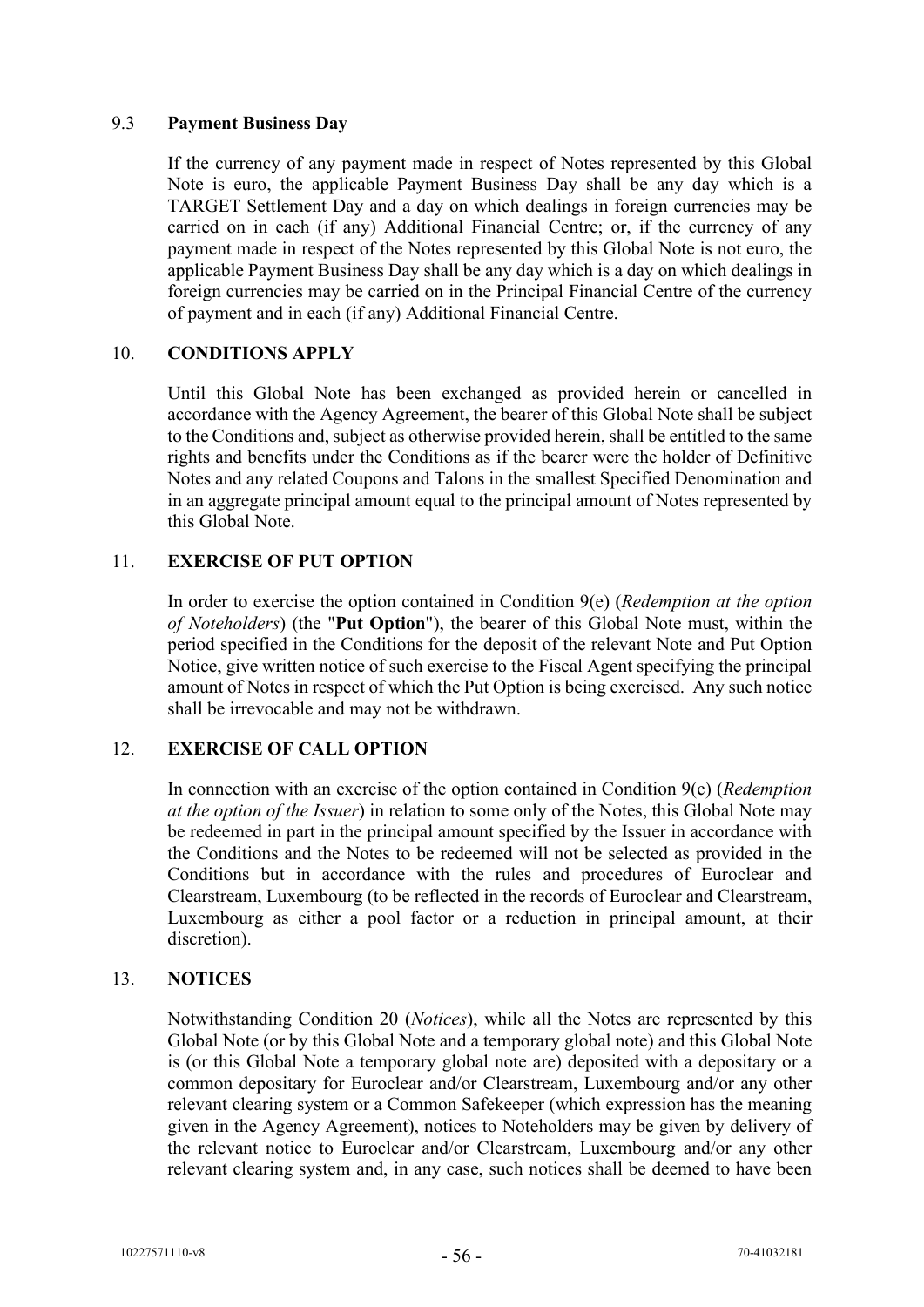given to the Noteholders in accordance with the Condition 20 (*Notices*) on the date of delivery to Euroclear and/or Clearstream, Luxembourg and/or any other relevant clearing system, except that, for so long as such Notes are admitted to trading on Euronext Dublin and it is a requirement of applicable law or regulations, such notices shall also be published in a leading newspaper having general circulation in Ireland or published on the website of Euronext Dublin (www.ise.ie).

### 14. **AUTHENTICATION**

This Global Note shall not be valid for any purpose until it has been authenticated for and on behalf of Citibank, N.A., London Branch as fiscal agent.

#### 15. **EFFECTUATION**

If the Final Terms specify that the New Global Note form is applicable, this Permanent Global Note shall not be valid for any purpose until it has been effectuated for and on behalf of the entity appointed as common safekeeper by the ICSDs.

#### 16. **GOVERNING LAW**

This Global Note and any non-contractual obligations arising out of or in connection with it are governed by English law.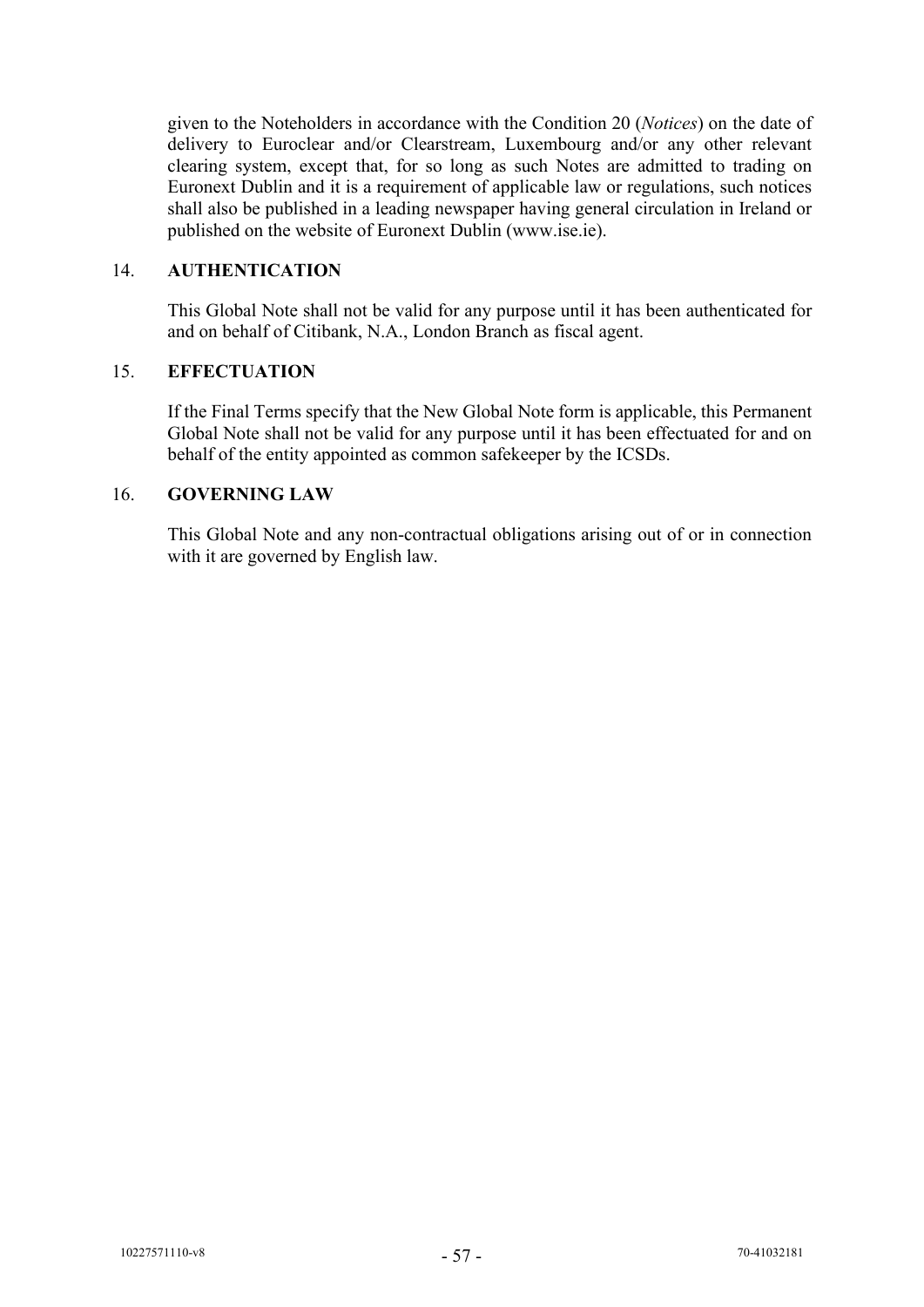**AS WITNESS** the manual or facsimile signature of a duly authorised person for and on behalf of the Issuer.

# **RIKSHEM AB (PUBL)**

By: ..............................................................

[*manual or facsimile signature*] *(duly authorised)*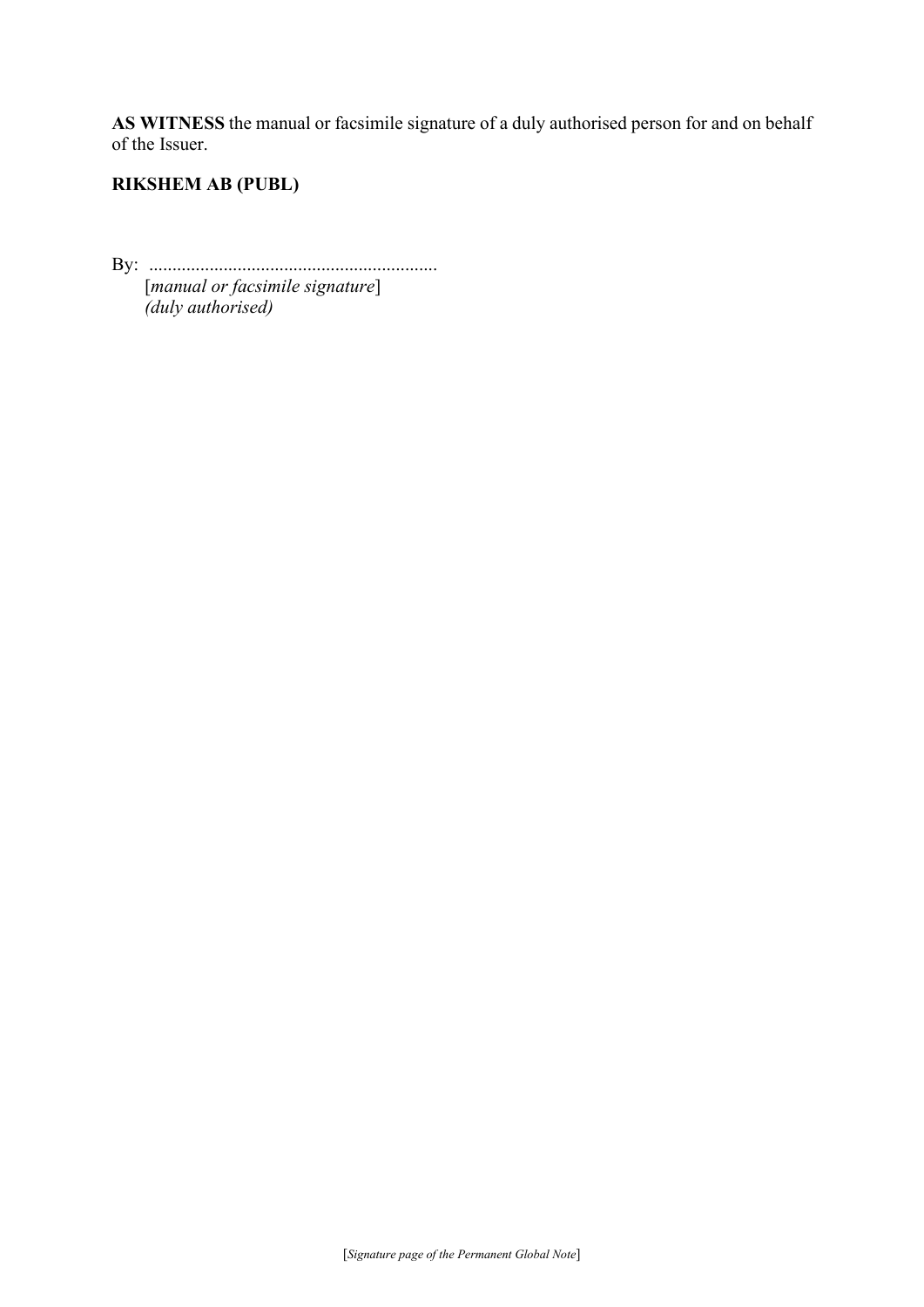**ISSUED** on the Issue Date

**AUTHENTICATED** for and on behalf of **[CITIBANK EUROPE PLC** as registrar**]/[CITIBANK, N.A., LONDON BRANCH** as fiscal agent] without recourse, warranty or liability

By: .............................................................. [*manual signature*] *(duly authorised)*

**EFFECTUATED** for and on behalf of

By: .............................................................. as common safekeeper without recourse, warranty or liability

By: ..............................................................

[*manual signature*] *(duly authorised)*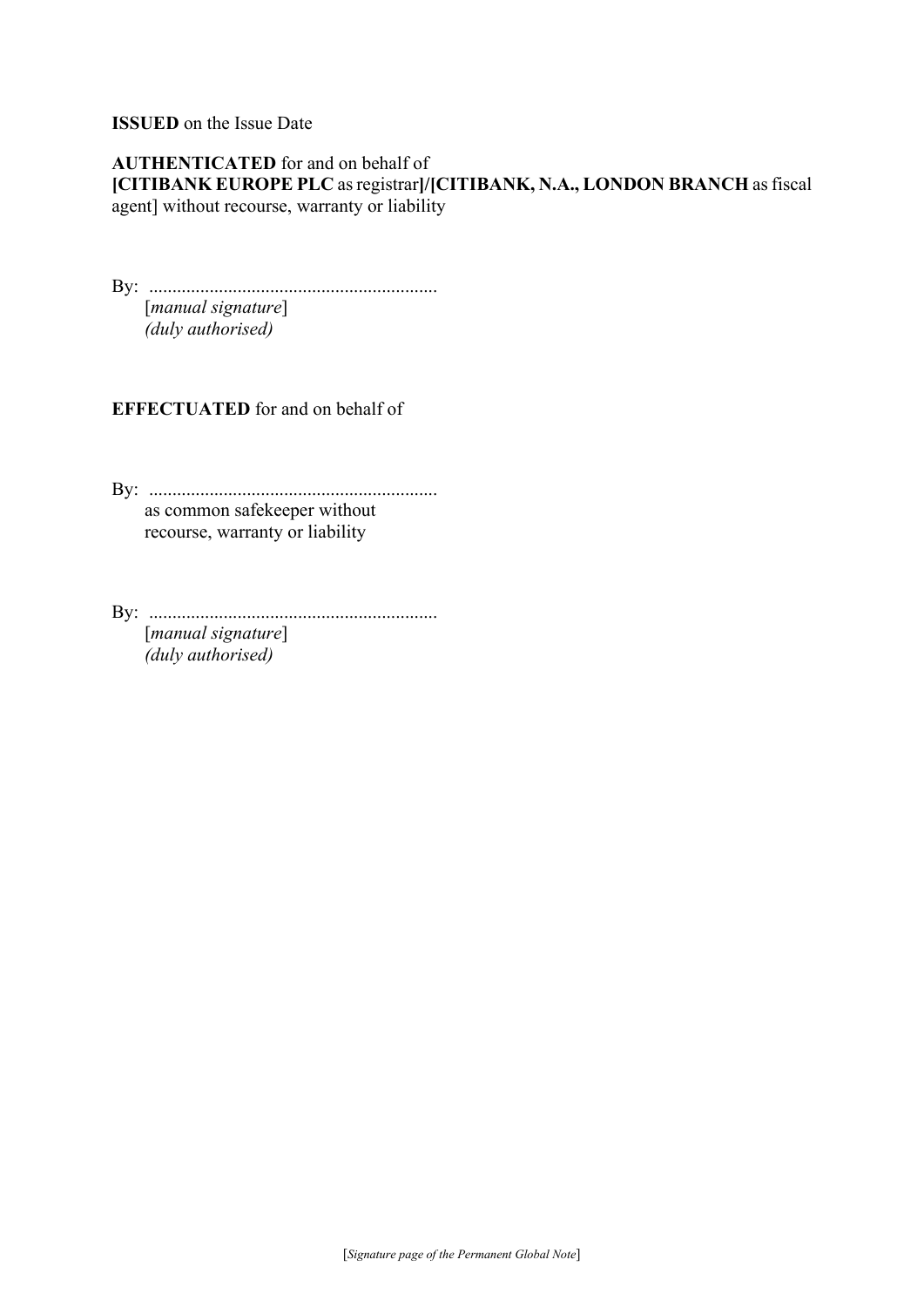#### **SCHEDULE 1**

# <span id="page-63-0"></span>**PAYMENTS, EXCHANGES AGAINST TEMPORARY GLOBAL NOTE, DELIVERY OF DEFINITIVE NOTES AND CANCELLATION OF NOTES**

| Date of<br>payment,<br>exchange,<br>delivery or<br>cancellation | Amount<br><sub>of</sub><br>interest<br>then<br>paid | Amount<br>of<br>principal<br>then paid | Principal<br>amount of<br><b>Temporary</b><br>Global<br>Note then<br>exchanged | Aggregate<br>principal<br>amount of<br><b>Definitive</b><br>Notes then<br>delivered | Aggregate<br>principal<br>amount of<br>Notes then<br>cancelled | <b>New</b><br>principal<br>amount<br>of this<br>Global<br><b>Note</b> | <b>Authorised</b><br>signature |
|-----------------------------------------------------------------|-----------------------------------------------------|----------------------------------------|--------------------------------------------------------------------------------|-------------------------------------------------------------------------------------|----------------------------------------------------------------|-----------------------------------------------------------------------|--------------------------------|
|                                                                 |                                                     |                                        |                                                                                |                                                                                     |                                                                |                                                                       |                                |
|                                                                 |                                                     |                                        |                                                                                |                                                                                     |                                                                |                                                                       |                                |
|                                                                 |                                                     |                                        |                                                                                |                                                                                     |                                                                |                                                                       |                                |
|                                                                 |                                                     |                                        |                                                                                |                                                                                     |                                                                |                                                                       |                                |
|                                                                 |                                                     |                                        |                                                                                |                                                                                     |                                                                |                                                                       |                                |
|                                                                 |                                                     |                                        |                                                                                |                                                                                     |                                                                |                                                                       |                                |
|                                                                 |                                                     |                                        |                                                                                |                                                                                     |                                                                |                                                                       |                                |
|                                                                 |                                                     |                                        |                                                                                |                                                                                     |                                                                |                                                                       |                                |
|                                                                 |                                                     |                                        |                                                                                |                                                                                     |                                                                |                                                                       |                                |
|                                                                 |                                                     |                                        |                                                                                |                                                                                     |                                                                |                                                                       |                                |
|                                                                 |                                                     |                                        |                                                                                |                                                                                     |                                                                |                                                                       |                                |
|                                                                 |                                                     |                                        |                                                                                |                                                                                     |                                                                |                                                                       |                                |
|                                                                 |                                                     |                                        |                                                                                |                                                                                     |                                                                |                                                                       |                                |
|                                                                 |                                                     |                                        |                                                                                |                                                                                     |                                                                |                                                                       |                                |
|                                                                 |                                                     |                                        |                                                                                |                                                                                     |                                                                |                                                                       |                                |
|                                                                 |                                                     |                                        |                                                                                |                                                                                     |                                                                |                                                                       |                                |
|                                                                 |                                                     |                                        |                                                                                |                                                                                     |                                                                |                                                                       |                                |
|                                                                 |                                                     |                                        |                                                                                |                                                                                     |                                                                |                                                                       |                                |
|                                                                 |                                                     |                                        |                                                                                |                                                                                     |                                                                |                                                                       |                                |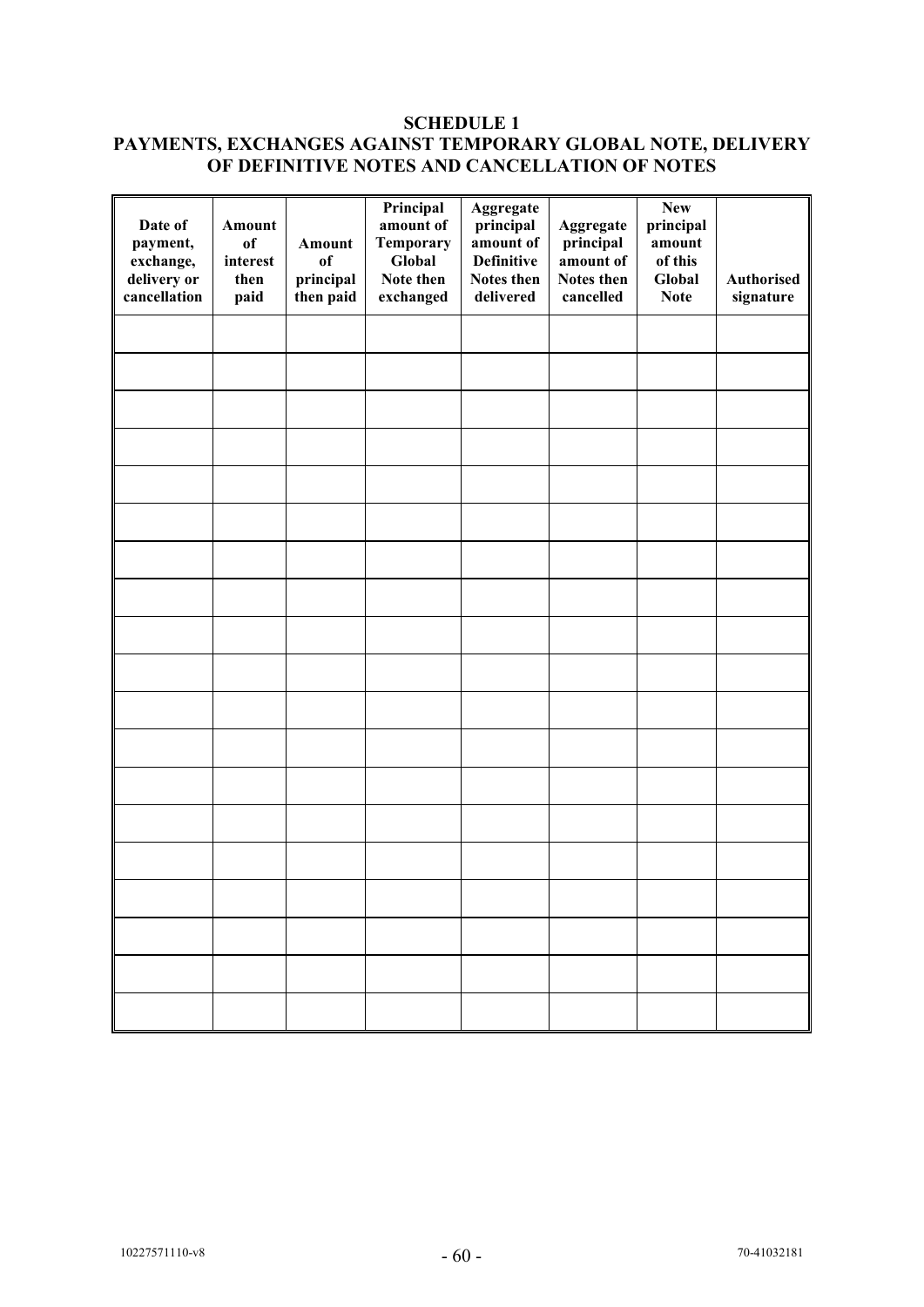## <span id="page-64-0"></span>**SCHEDULE 2 TERMS AND CONDITIONS OF THE NOTES**

[*To be inserted*]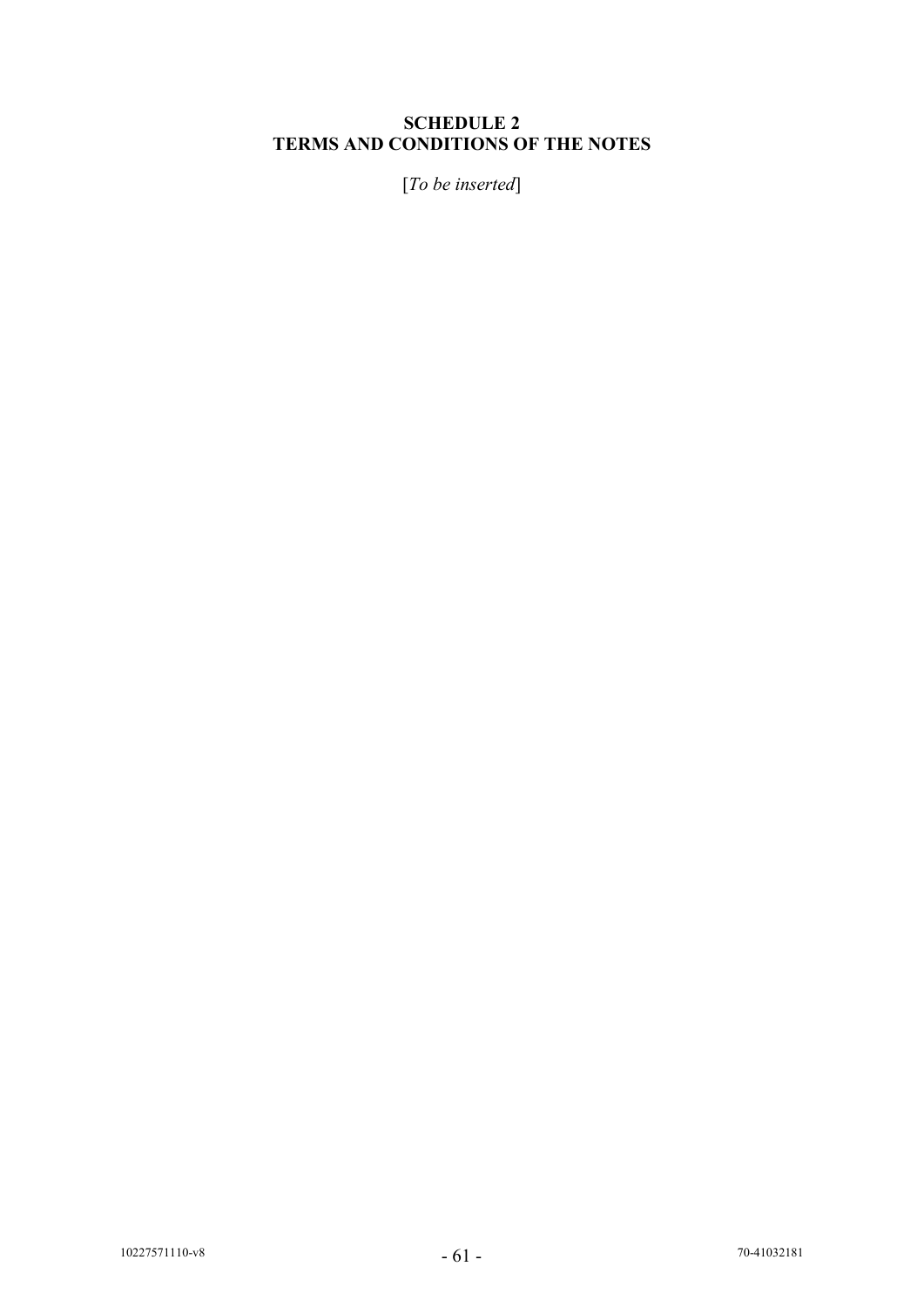### **SCHEDULE 9 FORM OF DEFINITIVE NOTE**

*[On the face of the Note:]*

[*at least EUR 100,000/or equivalent in currency of notes to which this definitive note relates*]

[ANY UNITED STATES PERSON WHO HOLDS THIS OBLIGATION WILL BE SUBJECT TO LIMITATIONS UNDER THE UNITED STATES INCOME TAX LAWS, INCLUDING THE LIMITATIONS PROVIDED IN SECTIONS 165(j) AND 1287(a) OF THE INTERNAL REVENUE CODE.]

### **RIKSHEM AB (PUBL)**

*(incorporated with limited liability under the laws of the Kingdom of Sweden)*

### **EUR [***amount***]**

#### **[***fixed rate***/Floating Rate] Notes due [***maturity***]**

This Note is one of a series of notes (the "**Notes**") of Rikshem AB (publ) (the "**Issuer**") described in the final terms (the "**Final Terms**") or drawdown prospectus ("**Drawdown Prospectus**"), a copy of the relevant particulars of which is endorsed on this Note. Any reference herein to the "**Conditions**" is to the Terms and Conditions of the Notes endorsed on this Note, as completed by the Final Terms or, as the case may be, supplemented, amended and/or replaced by the Drawdown Prospectus, and any reference to a numbered "**Condition**" is to the correspondingly numbered provision thereof. Words and expressions defined in the Conditions shall have the same meanings when used in this Note.

The Issuer, for value received, promises to pay to the bearer of this Note the Redemption Amount on the Maturity Date or on such earlier date or dates as the same may become payable in accordance with the Conditions (or to pay such other amounts of principal on such dates as may be specified in the Final Terms or Drawdown Prospectus), and to pay interest on this Note on the dates and in the manner specified in the Conditions, together with any additional amounts payable in accordance with the Conditions, all subject to and in accordance with the Conditions.

This Note shall not be valid for any purpose until it has been authenticated for and on behalf of Citibank, N.A., London Branch as fiscal agent.

This Note and any non-contractual obligations arising out of or in connection with it are governed by English law.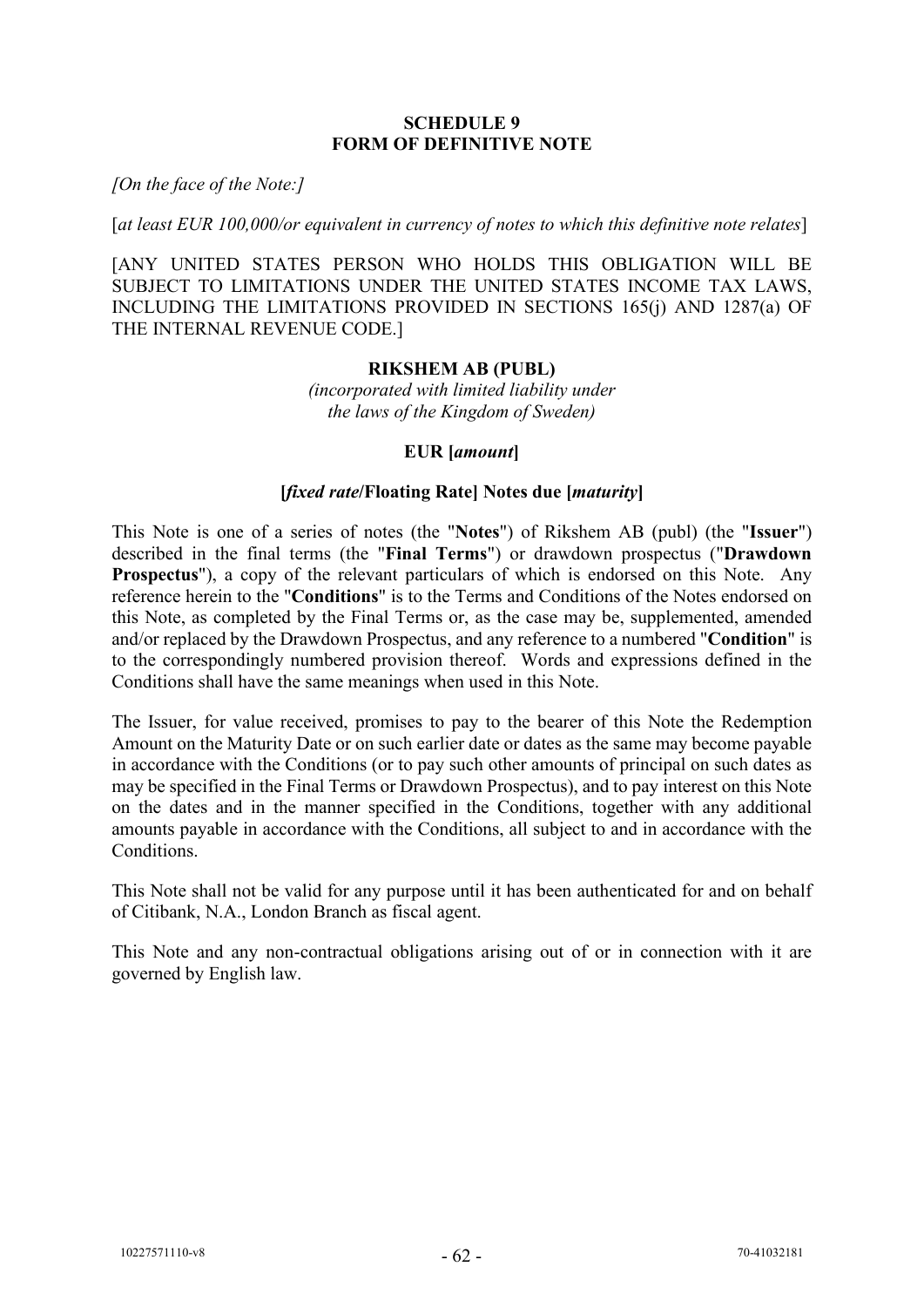**AS WITNESS** the facsimile signature of a duly authorised person for and on behalf of the Issuer.

### **RIKSHEM AB (PUBL)**

By: .............................................................. [*manual or facsimile signature*] (*duly authorised*)

**ISSUED** on the Issue Date

**AUTHENTICATED** for and on behalf of **[CITIBANK EUROPE PLC** as registrar**]/[CITIBANK, N.A., LONDON BRANCH** as fiscal agent] without recourse, warranty or liability

By: .............................................................. [manual signature] (*duly authorised*)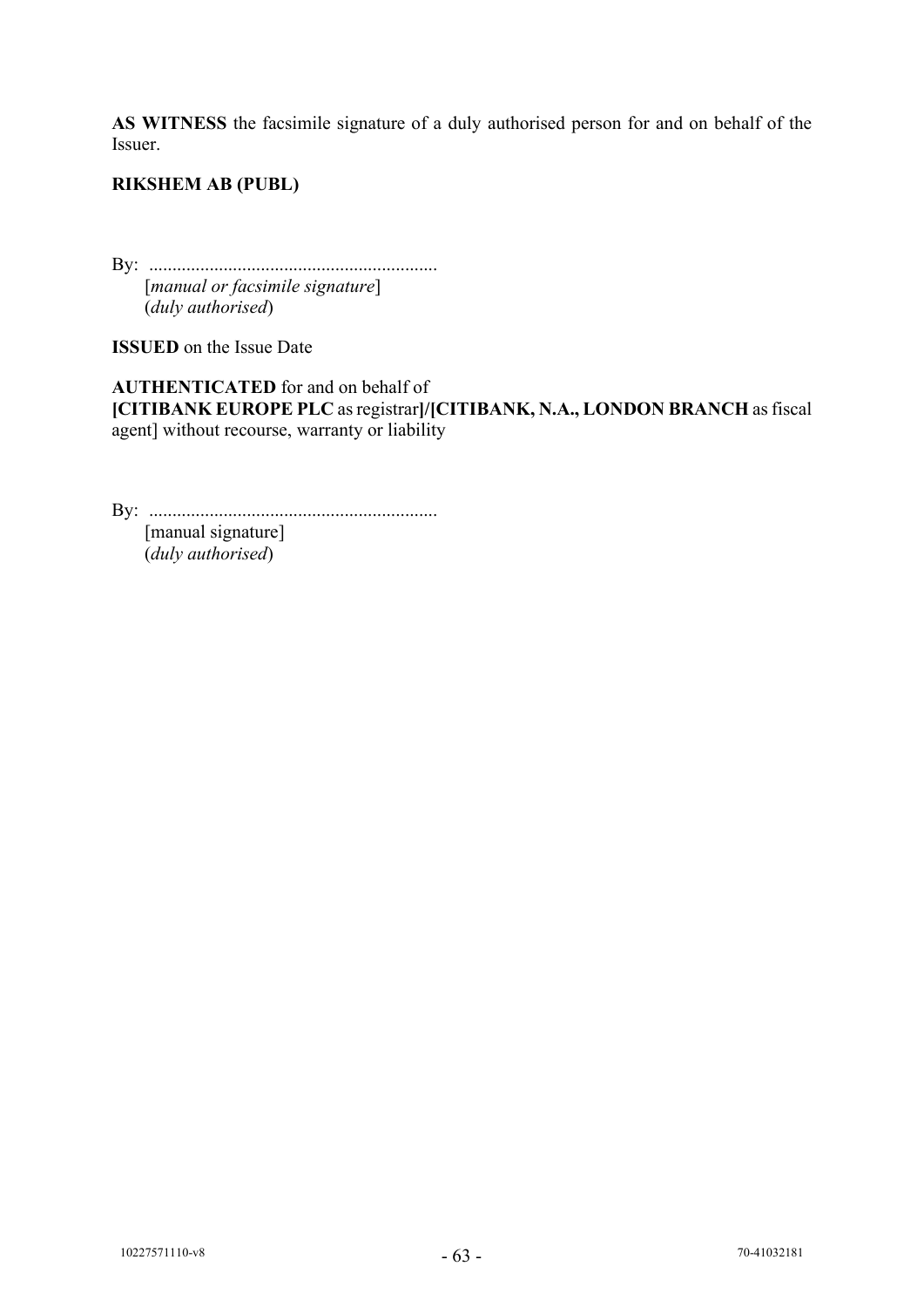*[On the reverse of the Note:]*

### **FINAL TERMS**

The following is a copy of the relevant particulars of the Final Terms or Drawdown Prospectus.

### **TERMS AND CONDITIONS**

*[As set out in the Base Prospectus [/Drawdown Prospectus (as applicable)]]*

*[At the foot of the Terms and Conditions:]*

### **FISCAL AGENT**

### **Citibank, N.A., London Branch** Citigroup Centre Canada Square Canary Wharf London E14 5LB United Kingdom

### **PAYING AGENT**

### **Citibank, N.A., London Branch**

Citigroup Centre Canada Square Canary Wharf London E14 5LB United Kingdom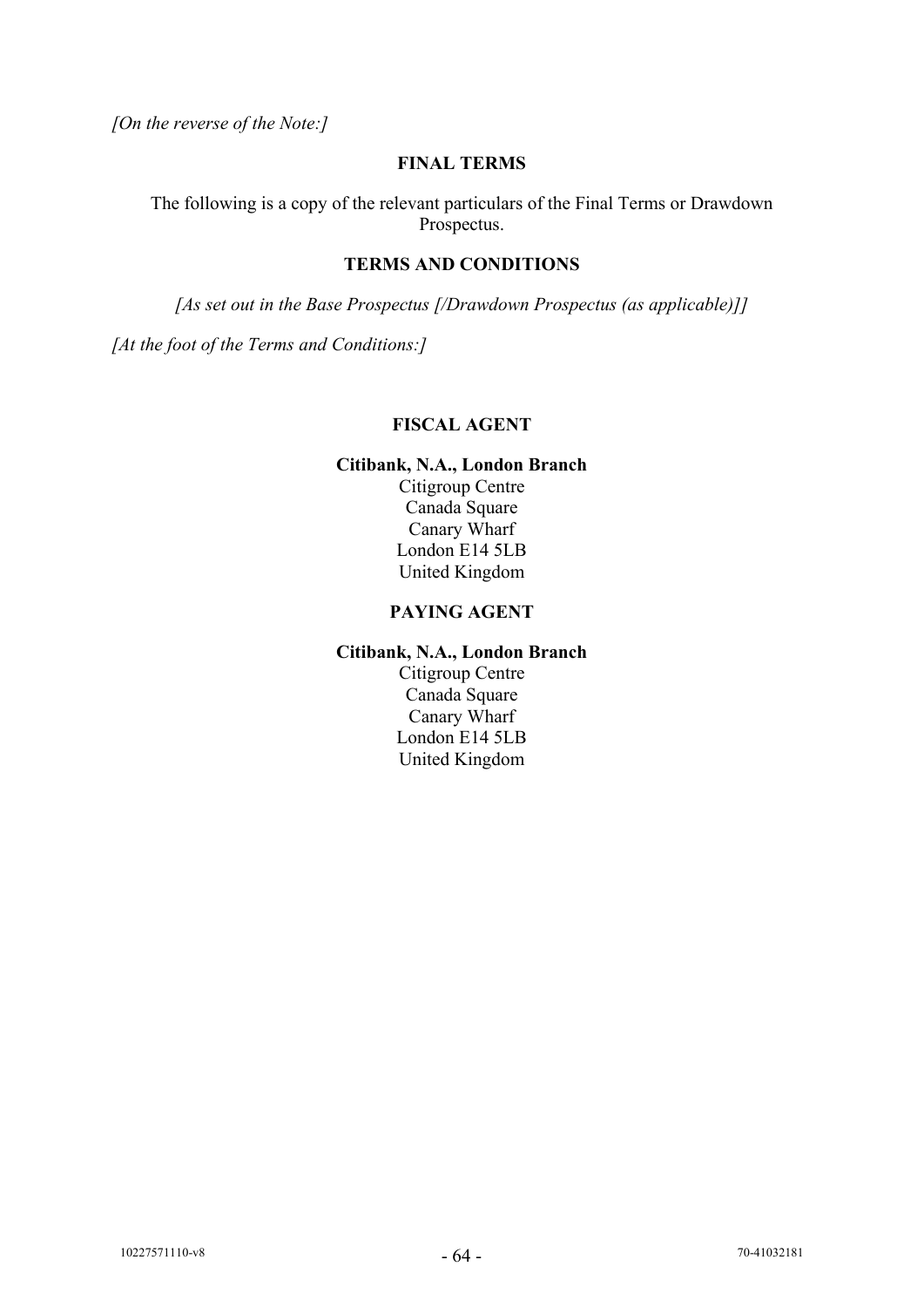### **Form of Coupon**

*[On the face of the Coupon:]*

*[For Fixed Rate Notes]*

### **RIKSHEM AB (PUBL)**

### **[***currency***][***amount***] [***fixed rate***] Notes due [***maturity***]**

Coupon for [*currency*][*amount of interest payment*] due on [*interest payment date*].

Such amount is payable, subject to the terms and conditions (the "**Conditions**") endorsed on the Note to which this Coupon relates (which are binding on the holder of this Coupon whether or not it is for the time being attached to such Note), against presentation and surrender of this Coupon at the specified office for the time being of any of the agents shown on the reverse of this Coupon (or any successor or additional agents appointed from time to time in accordance with the Conditions).

### *[For Floating Rate Notes]*

### **RIKSHEM AB (PUBL)**

### **[***currency***][***amount***] Floating Rate Notes due [***maturity***]**

This Coupon relates to a Note in the denomination of [*currency*] [*amount*].

Coupon for the amount of interest due on the Interest Payment Date falling in [*month and year*].

Such amount is payable, subject to the terms and conditions (the "**Conditions**") endorsed on the Note to which this Coupon relates (which are binding on the holder of this Coupon whether or not it is for the time being attached to such Note), against presentation and surrender of this Coupon at the specified office for the time being of any of the agents shown on the reverse of this Coupon (or any successor or additional agents appointed from time to time in accordance with the Conditions).

The Note to which this Coupon relates may, in certain circumstances specified in the Conditions, fall due for redemption before the maturity date of this Coupon. In such event, this Coupon shall become void and no payment will be made in respect hereof.

[ANY UNITED STATES PERSON WHO HOLDS THIS OBLIGATION WILL BE SUBJECT TO LIMITATIONS UNDER THE UNITED STATES INCOME TAX LAWS, INCLUDING THE LIMITATIONS PROVIDED IN SECTIONS 165(j) AND 1287(a) OF THE INTERNAL REVENUE CODE.]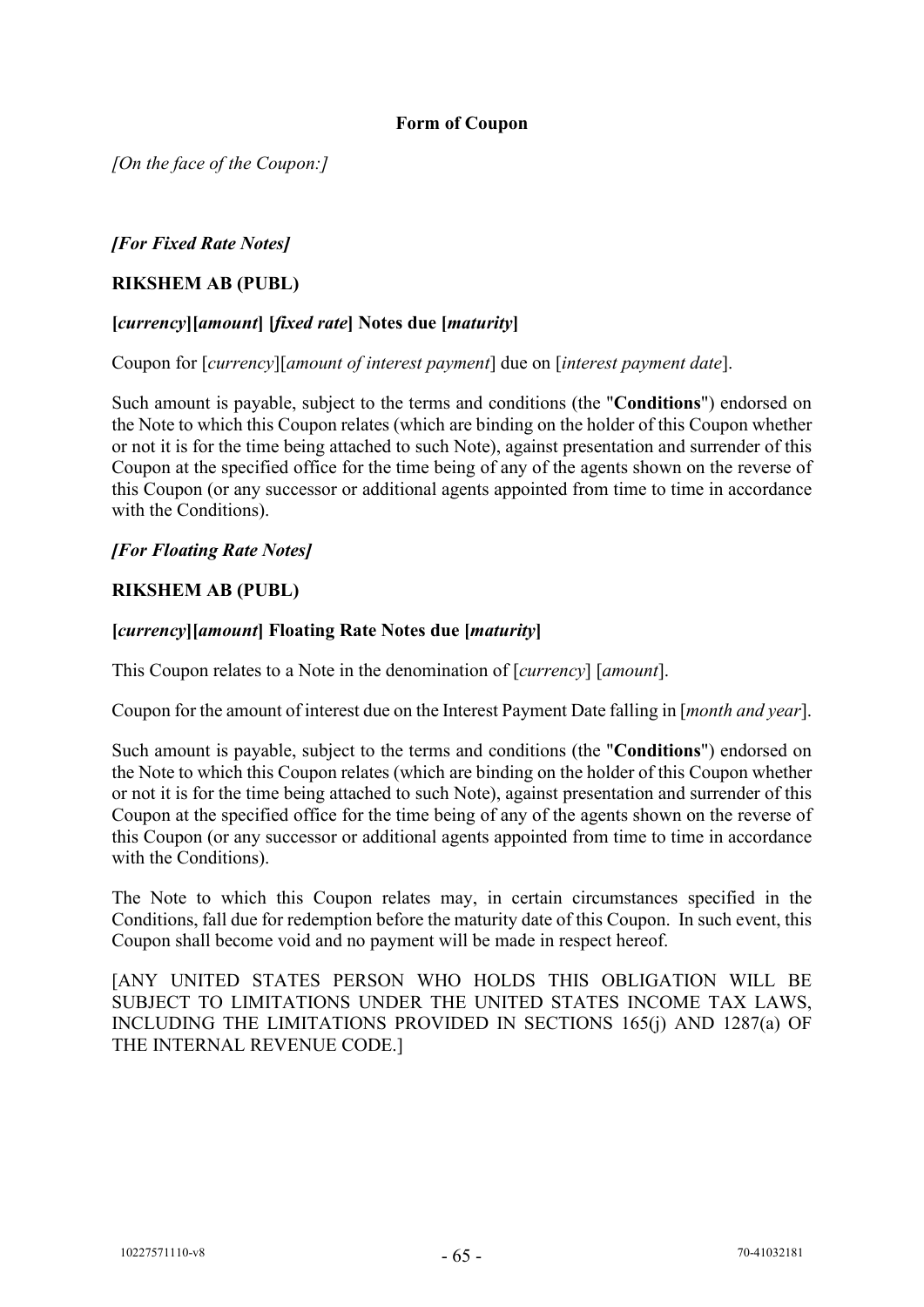*[On the reverse of the Coupon:]*

# **Fiscal Agent and Paying Agent**:

# **Citibank, N.A., London Branch**

Citigroup Centre Canada Square Canary Wharf London E14 5LB United Kingdom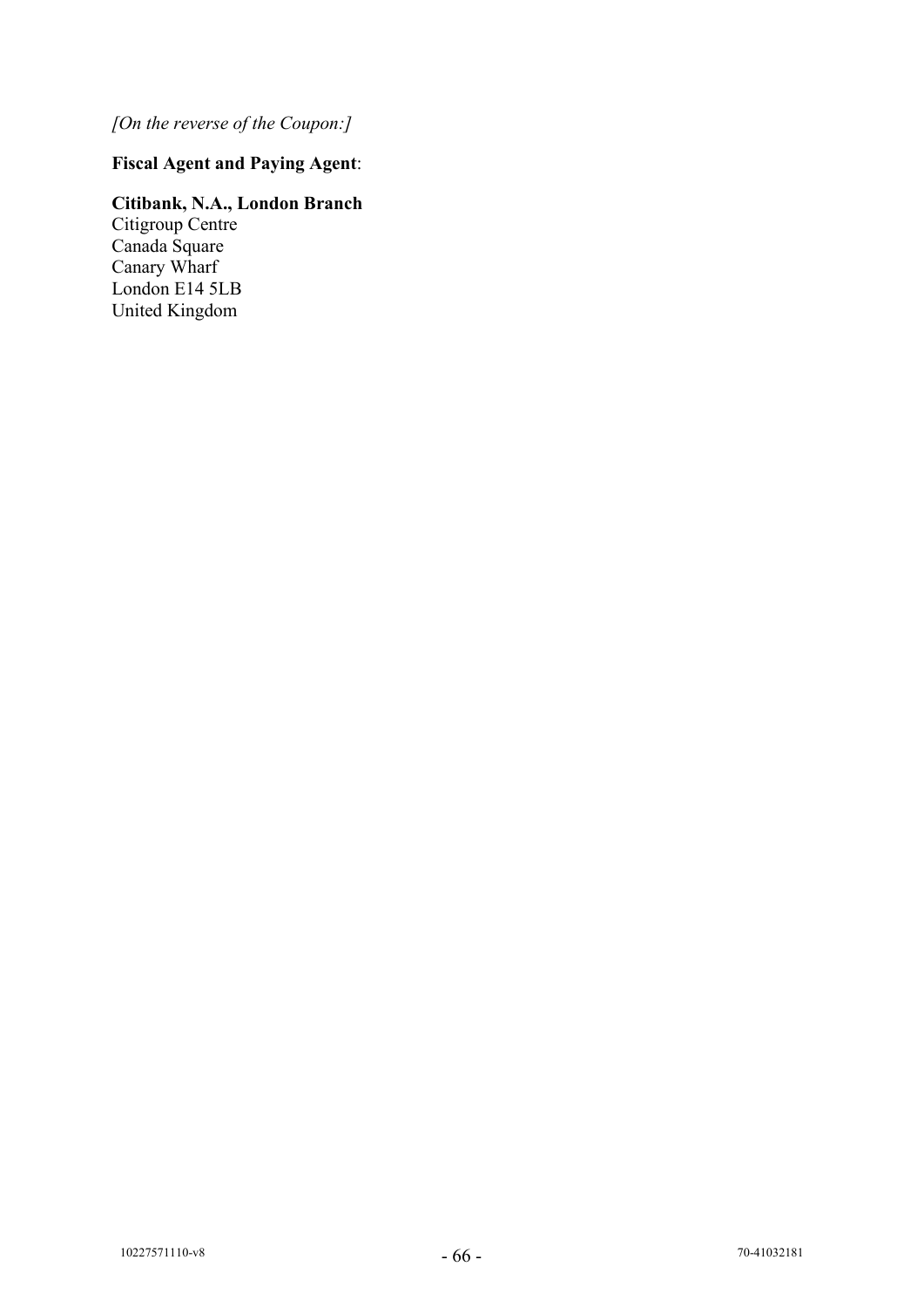### **[Form of Talon]**

*[On the face of the Talon:]*

### **RIKSHEM AB (PUBL)**

### **[***currency***][***amount***] [***fixed rate] /* **[Floating Rate] Notes due [***maturity***]**

Talon for further Coupons.

On or after the maturity date of the final Coupon which is (or was at the time of issue) part of the Coupon Sheet to which this Talon is (or was at the time of issue) attached, this Talon may be exchanged at the specified office for the time being of the fiscal agent shown on the reverse of this Talon (or any successor fiscal agent appointed from time to time in accordance with the terms and conditions (the "**Conditions**") of the Notes to which this Talon relates) for a further Coupon Sheet (including a further Talon but excluding any Coupons in respect of which claims have already become void pursuant to the Conditions).

The Note to which this Talon relates may, in certain circumstances specified in the Conditions, fall due for redemption before the maturity date of such final Coupon. In such event, this Talon shall become void and no Coupon will be delivered in respect hereof.

[ANY UNITED STATES PERSON WHO HOLDS THIS OBLIGATION WILL BE SUBJECT TO LIMITATIONS UNDER THE UNITED STATES INCOME TAX LAWS, INCLUDING THE LIMITATIONS PROVIDED IN SECTIONS 165(j) AND 1287(a) OF THE INTERNAL REVENUE CODE.]

*[On the reverse of the Talon:]*

### **Fiscal Agent**:

**Citibank, N.A., London Branch** Citigroup Centre Canada Square Canary Wharf London E14 5LB United Kingdom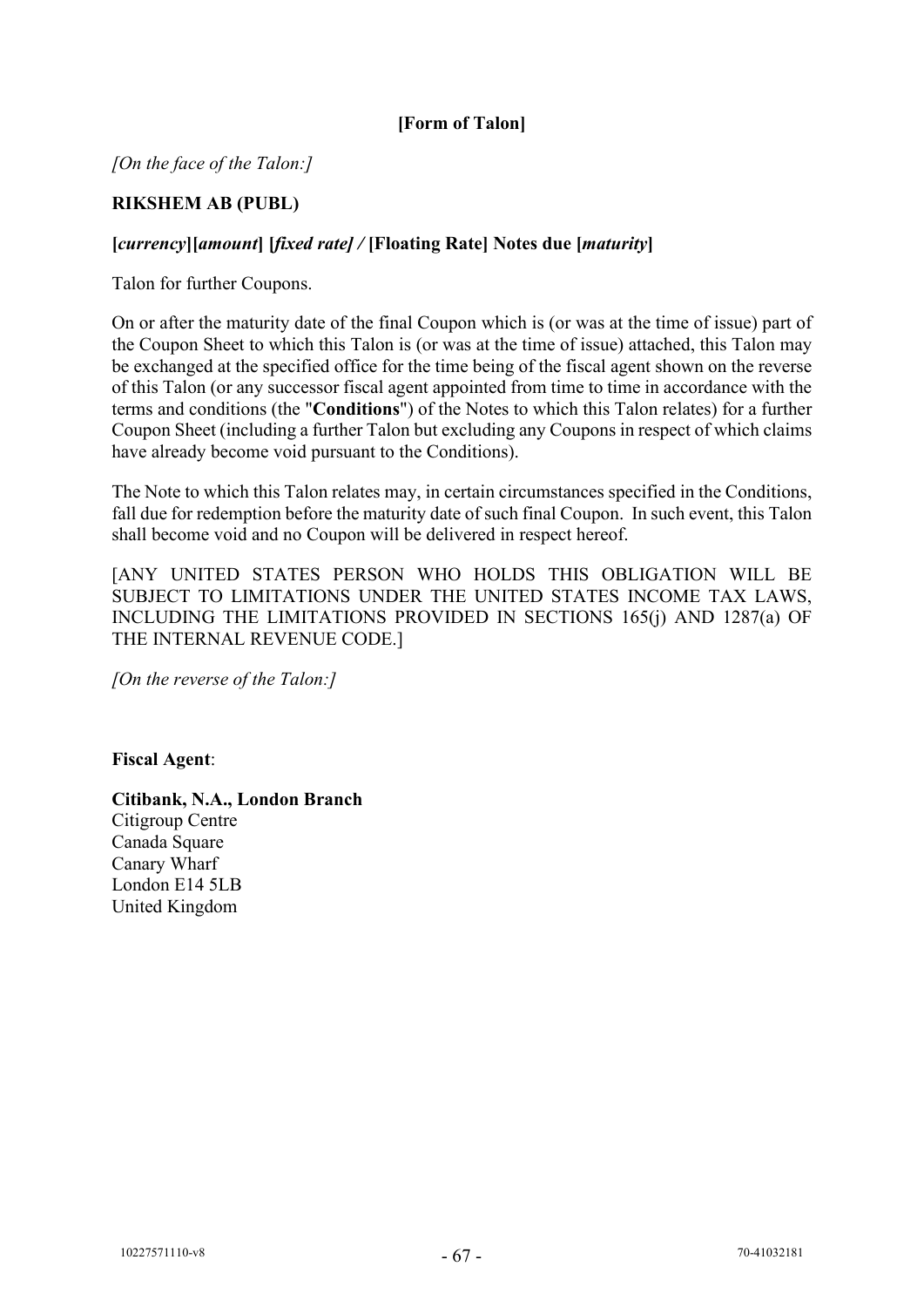### **SCHEDULE 10 FORM OF GLOBAL REGISTERED NOTE**

ISIN: ............

#### **RIKSHEM AB (PUBL)**

*(incorporated with limited liability under the laws of the Kingdom of Sweden)*

### **EUR 3,000,000,000 Euro Medium Term Note Programme**

#### **GLOBAL REGISTERED NOTE**

#### 1. **INTRODUCTION**

#### 1.1 **The Notes**

This Global Registered Note is issued in respect of the notes (the "**Notes**") of Rikshem AB (publ) (the "**Issuer**") described in the final terms (the "**Final Terms**") or drawdown prospectus ("**Drawdown Prospectus**"), a copy of which is annexed hereto. If a Drawdown Prospectus is annexed hereto, each reference in this Global Registered Note to "Final Terms" shall be read and construed as a reference to the final terms of the Notes set out in such Drawdown Prospectus. The Notes:

- 1.1.1 *Deed of Covenant*: are constituted by a deed of covenant dated 29 April 2022 (the "**Deed of Covenant**") executed by the Issuer; and
- 1.1.2 *Agency Agreement*: are the subject of an amended and restated agency agreement dated 29 April 2022 (the "**Agency Agreement**") made between the Issuer, Citibank Europe plc as registrar (the "**Registrar**", which expression includes any successor registrar appointed from time to time in connection with the Notes), Citibank, N.A., London Branch as fiscal agent and the other paying agents and the transfer agent named therein.

### 1.2 **Construction**

All references in this Global Registered Note to an agreement, instrument or other document (including the Agency Agreement and the Deed of Covenant) shall be construed as a reference to that agreement, instrument or other document as the same may be amended, supplemented, replaced or novated from time to time **provided that**, in the case of any amendment, supplement, replacement or novation made after the date hereof, it is made in accordance with the Conditions. Headings and sub-headings are for ease of reference only and shall not affect the construction of this Global Registered Note.

### 1.3 **References to Conditions**

Any reference herein to the "**Conditions**" is to the Terms and Conditions of the Notes set out in Schedule 1 (*Terms and Conditions of the Notes*) hereto, as supplemented, amended and/or replaced by the Final Terms, and any reference to a numbered "**Condition**" is to the correspondingly numbered provision thereof. Words and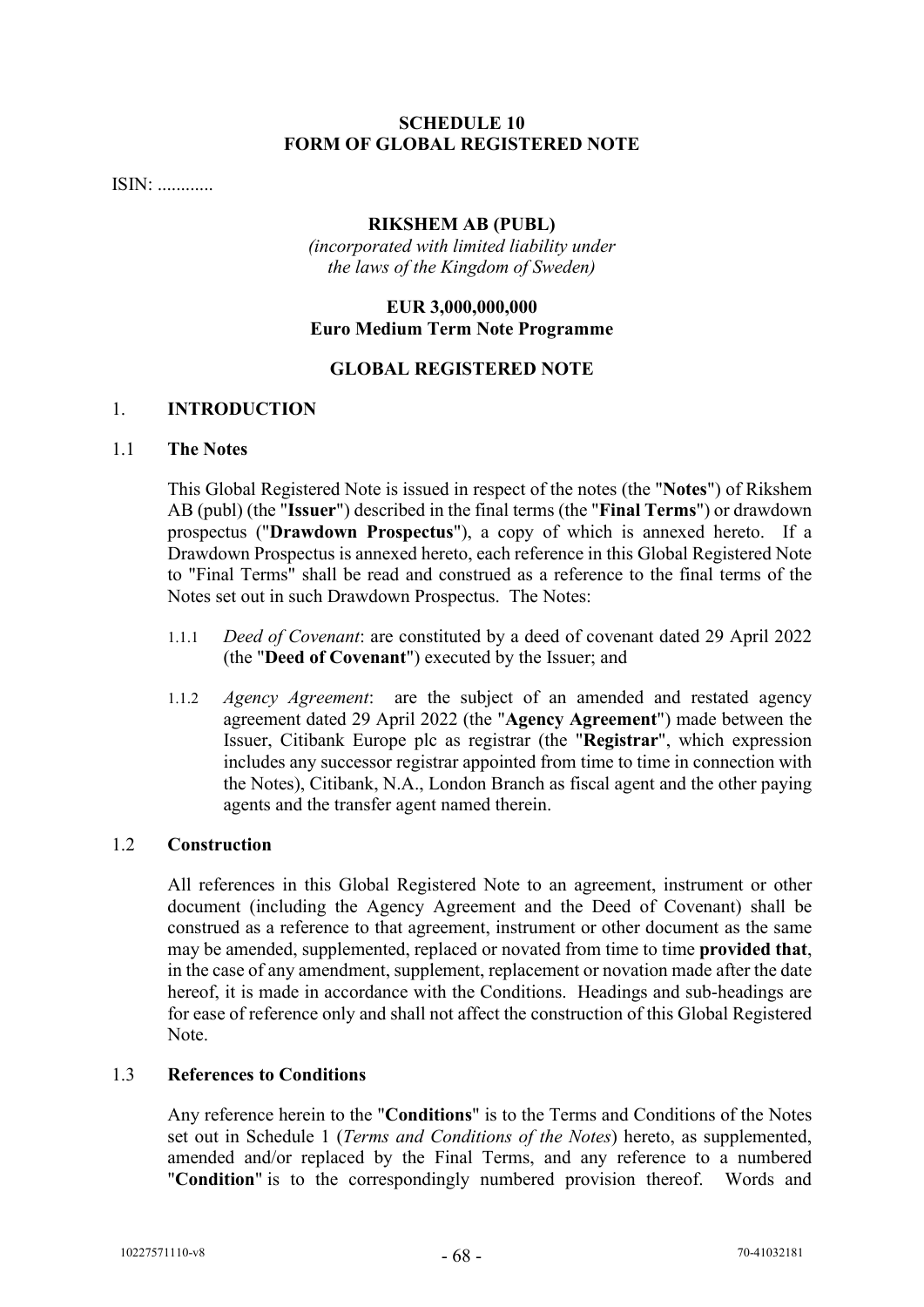expressions defined in the Conditions shall have the same meanings when used in this Global Registered Note.

### 2. **REGISTERED HOLDER**

This certifies that the person whose name is entered in the register maintained by the Registrar in relation to the Notes (the "**Register**") is the duly registered holder (the "**Holder**") of the aggregate principal amount equal to the Aggregate Nominal Amount specified in the Final Terms or (if the Aggregate Nominal Amount in respect of the Series specified in the Final Terms is different from the Aggregate Nominal Amount in respect of the Tranche specified in the Final Terms) the Aggregate Nominal Amount in respect of the Tranche specified in the Final Terms.

### 3. **PROMISE TO PAY**

The Issuer, for value received, promises to pay to the Holder, in respect of each Note represented by this Global Registered Note, the Redemption Amount on the Maturity Date or on such earlier date or dates as the same may become payable in accordance with the Conditions (or to pay such other amounts of principal on such dates as may be specified in the Final Terms), and to pay interest on each such Note on the dates and in the manner specified in the Conditions, together with any additional amounts payable in accordance with the Conditions, all subject to and in accordance with the Conditions.

### 4. **PAYMENT CONDITIONS**

If the currency of any payment made in respect of Notes represented by this Global Registered Note is euro, the applicable Payment Business Day shall be any day which is a TARGET Settlement Day and a day on which dealings in foreign currencies may be carried on in each (if any) Additional Financial Centre; or, if the currency of any payment made in respect of Notes represented by this Global Registered Note is not euro, the applicable Payment Business Day shall be any day which is a day on which dealings in foreign currencies may be carried on in the Principal Financial Centre of the currency of payment and in each (if any) Additional Financial Centre.

Each payment made in respect of this Global Registered Note will be made to the person shown as the Holder in the Register at the close of business (in the relevant clearing system) on the Clearing System Business Day before the due date for such payment (the "**Record Date**") where "**Clearing System Business Day**" means a day on which each clearing system for which this Global Registered Note is being held is open for business.

# 5. **EXCHANGE FOR INDIVIDUAL NOTE CERTIFICATES**

This Global Registered Note will be exchanged in whole (but not in part) for duly authenticated and completed Individual Note Certificates (which expression has the meaning given in the Agency Agreement) in accordance with the Agency Agreement:

- 5.1 *Upon notice*: on the expiry of such period of notice as may be specified in the Final Terms; or
- 5.2 *Upon demand*: at any time, if so specified in the Final Terms; or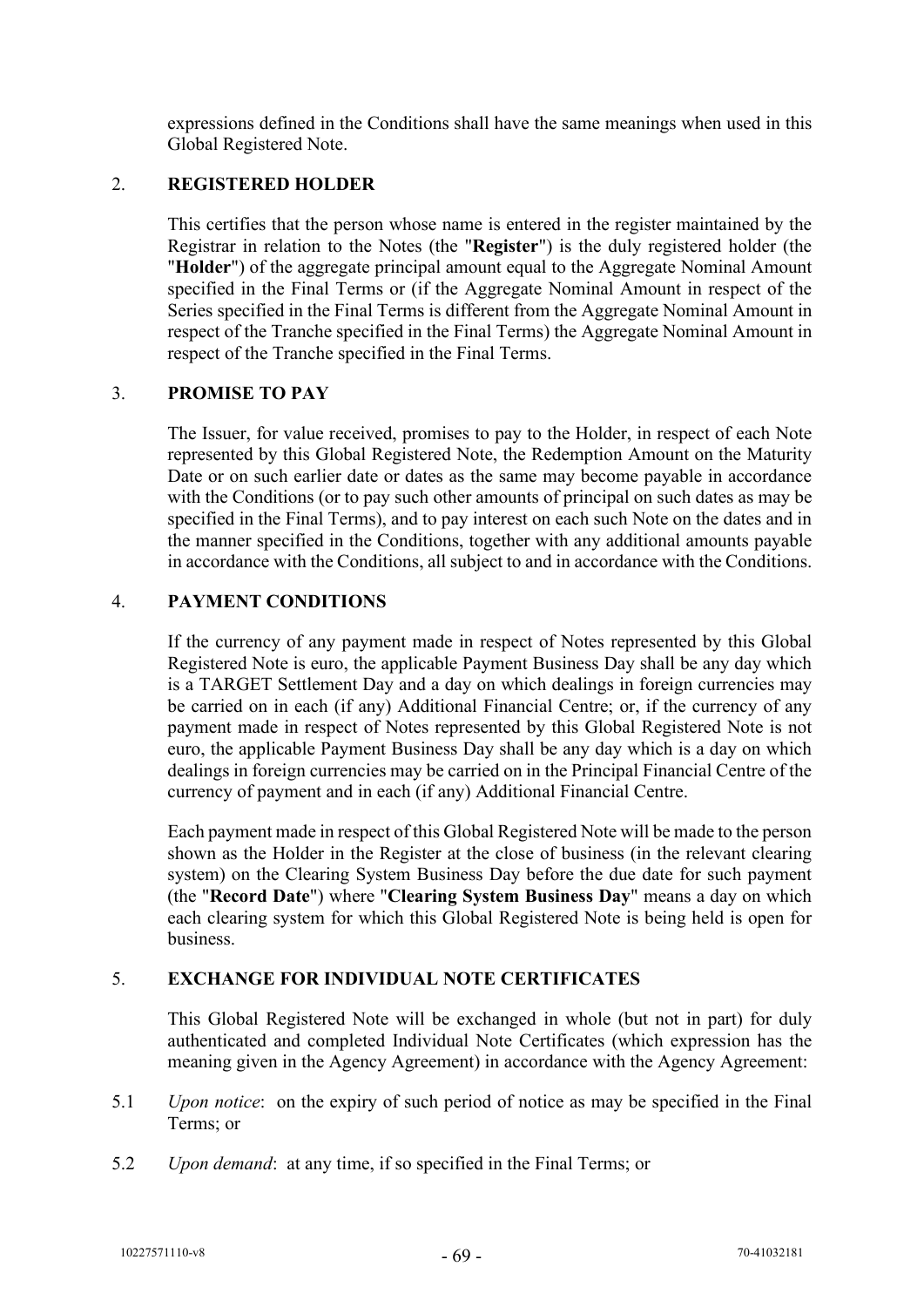- 5.3 *In limited circumstances*: if the Final Terms specifies "in the limited circumstances described in the Global Registered Note", then if either of the following events occurs:
	- 5.3.1 *Closure of clearing systems*: Euroclear Bank SA/NV ("**Euroclear**") or Clearstream Banking S.A. ("**Clearstream, Luxembourg**") or any other relevant clearing system is closed for business for a continuous period of 14 days (other than by reason of legal holidays) or announces an intention permanently to cease business; or
	- 5.3.2 *Event of Default*: any of the circumstances described in Condition 14 (*Events of Default*) occurs and the Notes become due and payable.

### 6. **DELIVERY OF INDIVIDUAL NOTE CERTIFICATES**

Whenever this Global Registered Note is to be exchanged for Individual Note Certificates, such Individual Note Certificates shall be issued in an aggregate principal amount equal to the principal amount of this Global Registered Note within five business days of the delivery, by or on behalf of the Holder, Euroclear and/or Clearstream, Luxembourg, to the Registrar of such information as is required to complete and deliver such Individual Note Certificates (including, without limitation, the names and addresses of the persons in whose names the Individual Note Certificates are to be registered and the principal amount of each such person's holding) against the surrender of this Global Registered Note at the Specified Office of the Registrar. Such exchange shall be effected in accordance with the provisions of the Agency Agreement and the regulations concerning the transfer and registration of Notes scheduled thereto and, in particular, shall be effected without charge to any Holder, but against such indemnity as the Registrar may require in respect of any tax or other duty of whatsoever nature which may be levied or imposed in connection with such exchange. In this paragraph, "**business day**" means a day on which commercial banks are open for business (including dealings in foreign currencies) in the city in which the Registrar has its Specified Office.

# 7. **FAILURE TO DELIVER INDIVIDUAL NOTE CERTIFICATES OR TO PAY**

- If
- 7.1 *Failure to deliver Individual Note Certificates*: Individual Note Certificates have not been issued and delivered in accordance with paragraph [6](#page-56-0) (*Delivery of Individual Note Certificates*) above by 5.00 p.m. (London time) on the thirtieth day after the date on which the same are due to be issued; or
- 7.2 *Payment default*: any of the Notes evidenced by this Global Registered Note has become due and payable in accordance with the Conditions or the date for final redemption of the Notes has occurred and, in either case, payment in full of the amount of principal falling due with all accrued interest thereon has not been made to the Holder on the due date for payment in accordance with the terms of this Global Registered Note,

then this Global Registered Note (including the obligation to deliver Individual Note Certificates) will become void at 5.00 pm (London time) on such thirtieth day (in the case of 7.1 (*Failure to deliver Individual Note Certificates*)) or at 5.00 pm (London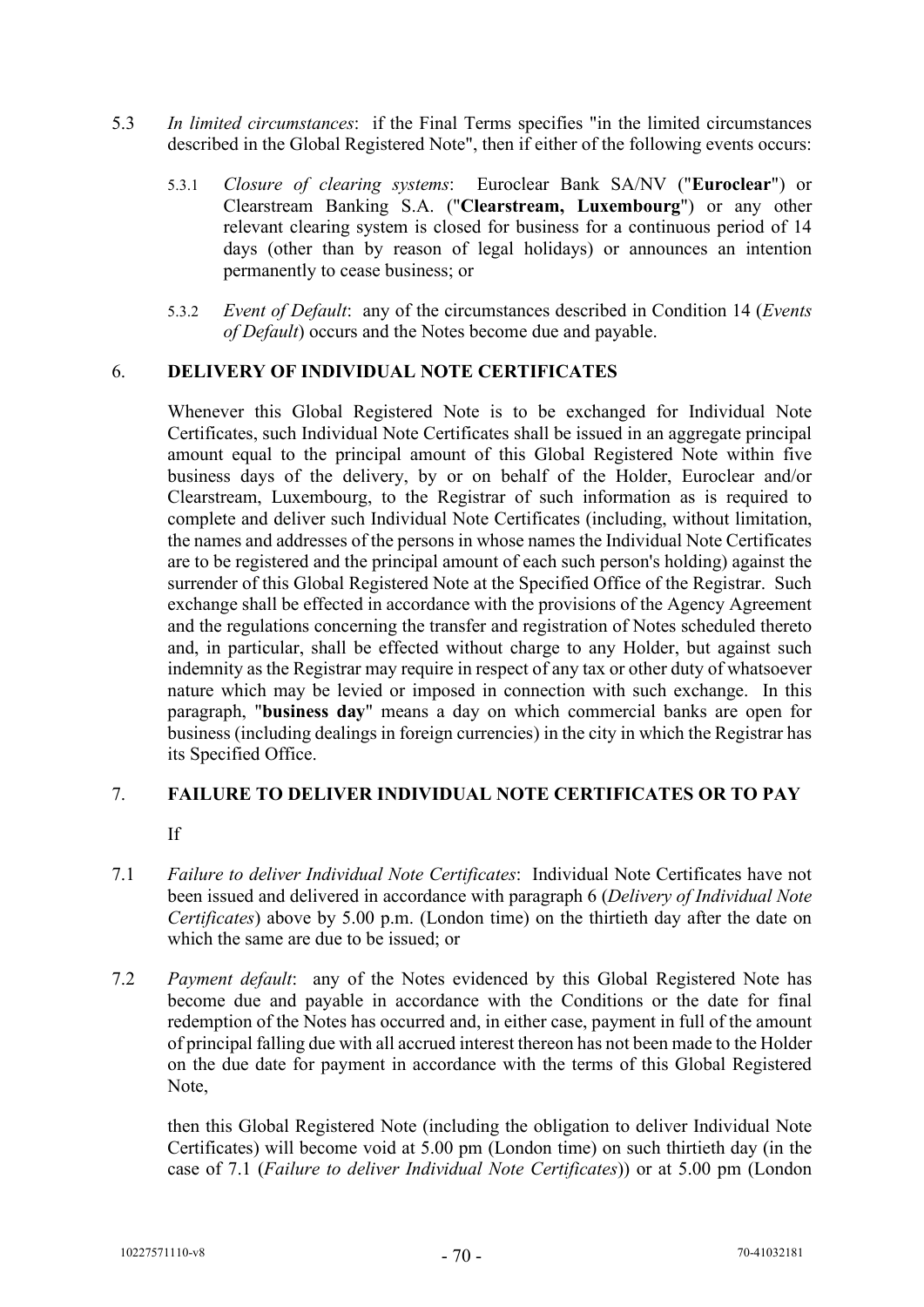time) on such due date (in the case of 7.2 (*Payment default*)) and the Holder will have no further rights hereunder, but without prejudice to the rights which the Holder or others may have under the Deed of Covenant.

#### 8. **CONDITIONS APPLY**

Save as otherwise provided herein, the Holder of this Global Registered Note shall have the benefit of, and be subject to, the Conditions and, for the purposes of this Global Registered Note, any reference in the Conditions to "**Note Certificate**" or "**Note Certificates**" shall, except where the context otherwise requires, be construed so as to include this Global Registered Note.

#### 9. **EXERCISE OF PUT OPTION**

In order to exercise the option contained in Condition 9(e) (*Redemption at the option of Noteholders*) (the "**Put Option**"), the Holder must, within the period specified in the Conditions for the deposit of the relevant Note Certificate and Put Option Notice, give written notice of such exercise to the Fiscal Agent specifying the principal amount of Notes in respect of which the Put Option is being exercised. Any such notice shall be irrevocable and may not be withdrawn.

### 10. **EXERCISE OF CALL OPTION**

In connection with an exercise of the option contained in Condition 9(c) (*Redemption at the option of the Issuer*) in relation to some only of the Notes, the Notes represented by this Global Registered Note may be redeemed in part in the principal amount specified by the Issuer in accordance with the Conditions and the Notes to be redeemed will not be selected as provided in the Conditions.

#### 11. **NOTICES**

Notwithstanding Condition 20 (*Notices*), so long as this Global Registered Note is held on behalf of Euroclear, Clearstream, Luxembourg or any other clearing system (an "**Alternative Clearing System**"), notices to Holders of Notes represented by this Global Registered Note may be given by delivery of the relevant notice to Euroclear, Clearstream, Luxembourg or (as the case may be) such Alternative Clearing System, except that, for so long as such Notes are admitted to trading on Euronext Dublin and it is a requirement of applicable law or regulations, such notices shall also be published in a leading newspaper having general circulation in Ireland or published on the website of Euronext Dublin (www.ise.ie).

### 12. **DETERMINATION OF ENTITLEMENT**

This Global Registered Note is evidence of entitlement only and is not a document of title. Entitlements are determined by the Register and only the Holder is entitled to payment in respect of this Global Registered Note.

### 13. **AUTHENTICATION**

This Global Registered Note shall not be valid for any purpose until it has been authenticated for and on behalf of Citibank Europe plc as registrar, or Citibank, N.A., London Branch as Fiscal Agent.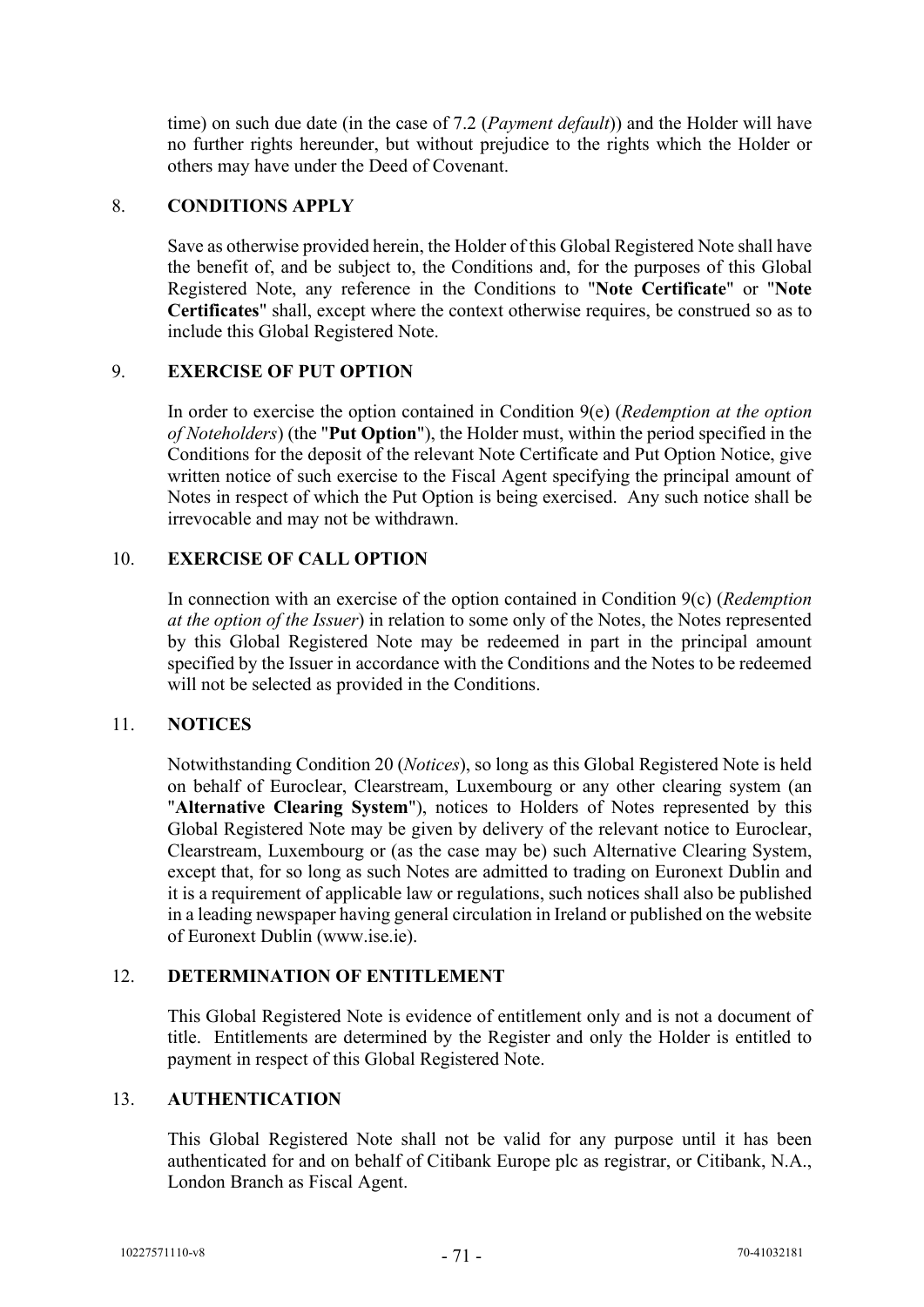### 14. **EFFECTUATION**

This Global Registered Note shall not be valid for any purpose until it has been effectuated for or on behalf of the entity appointed as common safekeeper by Euroclear or Clearstream, Luxembourg.

# 15. **GOVERNING LAW**

This Global Registered Note and any non-contractual obligations arising out of or in connection with it are governed by English law.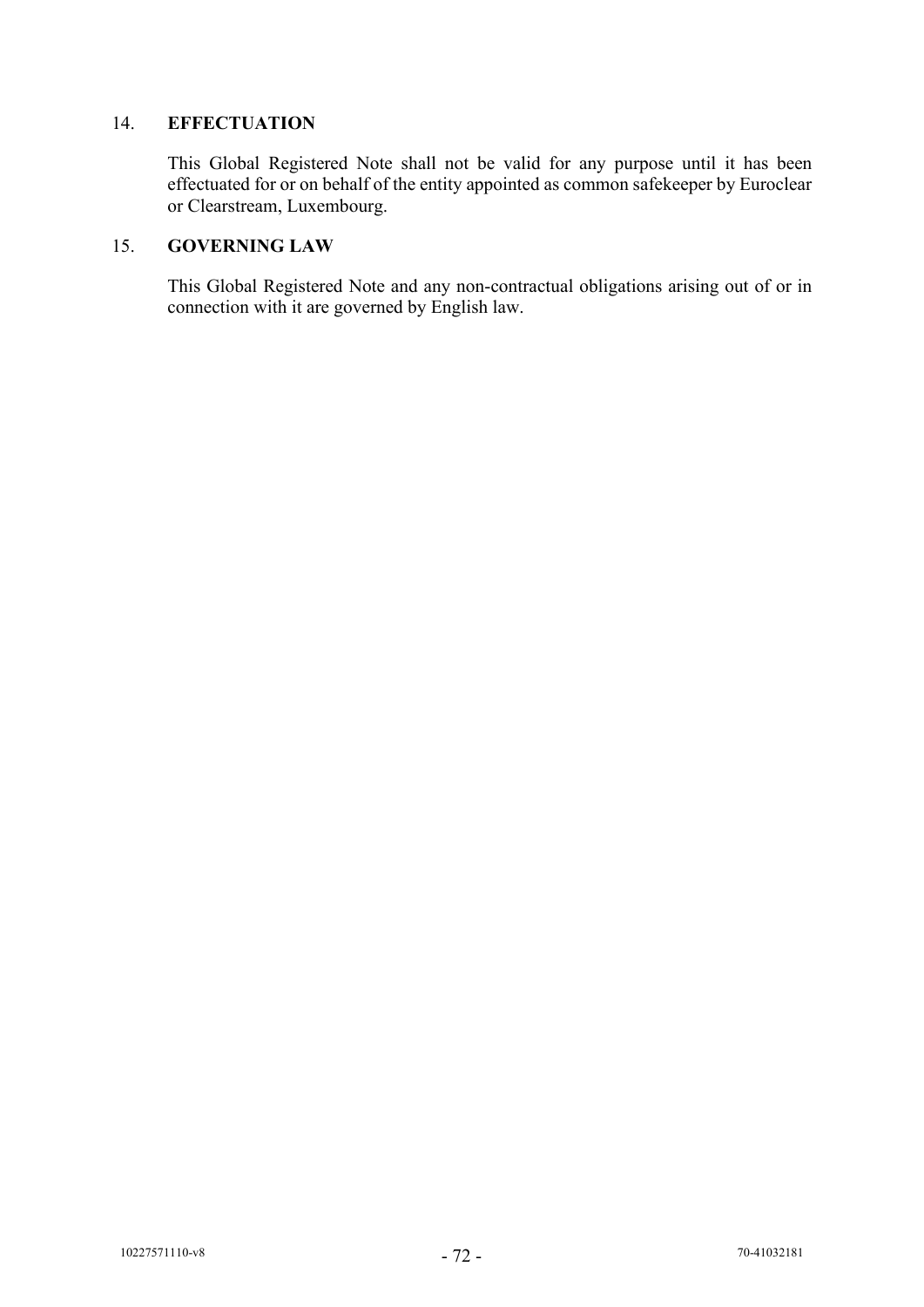**AS WITNESS** the manual or facsimile signature of a duly authorised person for and on behalf of the Issuer.

# **RIKSHEM AB (PUBL)**

By: ..............................................................

[manual or facsimile signature] (*duly authorised*)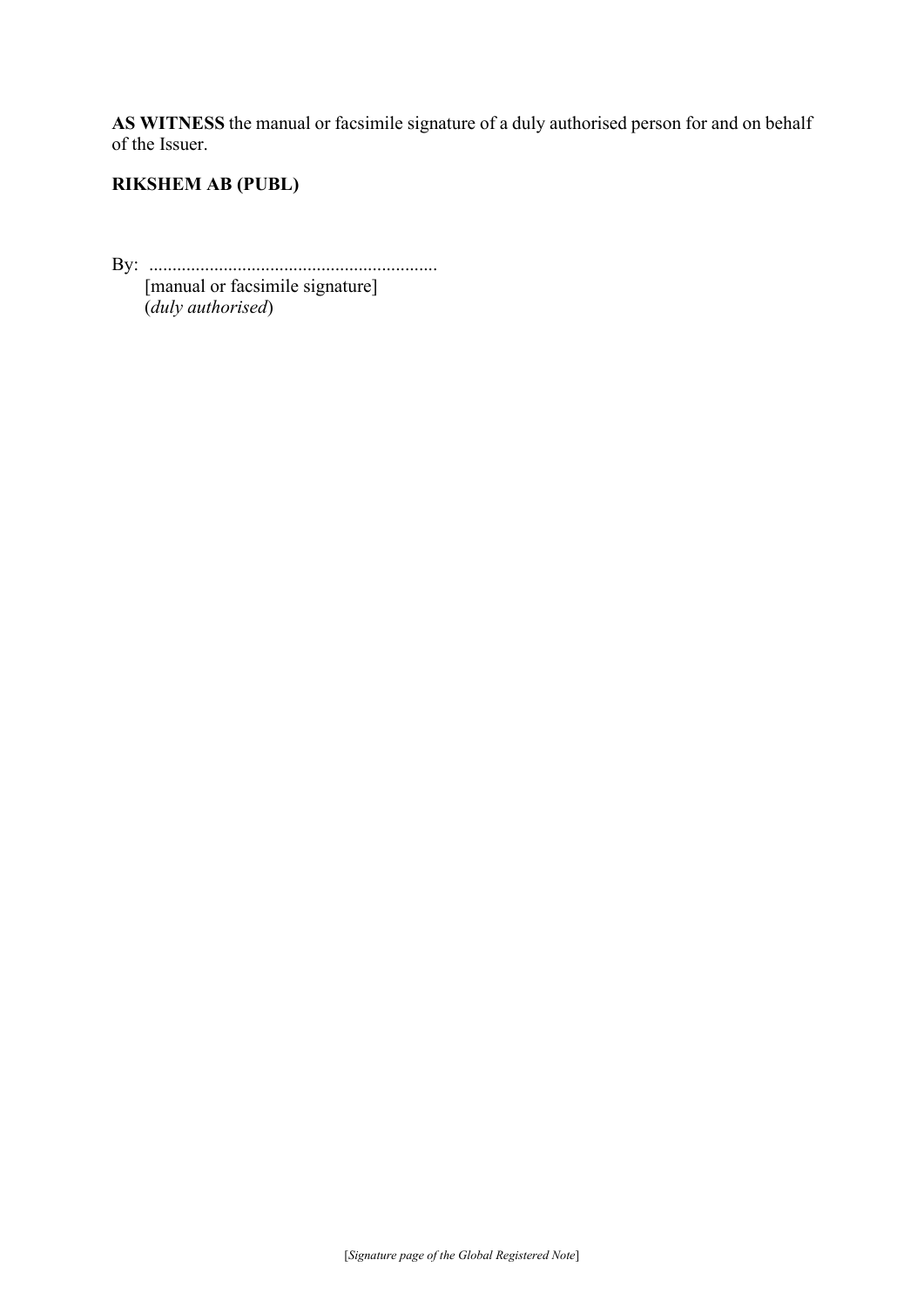**ISSUED** on [issue date]

**AUTHENTICATED for and on behalf of [Citibank Europe plc** as registrar]/[**Citibank N.A., London Branch** as fiscal agent] without recourse, warranty or liability

By: .............................................................. [manual signature] (*duly authorised*)

# **EFFECTUATED for and on behalf of**

*[COMMON SAFEKEEPER]* as common safekeeper

without recourse, warranty or liability

By: ..............................................................

[*manual signature*] (*duly authorised*)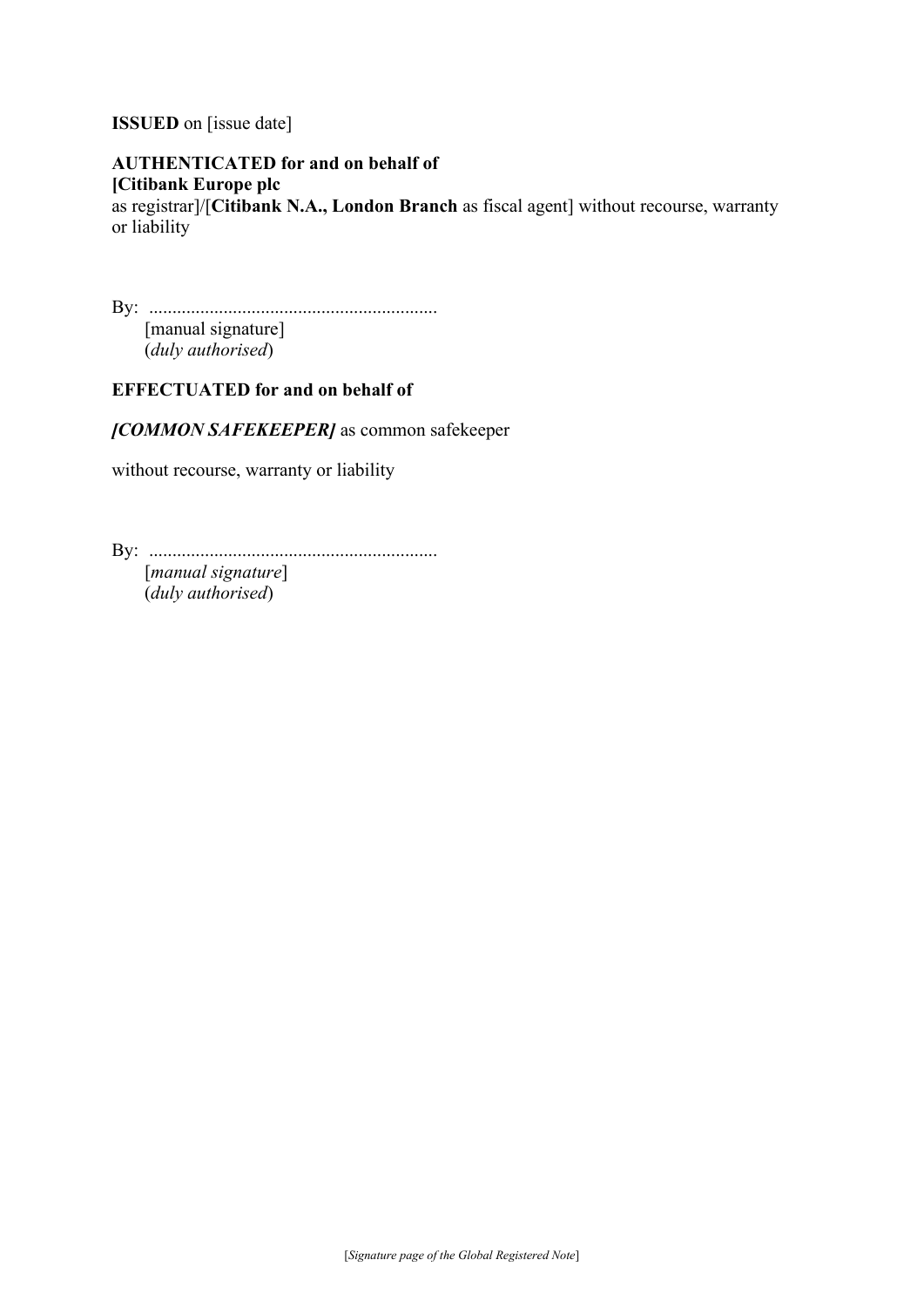# **FORM OF TRANSFER**

**FOR VALUE RECEIVED** ..................................................., being the registered holder of this Note Certificate, hereby transfers to................................................................................... ...................................................................................................................................................... of................................................................................................................................................... ...................................................................................................................................................... ....................................................................................................................................................., [*currency*] ..................................... in principal amount of the Notes and irrevocably requests and authorises [*Registrar*], in its capacity as registrar in relation to the Notes (or any successor to [*Registrar*], in its capacity as such) to effect the relevant transfer by means of appropriate entries in the register kept by it.

Dated:...........................................................

By: .............................................................. (*duly authorised*)

### **Notes**

The name of the person by or on whose behalf this form of transfer is signed must correspond with the name of the registered holder as it appears on the face of this Global Registered Note.

- (a) A representative of such registered holder should state the capacity in which he signs, e.g. executor.
- (b) The signature of the person effecting a transfer shall conform to any list of duly authorised specimen signatures supplied by the registered holder or be certified by a recognised bank, notary public or in such other manner as the Registrar may require.
- (c) Any transfer of Notes shall be in an amount equal to a Specified Denomination.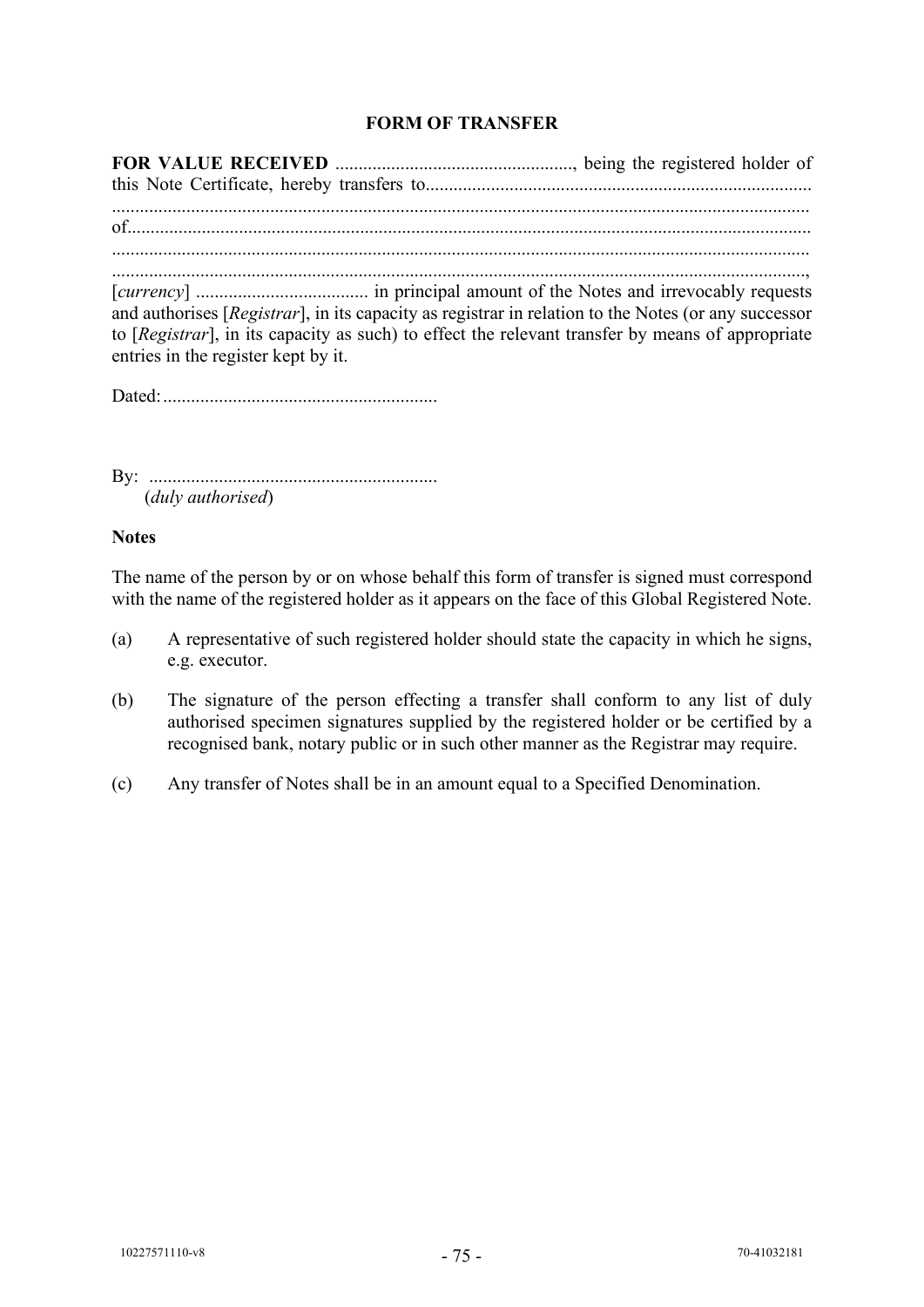# **SCHEDULE 1 TERMS AND CONDITIONS OF THE NOTES**

[*To be inserted*]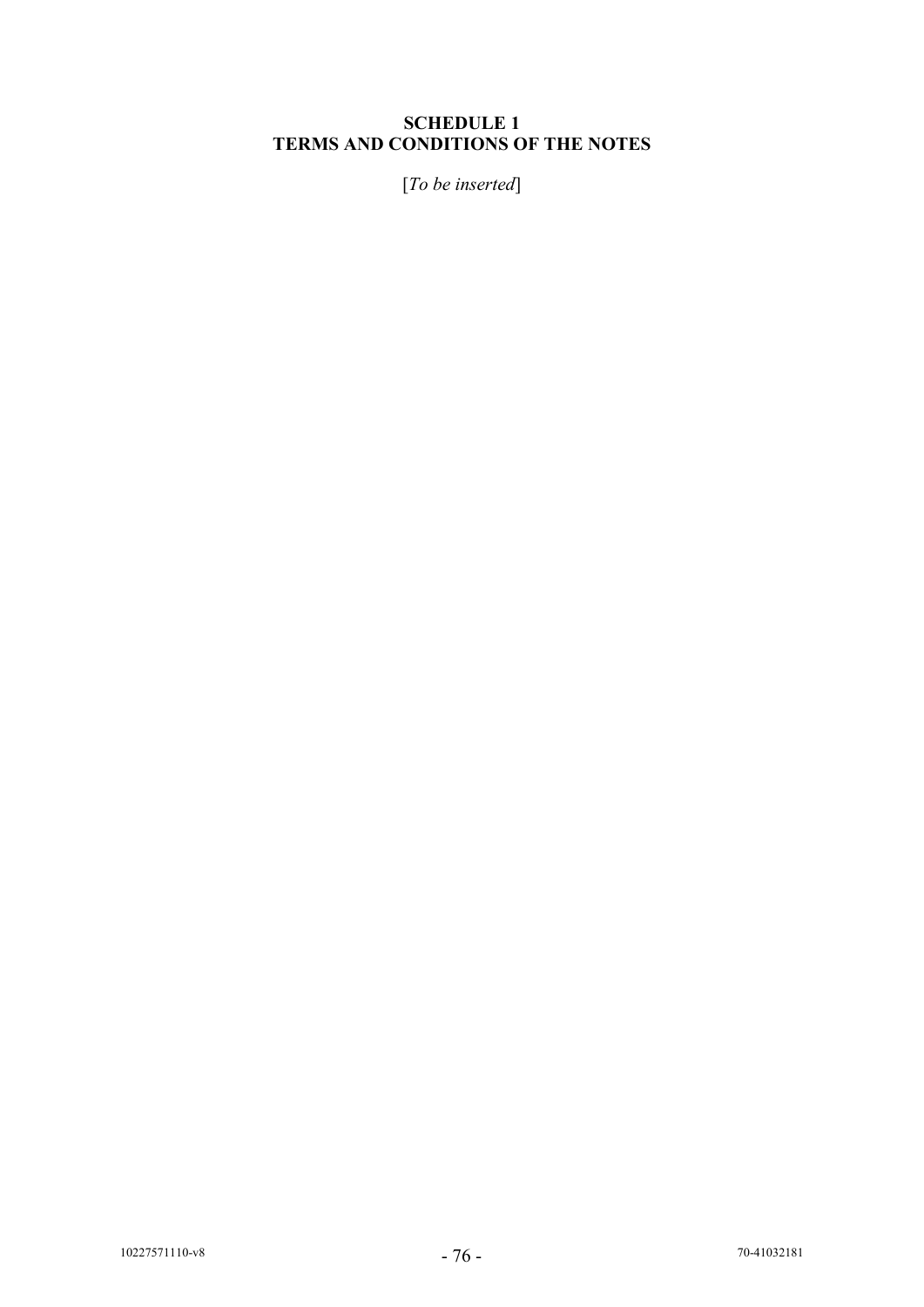### **SCHEDULE 11 FORM OF INDIVIDUAL NOTE CERTIFICATE**

Serial Number: ............

#### **RIKSHEM AB (PUBL)**

*(incorporated with limited liability under the laws of the Kingdom of Sweden)*

# **EUR [***amount***] [***fixed rate***] / [Floating Rate] Notes due [***maturity***]**

This Note Certificate is issued in respect of a series of notes (the "**Notes**") of Rikshem AB (publ) (the "**Issuer**") described in the final terms (the "**Final Terms**") or drawdown prospectus ("**Drawdown Prospectus**"), a copy of the relevant particulars of which is endorsed on this Note. Any reference herein to the "**Conditions**" is to the Terms and Conditions of the Notes endorsed on this Note, as completed by the Final Terms or, as the case may be, supplemented, amended and/or replaced by the Drawdown Prospectus, and any reference to a numbered "**Condition**" is to the correspondingly numbered provision thereof. Words and expressions defined in the Conditions shall have the same meanings when used in this Note.

This is to certify that:

is the person registered in the register maintained by the Registrar in relation to the Notes (the "**Register**") as the duly registered holder or, if more than one person is so registered, the firstnamed of such persons (the "**Holder**") of:

in aggregate principal amount of the Notes.

The Issuer, for value received, hereby promises to pay the Redemption Amount to the Holder on Maturity Date or on such earlier date or dates as the same may become payable in accordance with the Conditions (or to pay such other amounts of principal on such dates as may be specified in the Final Terms or Drawdown Prospectus), and to pay interest on this Note on the dates and in the manner specified in the Conditions, together with any additional amounts payable in accordance with the Conditions, all subject to and in accordance with the Conditions.

This Note Certificate is evidence of entitlement only and is not a document of title. Entitlements are determined by the Register and only the Holder is entitled to payment in respect of this Note Certificate.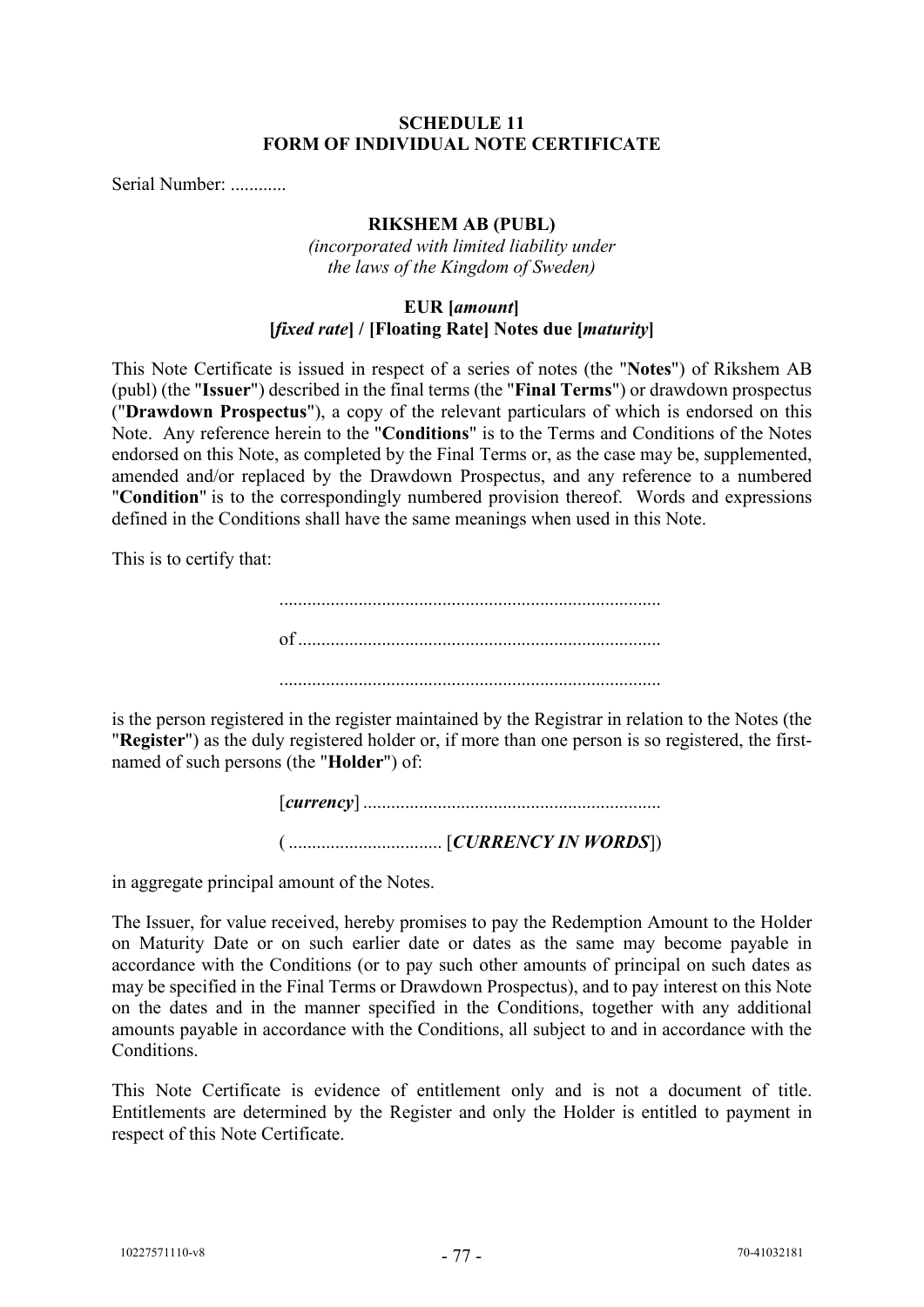This Note Certificate shall not be valid for any purpose until it has been authenticated for and on behalf of Citibank Europe plc as registrar, or Citibank, N.A., London Branch as Fiscal Agent.

This Note and any non-contractual obligations arising out of or in connection with it are governed by English law.

**AS WITNESS** the manual or facsimile signature of a duly authorised person for and on behalf of the Issuer.

# **RIKSHEM AB (PUBL)**

By: .............................................................. [*manual or facsimile signature*]

*(duly authorised)*

**ISSUED** as of [*issue date*]

**AUTHENTICATED** for and on behalf of **[Citibank Europe plc**

as registrar]/[**Citibank N.A., London Branch** as fiscal agent] without recourse, warranty or liability

By: .............................................................. [*manual signature*] *(duly authorised)*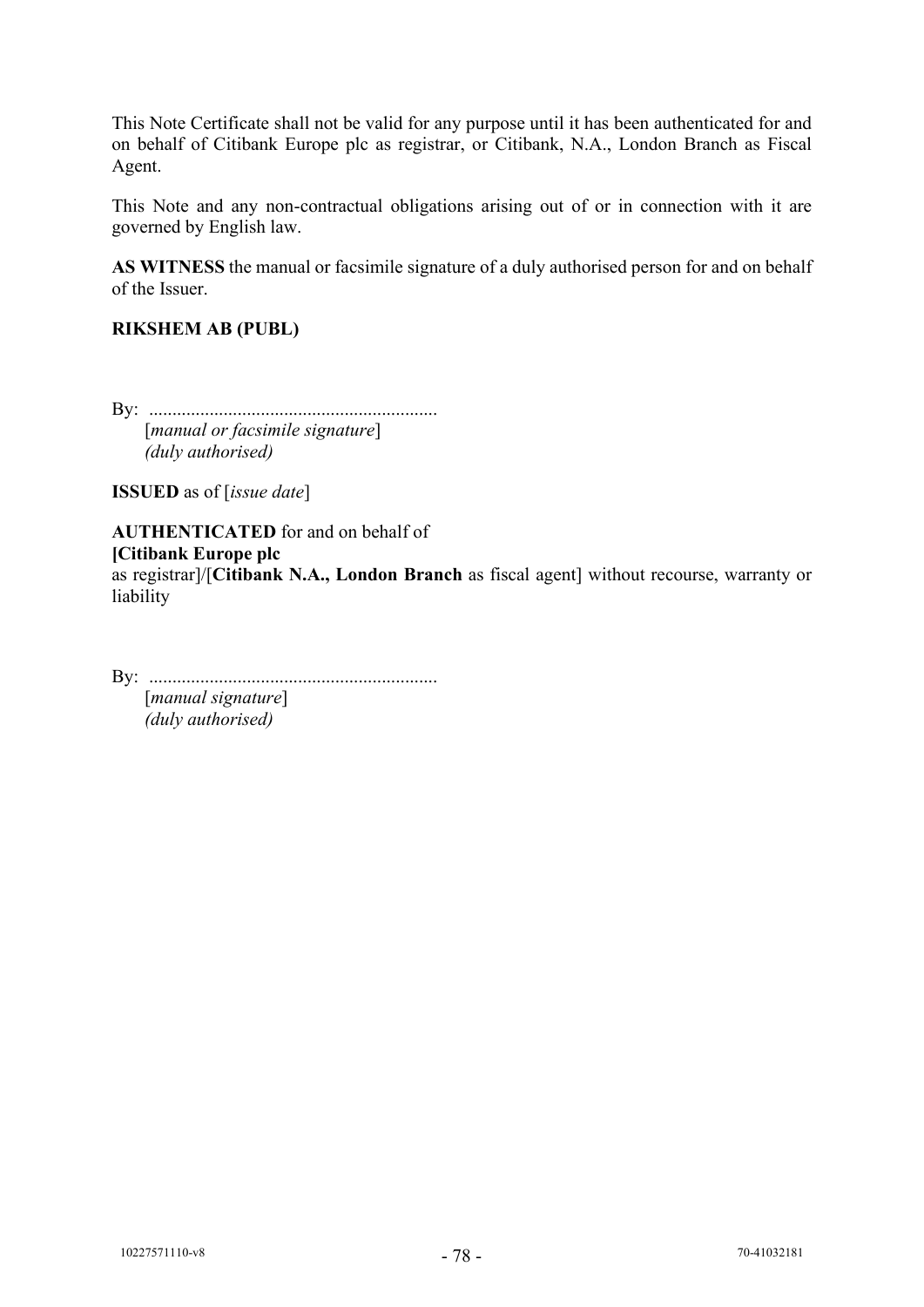# **FORM OF TRANSFER**

**FOR VALUE RECEIVED** ..................................................., being the registered holder of this Note Certificate, hereby transfers to.................................................................................. ...................................................................................................................................................... of................................................................................................................................................... ...................................................................................................................................................... ...................................................................................................................................................... [*currency*] ..................................... in principal amount of the Notes and irrevocably requests and authorises [*Registrar*], in its capacity as registrar in relation to the Notes (or any successor to [*Registrar*], in its capacity as such) to effect the relevant transfer by means of appropriate entries in the register kept by it.

Dated:...........................................................

By: .............................................................. (*duly authorised*)

#### **Notes**

The name of the person by or on whose behalf this form of transfer is signed must correspond with the name of the registered holder as it appears on the face of this Note Certificate.

- (a) A representative of such registered holder should state the capacity in which he signs, *e.g.* executor.
- (b) The signature of the person effecting a transfer shall conform to any list of duly authorised specimen signatures supplied by the registered holder or be certified by a recognised bank, notary public or in such other manner as the Registrar may require.
- (c) Any transfer of Notes shall be in an amount equal to a Specified Denomination.